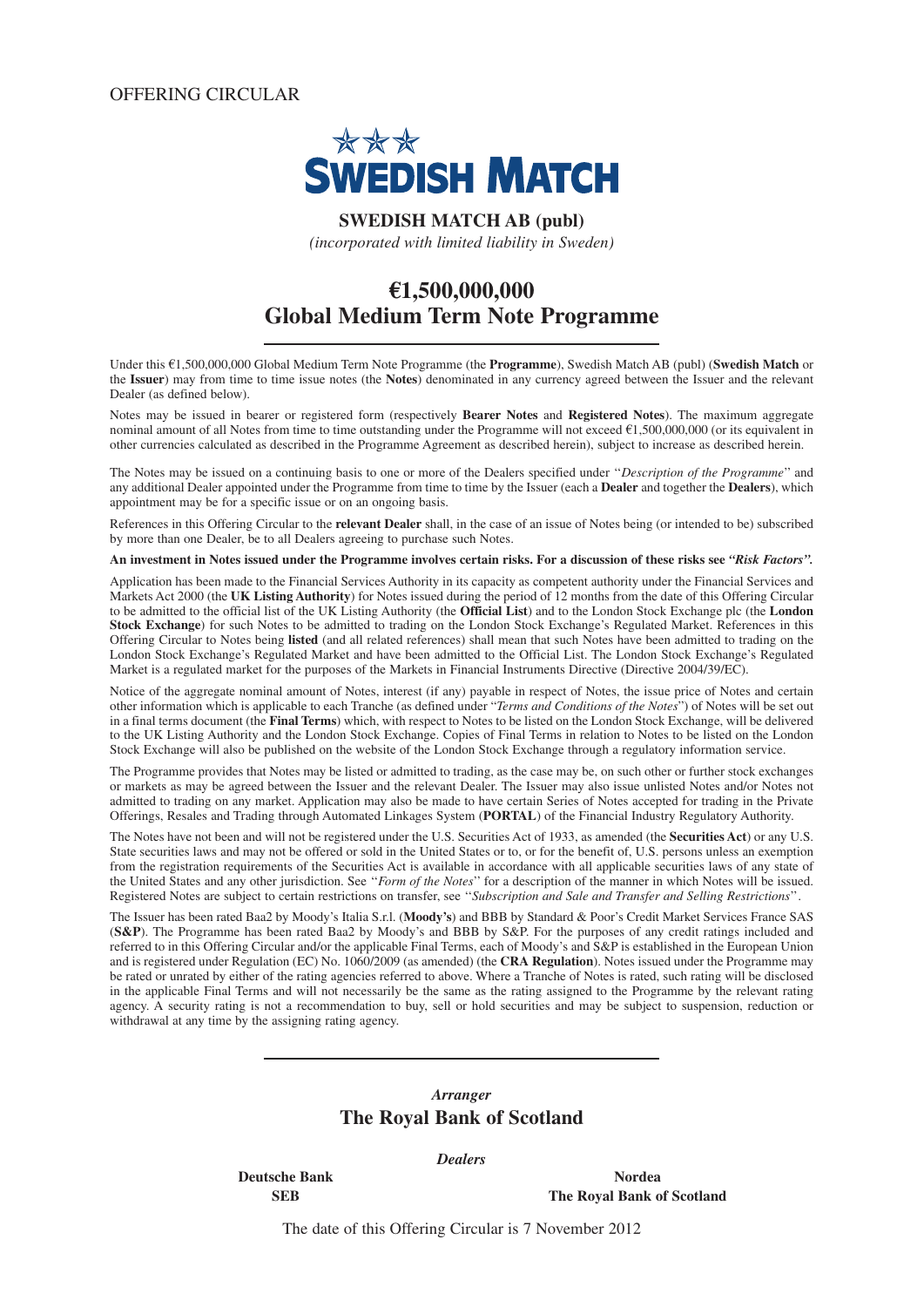#### **IMPORTANT INFORMATION**

**This Offering Circular comprises a base prospectus for the purposes of Article 5.4 of Directive 2003/71/EC as amended (which includes the amendments made by Directive 2010/73/EU to the extent that such amendments have been implemented in a relevant Member State of the European Economic Area) (the Prospectus Directive).**

**The Issuer accepts responsibility for the information contained in this Offering Circular and the Final Terms for each Tranche of Notes issued under the Programme. To the best of the knowledge of the Issuer (having taken all reasonable care to ensure that such is the case) the information contained in this Offering Circular is in accordance with the facts and does not omit anything likely to affect the import of such information.**

**Copies of Final Terms will be available from the registered office of the Issuer and the specified office set out below of each of the Paying Agents (as defined below). In addition, copies of each Final Terms relating to Notes which are either admitted to trading on the London Stock Exchange's Regulated Market or offered in the United Kingdom in circumstances where a prospectus is required to be published under the Prospectus Directive will be available at the website of the Regulatory News Service operated by the London Stock Exchange. Copies of each Final Terms relating to Notes which are admitted to trading on any other regulated market in the European Economic Area or offered in any other Member State of the European Economic Area in circumstances where a prospectus is required to be published under the Prospectus Directive will be available for viewing in accordance with Article 14(2) of the Prospectus Directive and the rules and regulations of the relevant regulated market.**

**This Offering Circular is to be read in conjunction with all documents which are deemed to be incorporated herein by reference (see ''***Documents Incorporated by Reference***''). This Offering Circular shall be read and construed on the basis that such documents are incorporated and form part of this Offering Circular.**

**The Dealers have not independently verified the information contained herein. Accordingly, no representation, warranty or undertaking, express or implied, is made and no responsibility or liability is accepted by the Dealers as to the accuracy or completeness of the information contained or incorporated in this Offering Circular or any other information provided by the Issuer in connection with the Programme. No Dealer accepts any liability in relation to the information contained or incorporated by reference in this Offering Circular or any other information provided by the Issuer in connection with the Programme.**

**No person is or has been authorised by the Issuer to give any information or to make any representation not contained in or not consistent with this Offering Circular or any other information supplied in connection with the Programme or the Notes and, if given or made, such information or representation must not be relied upon as having been authorised by the Issuer or any of the Dealers.**

**Neither this Offering Circular nor any other information supplied in connection with the Programme or any Notes (i) is intended to provide the basis of any credit or other evaluation or (ii) should be considered as a recommendation by the Issuer or any of the Dealers that any recipient of this Offering Circular or any other information supplied in connection with the Programme or any Notes should purchase any Notes. Each investor contemplating purchasing any Notes should make its own independent investigation of the financial condition and affairs, and its own appraisal of the creditworthiness, of the Issuer. Neither this Offering Circular nor any other information supplied in connection with the Programme or the issue of any Notes constitutes an offer or invitation by or on behalf of the Issuer or any of the Dealers to any person to subscribe for or to purchase any Notes.**

**Neither the delivery of this Offering Circular nor the offering, sale or delivery of any Notes shall in any circumstances imply that the information contained herein concerning the Issuer is correct at any time subsequent to the date hereof or that any other information supplied in connection with the Programme is correct as of any time subsequent to the date indicated in the document containing the same. The Dealers expressly do not undertake to review the financial condition or affairs of the Issuer during the life of the Programme or to advise any investor in the Notes of any information coming to their attention.**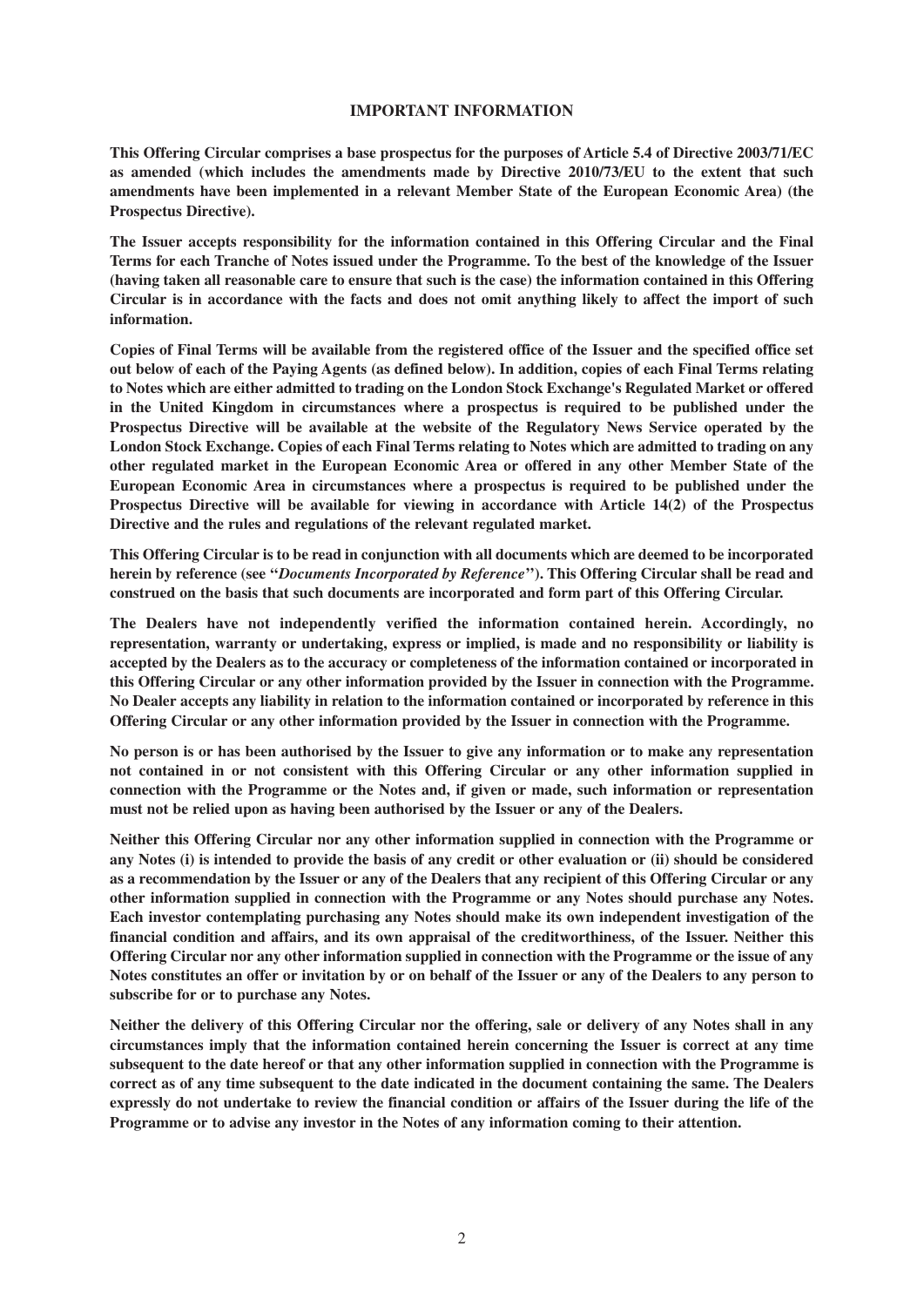# **IMPORTANT INFORMATION RELATING TO THE USE OF THIS OFFERING CIRCULAR AND OFFERS OF NOTES GENERALLY**

**This Offering Circular does not constitute an offer to sell or the solicitation of an offer to buy any Notes in any jurisdiction to any person to whom it is unlawful to make the offer or solicitation in such jurisdiction. The distribution of this Offering Circular and the offer or sale of Notes may be restricted by law in certain jurisdictions. The Issuer and the Dealers do not represent that this Offering Circular may be lawfully distributed, or that any Notes may be lawfully offered, in compliance with any applicable registration or other requirements in any such jurisdiction, or pursuant to an exemption available thereunder, or assume any responsibility for facilitating any such distribution or offering. In particular, no action has been taken by the Issuer or the Dealers which is intended to permit a public offering of any Notes or distribution of this Offering Circular in any jurisdiction where action for that purpose is required. Accordingly, no Notes may be offered or sold, directly or indirectly, and neither this Offering Circular nor any advertisement or other offering material may be distributed or published in any jurisdiction, except under circumstances that will result in compliance with any applicable laws and regulations. Persons into whose possession this Offering Circular or any Notes may come must inform themselves about, and observe, any such restrictions on the distribution of this Offering Circular and the offering and sale of Notes. In particular, there are restrictions on the distribution of this Offering Circular and the offer or sale of Notes in the United States, the European Economic Area (including the United Kingdom, Italy and Sweden) and Japan, see ''***Subscription and Sale and Transfer and Selling Restrictions***''.**

**This Offering Circular has been prepared on a basis that would permit an offer of Notes with a denomination of less than €100,000 (or its equivalent in any other currency) only in circumstances where there is an exemption from the obligation under the Prospectus Directive to publish a prospectus. As a result, any offer of Notes in any Member State of the European Economic Area which has implemented the Prospectus Directive (each, a Relevant Member State) must be made pursuant to an exemption under the Prospectus Directive, as implemented in that Relevant Member State, from the requirement to publish a prospectus for offers of Notes. Accordingly any person making or intending to make an offer of Notes in that Relevant Member State may only do so in circumstances in which no obligation arises for the Issuer or any Dealer to publish a prospectus pursuant to Article 3 of the Prospectus Directive or supplement a prospectus pursuant to Article 16 of the Prospectus Directive, in each case, in relation to such offer. Neither the Issuer nor any Dealer have authorised, nor do they authorise, the making of any offer of Notes in circumstances in which an obligation arises for the Issuer or any Dealer to publish or supplement a prospectus for such offer.**

**In making an investment decision, investors must rely on their own examination of the Issuer and the terms of the Notes being offered, including the merits and risks involved. The Notes have not been approved or disapproved by the United States Securities and Exchange Commission or any other securities commission or other regulatory authority in the United States, nor have the foregoing authorities approved this Offering Circular or confirmed the accuracy or determined the adequacy of the information contained in this Offering Circular. Any representation to the contrary is unlawful.**

**None of the Dealers or the Issuer makes any representation to any investor in the Notes regarding the legality of its investment under any applicable laws. Any investor in the Notes should be able to bear the economic risk of an investment in the Notes for an indefinite period of time.**

**The Notes may not be a suitable investment for all investors. Each potential investor in the Notes must determine the suitability of that investment in light of its own circumstances. In particular, each potential investor may wish to consider, either on its own or with the help of its financial and other professional advisers, whether it:**

- **(i) has sufficient knowledge and experience to make a meaningful evaluation of the Notes, the merits and risks of investing in the Notes and the information contained or incorporated by reference in this Offering Circular or any applicable supplement;**
- **(ii) has access to, and knowledge of, appropriate analytical tools to evaluate, in the context of its particular financial situation, an investment in the Notes and the impact the Notes will have on its overall investment portfolio;**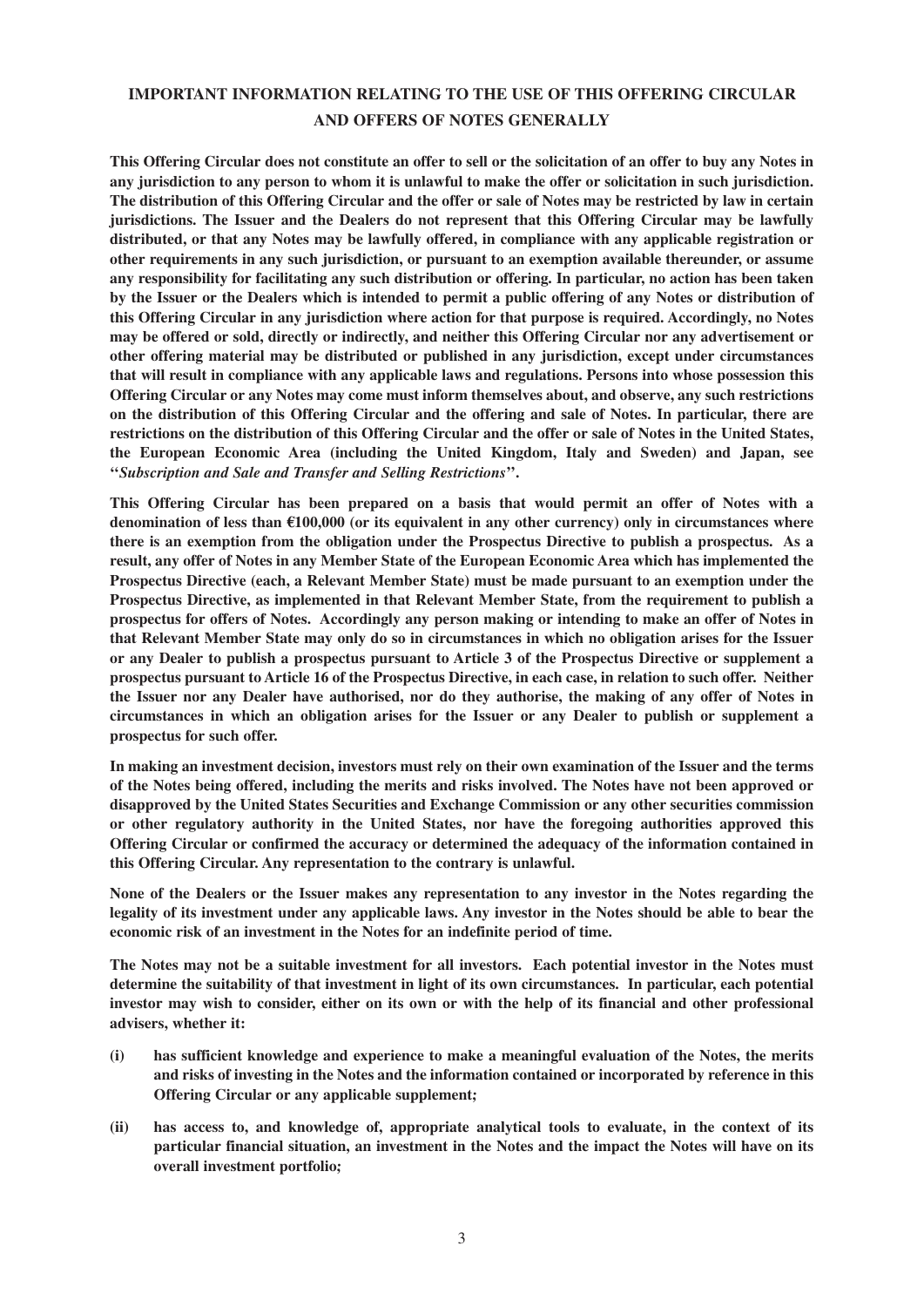- **(iii) has sufficient financial resources and liquidity to bear all of the risks of an investment in the Notes, including Notes where the currency for principal or interest payments is different from the potential investor's currency;**
- **(iv) understands thoroughly the terms of the Notes and is familiar with the behaviour of financial markets; and**
- **(v) is able to evaluate possible scenarios for economic, interest rate and other factors that may affect its investment and its ability to bear the applicable risks.**

**Legal investment considerations may restrict certain investments. The investment activities of certain investors are subject to legal investment laws and regulations, or review or regulation by certain authorities. Each potential investor should consult its legal advisers to determine whether and to what extent (1) Notes are legal investments for it, (2) Notes can be used as collateral for various types of borrowing and (3) other restrictions apply to its purchase or pledge of any Notes. Financial institutions should consult their legal advisors or the appropriate regulators to determine the appropriate treatment of Notes under any applicable risk-based capital or similar rules.**

#### **U.S. INFORMATION**

**This Offering Circular is being submitted on a confidential basis in the United States to a limited number of QIBs or Institutional Accredited Investors (each as defined under ''***Form of the Notes***'') for informational use solely in connection with the consideration of the purchase of certain Notes issued under the Programme. Its use for any other purpose in the United States is not authorised. It may not be copied or reproduced in whole or in part nor may it be distributed or any of its contents disclosed to anyone other than the prospective investors to whom it is originally submitted.**

**The Notes in bearer form are subject to U.S. tax law requirements and may not be offered, sold or delivered to, or for the account or benefit of, U.S. persons, or within the United States or its possessions or to United States persons, except in certain transactions permitted by U.S. tax regulations. Terms used in this paragraph have the meanings given to them by the U.S. Internal Revenue Code and the regulations promulgated thereunder.**

**Registered Notes may be offered or sold within the United States only to QIBs or to Institutional Accredited Investors, in either case in transactions exempt from registration under the Securities Act in reliance on Rule 144A under the Securities Act (Rule 144A) or any other applicable exemption.**

**Each U.S. purchaser of Registered Notes is hereby notified that the offer and sale of any Registered Notes to it may be being made in reliance upon the exemption from the registration requirements of the Securities Act provided by Rule 144A. Prospective purchasers are hereby notified that sellers of the Notes may be relying on the exemption from the provisions of Section 5 of the Securities Act provided by Rule 144A.**

**Purchasers of Definitive IAI Registered Notes will be required to execute and deliver an IAI Investment Letter (as defined under ''***Terms and Conditions of the Notes***''). Each purchaser or holder of Definitive IAI Registered Notes, Notes represented by a Rule 144A Global Note or any Notes issued in registered form in exchange or substitution therefor (together Legended Notes) will be deemed, by its acceptance or purchase of any such Legended Notes, to have made certain representations and agreements intended to restrict the resale or other transfer of such Notes as set out in ''***Subscription and Sale and Transfer and Selling Restrictions***''. Unless otherwise stated, terms used in this paragraph have the meanings given to them in ''***Form of the Notes***''.**

#### **NOTICE TO NEW HAMPSHIRE RESIDENTS**

**NEITHER THE FACT THAT A REGISTRATION STATEMENT OR AN APPLICATION FOR A LICENSE HAS BEEN FILED UNDER CHAPTER 421-B OF THE NEW HAMPSHIRE REVISED STATUTES WITH THE STATE OF NEW HAMPSHIRE NOR THE FACT THAT A SECURITY IS EFFECTIVELY REGISTERED OR A PERSON IS LICENSED IN THE STATE OF NEW HAMPSHIRE CONSTITUTES A FINDING BY THE SECRETARY OF STATE OF NEW HAMPSHIRE THAT ANY DOCUMENT FILED UNDER CHAPTER 421-B IS TRUE, COMPLETE**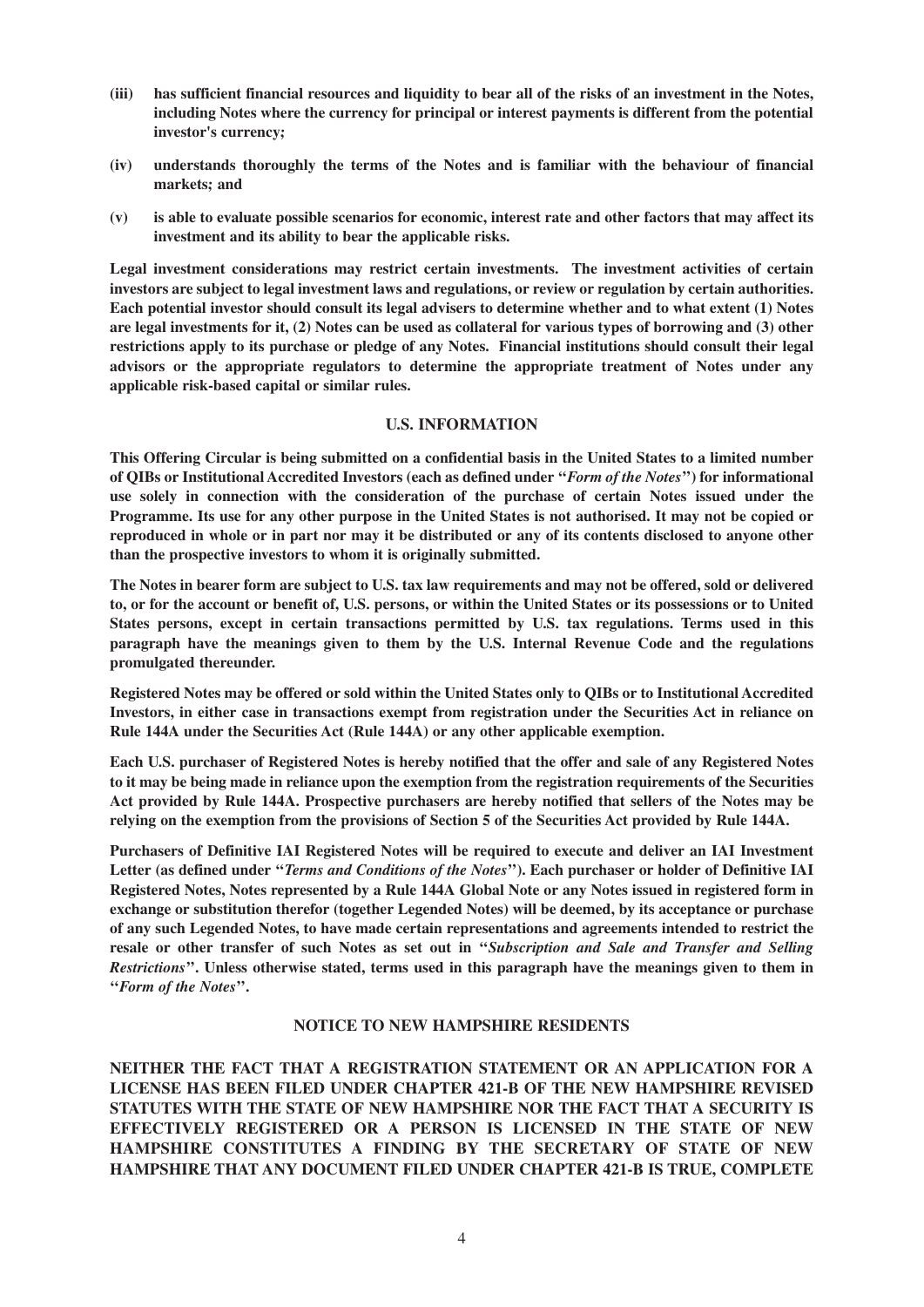# **AND NOT MISLEADING. NEITHER ANY SUCH FACT NOR THE FACT THAT AN EXEMPTION OR EXCEPTION IS AVAILABLE FOR A SECURITY OR A TRANSACTION MEANS THAT THE SECRETARY OF STATE HAS PASSED IN ANY WAY UPON THE MERITS OR QUALIFICATIONS OF, OR RECOMMENDED OR GIVEN APPROVAL TO, ANY PERSON, SECURITY OR TRANSACTION. IT IS UNLAWFUL TO MAKE, CAUSE TO BE MADE, TO ANY PROSPECTIVE PURCHASER, CUSTOMER OR CLIENT ANY REPRESENTATION INCONSISTENT WITH THE PROVISIONS OF THIS PARAGRAPH.**

#### **AVAILABLE INFORMATION**

**To permit compliance with Rule 144A in connection with any resales or other transfers of Notes that are ''restricted securities'' within the meaning of the Securities Act, the Issuer has undertaken in a deed poll dated 7 October 2011 (the Deed Poll) to furnish, upon the request of a holder of such Notes or any beneficial interest therein, to such holder or to a prospective purchaser designated by him, the information required to be delivered under Rule 144A(d)(4) under the Securities Act if, at the time of the request, any of the Notes remain outstanding as "restricted securities" within the meaning of Rule 144(a)(3) of the Securities Act, the Issuer is neither a reporting company under Section 13 or 15(d) of the U.S. Securities Exchange Act of 1934, as amended, (the Exchange Act) nor exempt from reporting pursuant to Rule 12g3-2(b) thereunder.**

#### **SERVICE OF PROCESS AND ENFORCEMENT OF CIVIL LIABILITIES**

**The Issuer is a corporation organised under the laws of Sweden. All of the officers and directors named herein reside outside the United States and all or a substantial portion of the assets of the Issuer and of such officers and directors are located outside the United States. As a result, it may not be possible for investors to effect service of process outside Sweden upon the Issuer or such persons, or to enforce judgments against them obtained in courts outside Sweden predicated upon civil liabilities of the Issuer or such directors and officers under laws other than Swedish law, including any judgment predicated upon United States federal securities laws. The Issuer has been advised by Mannheimer Swartling, its counsel, that there is doubt as to the enforceability in Sweden in original actions or in actions for enforcement of judgments of United States courts of civil liabilities predicated solely upon the federal securities laws of the United States.**

### **PRESENTATION OF FINANCIAL INFORMATION**

**The Issuer maintains its financial books and records and prepares its financial statements in Swedish krona in accordance with IFRS.**

**All references in this document to SEK refer to Swedish krona, to DKK refer to Danish krone, to Sterling and £ refer to pounds sterling, to USD, U.S. dollars and U.S.\$ refer to United States dollars and to euro and € refer to the currency introduced at the start of the third stage of European economic and monetary union pursuant to the Treaty on the Functioning of the European Union, as amended.**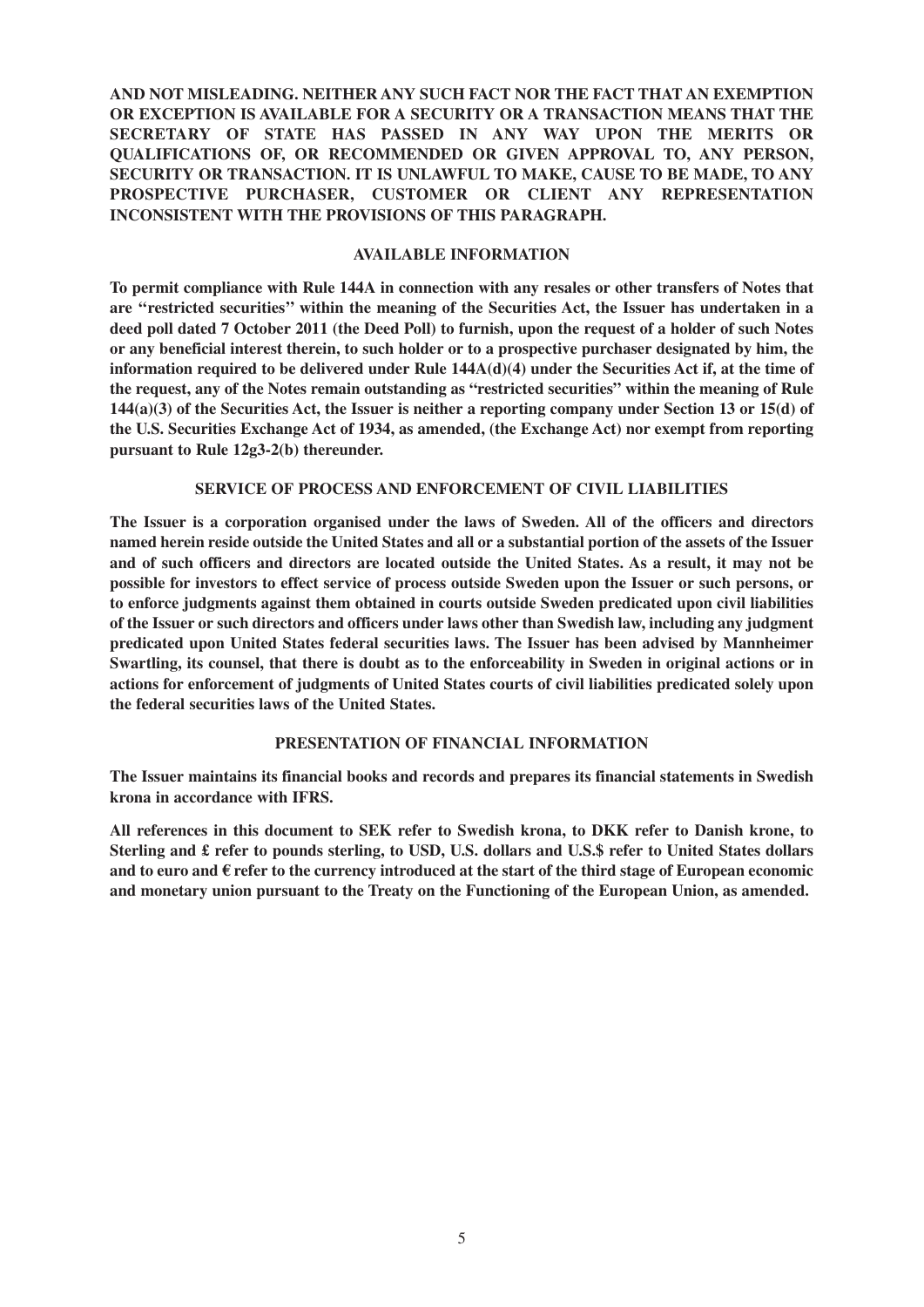# **TABLE OF CONTENTS**

*Page*

|                                                             |  |  |  |  |  | 11 |
|-------------------------------------------------------------|--|--|--|--|--|----|
|                                                             |  |  |  |  |  | 16 |
|                                                             |  |  |  |  |  | 17 |
|                                                             |  |  |  |  |  | 21 |
|                                                             |  |  |  |  |  | 28 |
|                                                             |  |  |  |  |  | 55 |
|                                                             |  |  |  |  |  | 56 |
|                                                             |  |  |  |  |  | 62 |
|                                                             |  |  |  |  |  | 66 |
| SUBSCRIPTION AND SALE AND TRANSFER AND SELLING RESTRICTIONS |  |  |  |  |  | 67 |
|                                                             |  |  |  |  |  | 74 |
|                                                             |  |  |  |  |  |    |

#### **STABILISATION**

**In connection with the issue of any Tranche of Notes, one or more relevant Dealers (the Stabilising Manager(s)) (or persons acting on behalf of any Stabilising Manager(s)) may over-allot Notes or effect transactions with a view to supporting the market price of the Notes at a level higher than that which might otherwise prevail. However, there is no assurance that the Stabilising Manager(s) (or persons acting on behalf of a Stabilising Manager) will undertake stabilisation action. Any stabilisation action or over-allotment may begin on or after the date on which adequate public disclosure of the terms of the offer of the relevant Tranche of Notes is made and, if begun, may be ended at any time, but it must end no later than the earlier of 30 days after the issue date of the relevant Tranche of Notes and 60 days after the date of the allotment of the relevant Tranche of Notes. Any stabilisation action or overallotment must be conducted by the relevant Stabilising Manager(s) (or persons acting on behalf of any Stabilising Manager(s)) in accordance with all applicable laws and rules.**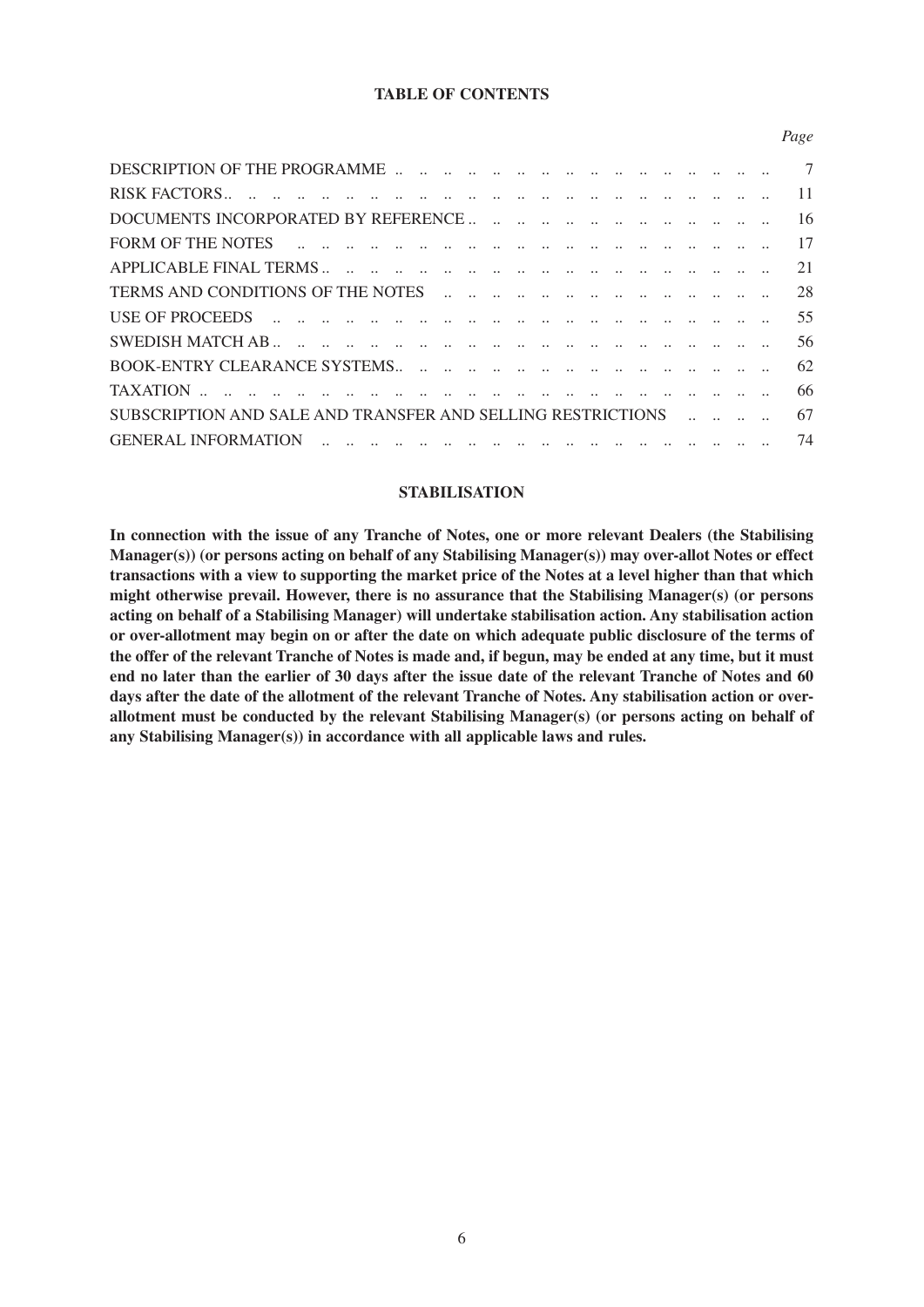## **DESCRIPTION OF THE PROGRAMME**

*The following overview does not purport to be complete and is taken from, and is qualified in its entirety by, the remainder of this Offering Circular and, in relation to the terms and conditions of any particular Tranche of Notes, the applicable Final Terms.* 

*This Description constitutes a general description of the Programme for the purposes of Article 22.5(3) of Commission Regulation (EC) No 809/2004 implementing the Prospective Directive.*

*Words and expressions defined in ''Form of the Notes'' and ''Terms and Conditions of the Notes'' below shall have the same meanings in this overview.*

| <b>Issuer:</b>                                | Swedish Match AB (publ).                                                                                                                                                                                                                                                                                                                                                                                                                                                                            |
|-----------------------------------------------|-----------------------------------------------------------------------------------------------------------------------------------------------------------------------------------------------------------------------------------------------------------------------------------------------------------------------------------------------------------------------------------------------------------------------------------------------------------------------------------------------------|
| <b>Description:</b>                           | Global Medium Term Note Programme.                                                                                                                                                                                                                                                                                                                                                                                                                                                                  |
| Arranger:                                     | The Royal Bank of Scotland plc.                                                                                                                                                                                                                                                                                                                                                                                                                                                                     |
| <b>Dealers:</b>                               | Deutsche Bank AG, London Branch<br>Nordea Bank AB (publ)<br>Nordea Bank Danmark A/S<br>Skandinaviska Enskilda Banken AB (publ)<br>The Royal Bank of Scotland plc                                                                                                                                                                                                                                                                                                                                    |
|                                               | and any other Dealers appointed in accordance with the Programme<br>Agreement.                                                                                                                                                                                                                                                                                                                                                                                                                      |
| <b>Certain Restrictions:</b>                  | Each issue of Notes denominated in a currency in respect of which<br>particular laws, guidelines, regulations, restrictions or reporting<br>requirements apply will only be issued in circumstances which comply<br>with such laws, guidelines, regulations, restrictions or reporting<br>requirements from time to time (see "Subscription and Sale and<br>Transfer and Selling Restrictions") including the following restrictions<br>applicable at the date of this Offering Circular.           |
|                                               |                                                                                                                                                                                                                                                                                                                                                                                                                                                                                                     |
|                                               | Notes having a maturity of less than one year                                                                                                                                                                                                                                                                                                                                                                                                                                                       |
|                                               | Notes having a maturity of less than one year will, if the proceeds of<br>the issue are accepted in the United Kingdom, constitute deposits for<br>the purposes of the prohibition on accepting deposits contained in<br>section 19 of the Financial Services and Markets Act 2000 unless they<br>are issued to a limited class of professional investors and have a<br>denomination of at least £100,000 or its equivalent (see "Subscription<br>and Sale and Transfer and Selling Restrictions"). |
| <b>Issuing and Principal Paying</b><br>Agent: | Deutsche Bank AG, London Branch.                                                                                                                                                                                                                                                                                                                                                                                                                                                                    |
| <b>Registrars:</b>                            | Deutsche Bank Trust Company Americas and Deutsche Bank<br>Luxembourg S.A.                                                                                                                                                                                                                                                                                                                                                                                                                           |
| <b>Programme Size:</b>                        | Up to $\epsilon$ 1,500,000,000 (or its equivalent in other currencies calculated<br>as described in the Programme Agreement) outstanding at any time.<br>The Issuer may increase the amount of the Programme in accordance<br>with the terms of the Programme Agreement.                                                                                                                                                                                                                            |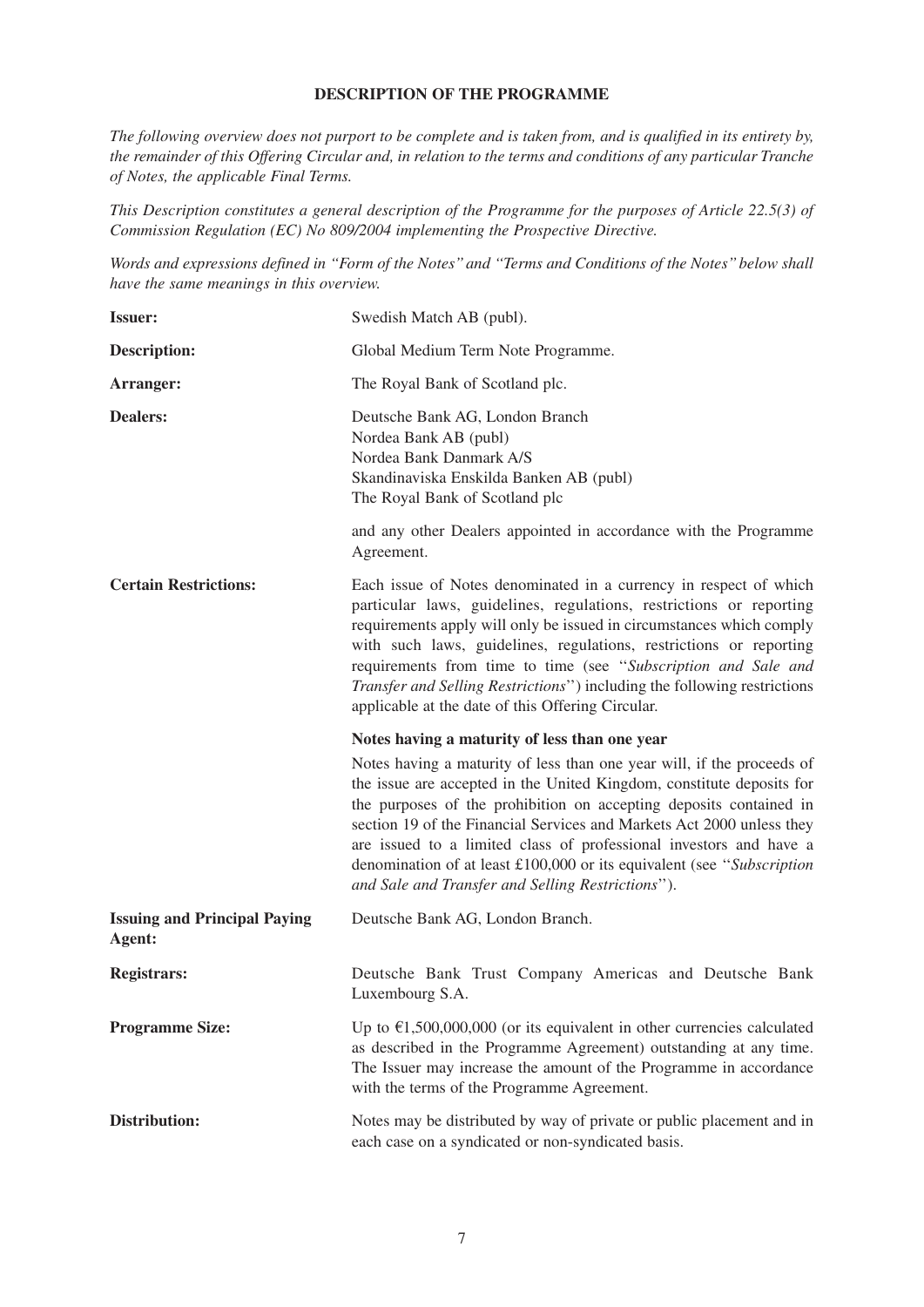| <b>Currencies:</b>          | Subject to any applicable legal or regulatory restrictions, any currency<br>agreed between the Issuer and the relevant Dealer.                                                                                                                                                                                                                                                                                                                          |
|-----------------------------|---------------------------------------------------------------------------------------------------------------------------------------------------------------------------------------------------------------------------------------------------------------------------------------------------------------------------------------------------------------------------------------------------------------------------------------------------------|
| <b>Maturities:</b>          | Such maturities as may be agreed between the Issuer and the relevant<br>Dealer, subject to such minimum or maximum maturities as may be<br>allowed or required from time to time by the relevant central bank (or<br>equivalent body) or any laws or regulations applicable to the Issuer or<br>the relevant Specified Currency.                                                                                                                        |
| <b>Issue Price:</b>         | Notes will be issued on a fully-paid basis and at an issue price which is<br>at par or at a discount to, or premium over, par.                                                                                                                                                                                                                                                                                                                          |
| <b>Form of Notes:</b>       | The Notes will be issued in bearer or registered form as described in<br>"Form of the Notes". Registered Notes will not be exchangeable for<br>Bearer Notes and vice versa.                                                                                                                                                                                                                                                                             |
| <b>Fixed Rate Notes:</b>    | Fixed interest will be payable on such date or dates as may be agreed<br>between the Issuer and the relevant Dealer and on redemption and will<br>be calculated on the basis of such Day Count Fraction as may be agreed<br>between the Issuer and the relevant Dealer.                                                                                                                                                                                 |
| <b>Floating Rate Notes:</b> | Floating Rate Notes will bear interest at a rate determined:                                                                                                                                                                                                                                                                                                                                                                                            |
|                             | (i)<br>on the same basis as the floating rate under a notional interest<br>rate swap transaction in the relevant Specified Currency<br>governed by an agreement incorporating the 2006 ISDA<br>Definitions as published by the International Swaps and<br>Derivatives Association, Inc., and as amended and updated as at<br>the Issue Date of the first Tranche of the Notes of the relevant<br>Series; or                                             |
|                             | on the basis of a reference rate appearing on the agreed screen<br>(ii)<br>page of a commercial quotation service; or                                                                                                                                                                                                                                                                                                                                   |
|                             | on such other basis as may be agreed between the Issuer and the<br>(iii)<br>relevant Dealer.                                                                                                                                                                                                                                                                                                                                                            |
|                             | The margin (if any) relating to such floating rate will be agreed<br>between the Issuer and the relevant Dealer for each Series of Floating<br>Rate Notes.                                                                                                                                                                                                                                                                                              |
|                             | Floating Rate Notes may also have a maximum interest rate, a<br>minimum interest rate or both.                                                                                                                                                                                                                                                                                                                                                          |
|                             | Interest on Floating Rate Notes in respect of each Interest Period, as<br>agreed prior to issue by the Issuer and the relevant Dealer, will be<br>payable on such Interest Payment Dates, and will be calculated on the<br>basis of such Day Count Fraction, as may be agreed between the Issuer<br>and the relevant Dealer.                                                                                                                            |
| <b>Zero Coupon Notes:</b>   | Zero Coupon Notes will be offered and sold at a discount to their<br>nominal amount and will not bear interest.                                                                                                                                                                                                                                                                                                                                         |
| <b>Redemption:</b>          | The applicable Final Terms will indicate either that the relevant Notes<br>cannot be redeemed prior to their stated maturity (other than for<br>taxation reasons or following an Event of Default) or that such Notes<br>will be redeemable at the option of the Issuer and/or the Noteholders<br>upon giving notice to the Noteholders or the Issuer, as the case may be,<br>on a date or dates specified prior to such stated maturity and at a price |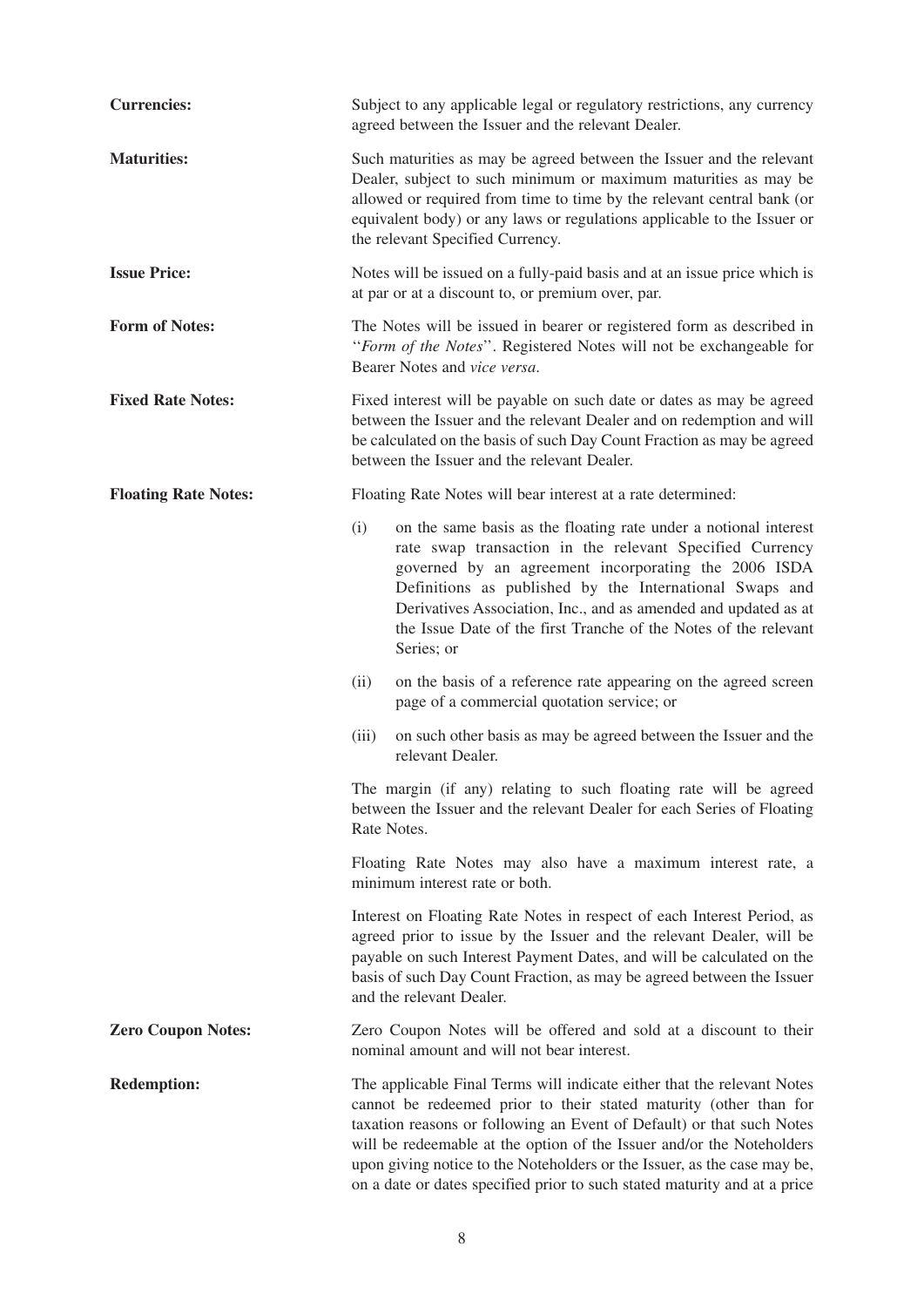|                               | or prices and on such other terms as may be agreed between the Issuer<br>and the relevant Dealer.                                                                                                                                                                                                                                                                                                                                                                                                                                                                                                                                                                                                                                                                                                                                                                                                                           |
|-------------------------------|-----------------------------------------------------------------------------------------------------------------------------------------------------------------------------------------------------------------------------------------------------------------------------------------------------------------------------------------------------------------------------------------------------------------------------------------------------------------------------------------------------------------------------------------------------------------------------------------------------------------------------------------------------------------------------------------------------------------------------------------------------------------------------------------------------------------------------------------------------------------------------------------------------------------------------|
|                               | In addition, if Change of Control Put is specified as being applicable in<br>the relevant Final Terms, the Notes may be redeemed before their stated<br>maturity at the option of the Noteholders in the circumstances<br>described in Condition $8(d)(ii)$ .                                                                                                                                                                                                                                                                                                                                                                                                                                                                                                                                                                                                                                                               |
|                               | Notes having a maturity of less than one year are subject to restrictions<br>on their denomination and distribution, see "Certain Restrictions -<br>Notes having a maturity of less than one year".                                                                                                                                                                                                                                                                                                                                                                                                                                                                                                                                                                                                                                                                                                                         |
| <b>Denomination of Notes:</b> | Notes will be issued in such denominations as may be agreed between<br>the Issuer and the relevant Dealer save that the minimum denomination<br>of each Note will be such as may be allowed or required from time to<br>time by the relevant central bank (or equivalent body) or any laws or<br>regulations applicable to the relevant Specified Currency, see "Certain<br>Restrictions - Notes having a maturity of less than one year", and save<br>that the minimum denomination of each Note admitted to trading on a<br>regulated market within the European Economic Area or offered to the<br>public in a Member State of the European Economic Area in<br>circumstances which would otherwise require the publication of a<br>prospectus under the Prospectus Directive will be $\epsilon$ 100,000 (or, if the<br>Notes are denominated in a currency other than euro, the equivalent<br>amount in such currency). |
|                               | Unless otherwise stated in the applicable Final Terms, the minimum<br>denomination of each Definitive IAI Registered Note will be<br>U.S.\$500,000 or its approximate equivalent in other Specified<br>Currencies.                                                                                                                                                                                                                                                                                                                                                                                                                                                                                                                                                                                                                                                                                                          |
| <b>Taxation:</b>              | All payments in respect of the Notes will be made without deduction<br>for or on account of withholding taxes imposed within any Tax<br>Jurisdiction, subject as provided in Condition 9. In the event that any<br>such deduction is made, the Issuer will, save in certain limited<br>circumstances provided in Condition 9, be required to pay additional<br>amounts to cover the amounts so deducted.                                                                                                                                                                                                                                                                                                                                                                                                                                                                                                                    |
| <b>Negative Pledge:</b>       | The terms of the Notes will contain a negative pledge provision as<br>further described in Condition 4.                                                                                                                                                                                                                                                                                                                                                                                                                                                                                                                                                                                                                                                                                                                                                                                                                     |
| <b>Cross Default:</b>         | The terms of the Notes will contain a cross default provision as further<br>described in Condition 11.                                                                                                                                                                                                                                                                                                                                                                                                                                                                                                                                                                                                                                                                                                                                                                                                                      |
| <b>Status of the Notes:</b>   | The Notes will constitute direct, unconditional, unsubordinated and,<br>subject to the provisions of Condition 4, unsecured obligations of the<br>Issuer and will rank <i>pari passu</i> among themselves and (save for certain<br>obligations required to be preferred by law) equally with all other<br>unsecured and unsubordinated obligations of the Issuer, including, for<br>the avoidance of doubt, any unsubordinated and unsecured guarantee<br>provided by the Issuer, from time to time outstanding.                                                                                                                                                                                                                                                                                                                                                                                                            |
| <b>Rating:</b>                | Series of Notes issued under the Programme may be rated or unrated.<br>Where a Series of Notes is rated, such rating will be disclosed in the<br>applicable Final Terms and will not necessarily be the same as the<br>ratings assigned to the Programme. A security rating is not a<br>recommendation to buy, sell or hold securities and may be subject to                                                                                                                                                                                                                                                                                                                                                                                                                                                                                                                                                                |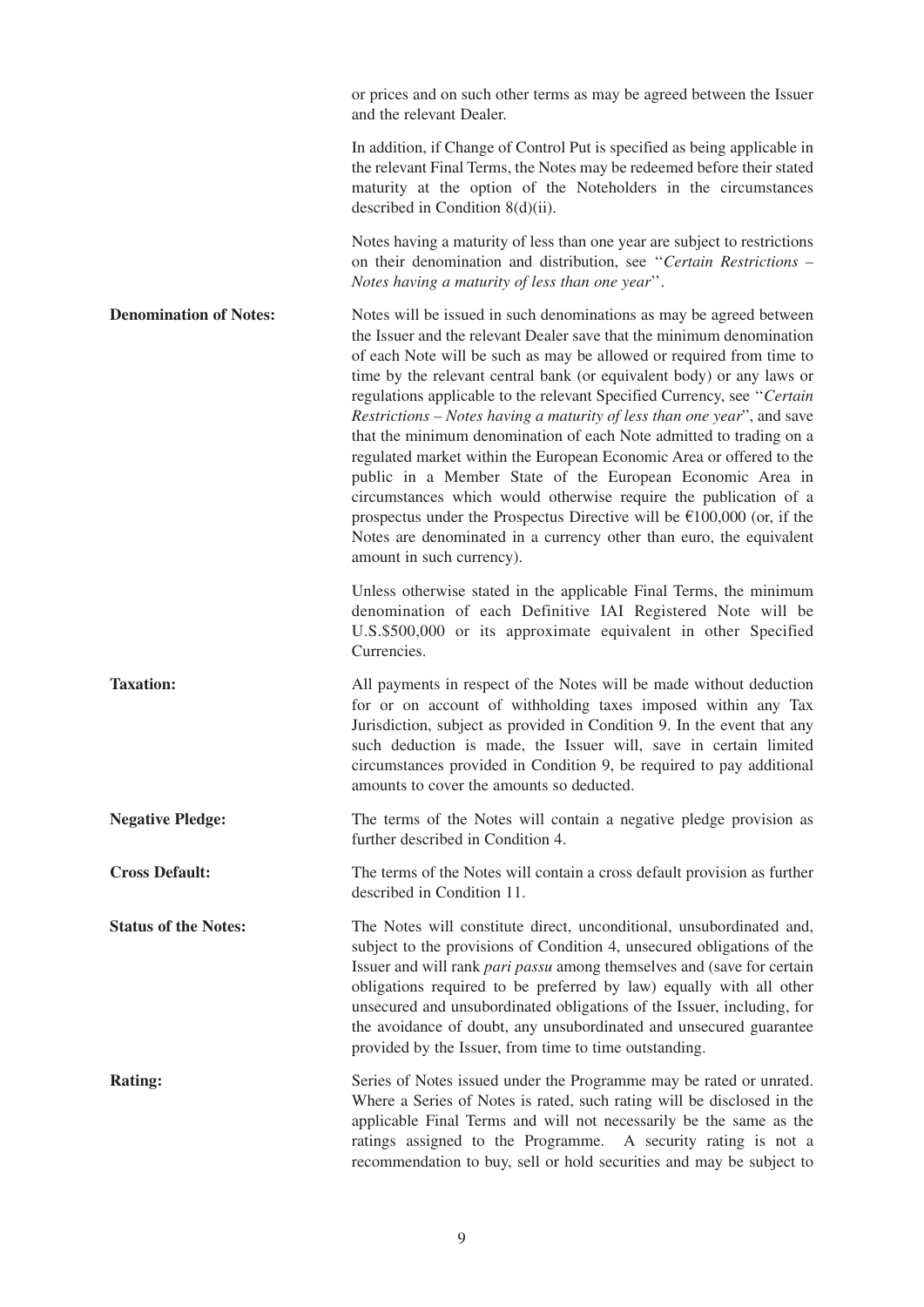| suspension, reduction or withdrawal at any time by the assigning rating<br>agency.                                                                                                                                                                                                                                                                                                       |
|------------------------------------------------------------------------------------------------------------------------------------------------------------------------------------------------------------------------------------------------------------------------------------------------------------------------------------------------------------------------------------------|
| Application has been made for Notes issued under the Programme to<br>be listed on the London Stock Exchange. Notes may be listed or<br>admitted to trading, as the case may be, on other or further stock<br>exchanges or markets agreed between the Issuer and the relevant<br>Dealer in relation to each Series.                                                                       |
| Notes which are neither listed nor admitted to trading on any market<br>may also be issued.                                                                                                                                                                                                                                                                                              |
| The applicable Final Terms will state whether or not the relevant Notes<br>are to be listed and, if so, on which stock exchange(s).                                                                                                                                                                                                                                                      |
| The Notes and any non-contractual obligations arising out of or in<br>connection with the Notes will be governed by, and construed in<br>accordance with, English law.                                                                                                                                                                                                                   |
| There are restrictions on the offer, sale and transfer of the Notes in the<br>United States, the European Economic Area (including the United<br>Kingdom, Italy and Sweden), Japan and such other restrictions as may<br>be required in connection with the offering and sale of a particular<br>Tranche of Notes, see "Subscription and Sale and Transfer and Selling<br>Restrictions". |
|                                                                                                                                                                                                                                                                                                                                                                                          |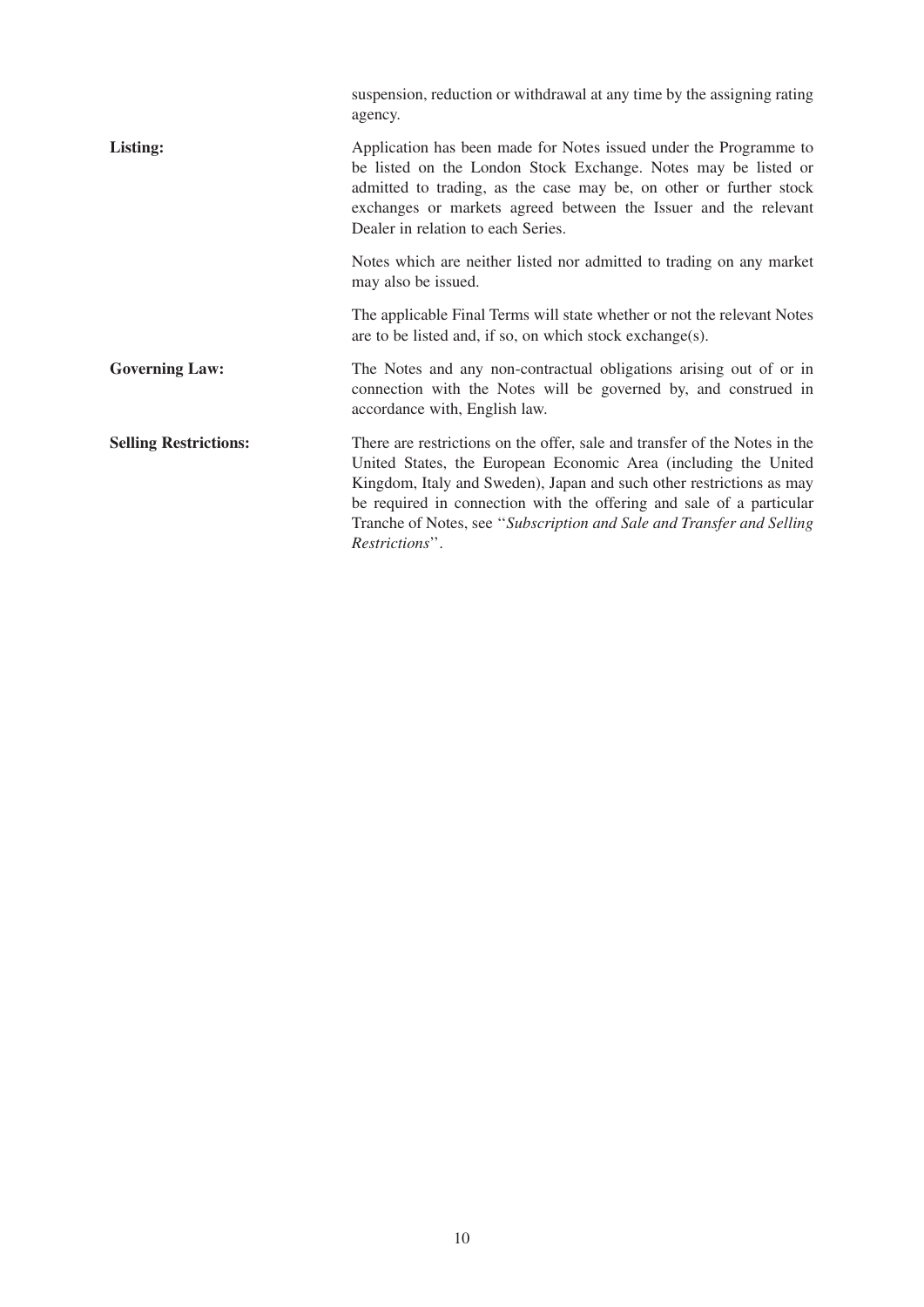#### **RISK FACTORS**

*The Issuer believes that the following factors may affect its ability to fulfill its obligations under Notes issued under the Programme. All of these factors are contingencies which may or may not occur and the Issuer is not in a position to express a view on the likelihood of any such contingency occurring.* 

*In addition, factors which are material for the purpose of assessing the market risks associated with Notes issued under the Programme are also described below.* 

*The Issuer believes that the factors described below represent the principal risks inherent in investing in Notes issued under the Programme, but the inability of the Issuer to pay interest, principal or other amounts on or in connection with any Notes may occur for other reasons which may not be considered significant risks by the Issuer based on information currently available to it or which it may not currently be able to anticipate. Prospective investors should also read the detailed information set out elsewhere in this Offering Circular and reach their own views prior to making any investment decision.* 

# **Factors that may affect the Issuer's ability to fulfill its obligations under Notes issued under the Programme**

#### *The markets for the Issuer's products are highly competitive*

The Issuer faces intense competition in all of its markets and for each of its products and such competition may increase in the future. In order to be successful it must promote its brands successfully and anticipate and respond to new customer trends. Restrictions on advertising and promotion may, however, make it more difficult to counteract loss of consumer loyalty. Competitors may develop and promote new products which could be successful, and could thereby have an adverse effect on the Issuer's results of operations.

#### *Some of the Issuer's businesses are subject to volume decline*

Developed markets for some tobacco products have been generally declining in the past decades. Increasing health concerns related to tobacco smoking followed by increasingly severe restrictions on smoking in public places and in the workplace is evident in many countries. Although most of the smoking tobacco business is no longer conducted within the Group, the Issuer is nevertheless indirectly subject to this risk through its 49 per cent. ownership in STG (as defined below).

#### *The Issuer's operations are subject to taxes and political and economic stability*

Tobacco products are subject to substantial taxes in most countries where the Issuer has significant sales. In many of those countries, the taxes on tobacco are generally increasing but the rate of increase varies between different types of tobacco products. Increased excise taxes or changes in relative tax rates for different tobacco products may impact overall sales volumes for the Issuer's products. Through its 49 per cent. ownership in STG the Issuer also has operations in emerging or developing markets such as Brazil, the Dominican Republic, Honduras, Indonesia and the Philippines. The Issuer's results of operations and financial condition are indirectly influenced by the economic, regulatory and geopolitical situations in the countries in which it has operations, which can be unpredictable and are outside of the control of the Issuer.

Regulatory and fiscal changes related to tobacco and other taxes, as well as to the marketing, sale and consumption of tobacco products, in the countries where the Group is operating may have an adverse effect on the Issuer's results of operations.

#### *The Issuer is exposed to certain financial, exchange rate and interest rate risks*

The Issuer has a substantial part of its production and sales outside of Sweden. This includes the U.S. as well as Brazil, Norway and European Monetary Union member countries. Consequently, changes in the exchange rates of euro, Norwegian krona, Brazilian real and, in particular, the U.S. dollar may adversely affect the Issuer's results of operations, cash flow, financial condition or relative price competitiveness in the future.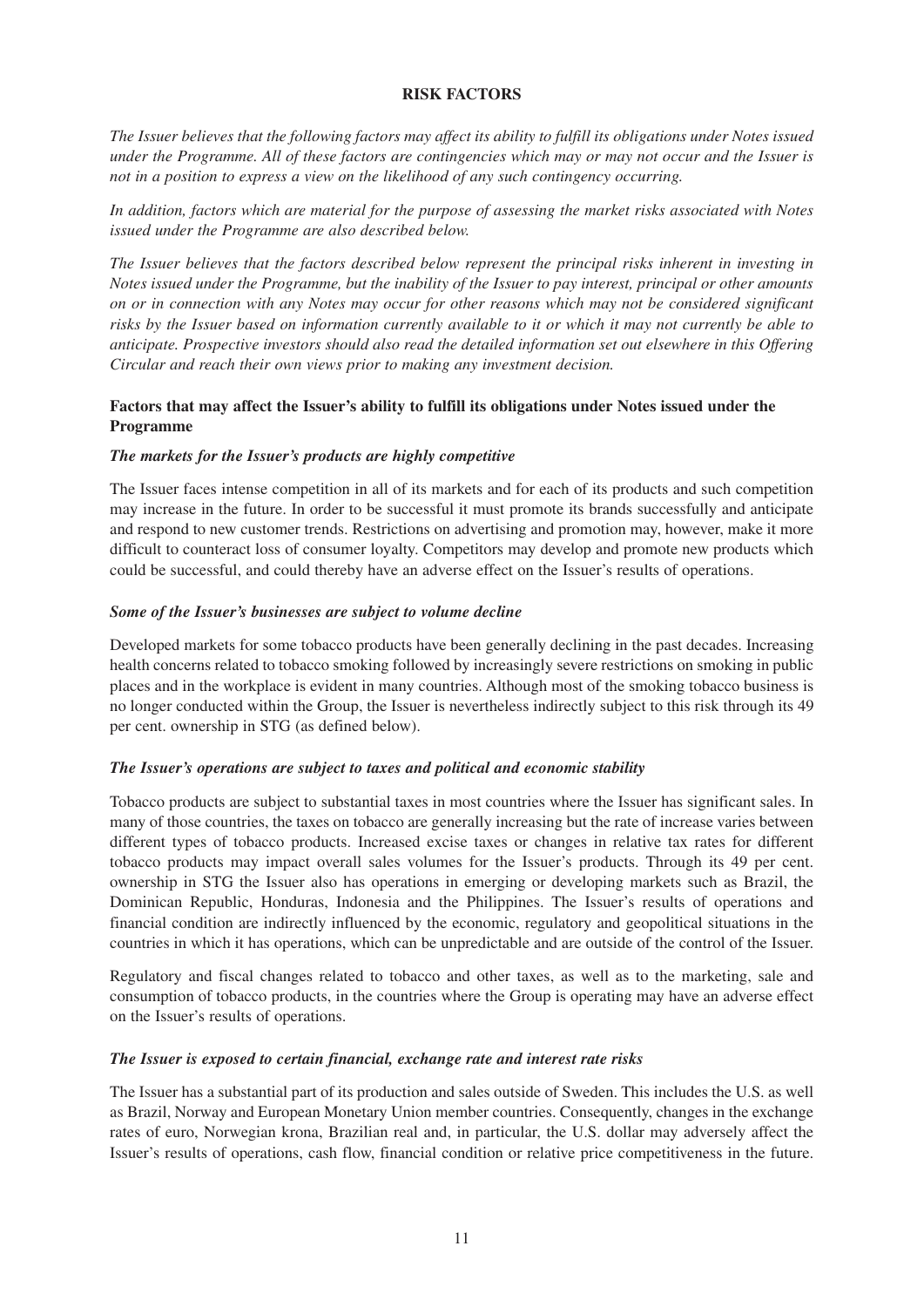Such effects may occur both in local currencies and when such local currencies are translated into Swedish currency for purposes of financial reporting.

The Issuer applies a cautious and conservative policy towards exposures to financial risks, which is updated yearly by its Board of Directors.

Refinancing risk is the risk of not being able to meet the need for future funding. To avoid this risk all the Group's maturing loans shall be able to be repaid by the operating cash flow. Furthermore there shall be a liquidity reserve consisting of available cash and cash equivalents as well as unutilised committed credit facilities. The aim of the Group is to have an even maturity structure of its debt portfolio and the objective for interest rate fixing periods is to achieve an even and low cost of interest. Since the proportion of loans with variable interest rates is approximately 5 per cent. of the total debt portfolio, the cash-flow interest rate risk is considered to be low. Interest rate swaps and currency swaps are used mainly to convert the Group's borrowing into SEK and fixed interest rates.

The Issuer aims to limit credit risk through only entering into derivative instruments with counterparties having high credit ratings. The Issuer's exposure to credit risks in customer related receivables is low considering the diverse customer portfolio.

# *Legal Risk*

The Issuer is involved in legal and regulatory proceedings including pending lawsuits related to alleged injuries caused by tobacco products. There can be no assurance that the Issuer's defences will be successful in trial and substantial costs may be incurred in defending lawsuits. Although management cannot in any meaningful way estimate the damages that might be awarded, if any, in any ongoing or anticipated disputes, such lawsuits individually or in the aggregate, could have an adverse effect on the Issuer's results of operations.

# *Risks inherent in calculating the Issuer's provision for pensions and similar obligations*

As of 31 December 2011 the Issuer had provision for pensions and similar obligations net of SEK 1,382 million before taxes. Calculating pension and similar obligations requires management to make assumptions on discount rate, expected return on plan assets and rate of compensation increase. Actual results could differ from the assumptions made. The Issuer may be required to contribute additional amounts to its pension schemes which would have a negative effect on the Issuer's results of operations.

# **Factors which are material for the purpose of assessing the market risks associated with Notes issued under the Programme**

### *Risks related to the structure of a particular issue of Notes*

A wide range of Notes may be issued under the Programme. A number of these Notes may have features which contain particular risks for potential investors. Set out below is a description of the most common such features:

*If the Issuer has the right to redeem any Notes at its option, this may limit the market value of the Notes concerned and an investor may not be able to reinvest the redemption proceeds in a manner which achieves a similar effective return*

An optional redemption feature of Notes is likely to limit their market value. During any period when the Issuer may elect to redeem Notes, the market value of those Notes generally will not rise substantially above the price at which they can be redeemed. This also may be true prior to any redemption period.

The Issuer may be expected to redeem Notes when its cost of borrowing is lower than the interest rate on the Notes. At those times, an investor generally would not be able to reinvest the redemption proceeds at an effective interest rate as high as the interest rate on the Notes being redeemed and may only be able to do so at a significantly lower rate. Potential investors should consider reinvestment risk in the light of other investments available at that time.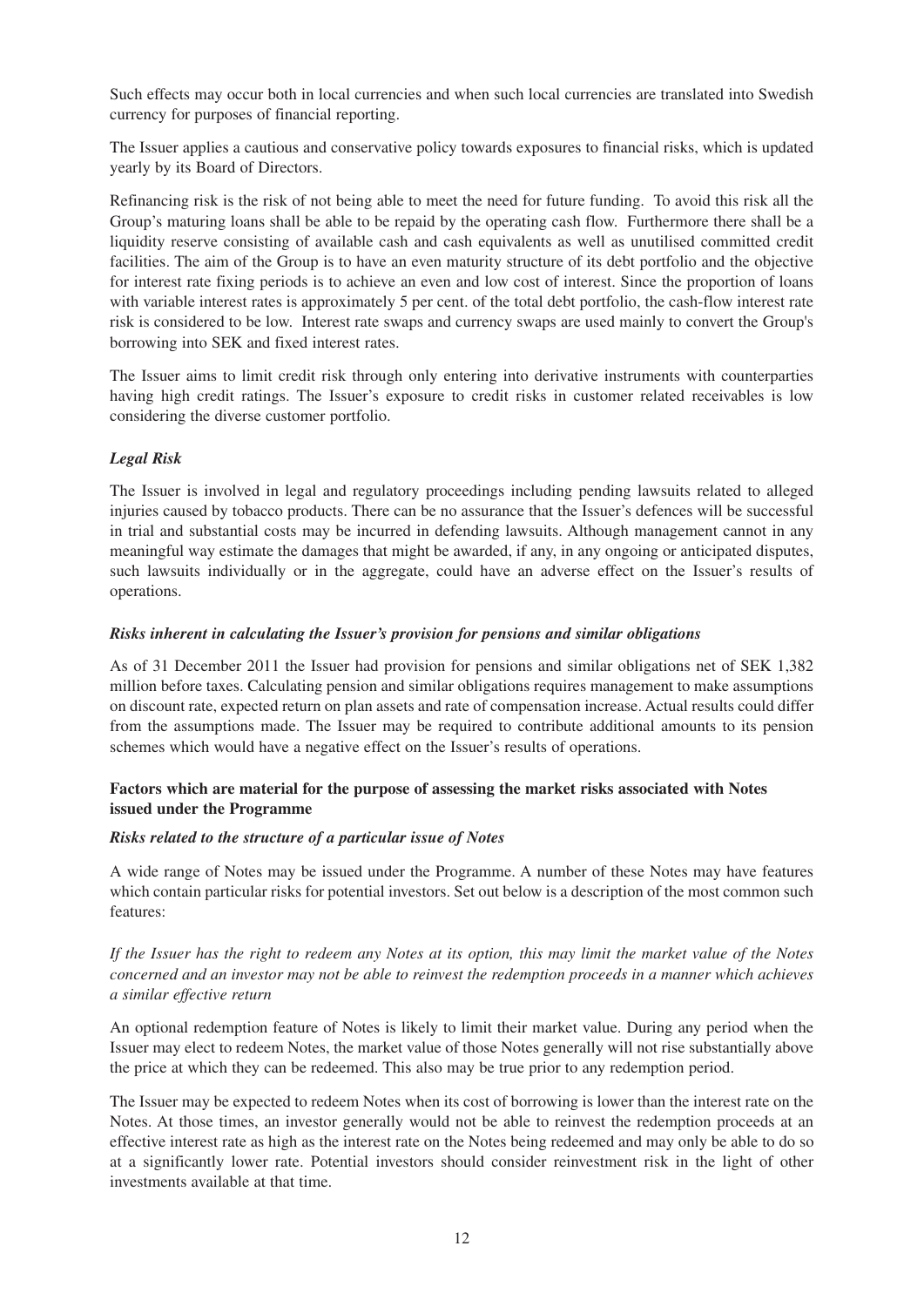# *If the Issuer has the right to convert the interest rate on any Notes from a fixed rate to a floating rate, or vice versa, this may affect the secondary market and the market value of the Notes concerned*

Fixed/Floating Rate Notes are Notes which may bear interest at a rate that converts from a fixed rate to a floating rate, or from a floating rate to a fixed rate. Where the Issuer has the right to effect such a conversion, this will affect the secondary market and the market value of the Notes since the Issuer may be expected to convert the rate when it is likely to produce a lower overall cost of borrowing. If the Issuer converts from a fixed rate to a floating rate in such circumstances, the spread on the Fixed/Floating Rate Notes may be less favourable than then prevailing spreads on comparable Floating Rate Notes tied to the same reference rate. In addition, the new floating rate at any time may be lower than the rates on other Notes. If the Issuer converts from a floating rate to a fixed rate in such circumstances, the fixed rate may be lower than then prevailing market rates.

# *Notes which are issued at a substantial discount or premium may experience price volatility in response to changes in market interest rates*

The market values of securities issued at a substantial discount (such as Zero Coupon Notes) or premium to their principal amount tend to fluctuate more in relation to general changes in interest rates than do prices for more conventional interest-bearing securities. Generally, the longer the remaining term of such securities, the greater the price volatility as compared to more conventional interest-bearing securities with comparable maturities.

### *Risks related to Notes generally*

Set out below is a brief description of certain risks relating to the Notes generally:

# *The conditions of the Notes contain provisions which may permit their modification without the consent of all investors*

The conditions of the Notes contain provisions for calling meetings of Noteholders to consider matters affecting their interests generally. These provisions permit defined majorities to bind all Noteholders including Noteholders who did not attend and vote at the relevant meeting and Noteholders who voted in a manner contrary to the majority.

The conditions of the Notes also provide that the Agent and the Issuer may agree, without the consent of the Noteholders or Couponholders, to:

- (a) certain modifications of the Agency Agreement which are not prejudicial to the interests of the Noteholders; or
- (b) any modification of the Notes, the Coupons or the Agency Agreement which is of a formal, minor or technical nature or is made to correct a manifest or proven error or to comply with mandatory provisions of the law.

Any such modification shall be binding on the Noteholders and the Couponholders.

# *The Notes may be subject to withholding taxes in circumstances where the Issuer is not obliged to make gross up payments and this would result in holders receiving less interest than expected and could significantly adversely affect their return on the Notes*

Under EC Council Directive 2003/48/EC on the taxation of savings income, Member States are required to provide to the tax authorities of another Member State details of payments of interest (or similar income) paid by a person within its jurisdiction to an individual resident, or certain limited types of entities established, in that other Member State. However, for a transitional period, Luxembourg and Austria are instead required (unless during that period they elect otherwise) to operate a withholding system in relation to such payments (the ending of such transitional period being dependent upon the conclusion of certain other agreements relating to information exchange with certain other countries). A number of non-EU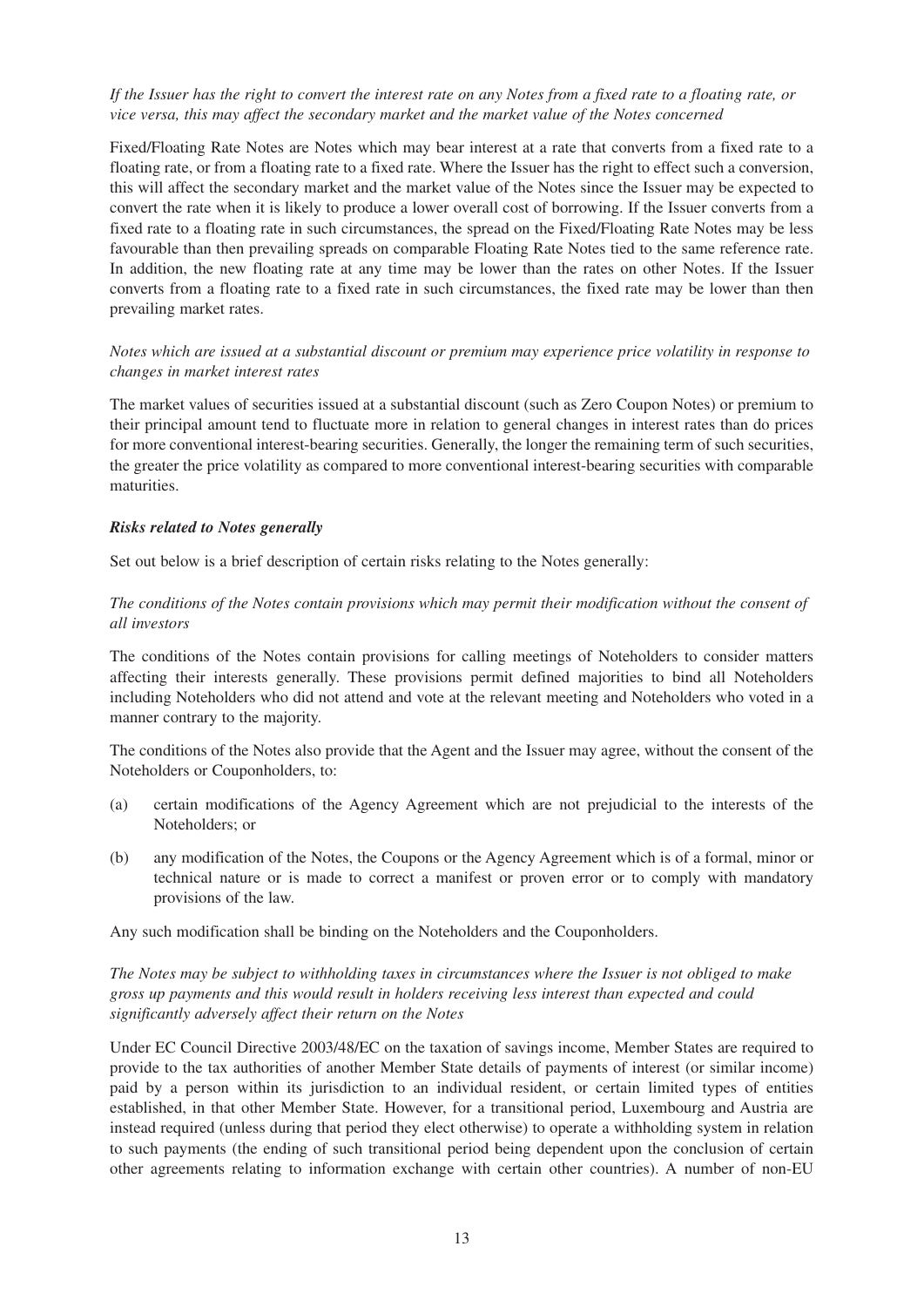countries and territories (including Switzerland) have adopted similar measures (a withholding system in the case of Switzerland).

The European Commission has proposed certain amendments to the Directive which may, if implemented, amend or broaden the scope of the requirements described above.

If a payment were to be made or collected through a Member State which has opted for a withholding system and an amount of, or in respect of, tax were to be withheld from that payment, neither the Issuer nor any Paying Agent (as defined in the Conditions of the Notes) nor any other person would be obliged to pay additional amounts with respect to any Note as a result of the imposition of such withholding tax. The Issuer is required to maintain a Paying Agent in a Member State that is not obliged to withhold or deduct tax pursuant to the Directive.

#### *The value of the Notes could be adversely affected by a change in English law or administrative practice*

The conditions of the Notes are based on English law in effect as at the date of this Offering Circular. No assurance can be given as to the impact of any possible judicial decision or change to English law or administrative practice after the date of this Offering Circular and any such change could materially adversely impact the value of any Notes affected by it.

## *Investors who purchase Notes in denominations that are not an integral multiple of the Specified Denomination may be adversely affected if definitive Notes are subsequently required to be issued*

In relation to any issue of Notes which have denominations consisting of a minimum Specified Denomination plus one or more higher integral multiples of another smaller amount, it is possible that such Notes may be traded in amounts that are not integral multiples of such minimum Specified Denomination. In such a case a holder who, as a result of trading such amounts, holds an amount which is less than the minimum Specified Denomination in his account with the relevant clearing system at the relevant time may not receive a definitive Note in respect of such holding (should definitive Notes be printed) and would need to purchase a principal amount of Notes such that its holding amounts to a Specified Denomination.

If such Notes in definitive form are issued, holders should be aware that definitive Notes which have a denomination that is not an integral multiple of the minimum Specified Denomination may be illiquid and difficult to trade.

### *Risks related to the market generally*

Set out below is a brief description of the principal market risks, including liquidity risk, exchange rate risk, interest rate risk and credit risk:

### *An active secondary market in respect of the Notes may never be established or may be illiquid and this would adversely affect the value at which an investor could sell his Notes*

Notes may have no established trading market when issued, and one may never develop. If a market does develop, it may not be very liquid. Therefore, investors may not be able to sell their Notes easily or at prices that will provide them with a yield comparable to similar investments that have a developed secondary market. This is particularly the case for Notes that are especially sensitive to interest rate, currency or market risks, are designed for specific investment objectives or strategies or have been structured to meet the investment requirements of limited categories of investors. These types of Notes generally would have a more limited secondary market and more price volatility than conventional debt securities. Illiquidity may have a severely adverse effect on the market value of Notes.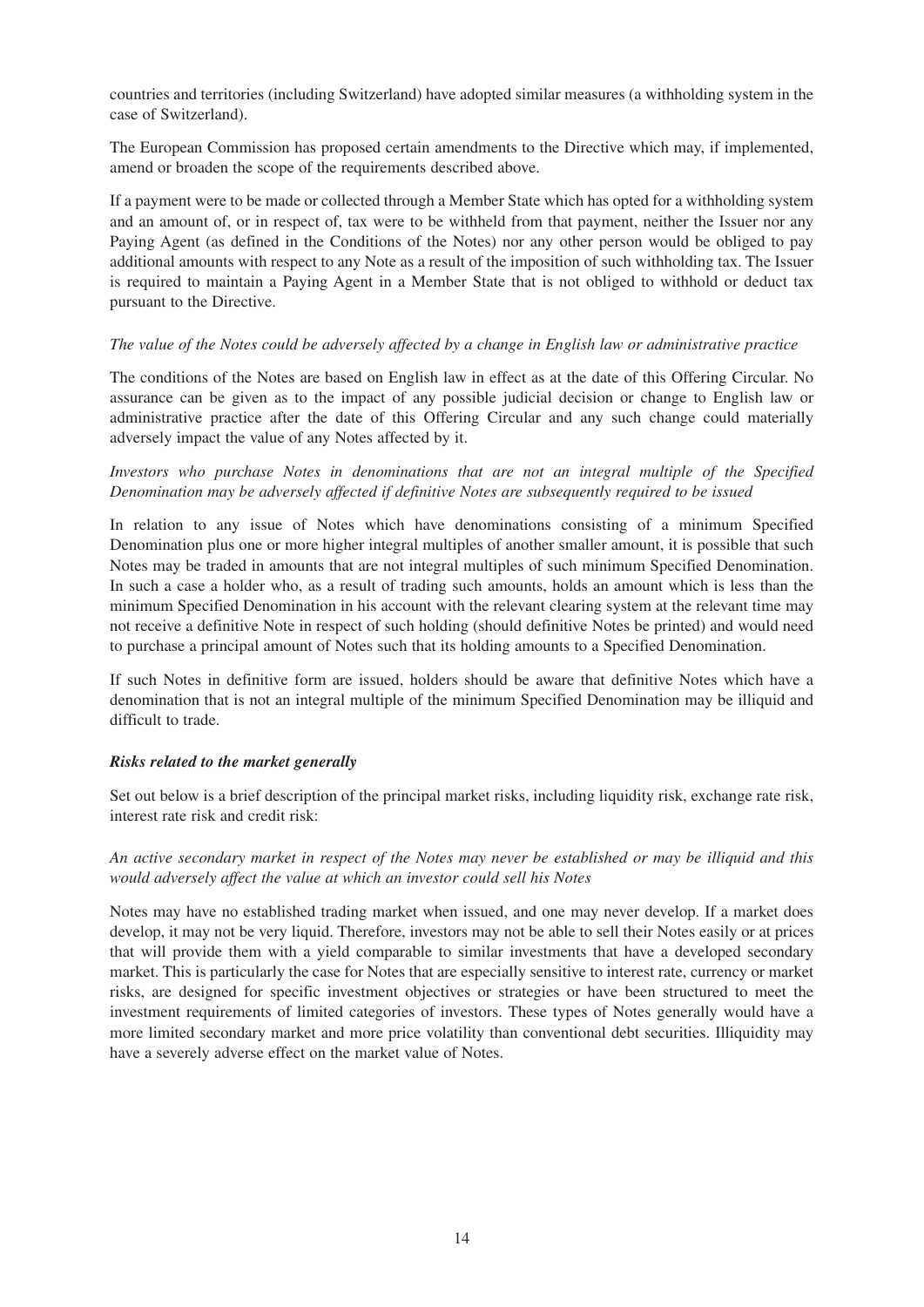*If an investor holds Notes which are not denominated in the investor's home currency, he will be exposed to movements in exchange rates adversely affecting the value of his holding. In addition, the imposition of exchange controls in relation to any Notes could result in an investor not receiving payments on those Notes*

The Issuer will pay principal and interest on the Notes in the Specified Currency. This presents certain risks relating to currency conversions if an investor's financial activities are denominated principally in a currency or currency unit (the **Investor's Currency**) other than the Specified Currency. These include the risk that exchange rates may significantly change (including changes due to devaluation of the Specified Currency or revaluation of the Investor's Currency) and the risk that authorities with jurisdiction over the Investor's Currency may impose or modify exchange controls. An appreciation in the value of the Investor's Currency relative to the Specified Currency would decrease (1) the Investor's Currency equivalent yield on the Notes, (2) the Investor's Currency equivalent value of the principal payable on the Notes and (3) the Investor's Currency equivalent market value of the Notes.

Government and monetary authorities may impose (as some have done in the past) exchange controls that could adversely affect an applicable exchange rate or the ability of the Issuer to make payments in respect of the Notes. As a result, investors may receive less interest or principal than expected, or no interest or principal.

### *The value of Fixed Rate Notes may be adversely affected by movements in market interest rates*

Investment in Fixed Rate Notes involves the risk that if market interest rates subsequently increase above the rate paid on the Fixed Rate Notes, this will adversely affect the value of the Fixed Rate Notes.

### *Credit ratings assigned to the Issuer or any Notes may not reflect all the risks associated with an investment in those Notes*

One or more independent credit rating agencies may assign credit ratings to the Issuer or the Notes. The ratings may not reflect the potential impact of all risks related to structure, market, additional factors discussed above, and other factors that may affect the value of the Notes. A credit rating is not a recommendation to buy, sell or hold securities and may be revised, suspended or withdrawn by the rating agency at any time.

In general, European regulated investors are restricted under the CRA Regulation from using credit ratings for regulatory purposes, unless such ratings are issued by a credit rating agency established in the European Union (the **EU**) and registered under the CRA Regulation (and such registration has not been withdrawn or suspended), subject to transitional provisions that apply in certain circumstances whilst the registration application is pending. Such general restriction will also apply in the case of credit ratings issued by non-EU credit rating agencies, unless the relevant credit ratings are endorsed by an EU-registered credit rating agency or the relevant non-EU rating agency is certified in accordance with the CRA Regulation (and such endorsement action or certification, as the case may be, has not been withdrawn or suspended). Certain information with respect to the credit rating agencies and ratings is set out on the cover of this Offering Circular.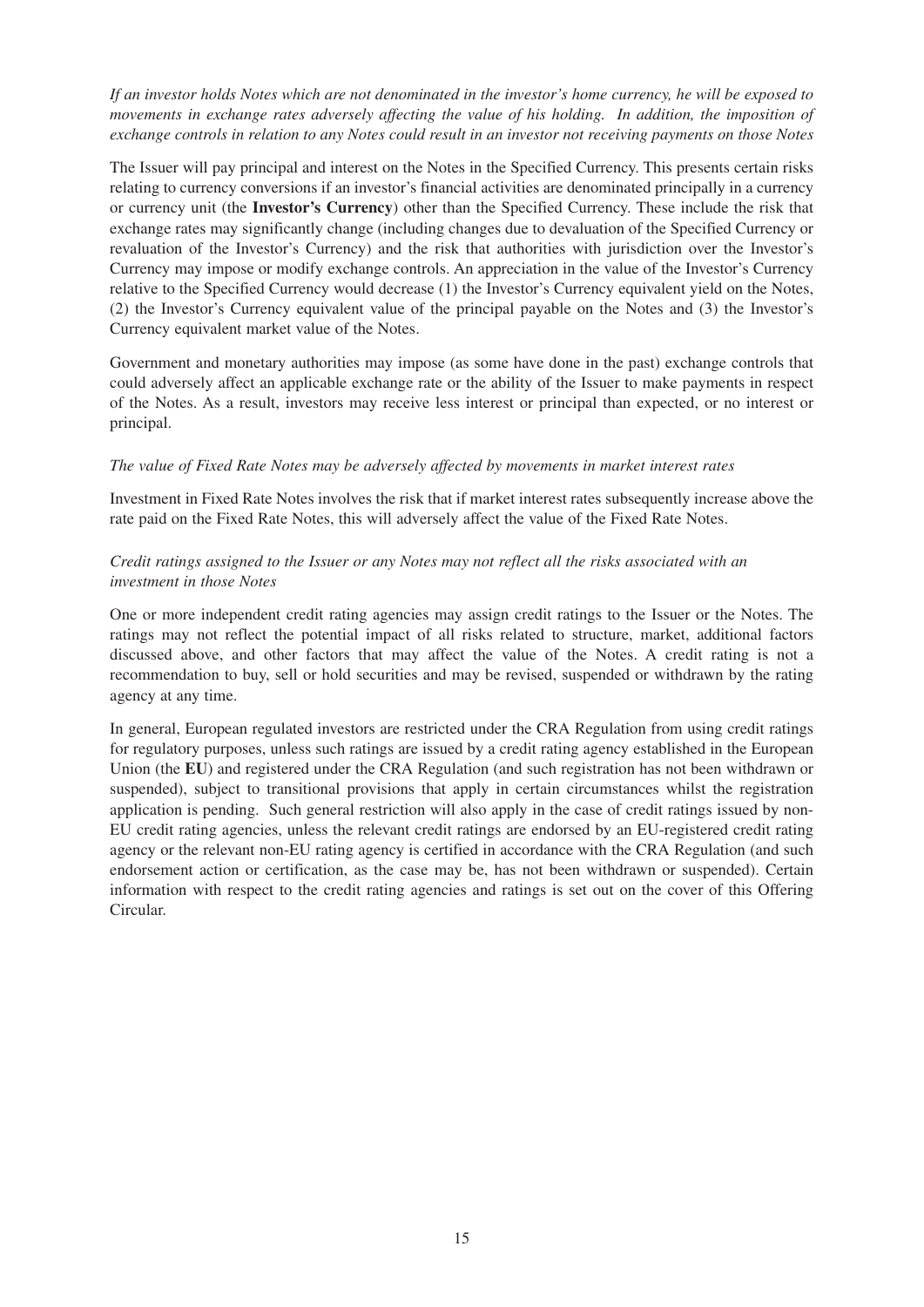#### **DOCUMENTS INCORPORATED BY REFERENCE**

The following documents, which have previously been filed with the Financial Services Authority, shall be incorporated in, and form part of, this Offering Circular:

- (i) the auditors' report and audited consolidated annual financial statements of the Issuer for the financial years ended 31 December 2010 and 31 December 2011;
- (ii) the unaudited consolidated interim financial statements of the Issuer for the nine months ended 30 September 2012 (save for the sections headed "Outlook" and "Outlook from the Q2 2012 half year report" on pages 11 and 12); and
- (iii) the Terms and Conditions of the Notes contained in the previous Offering Circulars dated 28 April 2006 (at pages 34 to 59 (both inclusive)), 4 May 2007 (at pages 34 to 59 (both inclusive)), 4 April 2008 (at pages 33 to 59 (both inclusive)), 16 April 2009 (at pages 34 to 60 (both inclusive)), 19 April 2010 (at pages 33 to 59 (both inclusive)) and 7 October 2011 (at pages 34 to 60 (both inclusive)).

Following the publication of this Offering Circular a supplement may be prepared by the Issuer and approved by the UK Listing Authority in accordance with Article 16 of the Prospectus Directive. Statements contained in any such supplement (or contained in any document incorporated by reference therein) shall, to the extent applicable (whether expressly, by implication or otherwise), be deemed to modify or supersede statements contained in this Offering Circular or in a document which is incorporated by reference in this Offering Circular. Any statement so modified or superseded shall not, except as so modified or superseded, constitute a part of this Offering Circular.

Copies of documents incorporated by reference in this Offering Circular can be obtained from the registered office of the Issuer, from the specified office of the Paying Agent for the time being in London and at the website of the Regulatory News Service operated by the London Stock Exchange at www.londonstockexchange.com/exchange/news/market-news/market-news-home.html.

Any documents themselves incorporated by reference in the documents incorporated by reference in this Offering Circular shall not form part of this Offering Circular.

The Issuer will, in the event of any significant new factor, material mistake or inaccuracy relating to information included in this Offering Circular which is capable of affecting the assessment of any Notes, prepare a supplement to this Offering Circular or publish a new Offering Circular for use in connection with any subsequent issue of Notes.

Any non-incorporated parts of a document referred to herein are either deemed not relevant for an investor or are otherwise covered elsewhere in this Offering Circular.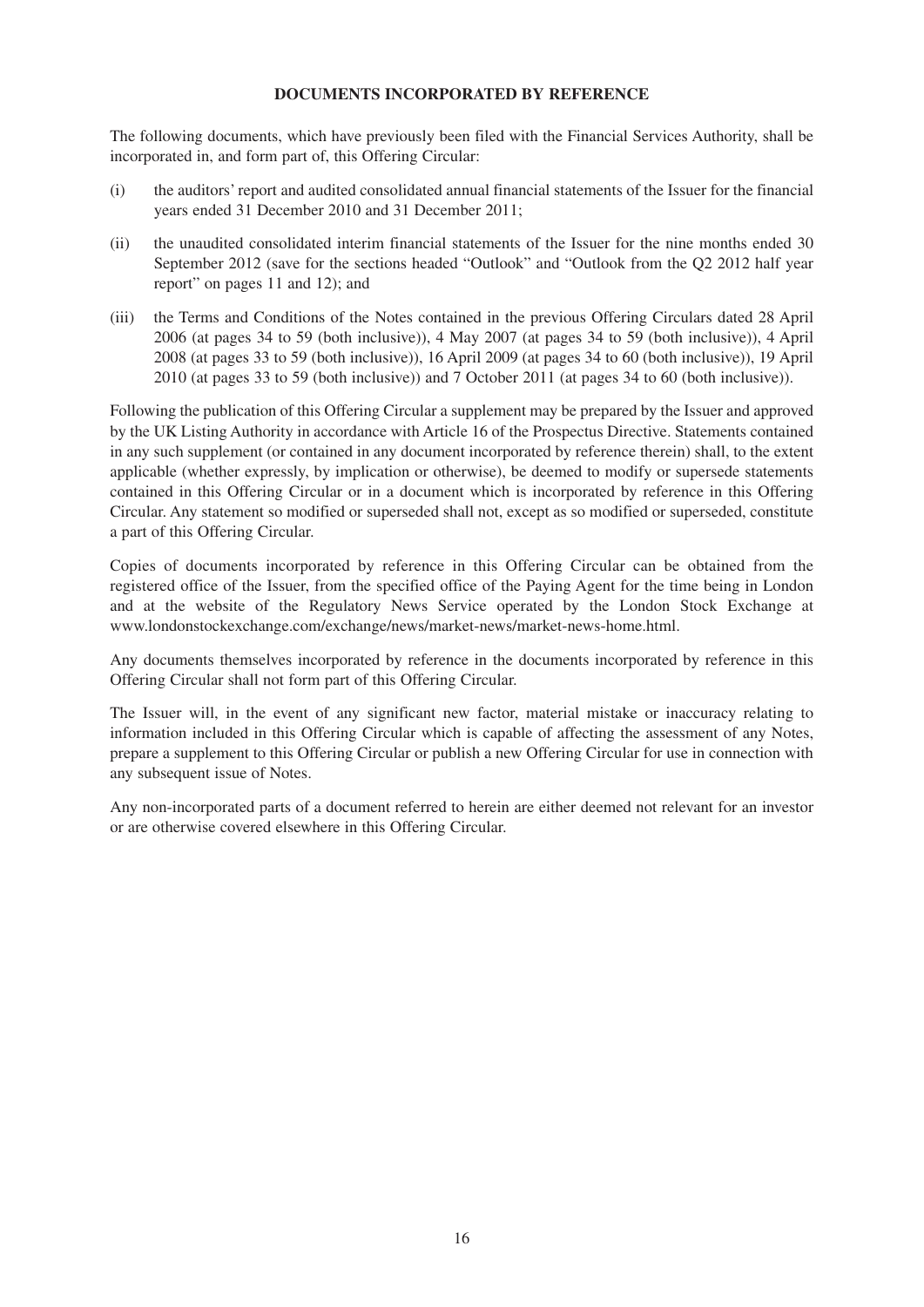#### **FORM OF THE NOTES**

The Notes of each Series will be in either bearer form, with or without interest coupons attached, or registered form, without coupons attached. Bearer Notes will be issued outside the United States in reliance on Regulation S under the Securities Act (**Regulation S**) and Registered Notes will be issued both outside the United States in reliance on the exemption from registration provided by Regulation S and within the United States in reliance on Rule 144A or Regulation D under the Securities Act or otherwise in private transactions that are exempt from the registration requirements of the Securities Act.

#### **Bearer Notes**

Each Tranche of Bearer Notes will be initially issued in the form of either a temporary global note (a **Temporary Bearer Global Note**) or a permanent global note (a **Permanent Bearer Global Note**) as indicated in the applicable Final Terms, which, in either case, will be delivered on or prior to the original issue date of the Tranche to a common depositary (the **Common Depositary**) for Euroclear Bank S.A./N.V. (**Euroclear**) and Clearstream Banking, société anonyme (**Clearstream, Luxembourg**). Whilst any Bearer Note is represented by a Temporary Bearer Global Note, payments of principal, interest (if any) and any other amount payable in respect of the Notes due prior to the Exchange Date (as defined below) will be made against presentation of the Temporary Bearer Global Note only to the extent that certification (in a form to be provided) to the effect that the beneficial owners of interests in such Bearer Note are not U.S. persons or persons who have purchased for resale to any U.S. person, as required by U.S. Treasury regulations, has been received by Euroclear and/or Clearstream, Luxembourg and Euroclear and/or Clearstream, Luxembourg, as applicable, has given a like certification (based on the certifications it has received) to the Principal Paying Agent.

On and after the date (the **Exchange Date**) which is 40 days after a Temporary Bearer Global Note is issued, interests in such Temporary Bearer Global Note will be exchangeable (free of charge) upon a request as described therein either for (i) interests in a Permanent Bearer Global Note of the same Series or (ii) definitive Bearer Notes of the same Series with, where applicable, interest coupons and talons attached (as indicated in the applicable Final Terms and subject, in the case of definitive Bearer Notes, to such notice period as is specified in the applicable Final Terms), in each case against certification of beneficial ownership as described above unless such certification has already been given, provided that purchasers in the United States and certain U.S. persons will not be able to receive definitive Bearer Notes. The holder of a Temporary Bearer Global Note will not be entitled to collect any payment of interest, principal or other amount due on or after the Exchange Date unless, upon due certification, exchange of the Temporary Bearer Global Note for an interest in a Permanent Bearer Global Note or for definitive Bearer Notes is improperly withheld or refused. The Bearer Notes will be subject to certain restrictions on transfer set forth therein or will bear a legend regarding such restrictions.

Payments of principal, interest (if any) or any other amounts on a Permanent Bearer Global Note will be made through Euroclear and/or Clearstream, Luxembourg against presentation or surrender (as the case may be) of the Permanent Bearer Global Note without any requirement for certification.

The applicable Final Terms will specify that a Permanent Bearer Global Note will be exchangeable (free of charge), in whole but not in part, for definitive Bearer Notes with, where applicable, interest coupons and talons attached upon either (i) not less than 60 days' written notice from Euroclear and/or Clearstream, Luxembourg (acting on the instructions of any holder of an interest in such Permanent Bearer Global Note) to the Principal Paying Agent as described therein or (ii) only upon the occurrence of an Exchange Event. For these purposes, **Exchange Event** means that (i) an Event of Default (as defined in Condition 11) has occurred and is continuing, (ii) the Issuer has been notified that both Euroclear and Clearstream, Luxembourg have been closed for business for a continuous period of 14 days (other than by reason of holiday, statutory or otherwise) or have announced an intention permanently to cease business or have in fact done so and no alternative clearing system is available or (iii) the Issuer has or will become obliged to pay additional amounts as provided for or referred to in Condition 9 which would not be required were the Notes represented by the Permanent Bearer Global Note in definitive form. The Issuer will promptly give notice to Noteholders in accordance with Condition 15 if an Exchange Event occurs. In the event of the occurrence of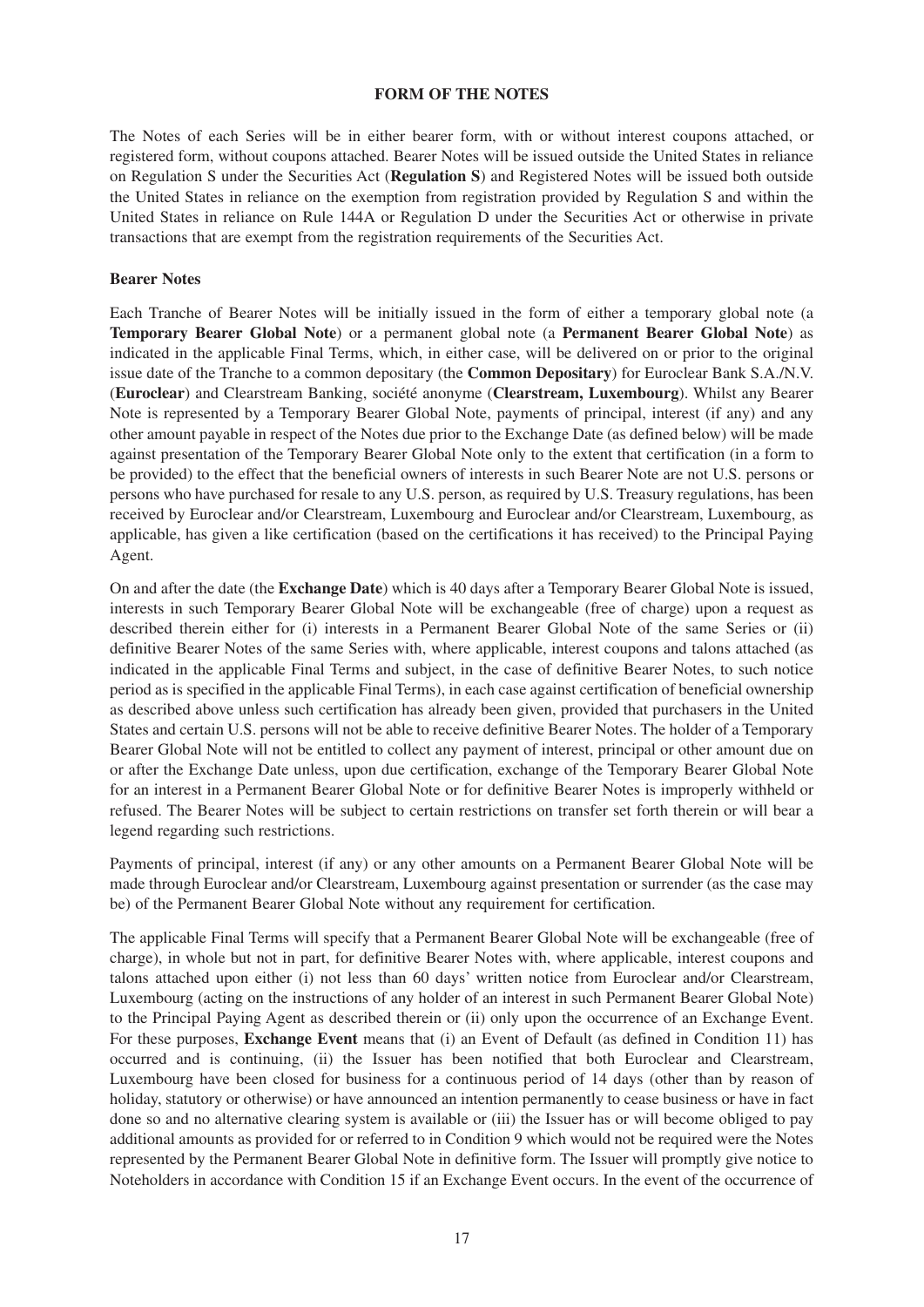an Exchange Event, Euroclear and/or Clearstream, Luxembourg (acting on the instructions of any holder of an interest in such Permanent Bearer Global Note) may give notice to the Principal Paying Agent requesting exchange and, in the event of the occurrence of an Exchange Event as described in (iii) above, the Issuer may also give notice to the Principal Paying Agent requesting exchange. Any such exchange shall occur not later than 45 days after the date of receipt of the first relevant notice by the Principal Paying Agent.

The following legend will appear on all Bearer Notes which have an original maturity of more than one year and on all interest coupons relating to such Notes:

''ANY UNITED STATES PERSON WHO HOLDS THIS OBLIGATION WILL BE SUBJECT TO LIMITATIONS UNDER THE UNITED STATES INCOME TAX LAWS, INCLUDING THE LIMITATIONS PROVIDED IN SECTIONS 165(j) AND 1287(a) OF THE INTERNAL REVENUE CODE.''

The sections referred to provide that United States holders, with certain exceptions, will not be entitled to deduct any loss on Bearer Notes, receipts or interest coupons and will not be entitled to capital gains treatment in respect of any gain on any sale, disposition, redemption or payment of principal in respect of such Notes or interest coupons.

Notes which are represented by a Bearer Global Note will only be transferable in accordance with the rules and procedures for the time being of Euroclear or Clearstream, Luxembourg, as the case may be.

### **Registered Notes**

The Registered Notes of each Tranche offered and sold in reliance on Regulation S, which will be sold to non-U.S. persons outside the United States, will initially be represented by a global note in registered form (a **Regulation S Global Note**) which will be deposited with a custodian for, and registered in the name of a nominee of, DTC for the accounts of Euroclear and Clearstream, Luxembourg. Prior to expiry of the distribution compliance period (as defined in Regulation S) applicable to each Tranche of Notes, beneficial interests in a Regulation S Global Note may not be offered or sold to, or for the account or benefit of, a U.S. person save as otherwise provided in Condition 2 and may not be held otherwise than through Euroclear or Clearstream, Luxembourg and such Regulation S Global Note will bear a legend regarding such restrictions on transfer.

The Registered Notes of each Tranche may only be offered and sold in the United States or to U.S. persons in private transactions (i) to **qualified institutional buyers** within the meaning of Rule 144A under the Securities Act (**QIBs**) or (ii) to **accredited investors** (as defined in Rule 501(a)(1), (2), (3) or (7) under the Securities Act) that are institutions (**Institutional Accredited Investors**) and who execute and deliver an IAI Investment Letter (as defined in the "*Terms and Conditions of the Notes*") in which they agree to purchase the Notes for their own account and not with a view to the distribution thereof. The Registered Notes of each Tranche sold to QIBs will be represented by a global note in registered form (a **Rule 144A Global Note** and, together with a Regulation S Global Note, the **Registered Global Notes**). Registered Global Notes will either (i) be deposited with a custodian for, and registered in the name of a nominee of, the Depository Trust Company (**DTC**) for its own account or for the accounts of Euroclear and Clearstream, Luxembourg or (ii) be deposited with a common depositary for Euroclear and Clearstream, Luxembourg, and registered in the name of a common nominee of, Euroclear and Clearstream, Luxembourg, as specified in the applicable Final Terms.

Persons holding beneficial interests in Registered Global Notes will be entitled or required, as the case may be, under the circumstances described below, to receive physical delivery of definitive Notes in fully registered form.

The Registered Notes of each Tranche sold to Institutional Accredited Investors will be in definitive form, registered in the name of the holder thereof (**Definitive IAI Registered Notes**). Unless otherwise set forth in the applicable Final Terms, Definitive IAI Registered Notes will be issued only in minimum denominations of U.S.\$500,000 and integral multiples of U.S.\$1,000 in excess thereof (or the approximate equivalents in the applicable Specified Currency). Definitive IAI Registered Notes will be subject to the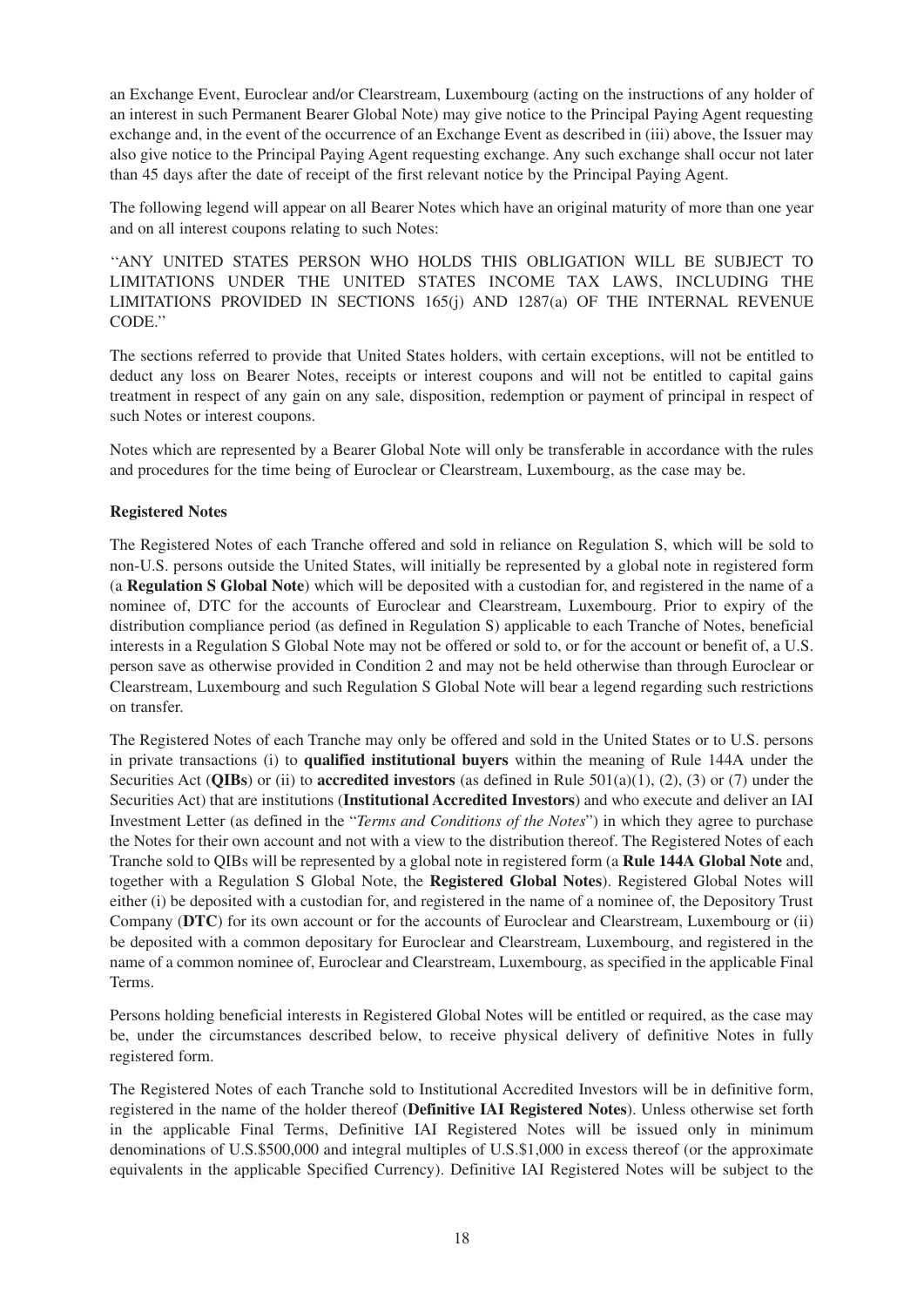restrictions on transfer set forth therein and will bear the restrictive legend described under ''*Subscription and Sale and Transfer and Selling Restrictions*''. Institutional Accredited Investors that hold Definitive IAI Registered Notes may not elect to hold such Notes through DTC, Euroclear or Clearstream Luxembourg, but transferees acquiring the Notes in transactions exempt from Securities Act registration pursuant to Regulation S or Rule 144A under the Securities Act (if available) may do so upon satisfaction of the requirements applicable to such transfer as described under ''*Subscription and Sale and Transfer and Selling Restrictions*''. The Registered Global Notes and the Definitive IAI Registered Notes will be subject to certain restrictions on transfer set forth therein and will bear a legend regarding such restrictions.

Payments of principal, interest and any other amount in respect of the Registered Global Notes will, in the absence of provision to the contrary, be made to the person shown on the Register (as defined in Condition 7(d)) as the registered holder of the Registered Global Notes. None of the Issuer, any Paying Agent or the Registrar will have any responsibility or liability for any aspect of the records relating to or payments or deliveries made on account of beneficial ownership interests in the Registered Global Notes or for maintaining, supervising or reviewing any records relating to such beneficial ownership interests.

Payments of principal, interest or any other amount in respect of the Registered Notes in definitive form will, in the absence of provision to the contrary, be made to the persons shown on the Register on the relevant Record Date (as defined in Condition  $7(d)$ ) immediately preceding the due date for payment in the manner provided in that Condition.

Interests in a Registered Global Note will be exchangeable (free of charge), in whole but not in part, for definitive Registered Notes without interest coupons or talons attached only upon the occurrence of an Exchange Event. For these purposes, **Exchange Event** means that (i) an Event of Default has occurred and is continuing, (ii) in the case of Notes registered in the name of a nominee for DTC, either DTC has notified the Issuer that it is unwilling or unable to continue to act as depositary for the Notes and no alternative clearing system is available or DTC has ceased to constitute a clearing agency registered under the Exchange Act, (iii) in the case of Notes registered in the name of a nominee for a common depositary of Euroclear and Clearstream, Luxembourg, the Issuer has been notified that both Euroclear and Clearstream, Luxembourg have been closed for business for a continuous period of 14 days (other than by reason of holiday, statutory or otherwise) or have announced an intention permanently to cease business or have in fact done so and, in any such case, no alternative clearing system is available or (iv) the Issuer has or will become obliged to pay additional amounts as provided for or referred to in Condition 9 which would not be required were the Notes represented by the Registered Global Note in definitive form. The Issuer will promptly give notice to Noteholders in accordance with Condition 15 if an Exchange Event occurs. In the event of the occurrence of an Exchange Event, DTC, Euroclear and/or Clearstream, Luxembourg (acting on the instructions of any holder of an interest in such Registered Global Note) may give notice to the Registrar requesting exchange and, in the event of the occurrence of an Exchange Event as described above, the Issuer may also give notice to the Registrar requesting exchange. Any such exchange shall occur not later than 10 days after the date of receipt of the first relevant notice by the Registrar.

### **Transfer of Interests**

Interests in a Registered Global Note may, subject to compliance with all applicable restrictions, be transferred to a person who wishes to hold such interest in another Registered Global Note or in the form of a Definitive IAI Registered Note and Definitive IAI Registered Notes may, subject to compliance with all applicable restrictions, be transferred to a person who wishes to hold such Notes in the form of an interest in a Registered Global Note. No beneficial owner of an interest in a Registered Global Note will be able to transfer such interest, except in accordance with the applicable procedures of DTC, Euroclear and Clearstream, Luxembourg, in each case to the extent applicable. **Registered Notes are also subject to the restrictions on transfer set forth therein and will bear a legend regarding such restrictions – see ''***Subscription and Sale and Transfer and Selling Restrictions***''.**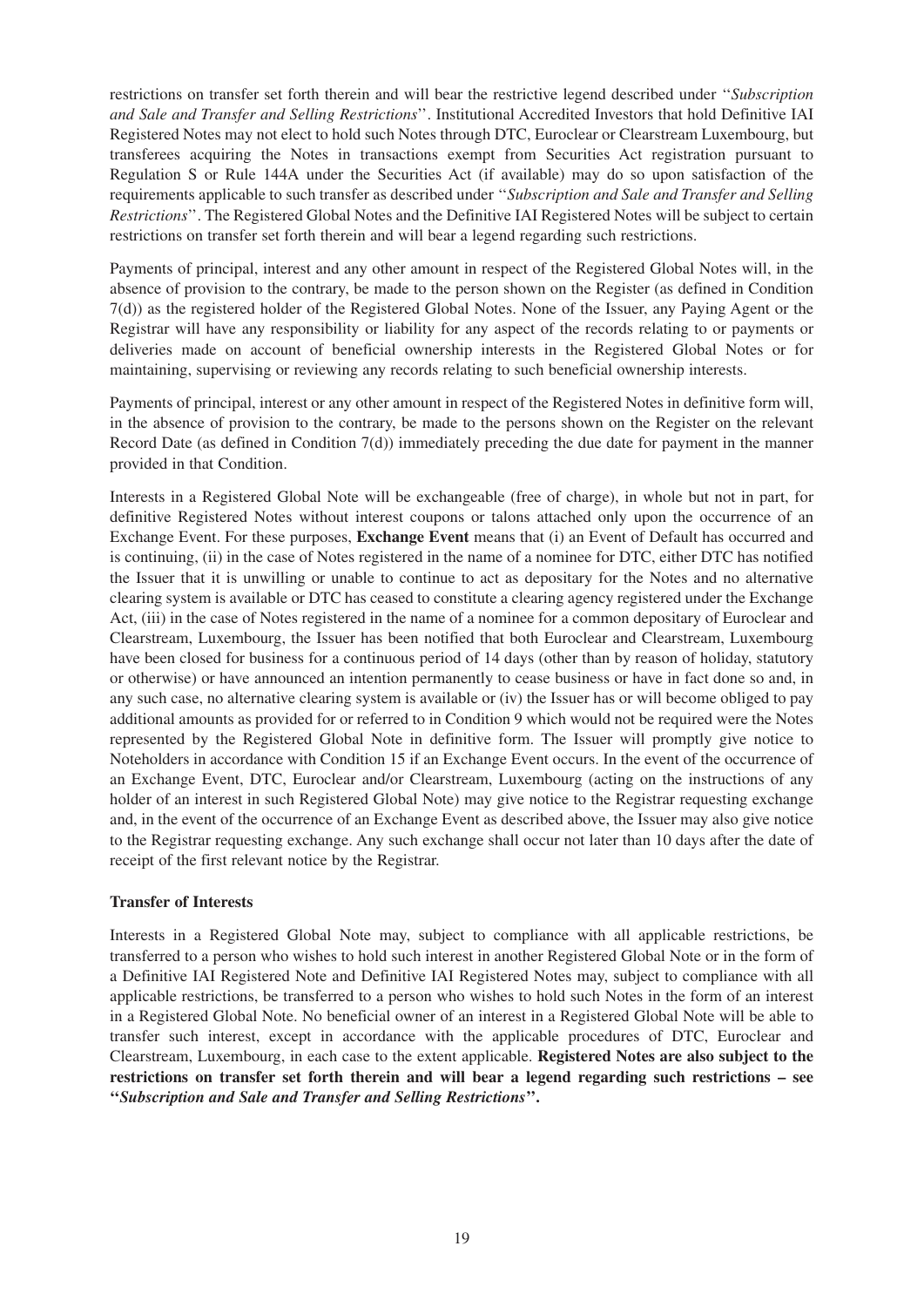#### **General**

Pursuant to the Agency Agreement (as defined under ''*Terms and Conditions of the Notes*''), the Principal Paying Agent shall arrange that, where a further Tranche of Notes is issued which is intended to form a single Series with an existing Tranche of Notes at a point after the Issue Date of the further Tranche, the Notes of such further Tranche shall be assigned a common code and ISIN and, where applicable, a CUSIP and CINS number which are different from the common code, ISIN, CUSIP and CINS assigned to Notes of any other Tranche of the same Series until such time as the Tranches are consolidated and form a single Series, which shall not be prior to the expiry of the distribution compliance period applicable to the Notes of such Tranche. For so long as any of the Notes is represented by a Global Note held on behalf of Euroclear and/or Clearstream, Luxembourg each person (other than Euroclear or Clearstream, Luxembourg) who is for the time being shown in the records of Euroclear or of Clearstream, Luxembourg as the holder of a particular nominal amount of such Notes (in which regard any certificate or other document issued by Euroclear or Clearstream, Luxembourg as to the nominal amount of such Notes standing to the account of any person shall be conclusive and binding for all purposes save in the case of manifest error) shall be treated by the Issuer and its agents as the holder of such nominal amount of such Notes for all purposes other than with respect to the payment of principal or interest on such nominal amount of such Notes, for which purpose the bearer of the relevant Global Note shall be treated by the Issuer and its agents as the holder of such nominal amount of such Notes in accordance with and subject to the terms of the relevant Global Note and the expressions **Noteholder** and **holder of Notes** and related expressions shall be construed accordingly.

So long as DTC or its nominee is the registered owner or holder of a Registered Global Note, DTC or such nominee, as the case may be, will be considered the sole owner or holder of the Notes represented by such Registered Global Note for all purposes under the Agency Agreement and such Notes except to the extent that in accordance with DTC's published rules and procedures any ownership rights may be exercised by its participants or beneficial owners through participants.

Any reference herein to Euroclear and/or Clearstream, Luxembourg and/or DTC shall, whenever the context so permits, be deemed to include a reference to any additional or alternative clearing system specified in the applicable Final Terms.

A Note may be accelerated by the holder thereof in certain circumstances and in the manner described in Condition 11. In such circumstances, where any Note is still represented by a Global Note and the Global Note (or any part thereof) has become due and repayable in accordance with the Terms and Conditions of such Notes and payment in full of the amount due has not been made in accordance with the provisions of the Global Note then, unless within the period of seven days commencing on the relevant due date payment in full of the amount due in respect of the Global Note is received by the bearer or the registered holder, as the case may be, in accordance with the provisions of the Global Note, the Global Note will become void at 8.00 p.m. (London time) on such day. At the same time, holders of interests in such Global Note credited to their accounts with Euroclear and/or Clearstream, Luxembourg and/or DTC, as the case may be, will become entitled to proceed directly against the Issuer on the basis of statements of account provided by Euroclear, Clearstream, Luxembourg and DTC on and subject to the terms of a deed of covenant (the **Deed of Covenant**) dated 7 October 2011 and executed by the Issuer. In addition, holders of interests in such Global Note credited to their accounts with DTC may require DTC to deliver Definitive Notes in registered form in exchange for their interest in such Global Note in accordance with DTC's standard operating procedures.

The Issuer may agree with any Dealer that Notes may be issued in a form not contemplated by the Terms and Conditions of the Notes, in which event a new Offering Circular will be made available which will describe the effect of the agreement reached in relation to such Notes.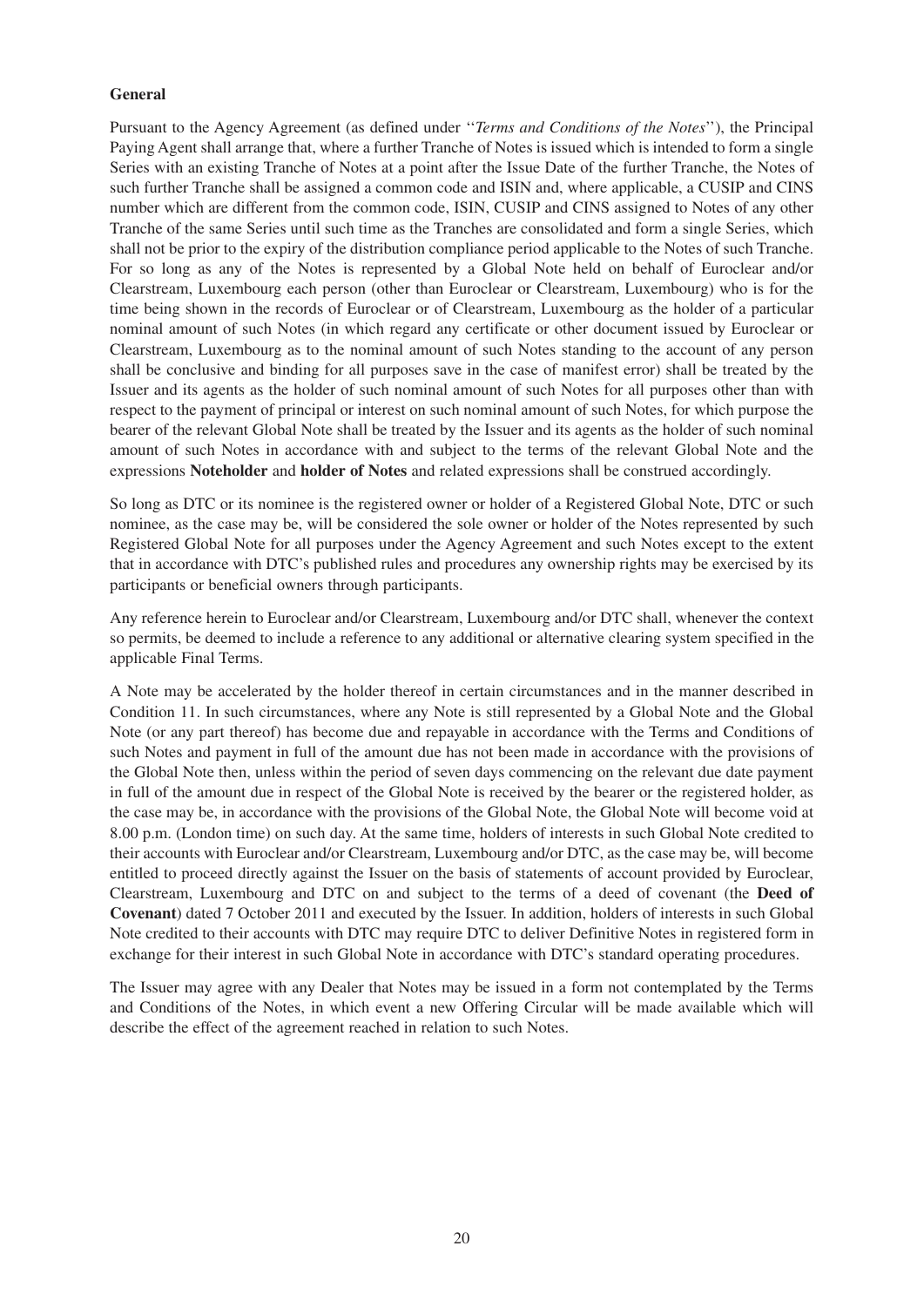#### **APPLICABLE FINAL TERMS**

*Set out below is the form of Final Terms which will be completed for each Tranche of Notes issued under the Programme.*

 $\lceil \rceil$ 

#### **SWEDISH MATCH AB (publ)**

#### **Issue of [***Aggregate Nominal Amount of Tranche***] [***Title of Notes***] under the €1,500,000,000 Global Medium Term Note Programme**

#### **PART A – CONTRACTUAL TERMS**

[Terms used herein shall be deemed to be defined as such for the purposes of the Conditions set forth in the Offering Circular dated 7 November 2012 [and the supplement[s] to it dated [ ] [and [ ]] (the **Offering Circular**) which [together] constitute[s] a base prospectus for the purposes of Directive 2003/71/EC as amended (which includes the amendments made by Directive 2010/73/EU to the extent that such amendments have been implemented in a relevant Member State of the European Economic Area) (the **Prospectus Directive**). This document constitutes the Final Terms of the Notes described herein for the purposes of Article 5.4 of the Prospectus Directive and must be read in conjunction with the Offering Circular. Full information on the Issuer and the offer of the Notes is only available on the basis of the combination of these Final Terms and the Offering Circular. The Offering Circular has been published on the website of the London Stock Exchange through a regulatory information service (www.londonstockexchange.com/exchange/news/marketnews/market-news-home.html).]

[Terms used herein shall be deemed to be defined as such for the purpose of the Conditions (the **Conditions**) set forth in the Offering Circular dated [ ] which are incorporated by reference in the Offering Circular dated 7 November 2012. This document constitutes the Final Terms of the Notes described herein for the purposes of Article 5.4 of Directive 2003/71/EC as amended (which includes the amendments made by Directive 2010/73/EU to the extent that such amendments have been implemented in a relevant Member State of the European Economic Area) (the **Prospectus Directive**) and must be read in conjunction with the Offering Circular dated 7 November 2012 [and the supplement[s] to it dated [ ] [and [ ]] (the **Offering Circular**) which [together] constitute[s] a base prospectus for the purposes of the Prospectus Directive, including the Conditions incorporated by reference in the Offering Circular. Full information on the Issuer and the offer of the Notes is only available on the basis of the combination of these Final Terms and the Offering Circular. The Offering Circular has been published on the website of the London Stock Exchange through a regulatory information service (www.londonstockexchange.com/exchange/news/marketnews/market-news-home.html).]

| 1.  | Issuer: |                                                                                                | Swedish Match AB (publ)                                                      |  |  |  |
|-----|---------|------------------------------------------------------------------------------------------------|------------------------------------------------------------------------------|--|--|--|
| 2.  | (i)     | Series Number:                                                                                 | $[\,\,\,]$                                                                   |  |  |  |
|     | (ii)    | Tranche Number:                                                                                | $\Box$                                                                       |  |  |  |
|     | (iii)   | Date on which the Notes will be consolidated [ ] [Not Applicable]<br>and form a single Series: |                                                                              |  |  |  |
| 3.  |         | Specified Currency or Currencies:                                                              |                                                                              |  |  |  |
| 4.  |         | <b>Aggregate Nominal Amount:</b>                                                               |                                                                              |  |  |  |
|     |         | Tranche:                                                                                       | $\vert \ \ \vert$                                                            |  |  |  |
|     |         | Series:                                                                                        | $\lceil$ 1                                                                   |  |  |  |
| .5. |         | Issue Price of Tranche:                                                                        | per cent. of the Aggregate Nominal<br>Amount [plus accrued interest from [1] |  |  |  |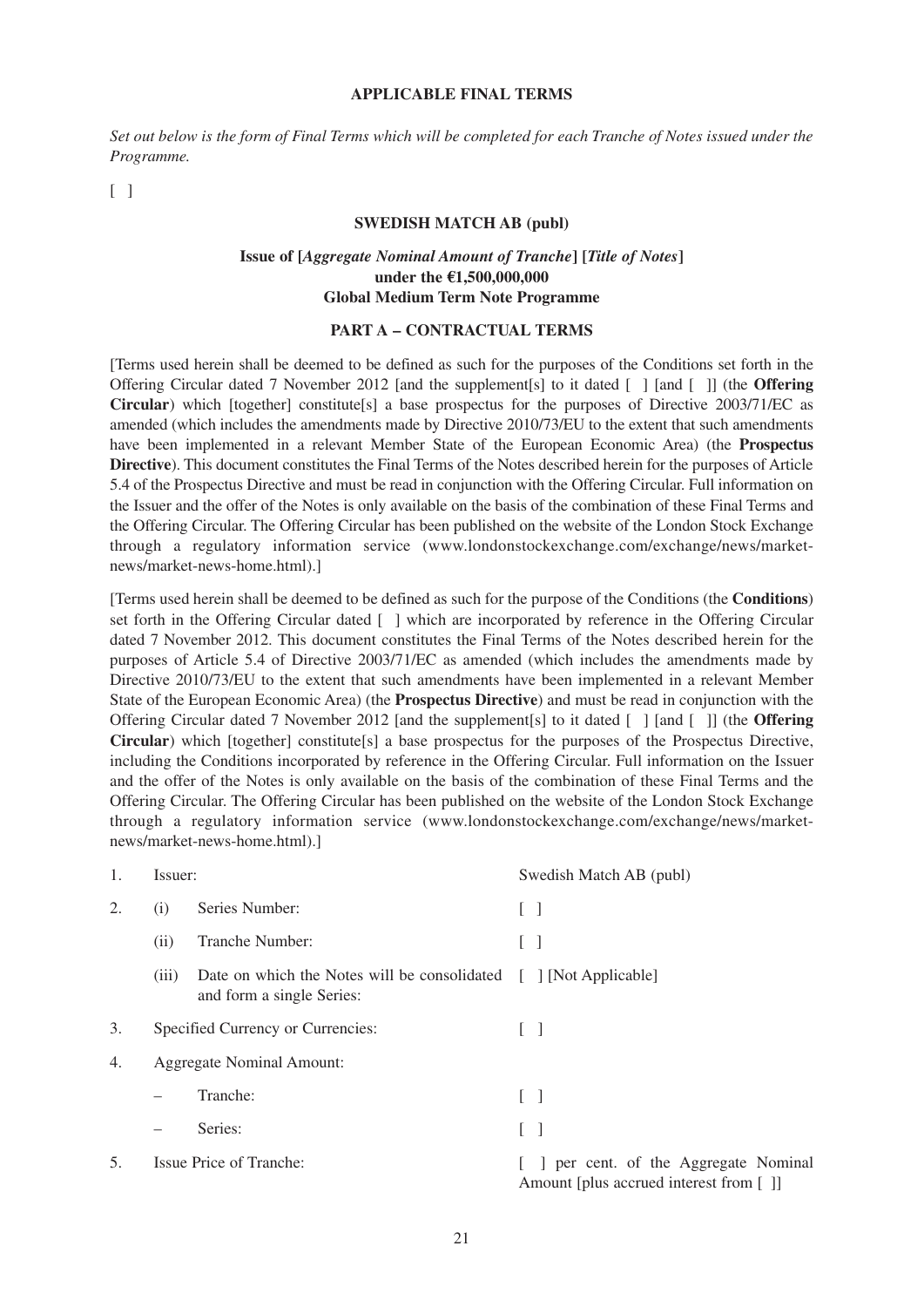| 6.  | (a)  | <b>Specified Denominations:</b>    | L<br>$\overline{\phantom{a}}$                                                                                                                                   |  |  |
|-----|------|------------------------------------|-----------------------------------------------------------------------------------------------------------------------------------------------------------------|--|--|
|     | (b)  | <b>Calculation Amount:</b>         | L<br>$\mathbf{I}$                                                                                                                                               |  |  |
| 7.  | (i)  | <b>Issue Date:</b>                 | L<br>$\mathbf{I}$                                                                                                                                               |  |  |
|     | (ii) | <b>Interest Commencement Date:</b> | [Issue Date][Not Applicable]                                                                                                                                    |  |  |
| 8.  |      | <b>Maturity Date:</b>              | [ ][Interest Payment Date falling in or<br>nearest to [ ]]                                                                                                      |  |  |
| 9.  |      | <b>Interest Basis:</b>             | [[ ] per cent. Fixed Rate]<br>$[[]$ +/- $[]$ per cent. Floating Rate]<br>[Zero Coupon]<br>(see paragraph [13/14/15] below)                                      |  |  |
| 10. |      | Redemption Basis:                  | Subject to any purchase and cancellation or<br>early redemption, the Notes will be redeemed<br>on the Maturity Date at 100 per cent. of their<br>nominal amount |  |  |
| 11. |      | Change of Interest Basis:          | [ ][Not Applicable]                                                                                                                                             |  |  |
| 12. |      | Put/Call Options:                  | [Change of Control Put]<br>[Investor Put]<br>[Issuer Call]<br>[(see paragraph $[16/17/18]$ below)]                                                              |  |  |

# **PROVISIONS RELATING TO INTEREST (IF ANY) PAYABLE**

| 13. |       | <b>Fixed Rate Note Provisions</b>                               | [Applicable/Not Applicable]                                                                                                                                 |
|-----|-------|-----------------------------------------------------------------|-------------------------------------------------------------------------------------------------------------------------------------------------------------|
|     | (i)   | Rate(s) of Interest:                                            | ] per cent. per annum payable in arrear on<br>each Interest Payment Date                                                                                    |
|     | (ii)  | Interest Payment Date(s):                                       | I in each year up to and including the<br><b>Maturity Date</b>                                                                                              |
|     | (iii) | Fixed Coupon Amount(s):                                         | ] per Calculation Amount                                                                                                                                    |
|     | (iv)  | Broken Amount(s):                                               | [[ ] per Calculation Amount, payable on the<br>Interest Payment Date falling [in/on] []][Not<br>Applicable]                                                 |
|     | (v)   | Day Count Fraction:                                             | [30/360][Actual/Actual (ICMA)]                                                                                                                              |
|     | (vi)  | Determination Date(s):                                          | ] in each year][Not Applicable]<br>ſΓ                                                                                                                       |
| 14. |       | Floating Rate Note Provisions                                   | [Applicable/Not Applicable]                                                                                                                                 |
|     | (i)   | Specified Period(s)/Specified Interest<br><b>Payment Dates:</b> | L<br>$\mathbf{I}$                                                                                                                                           |
|     | (ii)  | <b>Business Day Convention:</b>                                 | [Floating Rate Convention/Following]<br><b>Business Day Convention/Modified</b><br>Following Business Day Convention/<br>Preceding Business Day Convention] |
|     | (iii) | Additional Business Centre(s):                                  | L<br>$\mathbf{I}$                                                                                                                                           |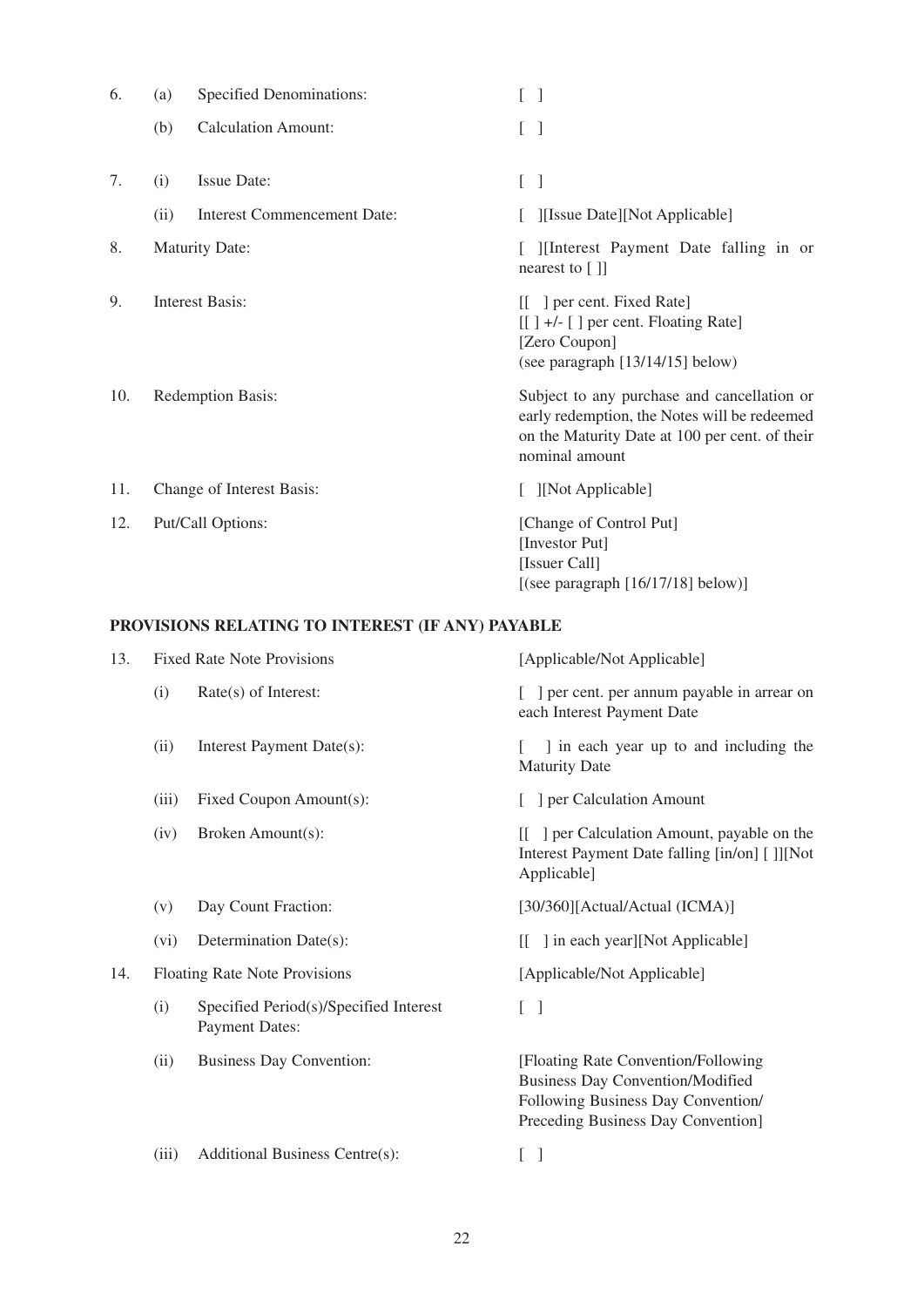|     | (iv)               | Manner in which the Rate of Interest and<br>Interest Amount is to be determined: |                                                                                                                       | [Screen Rate Determination][ISDA<br>Determination]                                                                                                                                         |  |  |  |
|-----|--------------------|----------------------------------------------------------------------------------|-----------------------------------------------------------------------------------------------------------------------|--------------------------------------------------------------------------------------------------------------------------------------------------------------------------------------------|--|--|--|
|     | (v)                |                                                                                  | Party responsible for calculating the Rate of<br>Interest and Interest Amount (if not the<br>Principal Paying Agent): | $\lceil \; \rceil$                                                                                                                                                                         |  |  |  |
|     | (vi)               |                                                                                  | Screen Rate Determination:                                                                                            |                                                                                                                                                                                            |  |  |  |
|     |                    |                                                                                  | - Reference Rate and Relevant Financial Centre: Reference Rate:                                                       | month<br>[LIBOR/<br>L<br>-1<br>EURIBOR/[ ]]<br>Relevant<br>Financial<br>[London/<br>Centre:<br>Brussels/[ ]]                                                                               |  |  |  |
|     |                    |                                                                                  | $-$ Interest Determination Date(s):                                                                                   | L<br>$\lceil$                                                                                                                                                                              |  |  |  |
|     |                    |                                                                                  | - Relevant Screen Page:                                                                                               | L<br>$\lceil$                                                                                                                                                                              |  |  |  |
|     | (vii)              |                                                                                  | ISDA Determination:                                                                                                   |                                                                                                                                                                                            |  |  |  |
|     |                    |                                                                                  | - Floating Rate Option:                                                                                               | $\begin{bmatrix} 1 \end{bmatrix}$                                                                                                                                                          |  |  |  |
|     |                    |                                                                                  | - Designated Maturity:                                                                                                | $\overline{\phantom{a}}$                                                                                                                                                                   |  |  |  |
|     |                    |                                                                                  | - Reset Date:                                                                                                         | L<br>1                                                                                                                                                                                     |  |  |  |
|     | (viii)             | $Margin(s)$ :                                                                    |                                                                                                                       | $[+/$ ] [ ] per cent. per annum                                                                                                                                                            |  |  |  |
|     | (ix)               |                                                                                  | Minimum Rate of Interest:                                                                                             | ] per cent. per annum                                                                                                                                                                      |  |  |  |
|     | (x)                |                                                                                  | Maximum Rate of Interest:                                                                                             | ] per cent. per annum                                                                                                                                                                      |  |  |  |
|     | (xi)               |                                                                                  | Day Count Fraction:                                                                                                   | [Actual/Actual (ISDA)][Actual/Actual]<br>[Actual/365 (Fixed)]<br>[Actual/365 (Sterling)]<br>[Actual/360]<br>[30/360][360/360][Bond Basis]<br>[30E/360][Eurobond Basis]<br>[30E/360 (ISDA)] |  |  |  |
| 15. |                    |                                                                                  | Zero Coupon Note Provisions                                                                                           | [Applicable/Not Applicable]                                                                                                                                                                |  |  |  |
|     | (i)                |                                                                                  | Accrual Yield:                                                                                                        | ] per cent. per annum                                                                                                                                                                      |  |  |  |
|     | (ii)               |                                                                                  | Reference Price:                                                                                                      | $\left[ \right]$<br>$\lceil$                                                                                                                                                               |  |  |  |
|     | (iii)              |                                                                                  | Day Count Fraction in relation to Early<br><b>Redemption Amounts:</b>                                                 | [30/360]<br>[Actual/360]<br>[Actual/365]                                                                                                                                                   |  |  |  |
|     |                    |                                                                                  | PROVISIONS RELATING TO REDEMPTION                                                                                     |                                                                                                                                                                                            |  |  |  |
| 16. | <b>Issuer Call</b> |                                                                                  |                                                                                                                       | [Applicable/Not Applicable]                                                                                                                                                                |  |  |  |
|     | (i)                |                                                                                  | Optional Redemption Date(s):                                                                                          | $[\ ]$                                                                                                                                                                                     |  |  |  |
|     | (ii)               |                                                                                  | <b>Optional Redemption Amount:</b>                                                                                    | ] per Calculation Amount                                                                                                                                                                   |  |  |  |
|     | (iii)              |                                                                                  | If redeemable in part:                                                                                                |                                                                                                                                                                                            |  |  |  |
|     |                    | (a)                                                                              | Minimum Redemption Amount:                                                                                            | $[\ ]$                                                                                                                                                                                     |  |  |  |
|     |                    | (b)                                                                              | <b>Maximum Redemption Amount:</b>                                                                                     | $[\ ]$                                                                                                                                                                                     |  |  |  |
|     |                    |                                                                                  |                                                                                                                       |                                                                                                                                                                                            |  |  |  |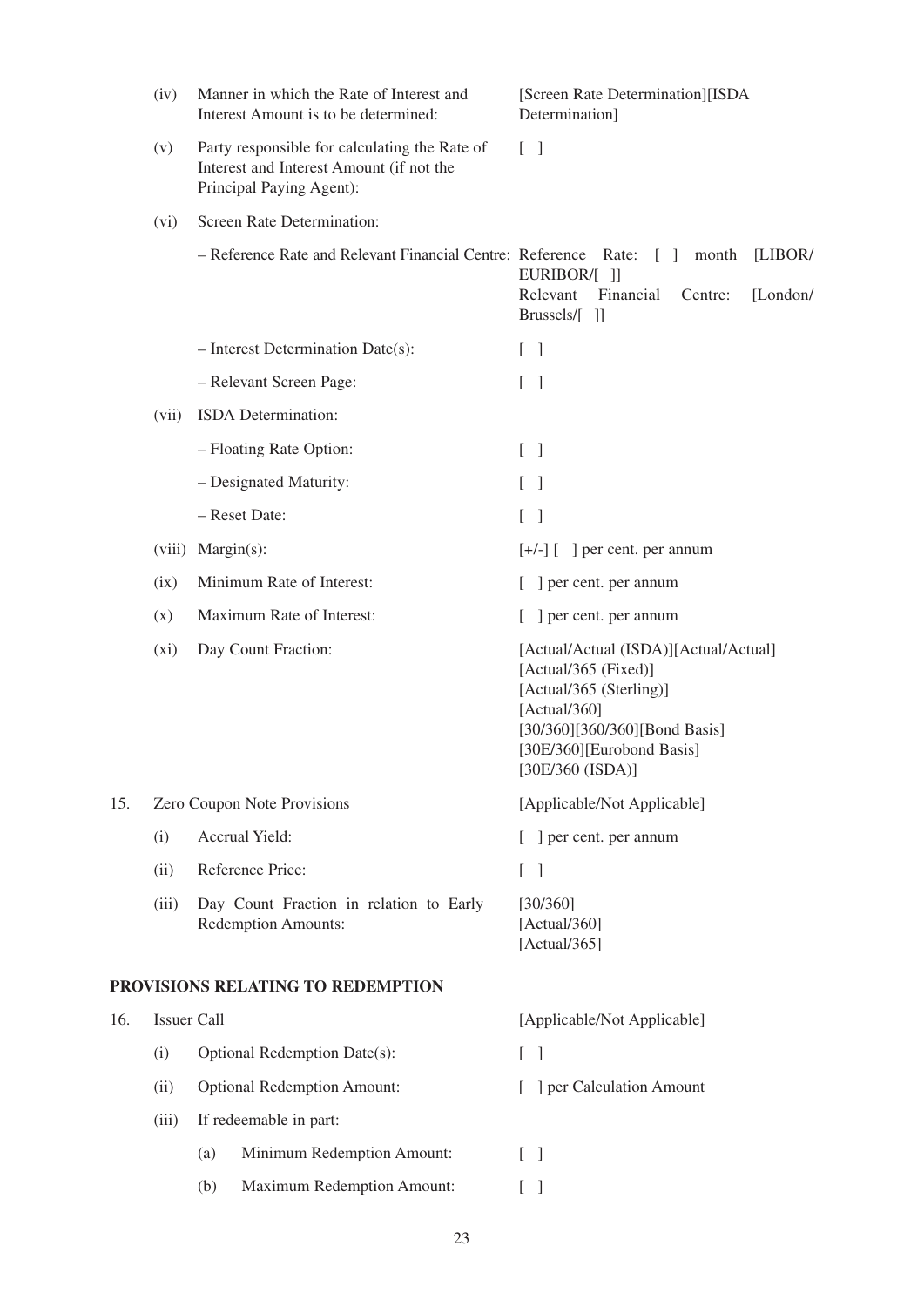- (i) Optional Redemption Date(s):  $\begin{bmatrix} \phantom{-} \end{bmatrix}$
- (ii) Optional Redemption Amount: [ ] per Calculation Amount
- 18. Change of Control Put: [Applicable/Not Applicable]
- 19. Final Redemption Amount: [ ] per Calculation Amount
- 20. Early Redemption Amount of each Note [ ] per Calculation Amount payable on redemption for taxation reasons or on event of default:

### **GENERAL PROVISIONS APPLICABLE TO THE NOTES**

21. Form of Notes: [Bearer Notes: [2014]

17. Investor Put: [Applicable/Not Applicable]

- 
- 
- 
- 
- 

[Temporary Global Note exchangeable for a Permanent Global Note which is exchangeable for Definitive Notes [on 60 days' notice given at any time/only upon an Exchange Event].]

[Temporary Global Note exchangeable for Definitive Notes on and after the Exchange Date.]

[Permanent Global Note exchangeable for Definitive Notes [on 60 days' notice given at any time/only upon an Exchange Event]]

[Registered Notes:

Regulation S Global Note (U.S.\$[ ] nominal amount) registered in the name of a nominee for [DTC/a common depositary for Euroclear and Clearstream, Luxembourg]/Rule 144A Global Note (U.S.\$[ ] nominal amount) registered in the name of a nominee for [DTC/a common depositary for Euroclear and Clearstream, Luxembourg]/Definitive IAI Registered Notes]

[Notes shall not be physically delivered in Belgium, except to a clearing system, a depository or other institution for the purpose of their immobilisation in accordance with article 4 of the Belgian Law of 14 December 2005*.*]

payments, Talons may be required if, on exchange into definitive form, more than 27 coupon payments are still to be made/No]

- 22. Additional Financial Centre(s): [Not Applicable][ ]
- 23. Talons for future Coupons to be attached to [Yes, as the Notes have more than 27 coupon Talons for future Coupons to be attached to Definitive Bearer Notes: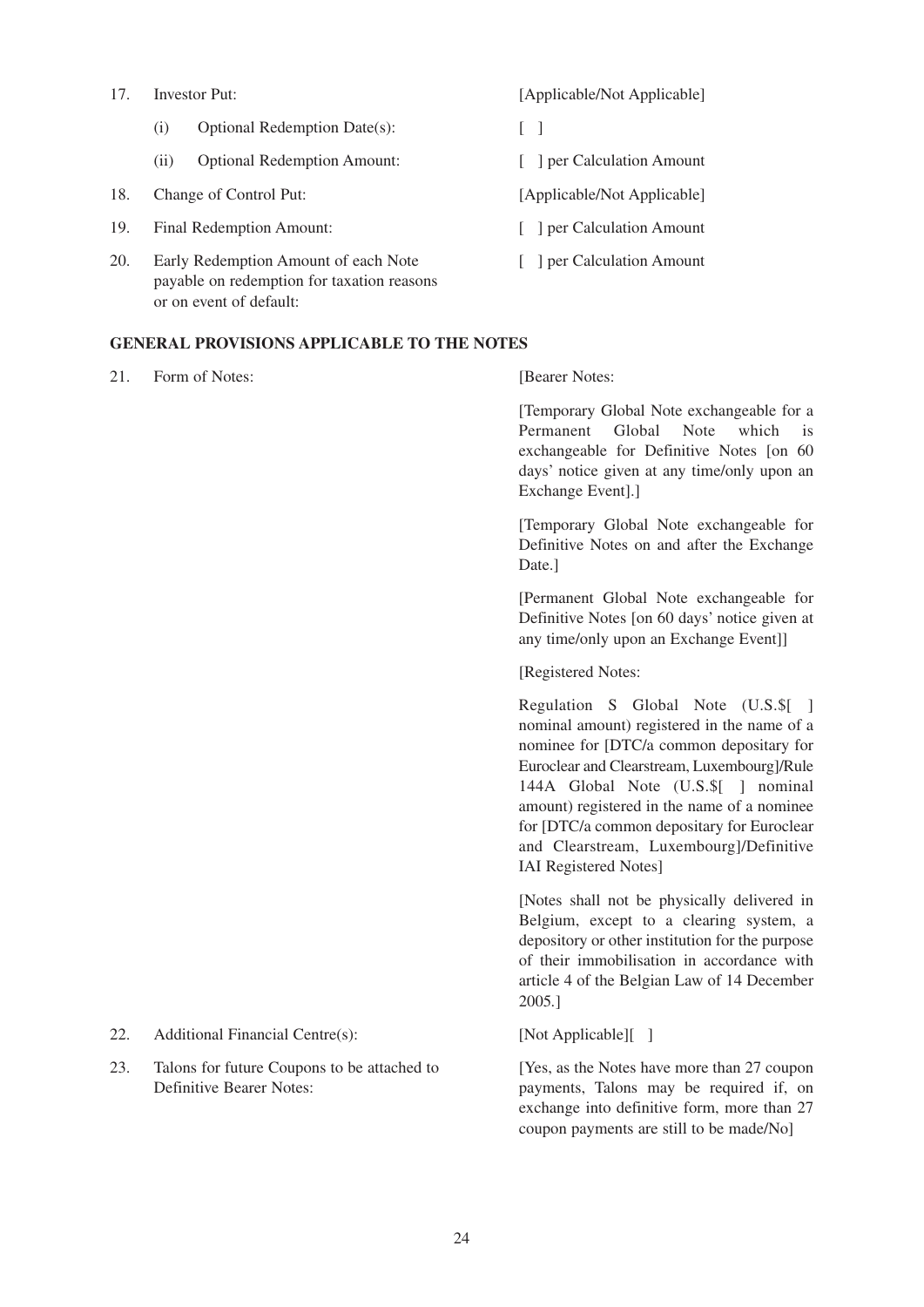[[ ] has been extracted from [ ]. The Issuer confirms that such information has been accurately reproduced and that, so far as it is aware and is able to ascertain from information published by [ ], no facts have been omitted which would render the reproduced information inaccurate or misleading.]

Signed on behalf of Swedish Match AB (publ):

By: ........................................................ *Duly authorised*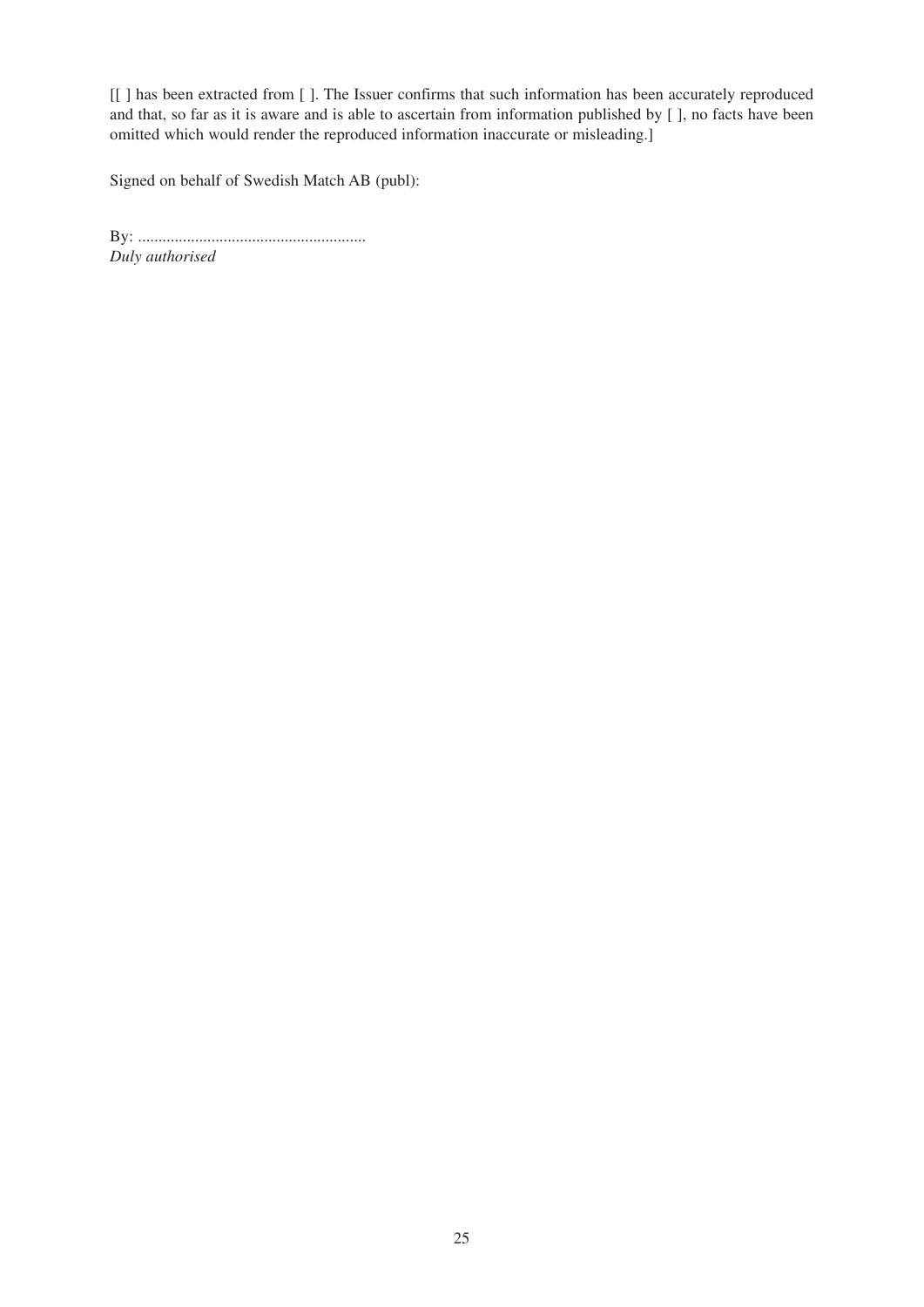# **PART B – OTHER INFORMATION**

#### **1. LISTING AND ADMISSION TO TRADING**

| (i)              | Listing and Admission to trading:                              | [Application for admission to the official list]<br>and for admission to trading [[has been]/[is<br>expected to be]] made to: $\lceil \quad \rceil$<br>Date from which admission effective: [11]<br>[Not Applicable] |
|------------------|----------------------------------------------------------------|----------------------------------------------------------------------------------------------------------------------------------------------------------------------------------------------------------------------|
| (ii)             | Estimate of total expenses related to<br>admission to trading: |                                                                                                                                                                                                                      |
| $\overline{2}$ . | <b>RATINGS</b>                                                 |                                                                                                                                                                                                                      |
|                  | Ratings:                                                       | The Notes to be issued [[have been]/[are]<br>expected to bell rated: The following<br>rating [s] reflect [s] ratings assigned to<br>Notes of this type issued under the                                              |

Notes of this type issued under the Programme generally:]

[Moody's Italia S.r.l.: [ ]]

[Standard & Poor's Credit Market Services France SAS: [ ]]

#### **3. INTERESTS OF NATURAL AND LEGAL PERSONS INVOLVED IN THE ISSUE**

[Save for any fees payable to [[ ] (the **Managers**)/the Dealers], so far as the Issuer is aware, no person involved in the issue of the Notes has an interest material to the offer. The [Managers/Dealers] and their affiliates have engaged, and may in the future engage, in investment banking and/or commercial banking transactions with, and may perform other services for, the Issuer and its affiliates in the ordinary course of business.]

#### **4. YIELD**

Indication of yield: [ ]

The yield is calculated at the Issue Date on the basis of the Issue Price. It is not an indication of future yield.

# **5. OPERATIONAL INFORMATION**

- (i) ISIN Code: [ ]
- (ii) Common Code: [ ]
- (iii) Any clearing system(s) other than DTC, [Not Applicable][ ] Euroclear Bank S.A./N.V. and Clearstream Banking, société anonyme and the relevant identification number(s):
- (iv) Names and addresses of additional Paying [ ] Agent(s) (if any):
- 

(v) Registrar: [Deutsche Bank Trust Company Americas] Deutsche Bank Luxembourg S.A./Not Applicable]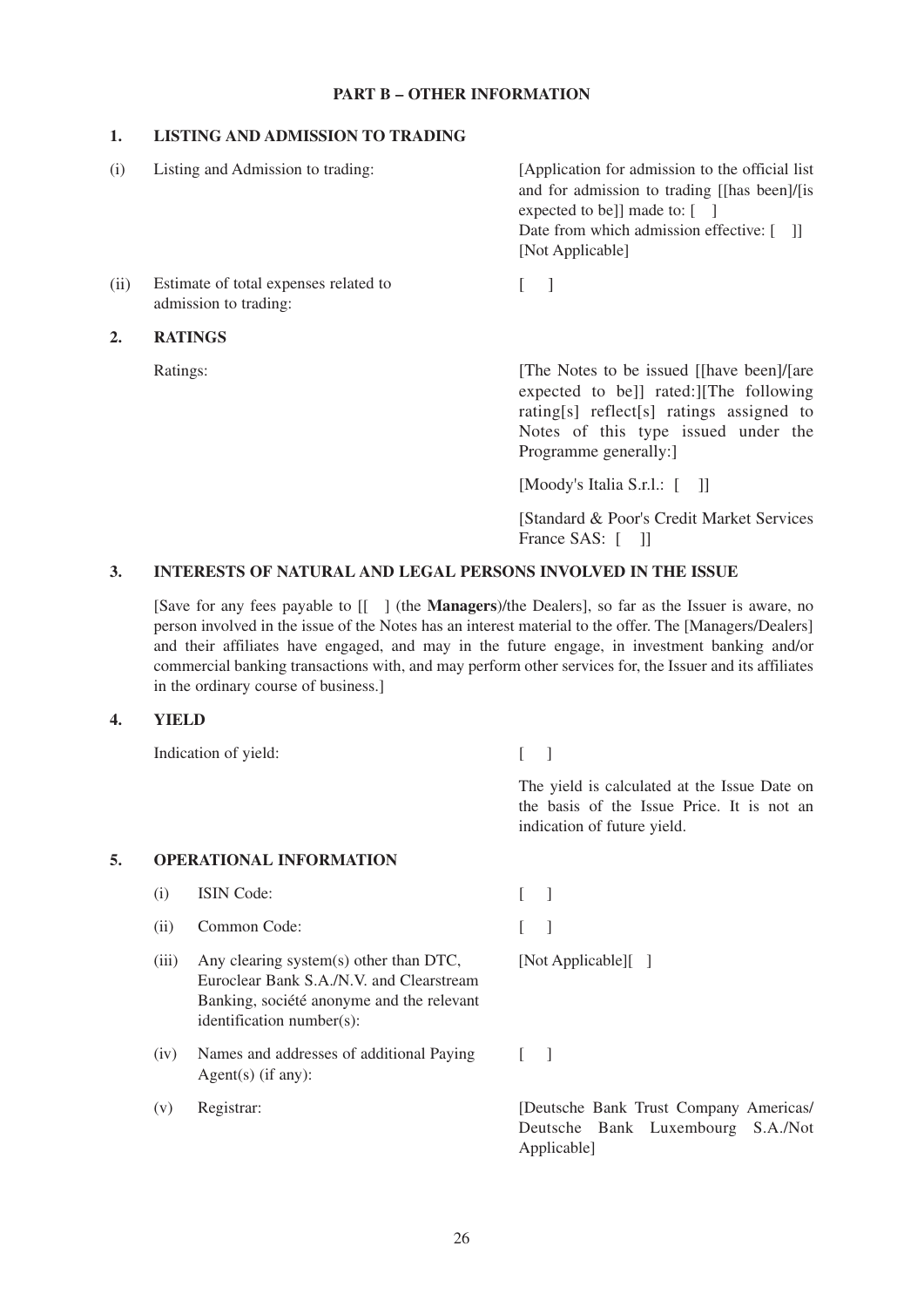# **6. DISTRIBUTION**

U.S. Selling Restrictions: [Reg. S Compliance Category 2; TEFRA D/TEFRA C/TEFRA not applicable]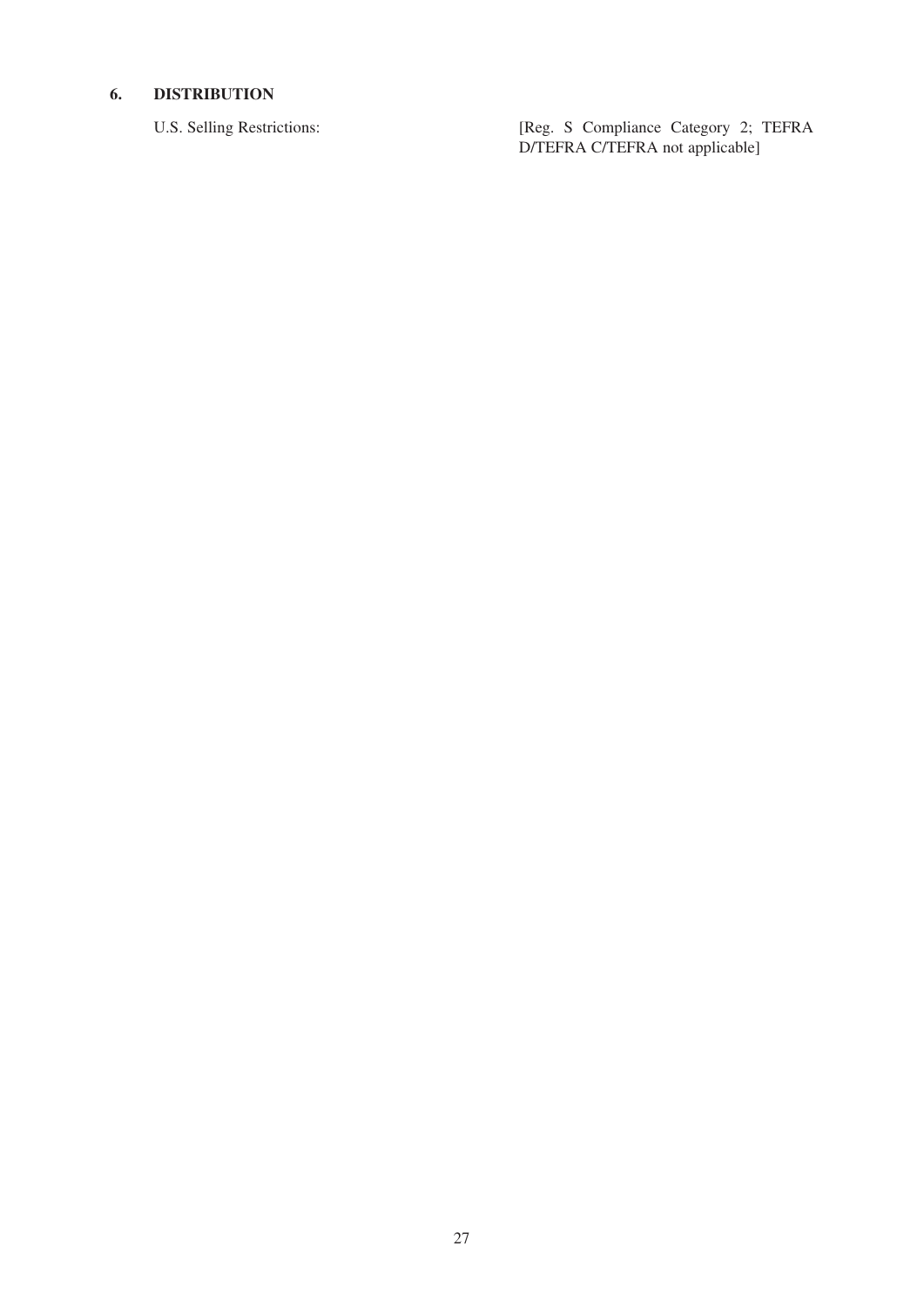# **TERMS AND CONDITIONS OF THE NOTES**

*The following are the Terms and Conditions of the Notes which will be incorporated by reference into each Global Note (as defined below) and each definitive Note, in the latter case only if permitted by the relevant stock exchange (if any) and agreed by the Issuer and the relevant Dealer at the time of issue but, if not so permitted and agreed, such definitive Note will have endorsed thereon or attached thereto such Terms and Conditions. The applicable Final Terms (or the relevant provisions thereof) will be endorsed upon, or attached to, each Global Note and definitive Note. Reference should be made to ''Applicable Final Terms'' for a description of the content of Final Terms which will specify which of such terms are to apply in relation to the relevant Notes.*

This Note is one of a Series (as defined below) of Notes issued by Swedish Match AB (publ) (the **Issuer**) pursuant to the Agency Agreement (as defined below).

References herein to the **Notes** shall be references to the Notes of this Series and shall mean:

- (i) in relation to any Notes represented by a global Note (a **Global Note**), units of each Specified Denomination in the Specified Currency;
- (ii) any Global Note;
- (iii) any definitive Notes in bearer form (**Bearer Notes**) issued in exchange for a Global Note in bearer form; and
- (iv) any definitive Notes in registered form (**Registered Notes**) (whether or not issued in exchange for a Global Note in registered form).

The Notes and the Coupons (as defined below) have the benefit of an Amended and Restated Agency Agreement (such Amended and Restated Agency Agreement as further amended and/or supplemented and/or restated from time to time, the **Agency Agreement**) dated 7 November 2012 and made between the Issuer, Deutsche Bank AG, London Branch as issuing and principal agent and agent bank (the **Principal Paying Agent**, which expression shall include any successor principal paying agent) and the other paying agents named therein (together with the Principal Paying Agent, the **Paying Agents**, which expression shall include any additional or successor paying agents), Deutsche Bank Trust Company Americas as exchange agent (the **Exchange Agent**, which expression shall include any successor exchange agent) and a registrar and a transfer agent, Deutsche Bank Luxembourg S.A. as a registrar (together with Deutsche Bank Trust Company Americas in its capacity as a registrar, the **Registrars** and each a **Registrar**, which expression shall include any additional or successor registrar) and a transfer agent, and the other transfer agents named therein (together with the Registrars, the **Transfer Agents**, which expression shall include any additional or successor transfer agents). Any reference to the **relevant Registrar** is to the Registrar (if applicable) specified in the Final Terms attached to or endorsed on this Note.

Interest bearing definitive Bearer Notes (unless otherwise indicated in the applicable Final Terms) have interest coupons (**Coupons**) and, in the case of Notes which, when issued in definitive form, have more than 27 interest payments remaining, talons for further Coupons (**Talons**) attached on issue. Any reference herein to Coupons or coupons shall, unless the context otherwise requires, be deemed to include a reference to Talons or talons. Registered Notes and Global Notes do not have Coupons or Talons attached on issue.

The final terms for this Note (or the relevant provisions thereof) are set out in Part A of the Final Terms attached to or endorsed on this Note which supplement these Terms and Conditions. References to the **applicable Final Terms** are, unless otherwise stated, to Part A of the Final Terms (or the relevant provisions thereof) attached to or endorsed on this Note.

Any reference to **Noteholders** or **holders** in relation to any Notes shall mean (in the case of Bearer Notes) the holders of the Notes and (in the case of Registered Notes) the persons in whose name the Notes are registered and shall, in relation to any Notes represented by a Global Note, be construed as provided below.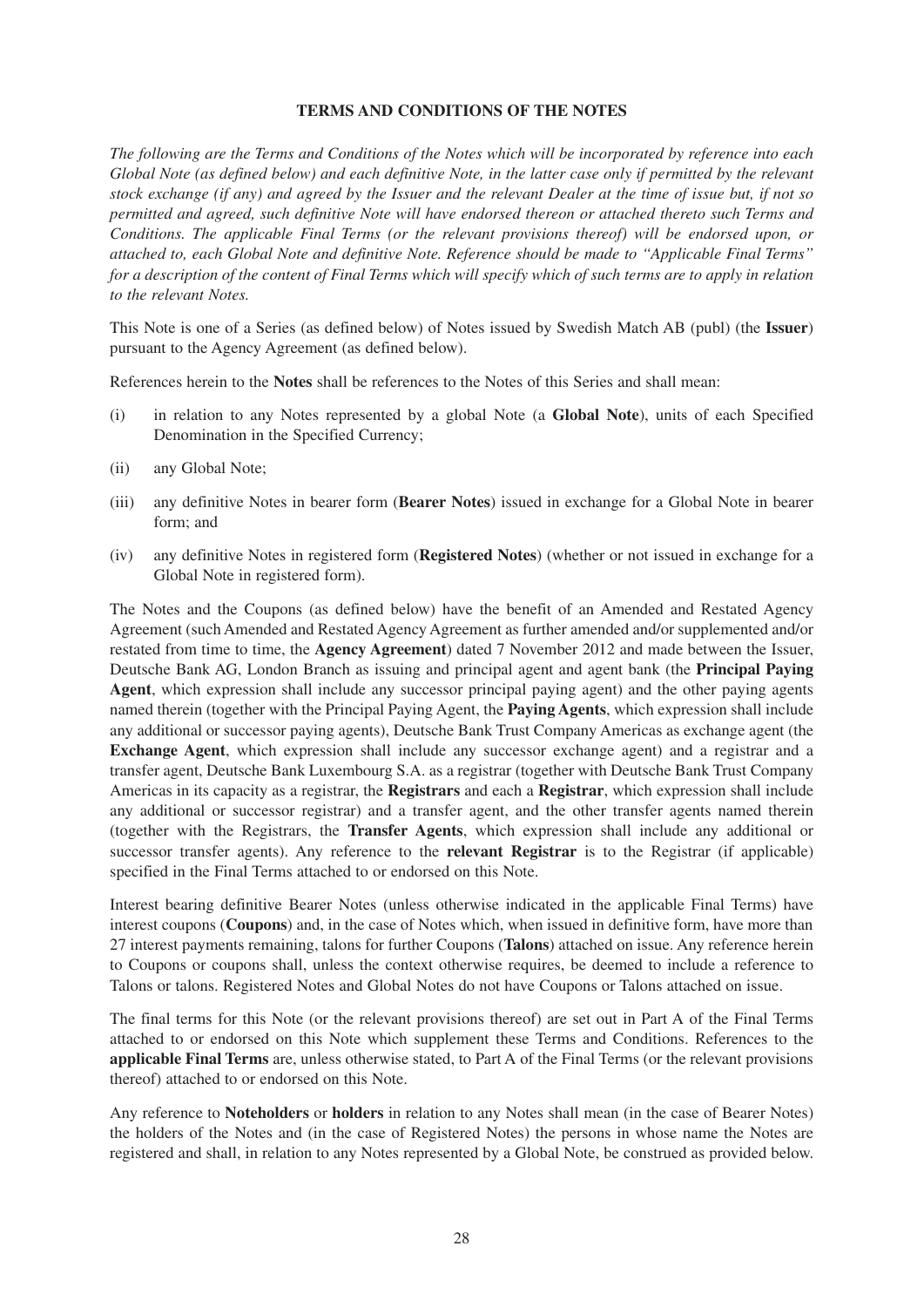Any reference herein to **Couponholders** shall mean the holders of the Coupons and shall, unless the context otherwise requires, include the holders of the Talons.

As used herein, **Tranche** means Notes which are identical in all respects (including as to listing and admission to trading) and **Series** means a Tranche of Notes together with any further Tranche or Tranches of Notes which are (i) expressed to be consolidated and form a single series and (ii) identical in all respects (including as to listing and admission to trading) except for their respective Issue Dates, Interest Commencement Dates and/or Issue Prices.

The Noteholders and the Couponholders are entitled to the benefit of the Deed of Covenant (such Deed of Covenant as modified and/or supplemented and/or restated from time to time, the **Deed of Covenant**) dated 7 October 2011 and made by the Issuer. The original of the Deed of Covenant is held by the common depositary for Euroclear (as defined below) and Clearstream, Luxembourg (as defined below).

Copies of the Agency Agreement, a deed poll (such deed poll as modified and/or supplemented and/or restated from time to time, the **Deed Poll**) dated 7 October 2011 and made by the Issuer and the Deed of Covenant are available for inspection during normal business hours at the specified office of each of the Principal Paying Agent, the Registrars and the other Paying Agents and Transfer Agents (such agents and the Registrars being together referred to as the **Agents**). If the Notes are to be admitted to trading on the regulated market of the London Stock Exchange the applicable Final Terms will be published on the website of the London Stock Exchange through a regulatory information service. If this Note is neither admitted to trading on a regulated market in the European Economic Area nor offered in the European Economic Area in circumstances where a prospectus is required to be published under the Prospectus Directive, the applicable Final Terms will only be available for inspection by a Noteholder holding one or more Notes and such Noteholder must produce evidence satisfactory to the relevant Agent as to its holding of such Notes and identity. The Noteholders and the Couponholders are deemed to have notice of, and are entitled to the benefit of, all the provisions of the Agency Agreement, the Deed Poll, the Deed of Covenant and the applicable Final Terms which are applicable to them. The statements in these Terms and Conditions include summaries of, and are subject to, the detailed provisions of the Agency Agreement.

Words and expressions defined in the Agency Agreement or used in the applicable Final Terms shall have the same meanings where used in these Terms and Conditions unless the context otherwise requires or unless otherwise stated and provided that, in the event of inconsistency between the Agency Agreement and the applicable Final Terms, the applicable Final Terms will prevail.

In these Terms and Conditions, **euro** means the currency introduced at the start of the third stage of European economic and monetary union pursuant to the Treaty on the Functioning of the European Union, as amended.

### **1. FORM, DENOMINATION AND TITLE**

The Notes are in bearer form or in registered form as specified in the applicable Final Terms and, in the case of definitive Notes, serially numbered, in the currency (the **Specified Currency**) and the denominations (the **Specified Denomination(s**)) specified in the applicable Final Terms. Notes of one Specified Denomination may not be exchanged for Notes of another Specified Denomination and Bearer Notes may not be exchanged for Registered Notes and *vice versa*.

This Note may be a Fixed Rate Note, a Floating Rate Note or a Zero Coupon Note or a combination of any of the foregoing, depending upon the Interest Basis shown in the applicable Final Terms.

Definitive Bearer Notes are issued with Coupons attached, unless they are Zero Coupon Notes in which case references to Coupons and Couponholders in these Terms and Conditions are not applicable.

Subject as set out below, title to the Bearer Notes and Coupons will pass by delivery and title to the Registered Notes will pass upon registration of transfers in accordance with the provisions of the Agency Agreement. The Issuer and any Agent will (except as otherwise required by law) deem and treat the bearer of any Bearer Note or Coupon and the registered holder of any Registered Note as the absolute owner thereof (whether or not overdue and notwithstanding any notice of ownership or writing thereon or notice of any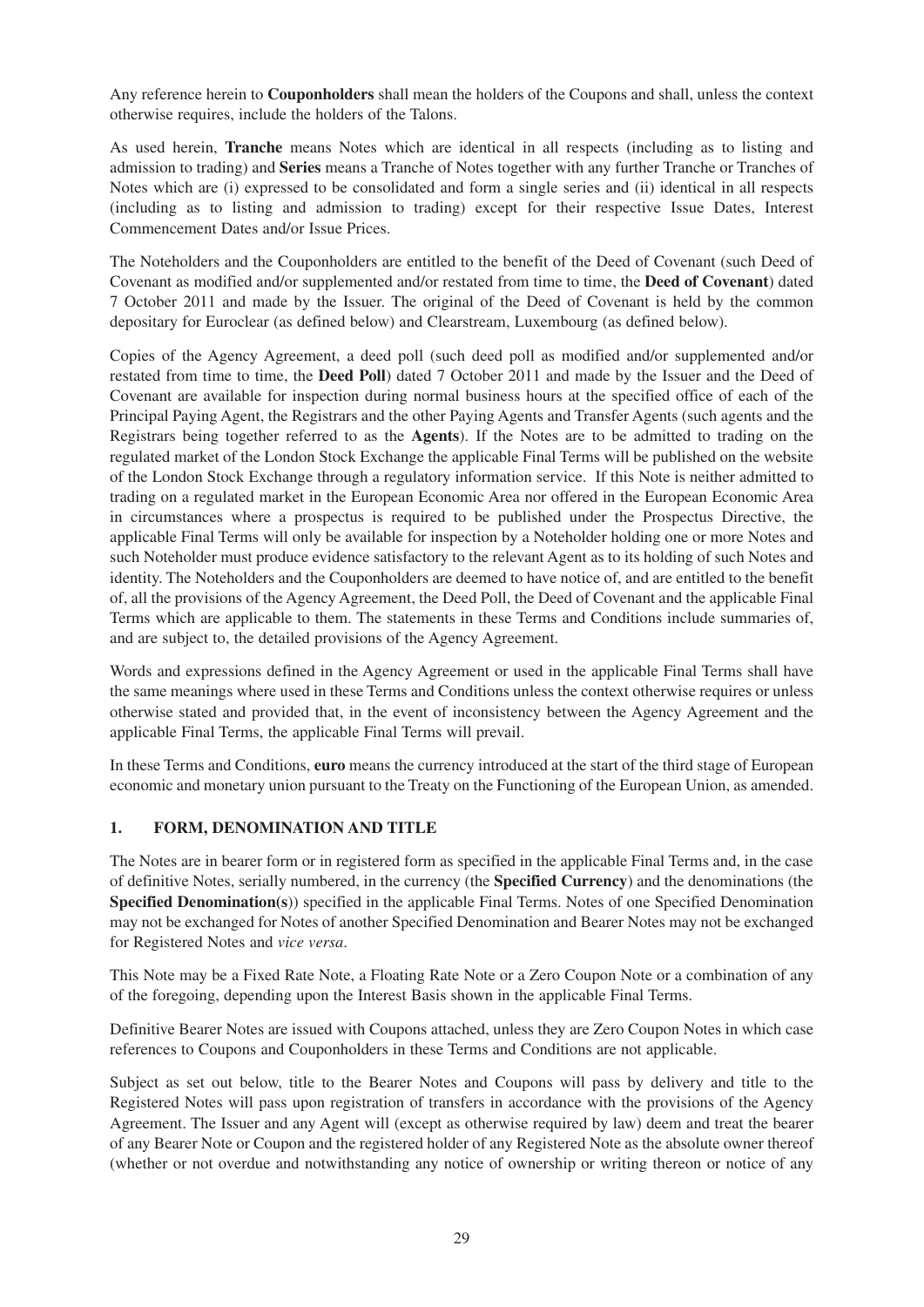previous loss or theft thereof) for all purposes but, in the case of any Global Note, without prejudice to the provisions set out in the next succeeding paragraph.

For so long as any of the Notes is represented by a Global Note held on behalf of Euroclear Bank S.A./N.V. (**Euroclear**) and/or Clearstream Banking, société anonyme (**Clearstream, Luxembourg**), each person (other than Euroclear or Clearstream, Luxembourg) who is for the time being shown in the records of Euroclear or of Clearstream, Luxembourg as the holder of a particular nominal amount of such Notes (in which regard any certificate or other document issued by Euroclear or Clearstream, Luxembourg as to the nominal amount of such Notes standing to the account of any person shall be conclusive and binding for all purposes save in the case of manifest error) shall be treated by the Issuer and the Agents as the holder of such nominal amount of such Notes for all purposes other than with respect to the payment of principal or interest on such nominal amount of such Notes, for which purpose the bearer of the relevant Bearer Global Note or the registered holder of the relevant Registered Global Note shall be treated by the Issuer and any Agent as the holder of such nominal amount of such Notes in accordance with and subject to the terms of the relevant Global Note and the expressions **Noteholder** and **holder of Notes** and related expressions shall be construed accordingly.

For so long as the Depository Trust Company (**DTC**) or its nominee is the registered owner or holder of a Registered Global Note, DTC or such nominee, as the case may be, will be considered the sole owner or holder of the Notes represented by such Registered Global Note for all purposes under the Agency Agreement and the Notes except to the extent that in accordance with DTC's published rules and procedures any ownership rights may be exercised by its participants or beneficial owners through participants.

Notes which are represented by a Global Note will be transferable only in accordance with the rules and procedures for the time being of DTC, Euroclear and Clearstream, Luxembourg as the case may be.

References to DTC, Euroclear and/or Clearstream, Luxembourg shall, whenever the context so permits, be deemed to include a reference to any additional or alternative clearing system specified in Part B of the applicable Final Terms.

### **2. TRANSFER OF REGISTERED NOTES**

#### *(a) Transfers of interests in Registered Global Notes*

Transfers of beneficial interests in Registered Global Notes will be effected by DTC, Euroclear or Clearstream, Luxembourg, as the case may be, and, in turn, by other participants and, if appropriate, indirect participants in such clearing systems acting on behalf of beneficial transferors and transferees of such interests. A beneficial interest in a Registered Global Note will, subject to compliance with all applicable legal and regulatory restrictions, be transferable for Notes in definitive form or for a beneficial interest in another Registered Global Note only in the authorised denominations set out in the applicable Final Terms and only in accordance with the rules and operating procedures for the time being of DTC, Euroclear or Clearstream, Luxembourg, as the case may be and in accordance with the terms and conditions specified in the Agency Agreement. Transfers of a Registered Global Note shall be limited to transfers of such Registered Global Note, in whole but not in part, to a nominee of DTC or to a successor of DTC or such successor's nominee.

#### *(b) Transfers of Registered Notes in definitive form*

Subject as provided in paragraphs  $(e)$ ,  $(f)$  and  $(g)$  below, upon the terms and subject to the conditions set forth in the Agency Agreement, a Registered Note in definitive form may be transferred in whole or in part (in the authorised denominations set out in the applicable Final Terms). In order to effect any such transfer (i) the holder or holders must (A) surrender the Registered Note for registration of the transfer of the Registered Note (or the relevant part of the Registered Note) at the specified office of the relevant Registrar or any Transfer Agent, with the form of transfer thereon duly executed by the holder or holders thereof or his or their attorney or attorneys duly authorised in writing and (B) complete and deposit such other certifications as may be required by the relevant Registrar or, as the case may be, the relevant Transfer Agent and (ii) the relevant Registrar or, as the case may be, the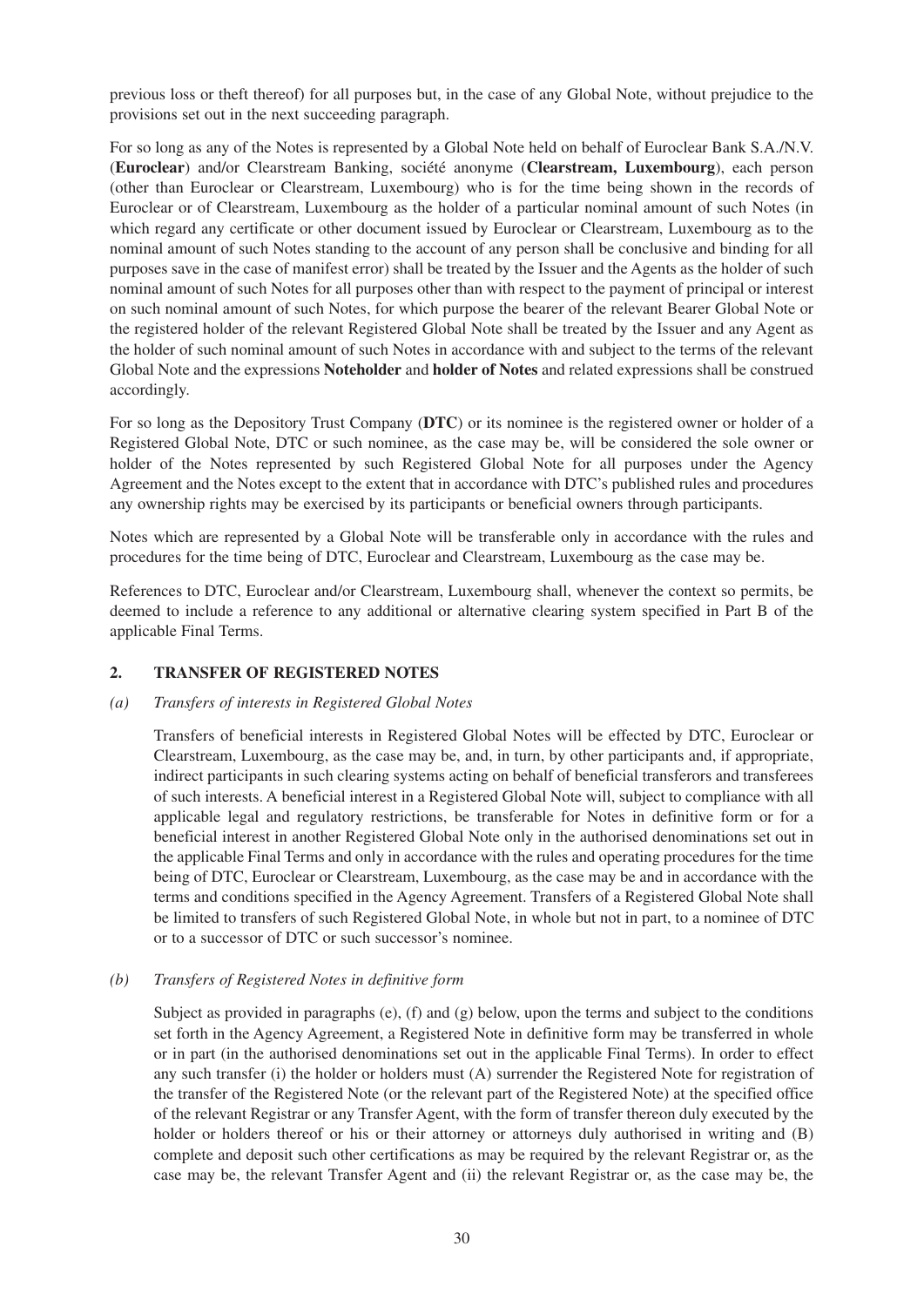relevant Transfer Agent must, after due and careful enquiry, be satisfied with the documents of title and the identity of the person making the request. Any such transfer will be subject to such reasonable regulations as the Issuer and the relevant Registrar may from time to time prescribe (the initial such regulations being set out in Schedule 10 to the Agency Agreement). Subject as provided above, the relevant Registrar or, as the case may be, the relevant Transfer Agent will, within three business days (being for this purpose a day on which banks are open for business in the city where the specified office of the relevant Registrar or, as the case may be, the relevant Transfer Agent is located) of the request (or such longer period as may be required to comply with any applicable fiscal or other laws or regulations) authenticate and deliver, or procure the authentication and delivery of, at its specified office to the transferee or (at the risk of the transferee) send by uninsured mail to such address as the transferee may request, a new Registered Note in definitive form of a like aggregate nominal amount to the Registered Note (or the relevant part of the Registered Note) transferred. In the case of the transfer of part only of a Registered Note in definitive form, a new Registered Note in definitive form in respect of the balance of the Registered Note not transferred will be so authenticated and delivered or (at the risk of the transferor) sent to the transferor.

#### *(c) Registration of transfer upon partial redemption*

In the event of a partial redemption of Notes under Condition 8, the Issuer shall not be required to register the transfer of any Registered Note, or part of a Registered Note, called for partial redemption.

*(d) Costs of registration* 

Noteholders will not be required to bear the costs and expenses of effecting any registration of transfer as provided above, except for any costs or expenses of delivery other than by regular uninsured mail and except that the Issuer may require the payment of a sum sufficient to cover any stamp duty, tax or other governmental charge that may be imposed in relation to the registration.

#### *(e) Transfers of interests in Regulation S Global Notes*

Prior to expiry of the applicable Distribution Compliance Period, transfers by the holder of, or of a beneficial interest in, a Regulation S Global Note to a transferee in the United States or who is a U.S. person will only be made:

- (i) upon receipt by the relevant Registrar of a written certification substantially in the form set out in the Agency Agreement, amended as appropriate (a **Transfer Certificate**), copies of which are available from the specified office of the Registrars or any Transfer Agent, from the transferor of the Note or beneficial interest therein to the effect that such transfer is being made:
	- (A) to a person whom the transferor reasonably believes is a QIB in a transaction meeting the requirements of Rule 144A; or
	- (B) to a person who is an Institutional Accredited Investor,

together with, in the case of (B), a duly executed investment letter from the relevant transferee substantially in the form set out in the Agency Agreement (an **IAI Investment Letter**); or

(ii) otherwise pursuant to the Securities Act or an exemption therefrom, subject to receipt by the Issuer of such satisfactory evidence as the Issuer may reasonably require, which may include an opinion of U.S. counsel, that such transfer is in compliance with any applicable securities laws of any State of the United States,

and, in each case, in accordance with any applicable securities laws of any State of the United States or any other jurisdiction.

In the case of (A) above, such transferee may take delivery through a Legended Note in global or definitive form and, in the case of (B) above, such transferee may take delivery only through a Legended Note in definitive form. After expiry of the applicable Distribution Compliance Period (i) beneficial interests in Regulation S Global Notes may be held through DTC directly, by a participant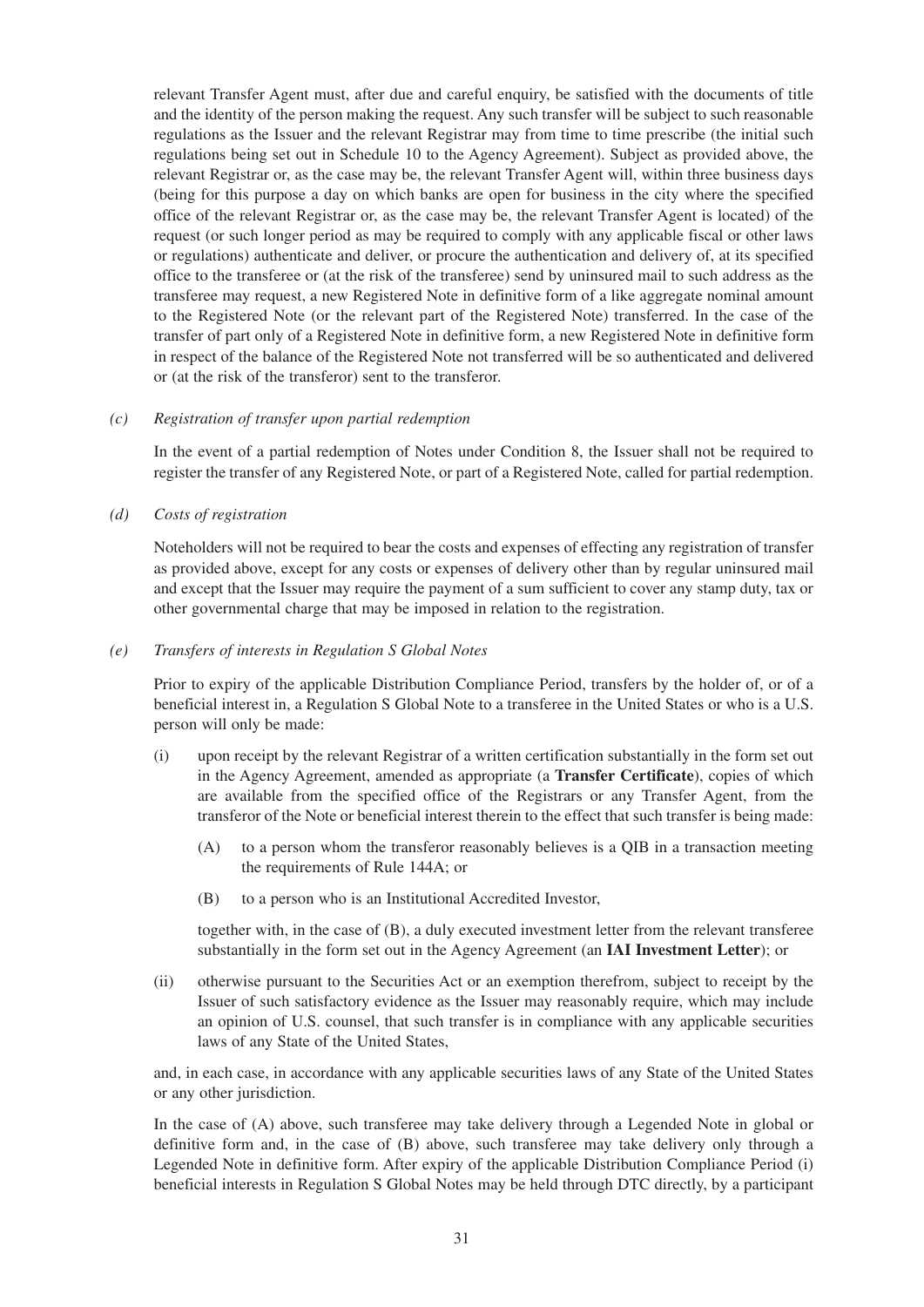in DTC, or indirectly through a participant in DTC and (ii) such certification requirements will no longer apply to such transfers.

#### *(f) Transfers of interests in Legended Notes*

Transfers of Legended Notes or beneficial interests therein may be made:

- (i) to a transferee who takes delivery of such interest through a Regulation S Global Note, upon receipt by the relevant Registrar of a duly completed Transfer Certificate from the transferor to the effect that such transfer is being made in accordance with Regulation S and that, if such transfer is being made prior to expiry of the applicable Distribution Compliance Period, the interests in the Notes being transferred will be held immediately thereafter through Euroclear and/or Clearstream, Luxembourg; or
- (ii) to a transferee who takes delivery of such interest through a Legended Note:
	- (A) where the transferee is a person whom the transferor reasonably believes is a QIB in a transaction meeting the requirements of Rule 144A, without certification; or
	- (B) where the transferee is an Institutional Accredited Investor, subject to delivery to the relevant Registrar of a Transfer Certificate from the transferor to the effect that such transfer is being made to an Institutional Accredited Investor, together with a duly executed IAI Investment Letter from the relevant transferee; or
- (iii) otherwise pursuant to the Securities Act or an exemption therefrom, subject to receipt by the Issuer of such satisfactory evidence as the Issuer may reasonably require, which may include an opinion of U.S. counsel, that such transfer is in compliance with any applicable securities laws of any State of the United States,

and, in each case, in accordance with any applicable securities laws of any State of the United States or any other jurisdiction.

Notes transferred by Institutional Accredited Investors to QIBs pursuant to Rule 144A or outside the United States pursuant to Regulation S will be eligible to be held by such QIBs or non-U.S. investors through DTC, Euroclear or Clearstream, Luxembourg, as applicable, and the relevant Registrar will arrange for any Notes which are the subject of such a transfer to be represented by the appropriate Registered Global Note, where applicable.

Upon the transfer, exchange or replacement of Legended Notes, or upon specific request for removal of the Legend, the relevant Registrar shall deliver only Legended Notes or refuse to remove the Legend, as the case may be, unless there is delivered to the Issuer such satisfactory evidence as may reasonably be required by the Issuer, which may include an opinion of U.S. counsel, that neither the Legend nor the restrictions on transfer set forth therein are required to ensure compliance with the provisions of the Securities Act.

### *(g) Exchanges and transfers of Registered Notes generally*

Holders of Registered Notes in definitive form, other than Institutional Accredited Investors, may exchange such Notes for interests in a Registered Global Note of the same type at any time.

*(h) Definitions* 

In this Condition, the following expressions shall have the following meanings:

**Distribution Compliance Period** means the period that ends 40 days after the completion of the distribution of each Tranche of Notes, as certified by the relevant Dealer (in the case of a non-syndicated issue) or the relevant Lead Manager (in the case of a syndicated issue);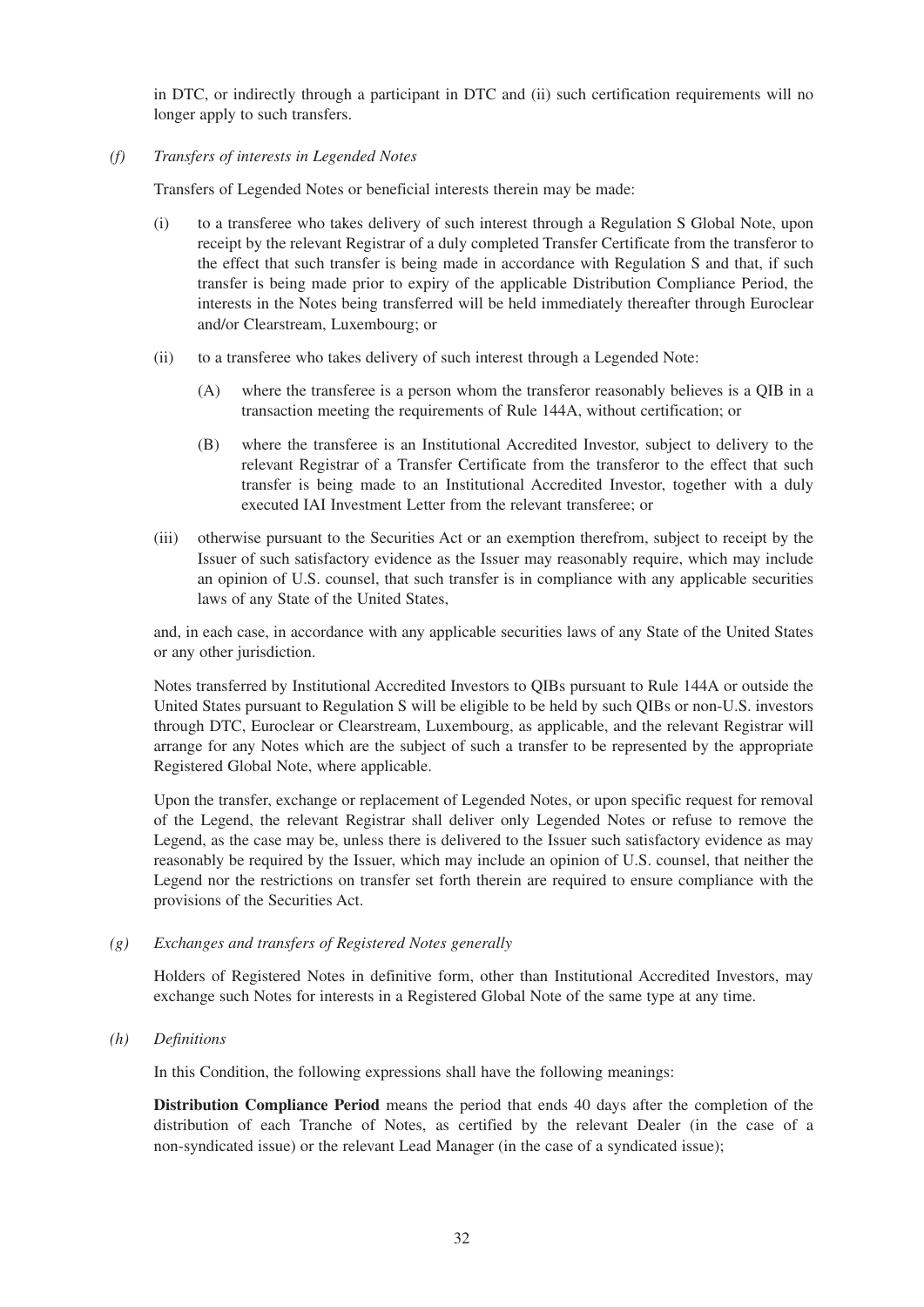**Institutional Accredited Investor** means **accredited investors** (as defined in Rule 501(a)(1), (2), (3) or (7) under the Securities Act) that are institutions;

**Legended Note** means Registered Notes in definitive form that are issued to Institutional Accredited Investors and Registered Notes (whether in definitive form or represented by a Registered Global Note) sold in private transactions to QIBs in accordance with the requirements of Rule 144A which bear a legend specifying certain restrictions on transfer (a **Legend**);

**QIB** means a **qualified institutional buyer** within the meaning of Rule 144A;

**Regulation S** means Regulation S under the Securities Act;

**Regulation S Global Note** means a Registered Global Note representing Notes sold outside the United States in reliance on Regulation S;

**Rule 144A** means Rule 144A under the Securities Act; and

**Securities Act** means the United States Securities Act of 1933, as amended.

# **3. STATUS OF THE NOTES**

The Notes and any relative Coupons are direct, unconditional, unsubordinated and (subject to the provisions of Condition 4) unsecured obligations of the Issuer and rank *pari passu* among themselves and (save for certain obligations required to be preferred by law) equally with all other unsecured and unsubordinated obligations of the Issuer, including, for the avoidance of doubt, any unsubordinated and unsecured guarantee provided by the Issuer, from time to time outstanding.

# **4. NEGATIVE PLEDGE**

So long as any of the Notes remain outstanding (as defined in the Agency Agreement), the Issuer will not secure, and shall procure that none of its Subsidiaries will secure, any existing or future Debt Obligations or guarantees of Debt Obligations by means of a mortgage, pledge, lien or other security upon, or with respect to, any of its present or future undertaking, revenues or assets (including any uncalled capital) unless all amounts payable by it under the Notes and the Coupons are (i) secured equally and rateably by the same mortgage, pledge, lien or other security, or (ii) secured by such other mortgage, pledge, lien or other security as shall be approved by an Extraordinary Resolution (as defined in the Agency Agreement) of the Noteholders.

**Debt Obligations** means any indebtedness which is in the form of or represented by notes, bonds or other securities which are, or are to be, quoted, listed or dealt in or on any stock exchange or over-the-counter market.

### **5. REDENOMINATION**

This Condition 5 has been deleted intentionally.

### **6. INTEREST**

*(a) Interest on Fixed Rate Notes* 

Each Fixed Rate Note bears interest from (and including) the Interest Commencement Date to (but excluding) the Maturity Date at the rate(s) per annum equal to the Rate(s) of Interest payable in arrear on the Interest Payment Date(s) in each year up to (and including) the Maturity Date.

If the Notes are in definitive form, except as provided in the applicable Final Terms, the amount of interest payable on each Interest Payment Date in respect of the Fixed Interest Period ending on (but excluding) such date will amount to the Fixed Coupon Amount. Payments of interest on any Interest Payment will, if so specified in the applicable Final Terms, amount to the Broken Amount so specified.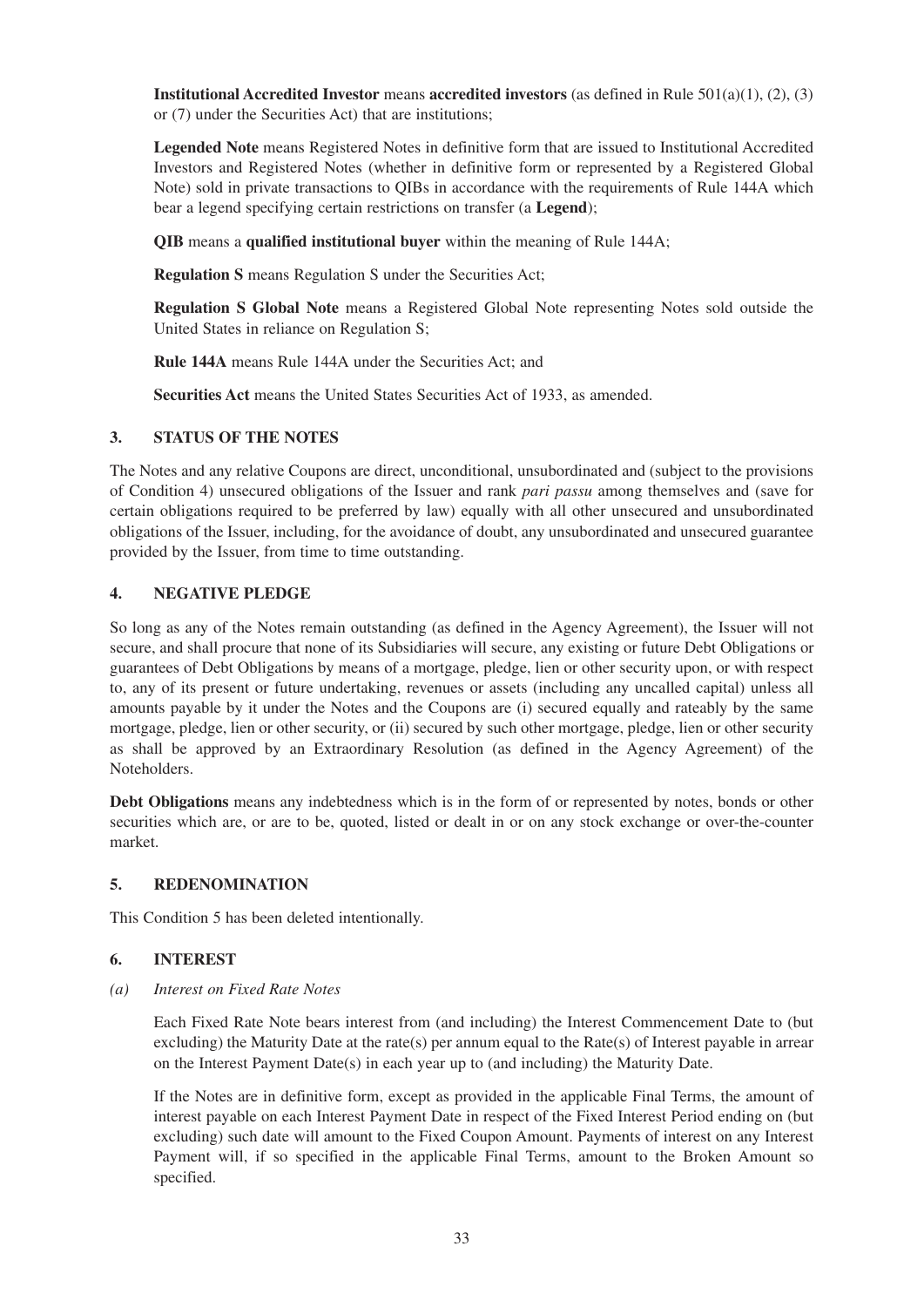As used in these Terms and Conditions, **Fixed Interest Period** means the period from (and including) an Interest Payment Date (or the Interest Commencement Date) to (but excluding) the next (or first) Interest Payment Date.

Except in the case of Notes in definitive form where an applicable Fixed Coupon Amount or Broken Amount is specified in the applicable Final Terms, interest shall be calculated in respect of any period by applying the Rate of Interest to:

- (i) in the case of Fixed Rate Notes which are represented by a Global Note, the aggregate outstanding nominal amount of the Fixed Rate Notes represented by such Global Note; or
- (ii) in the case of Fixed Rate Notes in definitive form, the Calculation Amount;

and, in each case, multiplying such sum by the applicable Day Count Fraction, and rounding the resultant figure to the nearest sub-unit of the relevant Specified Currency, half of any such sub-unit being rounded upwards or otherwise in accordance with applicable market convention. Where the Specified Denomination of a Fixed Rate Note in definitive form is a multiple of the Calculation Amount, the amount of interest payable in respect of such Fixed Rate Note shall be the product of the amount (determined in the manner provided above) for the Calculation Amount and the amount by which the Calculation Amount is multiplied to reach the Specified Denomination, without any further rounding.

**Day Count Fraction** means, in respect of the calculation of an amount of interest, in accordance with this Condition 6(a):

- (i) if **Actual/Actual (ICMA)** is specified in the applicable Final Terms:
	- (a) in the case of Notes where the number of days in the relevant period from (and including) the most recent Interest Payment Date (or, if none, the Interest Commencement Date) to (but excluding) the relevant payment date (the **Accrual** Period) is equal to or shorter than the Determination Period during which the Accrual Period ends, the number of days in such Accrual Period divided by the product of (1) the number of days in such Determination Period and (2) the number of Determination Dates (as specified in the applicable Final Terms) that would occur in one calendar year; or
	- (b) in the case of Notes where the Accrual Period is longer than the Determination Period during which the Accrual Period ends, the sum of:
		- (1) the number of days in such Accrual Period falling in the Determination Period in which the Accrual Period begins divided by the product of (x) the number of days in such Determination Period and (y) the number of Determination Dates that would occur in one calendar year; and
		- (2) the number of days in such Accrual Period falling in the next Determination Period divided by the product of (x) the number of days in such Determination Period and (y) the number of Determination Dates that would occur in one calendar year; and
- (ii) if **30/360** is specified in the applicable Final Terms, the number of days in the period from (and including) the most recent Interest Payment Date (or, if none, the Interest Commencement Date) to (but excluding) the relevant payment date (such number of days being calculated on the basis of a year of 360 days with 12 30-day months) divided by 360.

In these Terms and Conditions:

**Determination Period** means each period from (and including) a Determination Date to but excluding the next Determination Date (including, where either the Interest Commencement Date or the final Interest Payment Date is not a Determination Date, the period commencing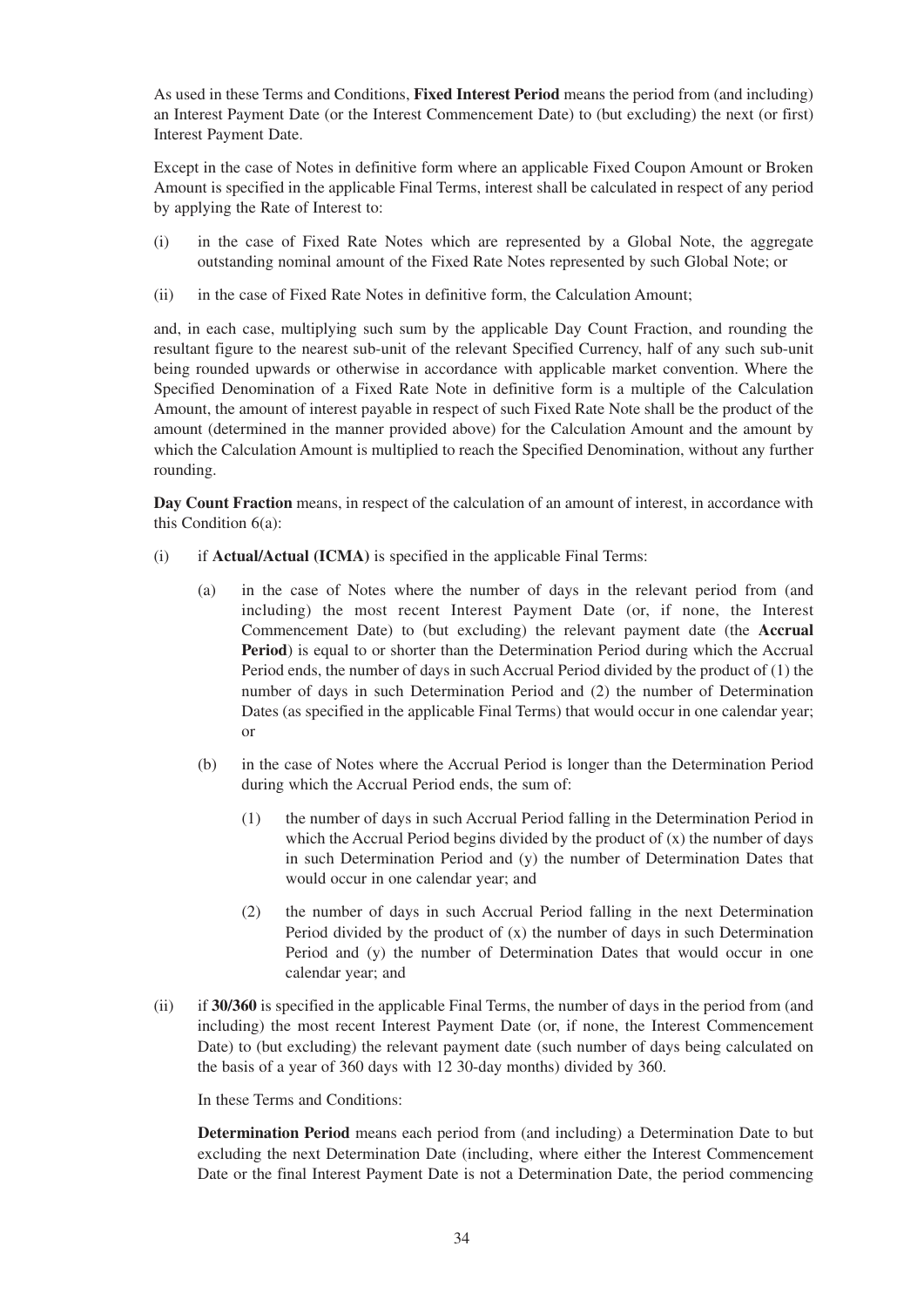on the first Determination Date prior to, and ending on the first Determination Date falling after, such date); and

**sub-unit** means, with respect to any currency other than euro, the lowest amount of such currency that is available as legal tender in the country of such currency and, with respect to euro, one cent.

- *(b) Interest on Floating Rate Notes*
	- (i) Interest Payment Dates

Each Floating Rate Note bears interest from (and including) the Interest Commencement Date and such interest will be payable in arrear on either:

- (A) the Specified Interest Payment Date(s) (each an **Interest Payment Date**) in each year specified in the applicable Final Terms; or
- (B) if no Specified Interest Payment Date(s) is/are specified in the applicable Final Terms, each date (each an **Interest Payment Date**) which falls the number of months or other period specified as the Specified Period in the applicable Final Terms after the preceding Interest Payment Date or, in the case of the first Interest Payment Date, after the Interest Commencement Date.

Such interest will be payable in respect of each Interest Period. In these Terms and Conditions, **Interest Period** means the period from (and including) an Interest Payment Date (or the Interest Commencement Date) to (but excluding) the next (or first) Interest Payment Date.

If a Business Day Convention is specified in the applicable Final Terms and  $(x)$  if there is no numerically corresponding day in the calendar month in which an Interest Payment Date should occur or (y) if any Interest Payment Date would otherwise fall on a day which is not a Business Day, then, if the Business Day Convention specified is:

- (1) in any case where Specified Periods are specified in accordance with Condition  $6(b)(i)(B)$  above, the Floating Rate Convention, such Interest Payment Date (i) in the case of (x) above, shall be the last day that is a Business Day in the relevant month and the provisions of (B) below shall apply *mutatis mutandis* or (ii) in the case of (y) above, shall be postponed to the next day which is a Business Day unless it would thereby fall into the next calendar month, in which event (A) such Interest Payment Date shall be brought forward to the immediately preceding Business Day and (B) each subsequent Interest Payment Date shall be the last Business Day in the month which falls the Specified Period after the preceding applicable Interest Payment Date occurred; or
- (2) the Following Business Day Convention, such Interest Payment Date shall be postponed to the next day which is a Business Day; or
- (3) the Modified Following Business Day Convention, such Interest Payment Date shall be postponed to the next day which is a Business Day unless it would thereby fall into the next calendar month, in which event such Interest Payment Date shall be brought forward to the immediately preceding Business Day; or
- (4) the Preceding Business Day Convention, such Interest Payment Date shall be brought forward to the immediately preceding Business Day.

In these Terms and Conditions, **Business Day** means a day which is both:

(A) a day on which commercial banks and foreign exchange markets settle payments and are open for general business (including dealing in foreign exchange and foreign currency deposits) in London and each Additional Business Centre specified in the applicable Final Terms; and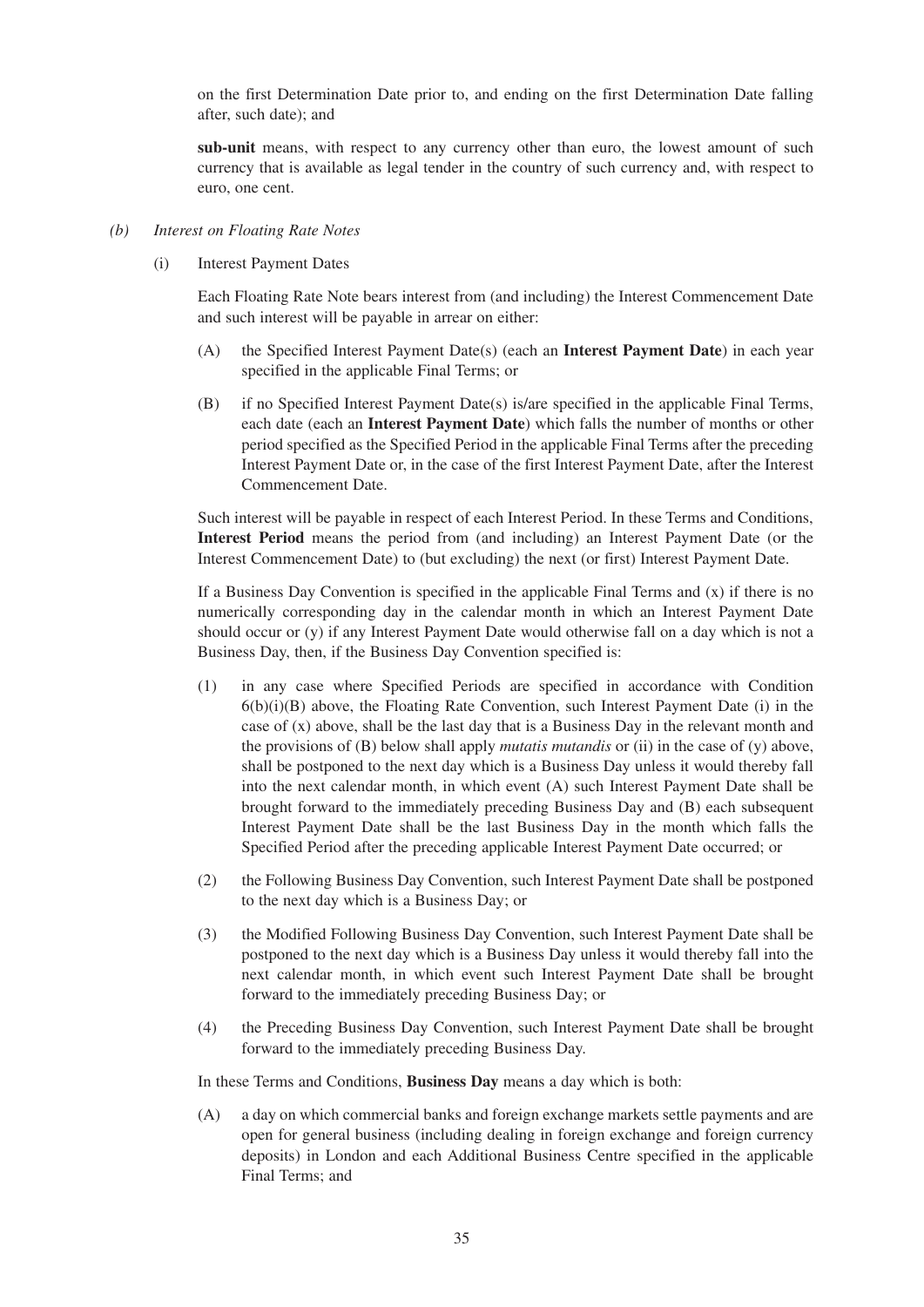- (B) either (1) in relation to any sum payable in a Specified Currency other than euro, a day on which commercial banks and foreign exchange markets settle payments and are open for general business (including dealing in foreign exchange and foreign currency deposits) in the principal financial centre of the country of the relevant Specified Currency (which if the Specified Currency is Australian dollars or New Zealand dollars shall be Sydney and Auckland, respectively) or (2) in relation to any sum payable in euro, a day on which the TARGET2 System is open. As used in these Terms and Conditions, **TARGET2 System** means the Trans-European Automated Real-Time Gross Settlement Express Transfer (TARGET2) System.
- (ii) Rate of Interest

The Rate of Interest payable from time to time in respect of Floating Rate Notes will be determined in the manner specified in the applicable Final Terms.

(A) ISDA Determination for Floating Rate Notes

Where ISDA Determination is specified in the applicable Final Terms as the manner in which the Rate of Interest is to be determined, the Rate of Interest for each Interest Period will be the relevant ISDA Rate plus or minus (as indicated in the applicable Final Terms) the Margin (if any). For the purposes of this subparagraph (A), **ISDA Rate** for an Interest Period means a rate equal to the Floating Rate that would be determined by the Principal Paying Agent under an interest rate swap transaction if the Principal Paying Agent were acting as Calculation Agent for that swap transaction under the terms of an agreement incorporating the 2006 ISDA Definitions as published by the International Swaps and Derivatives Association, Inc. and as amended and updated as at the Issue Date of the first Tranche of the Notes (the **ISDA Definitions**) and under which:

- (1) the Floating Rate Option is as specified in the applicable Final Terms;
- (2) the Designated Maturity is a period specified in the applicable Final Terms; and
- (3) the relevant Reset Date is the day specified in the applicable Final Terms.

For the purposes of this sub-paragraph (A), **Floating Rate**, **Calculation Agent**, **Floating Rate Option**, **Designated Maturity** and **Reset Date** have the meanings given to those terms in the ISDA Definitions.

(B) Screen Rate Determination for Floating Rate Notes

Where Screen Rate Determination is specified in the applicable Final Terms as the manner in which the Rate of Interest is to be determined, the Rate of Interest for each Interest Period will, subject as provided below, be either:

- (1) the offered quotation; or
- (2) the arithmetic mean (rounded if necessary to the fifth decimal place, with 0.000005 being rounded upwards) of the offered quotations,

(expressed as a percentage rate per annum) for the Reference Rate which appears or appear, as the case may be, on the Relevant Screen Page as at 11.00 a.m. (Relevant Financial Centre time) on the Interest Determination Date in question plus or minus (as indicated in the applicable Final Terms) the Margin (if any), all as determined by the Principal Paying Agent. If five or more of such offered quotations are available on the Relevant Screen Page, the highest (or, if there is more than one such highest quotation, one only of such quotations) and the lowest (or, if there is more than one such lowest quotation, one only of such quotations) shall be disregarded by the Principal Paying Agent for the purpose of determining the arithmetic mean (rounded as provided above) of such offered quotations.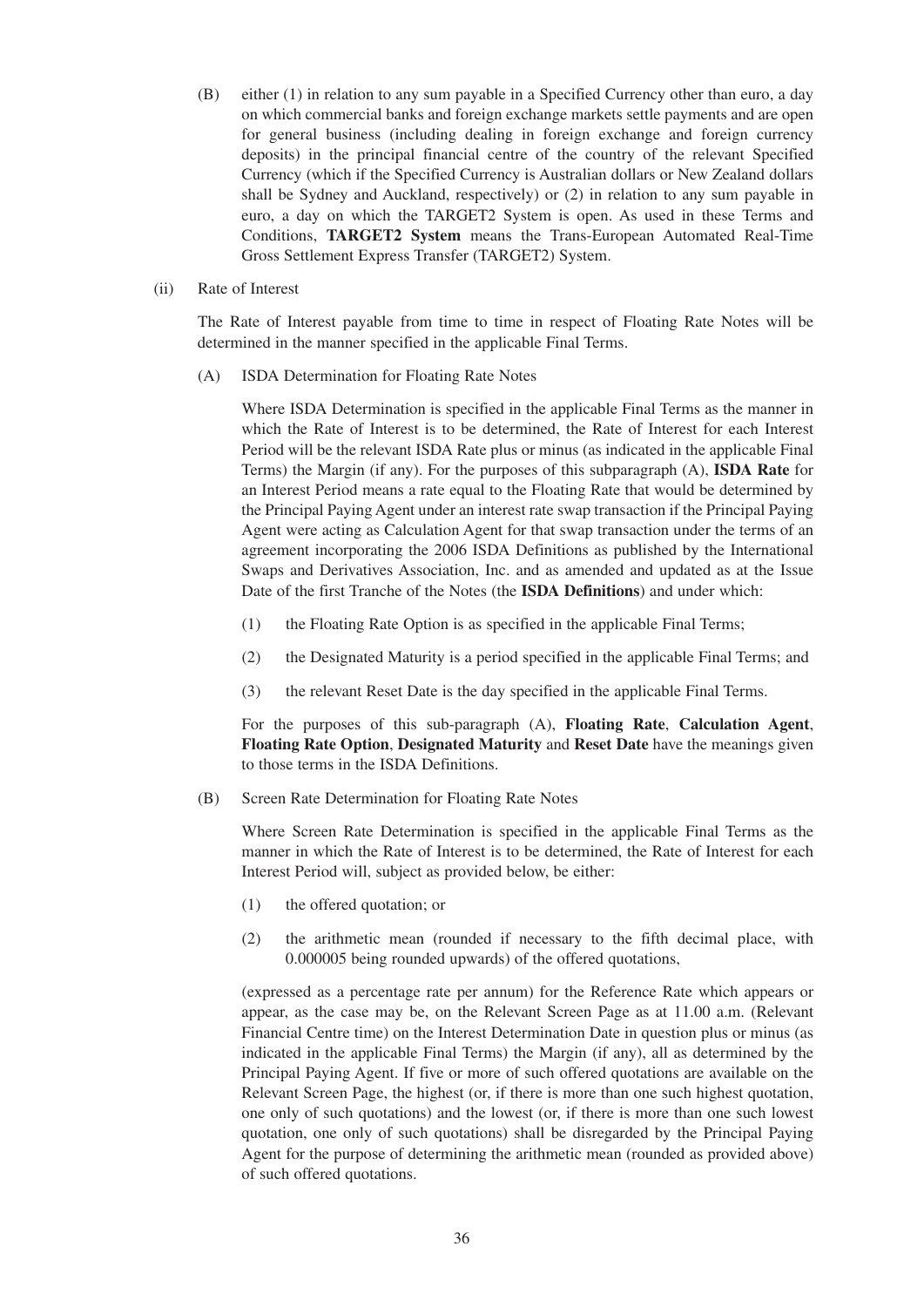The Agency Agreement contains provisions for determining the Rate of Interest in the event that the Relevant Screen Page is not available or if, in the case of (1) above, no such offered quotation appears or, in the case of (2) above, fewer than three such offered quotations appear, in each case as at the time specified in the preceding paragraph.

(iii) Minimum Rate of Interest and/or Maximum Rate of Interest

If the applicable Final Terms specifies a Minimum Rate of Interest for any Interest Period, then, in the event that the Rate of Interest in respect of such Interest Period determined in accordance with the provisions of paragraph (ii) above is less than such Minimum Rate of Interest, the Rate of Interest for such Interest Period shall be such Minimum Rate of Interest.

If the applicable Final Terms specifies a Maximum Rate of Interest for any Interest Period, then, in the event that the Rate of Interest in respect of such Interest Period determined in accordance with the provisions of paragraph (ii) above is greater than such Maximum Rate of Interest, the Rate of Interest for such Interest Period shall be such Maximum Rate of Interest.

(iv) Determination of Rate of Interest and calculation of Interest Amounts

The Principal Paying Agent will at or as soon as practicable after each time at which the Rate of Interest is to be determined, determine the Rate of Interest for the relevant Interest Period.

The Principal Paying Agent will calculate the amount of interest (the **Interest Amount**) payable on the Floating Rate Notes for the relevant Interest Period by applying the Rate of Interest to:

- (A) in the case of Floating Rate Notes which are represented by a Global Note, the aggregate outstanding nominal amount of the Notes represented by such Global Note; or
- (B) in the case of Floating Rate Notes in definitive form, the Calculation Amount;

and in each case, multiplying such sum by the applicable Day Count Fraction, and rounding the resultant figure to the nearest sub-unit of the relevant Specified Currency, half of any such sub-unit being rounded upwards or otherwise in accordance with applicable market convention. Where the Specified Denomination of a Floating Rate Note in definitive form is a multiple of the Calculation Amount, the Interest Amount payable in respect of such Note shall be the product of the amount (determined in the manner provided above) for the Calculation Amount and the amount by which the Calculation Amount is multiplied to reach the Specified Denomination, without any further rounding.

**Day Count Fraction** means, in respect of the calculation of an amount of interest for any Interest Period:

- (i) if **Actual/Actual (ISDA)** or **Actual/Actual** is specified in the applicable Final Terms, the actual number of days in the Interest Period divided by 365 (or, if any portion of that Interest Period falls in a leap year, the sum of (A) the actual number of days in that portion of the Interest Period falling in a leap year divided by 366 and (B) the actual number of days in that portion of the Interest Period falling in a non-leap year divided by 365);
- (ii) if **Actual/365 (Fixed)** is specified in the applicable Final Terms, the actual number of days in the Interest Period divided by 365;
- (iii) if **Actual/365 (Sterling)** is specified in the applicable Final Terms, the actual number of days in the Interest Period divided by 365 or, in the case of an Interest Payment Date falling in a leap year, 366;
- (iv) if **Actual/360** is specified in the applicable Final Terms, the actual number of days in the Interest Period divided by 360;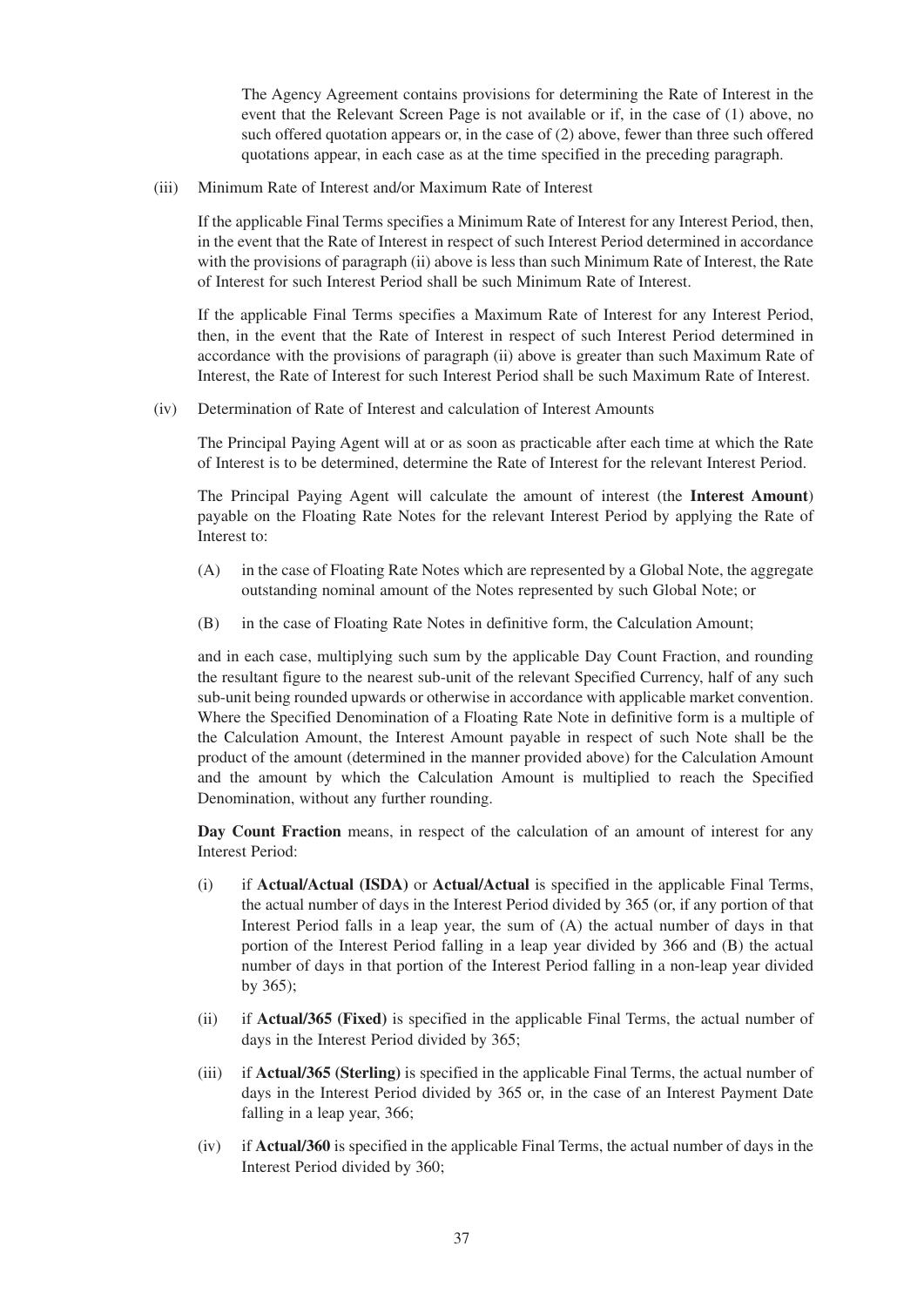(v) if **30/360**, **360/360** or **Bond Basis** is specified in the applicable Final Terms, the number of days in the Interest Period divided by 360, calculated on a formula basis as follows:

$$
Day Count Fraction = \frac{[360 \times (Y_2 - Y_1)] + [30 \times (M_2 - M_1)] + (D_2 - D_1)}{360}
$$

where:

" $Y_1$ " is the year, expressed as a number, in which the first day of the Interest Period falls;

" $Y_2$ " is the year, expressed as a number, in which the day immediately following the last day of the Interest Period falls;

" $M_1$ " is the calendar month, expressed as a number, in which the first day of the Interest Period falls;

" $M_2$ " is the calendar month, expressed as a number, in which the day immediately following the last day of the Interest Period falls;

"D<sub>1</sub>" is the first calendar day, expressed as a number, of the Interest Period, unless such number is 31, in which case  $D_1$  will be 30; and

" $D<sub>2</sub>$ " is the calendar day, expressed as a number, immediately following the last day included in the Interest Period, unless such number would be  $31$  and  $D_1$  is greater than 29, in which case  $D_2$  will be 30;

(vi) if **30E/360** or **Eurobond Basis** is specified in the applicable Final Terms, the number of days in the Interest Period divided by 360, calculated on a formula basis as follows:

$$
\frac{[360 \times (Y_2 - Y_1)] + [30 \times (M_2 - M_1)] + (D_2 - D_1)}{360}
$$

where:

Day Count Fraction =

" $Y_1$ " is the year, expressed as a number, in which the first day of the Interest Period falls;

" $Y_2$ " is the year, expressed as a number, in which the day immediately following the last day of the Interest Period falls;

" $M_1$ " is the calendar month, expressed as a number, in which the first day of the Interest Period falls;

"M<sub>2</sub>" is the calendar month, expressed as a number, in which the day immediately following the last day of the Interest Period falls;

"D<sub>1</sub>" is the first calendar day, expressed as a number, of the Interest Period, unless such number would be 31, in which case  $D_1$  will be 30; and

" $D_2$ " is the calendar day, expressed as a number, immediately following the last day included in the Interest Period, unless such number would be  $31$ , in which case  $D_2$  will be 30; and

(vii) if **30E/360 (ISDA)** is specified in the applicable Final Terms, the number of days in the Interest Period divided by 360, calculated on a formula basis as follows:

$$
[360 \times (Y_2 - Y_1)] + [30 \times (M_2 - M_1)] + (D_2 - D_1)
$$

 $Day$  Count Fraction =  $360$ 

where:

" $Y_1$ " is the year, expressed as a number, in which the first day of the Interest Period falls;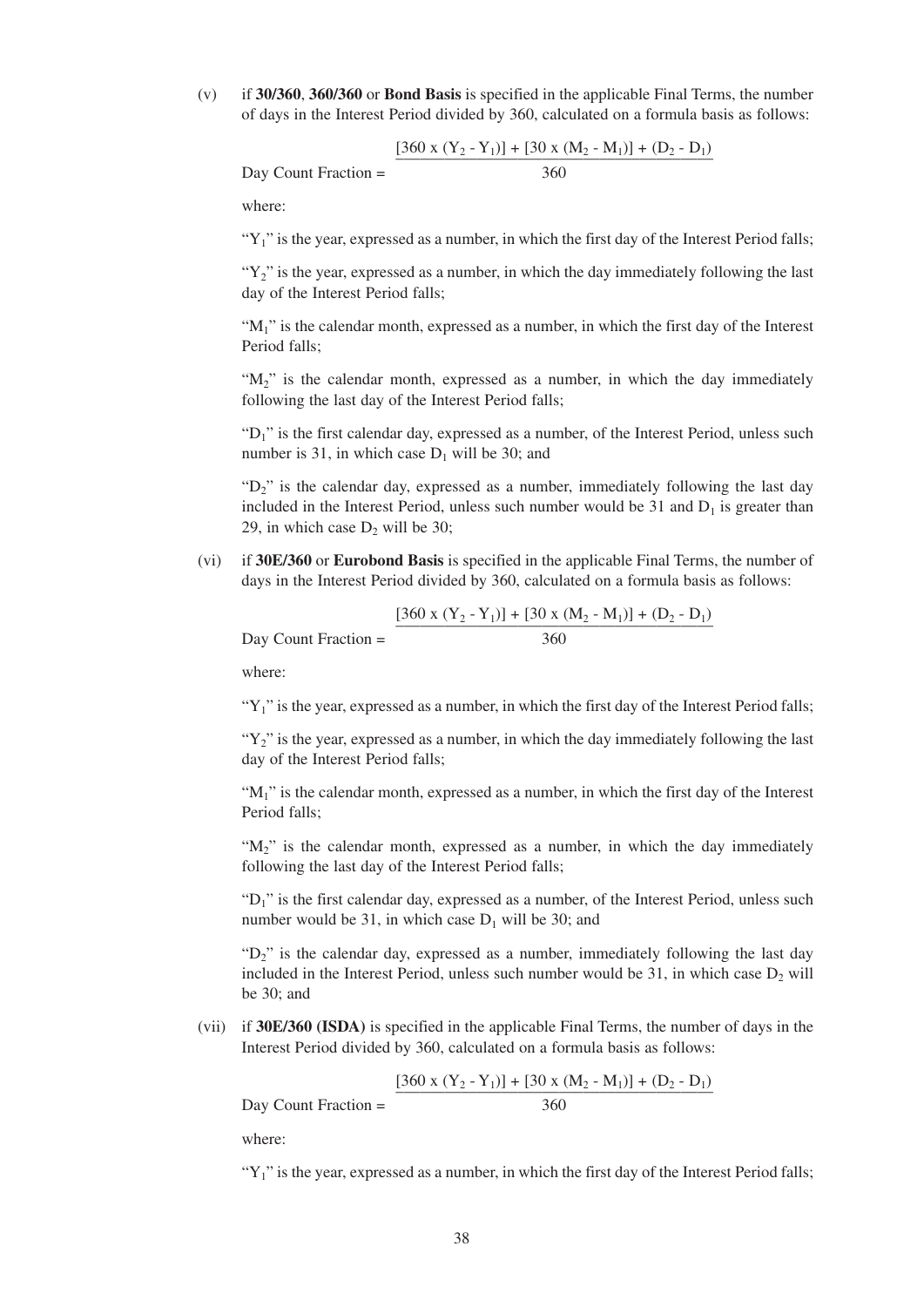" $Y_2$ " is the year, expressed as a number, in which the day immediately following the last day of the Interest Period falls;

" $M_1$ " is the calendar month, expressed as a number, in which the first day of the Interest Period falls;

"M<sub>2</sub>" is the calendar month, expressed as a number, in which the day immediately following the last day of the Interest Period falls;

"D<sub>1</sub>" is the first calendar day, expressed as a number, of the Interest Period, unless (i) that day is the last day of February or (ii) such number would be 31, in which case  $D_1$ will be 30; and

" $D_2$ " is the calendar day, expressed as a number, immediately following the last day included in the Interest Period, unless (i) that day is the last day of February but not the Maturity Date or (ii) such number would be 31, in which case  $D_2$  will be 30.

#### (v) Notification of Rate of Interest and Interest Amounts

The Principal Paying Agent will cause the Rate of Interest and each Interest Amount for each Interest Period and the relevant Interest Payment Date to be notified to the Issuer and any stock exchange on which the relevant Floating Rate Notes are for the time being listed and notice thereof to be published in accordance with Condition 15 as soon as possible after their determination but in no event later than the fourth London Business Day thereafter. Each Interest Amount and Interest Payment Date so notified may subsequently be amended (or appropriate alternative arrangements made by way of adjustment) without prior notice in the event of an extension or shortening of the Interest Period. Any such amendment will be promptly notified to each stock exchange on which the relevant Floating Rate Notes are for the time being listed and to the Noteholders in accordance with Condition 15. For the purposes of this paragraph, the expression **London Business Day** means a day (other than a Saturday or a Sunday) on which banks and foreign exchange markets are open for business in London.

#### (vi) Certificates to be final

All certificates, communications, opinions, determinations, calculations, quotations and decisions given, expressed, made or obtained for the purposes of the provisions of this Condition 6(b) by the Principal Paying Agent shall (in the absence of wilful default, bad faith or manifest error) be binding on the Issuer, the Principal Paying Agent, the other Agents and all Noteholders and Couponholders and (in the absence of wilful default or bad faith) no liability to the Issuer, the Noteholders or the Couponholders shall attach to the Principal Paying Agent in connection with the exercise or non-exercise by it of its powers, duties and discretions pursuant to such provisions.

#### *(c) Accrual of interest*

Each Note (or in the case of the redemption of part only of a Note, that part only of such Note) will cease to bear interest (if any) from (but excluding) the date for its redemption unless, upon due presentation thereof, payment of principal is improperly withheld or refused. In such event, interest will continue to accrue until whichever is the earlier of:

- (1) the date on which all amounts due in respect of such Note have been paid; and
- (2) five days after the date on which the full amount of the moneys payable has been received by the Principal Paying Agent or the relevant Registrar, as the case may be, and notice to that effect has been given in accordance with Condition 15.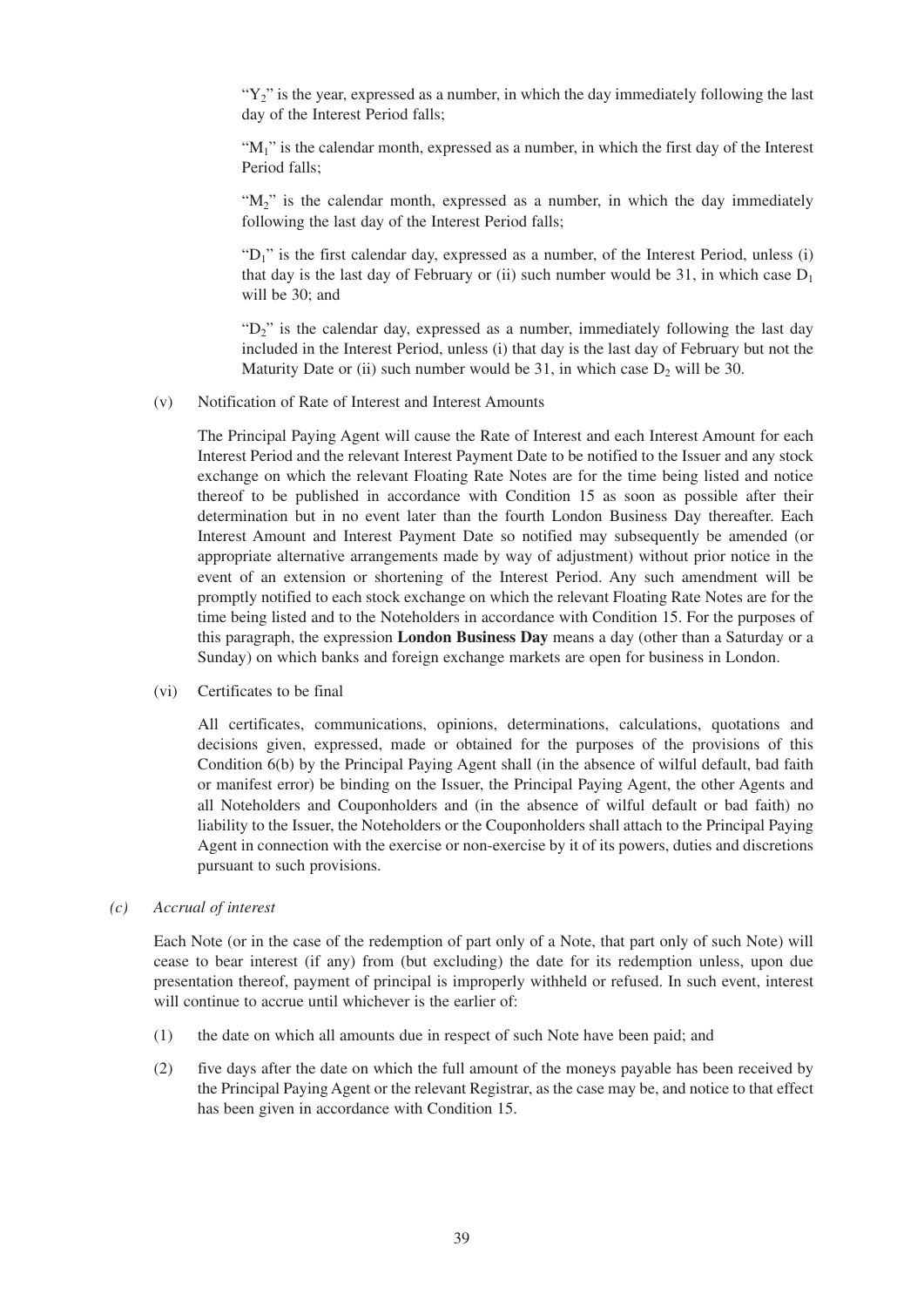# **7. PAYMENTS**

### *(a) Method of payment*

Subject as provided below:

- (i) payments in a Specified Currency other than euro will be made by credit or transfer to an account in the relevant Specified Currency maintained by the payee with, or, at the option of the payee, by a cheque in such Specified Currency drawn on, a bank in the principal financial centre of the country of such Specified Currency (which, if the Specified Currency is Australian dollars or New Zealand dollars, shall be Sydney and Auckland, respectively); and
- (ii) payments will be made in euro by credit or transfer to a euro account (or any other account to which euro may be credited or transferred) specified by the payee or, at the option of the payee, by a euro cheque.

Payments will be subject in all cases to any fiscal or other laws and regulations applicable thereto in the place of payment, but without prejudice to the provisions of Condition 9.

### *(b) Presentation of definitive Bearer Notes and Coupons*

Payments of principal in respect of definitive Bearer Notes will (subject as provided below) be made in the manner provided in paragraph (a) above only against presentation and surrender (or, in the case of part payment of any sum due, endorsement) of definitive Bearer Notes, and payments of interest in respect of definitive Bearer Notes will (subject as provided below) be made as aforesaid only against presentation and surrender (or, in the case of part payment of any sum due, endorsement) of Coupons, in each case at the specified office of any Paying Agent outside the United States (which expression, as used herein, means the United States of America (including the States and the District of Columbia and its possessions)).

Fixed Rate Notes in definitive bearer form (other than Long Maturity Notes (as defined below)) should be presented for payment together with all unmatured Coupons appertaining thereto (which expression shall for this purpose include Coupons falling to be issued on exchange of matured Talons), failing which the amount of any missing unmatured Coupon (or, in the case of payment not being made in full, the same proportion of the amount of such missing unmatured Coupon as the sum so paid bears to the sum due) will be deducted from the sum due for payment. Each amount of principal so deducted will be paid in the manner mentioned above against surrender of the relative missing Coupon at any time before the expiry of 10 years after the Relevant Date (as defined in Condition 9) in respect of such principal (whether or not such Coupon would otherwise have become void under Condition 10) or, if later, five years from the date on which such Coupon would otherwise have become due, but in no event thereafter.

Upon any Fixed Rate Note in definitive bearer form becoming due and repayable prior to its Maturity Date, all unmatured Talons (if any) appertaining thereto will become void and no further Coupons will be issued in respect thereof.

Upon the date on which any Floating Rate Note or Long Maturity Note in definitive bearer form becomes due and repayable, unmatured Coupons and Talons (if any) relating thereto (whether or not attached) shall become void and no payment or, as the case may be, exchange for further Coupons shall be made in respect thereof. A **Long Maturity Note** is a Fixed Rate Note (other than a Fixed Rate Note which on issue had a Talon attached) whose nominal amount on issue is less than the aggregate interest payable thereon provided that such Note shall cease to be a Long Maturity Note on the Interest Payment Date on which the aggregate amount of interest remaining to be paid after that date is less than the nominal amount of such Note.

If the due date for redemption of any definitive Bearer Note is not an Interest Payment Date, interest (if any) accrued in respect of such Note from (and including) the preceding Interest Payment Date or,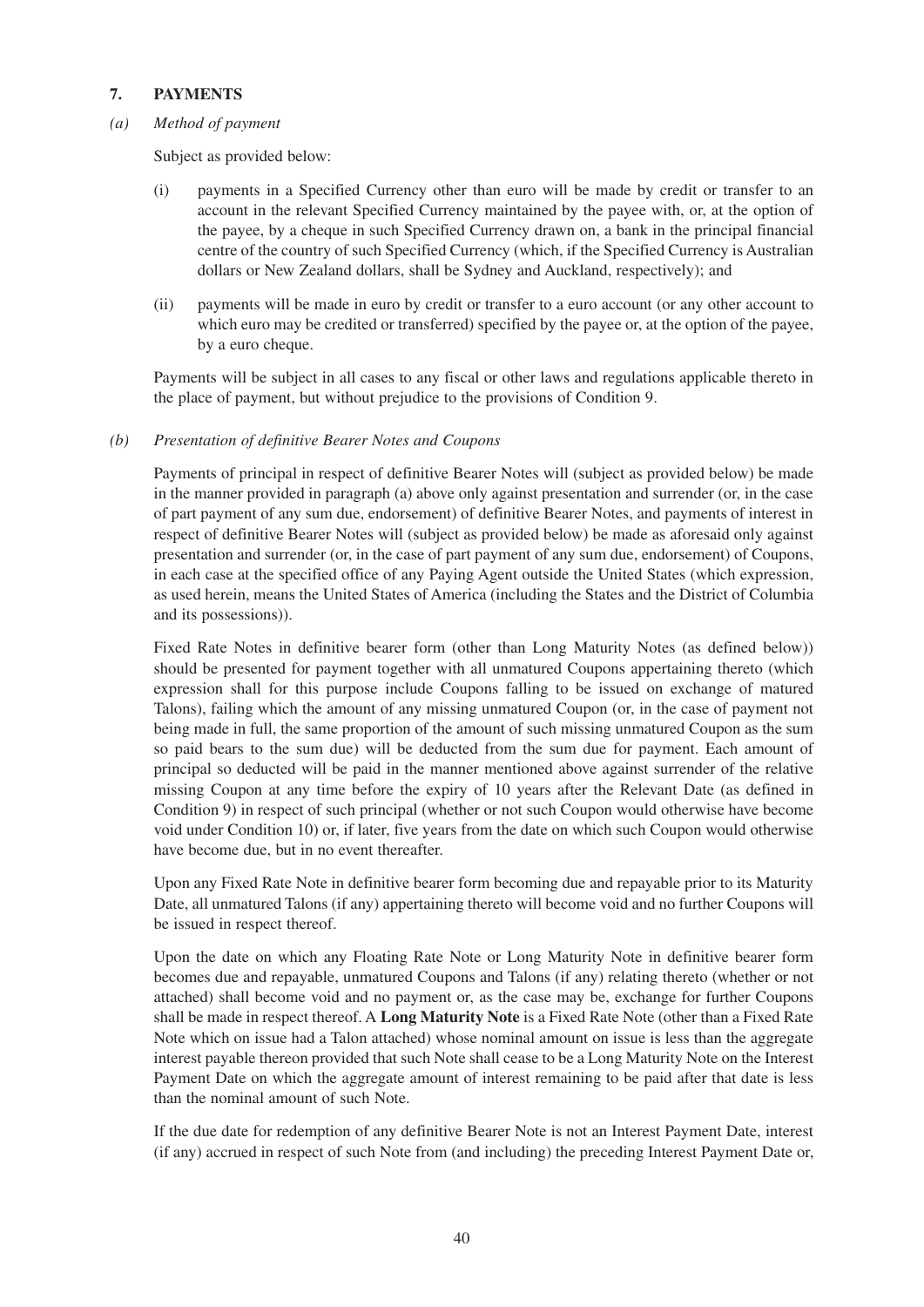as the case may be, the Interest Commencement Date shall be payable only against surrender of the relevant definitive Bearer Note.

#### *(c) Payments in respect of Bearer Global Notes*

Payments of principal and interest (if any) in respect of Notes represented by any Global Note in bearer form will (subject as provided below) be made in the manner specified above in relation to definitive Bearer Notes and otherwise in the manner specified in the relevant Global Note against presentation or surrender, as the case may be, of such Global Note at the specified office of any Paying Agent outside the United States. A record of each payment made against presentation or surrender of any Global Note in bearer form, distinguishing between any payment of principal and any payment of interest, will be made on such Global Note by the Paying Agent to which it was presented and such record shall be *prima facie* evidence that the payment in question has been made.

#### *(d) Payments in respect of Registered Notes*

Payments of principal in respect of each Registered Note (whether or not in global form) will be made against presentation and surrender (or, in the case of part payment of any sum due, endorsement) of the Registered Note at the specified office of the relevant Registrar or any of the Paying Agents. Such payments will be made by transfer to the Designated Account (as defined below) of the holder (or the first named of joint holders) of the Registered Note appearing in the register of holders of the Registered Notes maintained by the relevant Registrar (the **Register**) (i) where in global form, at the close of the business day (being for this purpose a day on which Euroclear and Clearstream Luxembourg are open for business) before the relevant due date, and (ii) where in definitive form, at the close of business on the third business day (being for this purpose a day on which banks are open for business in the city where the specified office of the relevant Registrar is located) before the relevant due date. Notwithstanding the previous sentence, if (i) a holder does not have a Designated Account or (ii) the principal amount of the Notes held by a holder is less than U.S.\$250,000 (or its approximate equivalent in any other Specified Currency), payment will instead be made by a cheque in the Specified Currency drawn on a Designated Bank (as defined below). For these purposes, **Designated Account** means the account (which, in the case of a payment in Japanese yen to a nonresident of Japan, shall be a non-resident account) maintained by a holder with a Designated Bank and identified as such in the Register and **Designated Bank** means (in the case of payment in a Specified Currency other than euro) a bank in the principal financial centre of the country of such Specified Currency (which, if the Specified Currency is Australian dollars or New Zealand dollars, shall be Sydney and Auckland, respectively) and (in the case of a payment in euro) any bank which processes payments in euro.

Payments of interest in respect of each Registered Note (whether or not in global form) will be made by a cheque in the Specified Currency drawn on a Designated Bank and mailed by uninsured mail on the business day in the city where the specified office of the relevant Registrar is located immediately preceding the relevant due date to the holder (or the first named of joint holders) of the Registered Note appearing in the Register (i) where in global form, at the close of the business day (being for this purpose a day on which Euroclear and Clearstream Luxembourg are open for business) before the relevant due date, and (ii) where in definitive form, at the close of business on the fifteenth day (whether or not such fifteenth day is a business day) before the relevant due date (the **Record Date**) at his address shown in the Register on the Record Date and at his risk. Upon application of the holder to the specified office of the relevant Registrar not less than three business days in the city where the specified office of the relevant Registrar is located before the due date for any payment of interest in respect of a Registered Note, the payment may be made by transfer on the due date in the manner provided in the preceding paragraph. Any such application for transfer shall be deemed to relate to all future payments of interest (other than interest due on redemption) in respect of the Registered Notes which become payable to the holder who has made the initial application until such time as the relevant Registrar is notified in writing to the contrary by such holder. Payment of the interest due in respect of each Registered Note on redemption will be made in the same manner as payment of the principal amount of such Registered Note.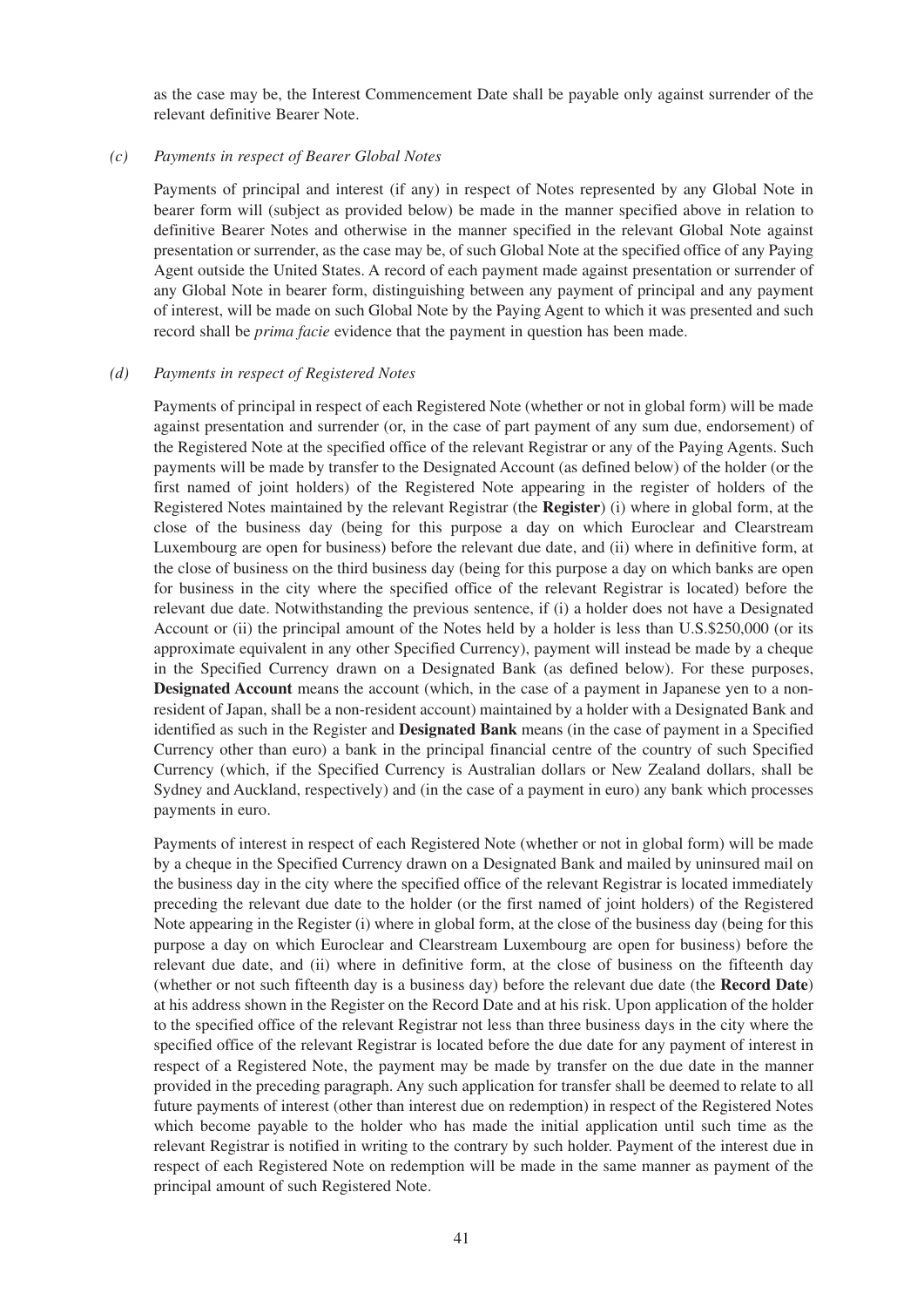Holders of Registered Notes will not be entitled to any interest or other payment for any delay in receiving any amount due in respect of any Registered Note as a result of a cheque posted in accordance with this Condition arriving after the due date for payment or being lost in the post. No commissions or expenses shall be charged to such holders by the relevant Registrar in respect of any payments of principal or interest in respect of the Registered Notes.

All amounts payable to DTC or its nominee as registered holder of a Registered Global Note in respect of Notes denominated in a Specified Currency other than U.S. dollars shall be paid by transfer by the relevant Registrar to an account in the relevant Specified Currency of the Exchange Agent on behalf of DTC or its nominee for conversion into any payment in U.S. dollars in accordance with the provisions of the Agency Agreement.

None of the Issuer or the Agents will have any responsibility or liability for any aspect of the records relating to, or payments made on account of, beneficial ownership interests in the Registered Global Notes or for maintaining, supervising or reviewing any records relating to such beneficial ownership interests.

### *(e) General provisions applicable to payments*

The holder of a Global Note shall be the only person entitled to receive payments in respect of Notes represented by such Global Note and the Issuer will be discharged by payment to, or to the order of, the holder of such Global Note in respect of each amount so paid. Each of the persons shown in the records of Euroclear, Clearstream, Luxembourg or DTC as the beneficial holder of a particular nominal amount of Notes represented by such Global Note must look solely to Euroclear, Clearstream, Luxembourg or DTC, as the case may be, for his share of each payment so made by the Issuer to, or to the order of, the holder of such Global Note.

Notwithstanding the foregoing provisions of this Condition, if any amount of principal and/or interest in respect of Bearer Notes is payable in U.S. dollars, such U.S. dollar payments of principal and/or interest in respect of such Notes will be made at the specified office of a Paying Agent in the United States if:

- (i) the Issuer has appointed Paying Agents with specified offices outside the United States with the reasonable expectation that such Paying Agents would be able to make payment in U.S. dollars at such specified offices outside the United States of the full amount of principal and interest on the Bearer Notes in the manner provided above when due;
- (ii) payment of the full amount of such principal and interest at all such specified offices outside the United States is illegal or effectively precluded by exchange controls or other similar restrictions on the full payment or receipt of principal and interest in U.S. dollars; and
- (iii) such payment is then permitted under United States law without involving, in the opinion of the Issuer, adverse tax consequences to the Issuer.

### *(f) Payment Day*

If the date for payment of any amount in respect of any Note or Coupon is not a Payment Day, the holder thereof shall not be entitled to payment until the next following Payment Day in the relevant place and shall not be entitled to further interest or other payment in respect of such delay. For these purposes, **Payment Day** means any day which (subject to Condition 10) is:

- (i) a day on which commercial banks and foreign exchange markets settle payments and are open for general business (including dealing in foreign exchange and foreign currency deposits) in:
	- (A) in the case of Notes in definitive form only, the relevant place of presentation; and
	- (B) each Additional Financial Centre specified in the applicable Final Terms;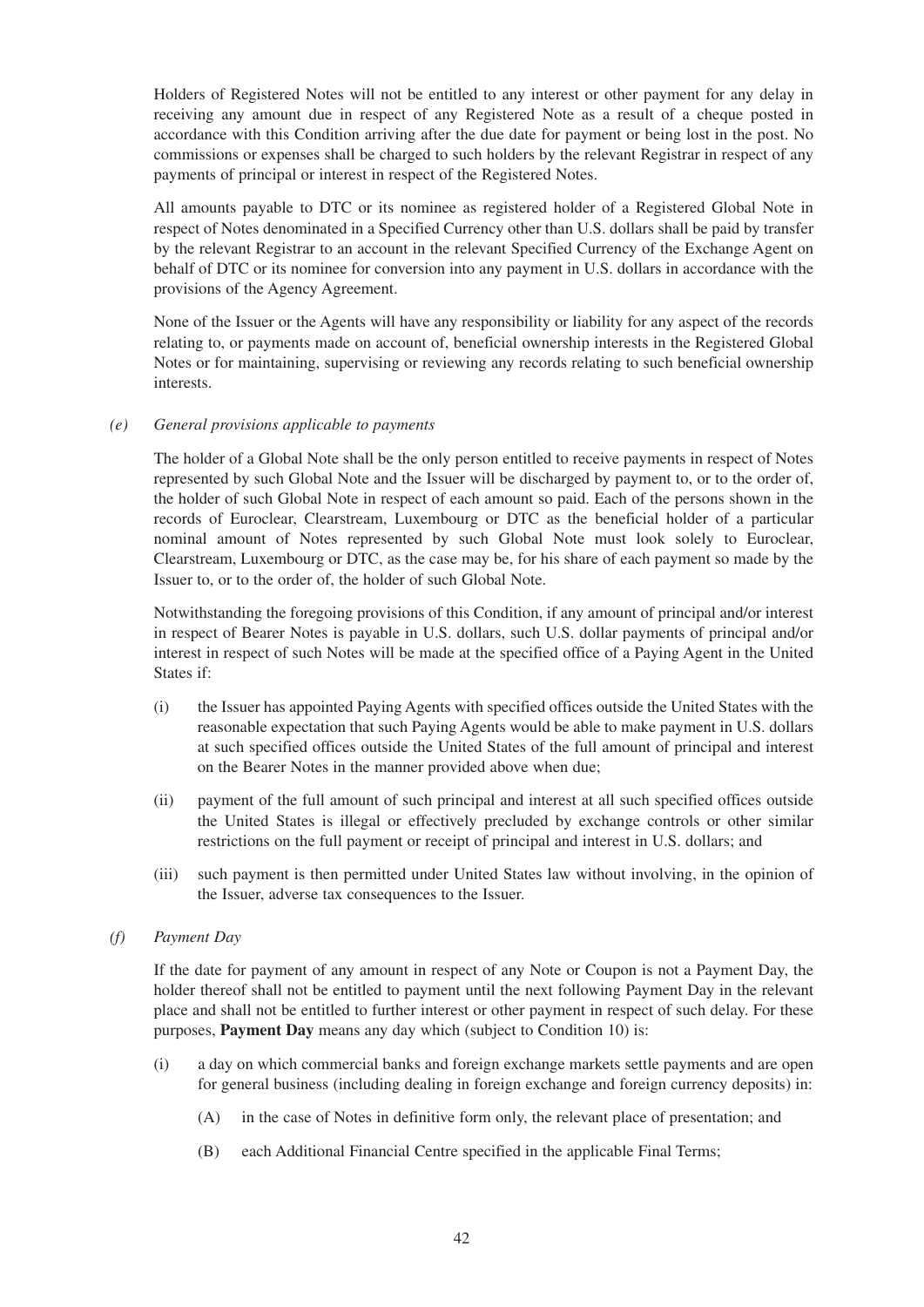- (ii) either (1) in relation to any sum payable in a Specified Currency other than euro, a day on which commercial banks and foreign exchange markets settle payments and are open for general business (including dealing in foreign exchange and foreign currency deposits) in the principal financial centre of the country of the relevant Specified Currency (which if the Specified Currency is Australian dollars or New Zealand dollars shall be Sydney and Auckland, respectively) or (2) in relation to any sum payable in euro, a day on which the TARGET2 System is open; and
- (iii) in the case of any payment in respect of a Registered Global Note denominated in a Specified Currency other than U.S. dollars and registered in the name of DTC or its nominee and in respect of which an accountholder of DTC (with an interest in such Registered Global Note) has elected to receive any part of such payment in U.S. dollars, a day on which commercial banks are not authorised or required by law or regulation to be closed in New York City.

#### *(g) Interpretation of principal and interest*

Any reference in these Terms and Conditions to principal in respect of the Notes shall be deemed to include, as applicable: (i) any additional amounts which may be payable with respect to principal under Condition 9; (ii) the Final Redemption Amount of the Notes; (iii) the Early Redemption Amount of the Notes; (iv) the Optional Redemption Amount(s) (if any) of the Notes; (v) in relation to Zero Coupon Notes, the Amortised Face Amount (as defined in Condition 8(e)); and (vi) any premium and any other amounts which may be payable by the Issuer under or in respect of the Notes.

Any reference in these Terms and Conditions to interest in respect of the Notes shall be deemed to include, as applicable, any additional amounts which may be payable with respect to interest under Condition 9.

### **8. REDEMPTION AND PURCHASE**

*(a) Redemption at maturity* 

Unless previously redeemed or purchased and cancelled as specified below, each Note will be redeemed by the Issuer at its Final Redemption Amount specified in the applicable Final Terms in the relevant Specified Currency on the Maturity Date specified in the applicable Final Terms.

#### *(b) Redemption for tax reasons*

Subject to Condition  $8(e)$ , the Notes may be redeemed at the option of the Issuer in whole, but not in part, at any time (if this Note is not a Floating Rate Note) or on any Interest Payment Date (if this Note is a Floating Rate Note), on giving not less than 30 nor more than 60 days' notice to the Principal Paying Agent and, in accordance with Condition 15, the Noteholders (which notice shall be irrevocable), if:

- (i) on the occasion of the next payment due under the Notes, the Issuer has or will become obliged to pay additional amounts as provided or referred to in Condition 9 as a result of any change in, or amendment to, the laws or regulations of a Tax Jurisdiction (as defined in Condition 9) or any political subdivision of, or any authority in, or of, a Tax Jurisdiction having power to tax, or any change in the application or official interpretation of such laws or regulations, which change or amendment becomes effective on or after the date on which agreement is reached to issue the first Tranche of the Notes; and
- (ii) such obligation cannot be avoided by the Issuer taking reasonable measures available to it,

provided that no such notice of redemption shall be given earlier than 90 days prior to the earliest date on which the Issuer would be obliged to pay such additional amounts were a payment in respect of the Notes then due.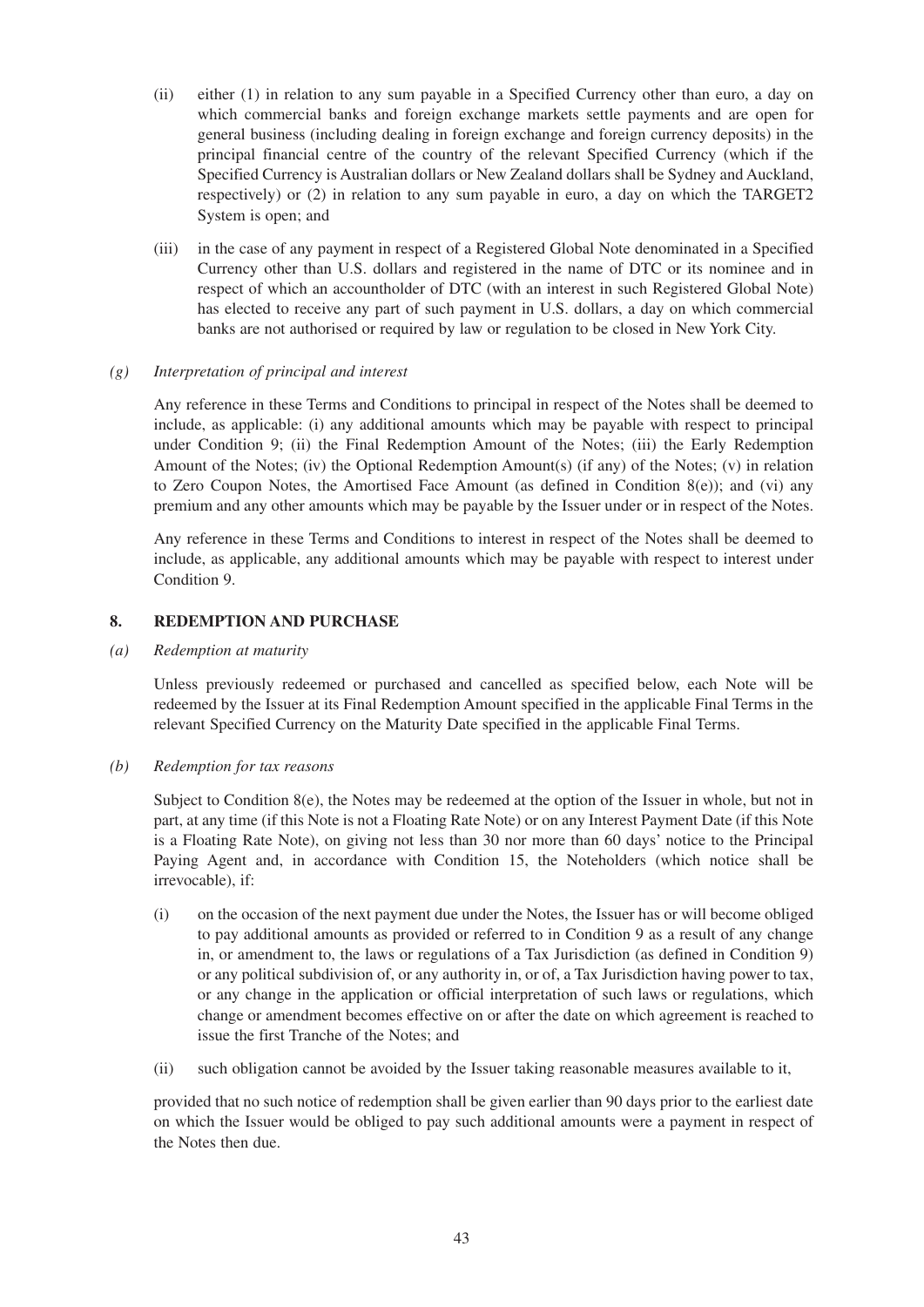Prior to the publication of any notice of redemption pursuant to this Condition, the Issuer shall deliver to the Principal Paying Agent to make available at its specified office to the Noteholders (i) a certificate signed by two Directors of the Issuer stating that the Issuer is entitled to effect such redemption and setting forth a statement of facts showing that the conditions precedent to the right of the Issuer so to redeem have occurred, and (ii) an opinion of independent legal advisers of recognised standing to the effect that the Issuer has or will become obliged to pay such additional amounts as a result of such change or amendment.

Each Note redeemed pursuant to this Condition 8(b) will be redeemed at its Early Redemption Amount referred to in paragraph (e) below together (if appropriate) with interest accrued to (but excluding) the date of redemption.

#### *(c) Redemption at the option of the Issuer (Issuer Call)*

If Issuer Call is specified as being applicable in the applicable Final Terms, the Issuer may, having given not less than 15 nor more than 30 days' notice to the Noteholders in accordance with Condition 15 (which notice shall be irrevocable and shall specify the date fixed for redemption), redeem all or some only of the Notes then outstanding on any Optional Redemption Date and at the Optional Redemption Amount(s) specified in the applicable Final Terms together, if appropriate, with interest accrued to (but excluding) the relevant Optional Redemption Date. Any such redemption must be of a nominal amount not less than the Minimum Redemption Amount and not more than the Maximum Redemption Amount, in each case as may be specified in the applicable Final Terms.

In the case of a partial redemption of Notes, the Notes to be redeemed (**Redeemed Notes**) will be selected individually by lot, in the case of Redeemed Notes represented by definitive Notes, and in accordance with the rules of Euroclear and/or Clearstream, Luxembourg (to be reflected in the records of Euroclear and Clearstream, Luxembourg as either a pool factor or a reduction in nominal amount, at their discretion) and/or DTC, in the case of Redeemed Notes represented by a Global Note, not more than 30 days prior to the date fixed for redemption (such date of selection being hereinafter called the **Selection Date**). In the case of Redeemed Notes represented by definitive Notes, a list of the serial numbers of such Redeemed Notes will be published in accordance with Condition 15 not less than 15 days prior to the date fixed for redemption. No exchange of the relevant Global Note will be permitted during the period from (and including) the Selection Date to (and including) the date fixed for redemption pursuant to this paragraph (c) and notice to that effect shall be given by the Issuer to the Noteholders in accordance with Condition 15 at least five days prior to the Selection Date.

#### *(d) Redemption at the option of the Noteholders*

#### (i) Investor Put

If Investor Put is specified as being applicable in the applicable Final Terms, upon the holder of any Note giving to the Issuer in accordance with Condition 15 not less than 15 nor more than 30 days' notice, the Issuer will, upon the expiry of such notice, redeem in whole (but not, in the case of a Bearer Note in definitive form, in part), such Note on the Optional Redemption Date and at the Optional Redemption Amount together, if appropriate, with interest accrued to (but excluding) the Optional Redemption Date. Registered Notes may be redeemed under this Condition 8(d)(i) in any multiple of their lowest Specified Denomination.

To exercise the right to require redemption of this Note the holder of this Note must, if this Note is in definitive form and held outside Euroclear, Clearstream, Luxembourg and DTC, deliver, at the specified office of any Paying Agent (in the case of Bearer Notes) or the relevant Registrar (in the case of Registered Notes) at any time during normal business hours of such Paying Agent or, as the case may be, the relevant Registrar falling within the notice period, a duly completed and signed notice of exercise in the form (for the time being current) obtainable from any specified office of any Paying Agent or, as the case may be, the relevant Registrar (a **Put Notice**) and in which the holder must specify a bank account (or, if payment is required to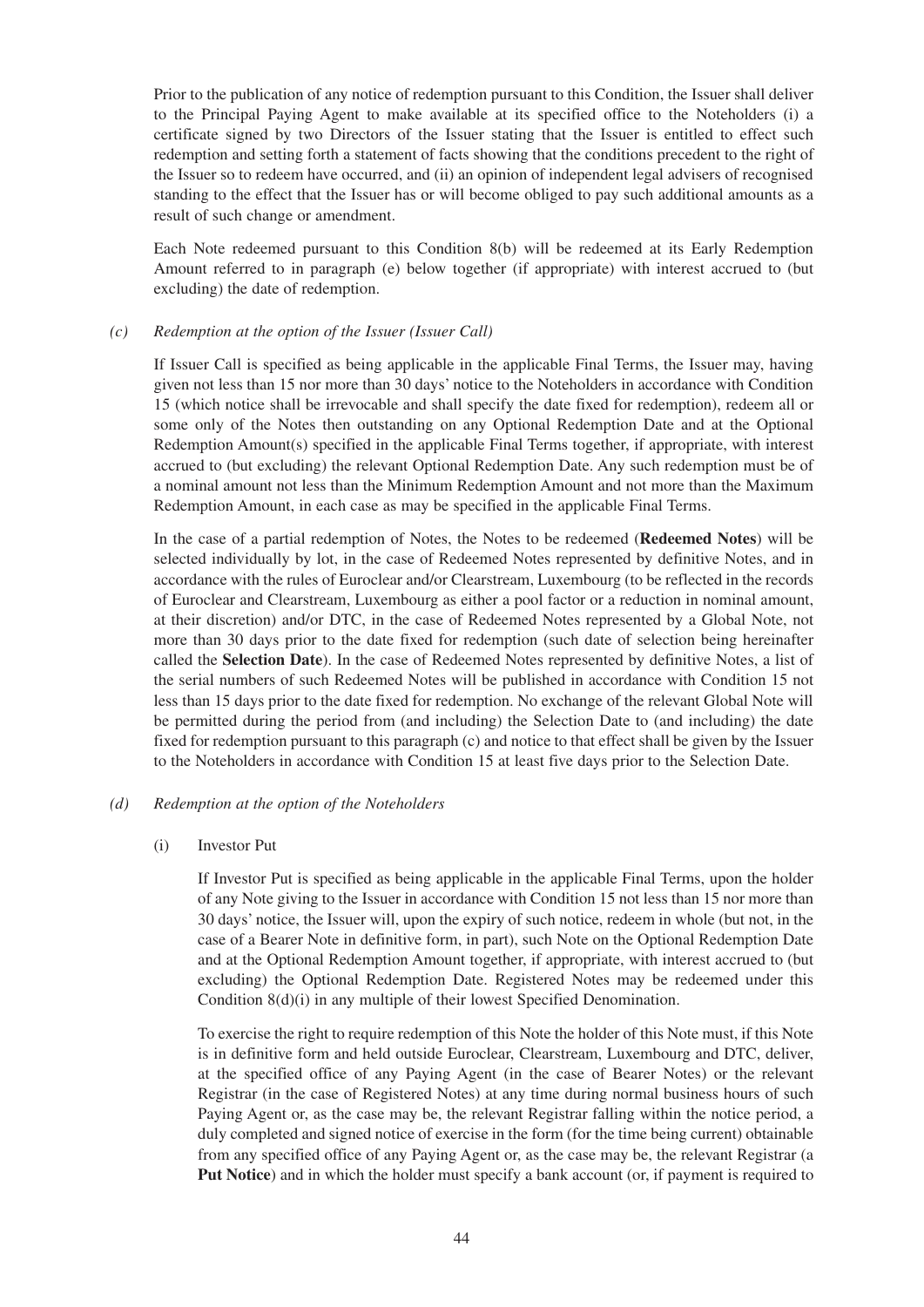be made by cheque, an address) to which payment is to be made under this Condition  $8(d)(i)$ and, in the case of Registered Notes, the nominal amount thereof to be redeemed and, if less than the full nominal amount of the Registered Notes so surrendered is to be redeemed, an address to which a new Registered Note in respect of the balance of such Registered Notes is to be sent subject to and in accordance with the provisions of Condition 2(b). If this Note is in definitive form, the Put Notice must be accompanied by this Note or evidence satisfactory to the Paying Agent concerned that this Note will, following delivery of the Put Notice, be held to its order or under its control.

If this Note is represented by a Global Note or is in definitive form and held through Euroclear, Clearstream, Luxembourg or DTC, to exercise the right to require redemption of this Note the holder of this Note must, within the notice period, give notice to the Principal Paying Agent of such exercise in accordance with the standard procedures of Euroclear, Clearstream, Luxembourg and DTC (which may include notice being given on his instruction by Euroclear, Clearstream, Luxembourg, DTC or any depositary for them to the Principal Paying Agent by electronic means) in a form acceptable to Euroclear, Clearstream, Luxembourg and DTC from time to time.

Any Put Notice given by a holder of any Note pursuant to this Condition 8(d)(i) shall be irrevocable except where prior to the due date of redemption an Event of Default shall have occurred and be continuing in which event such holder, at its option, may elect by notice to the Issuer to withdraw the notice given pursuant to this Condition  $8(d)(i)$  and instead to declare such Note forthwith due and payable pursuant to Condition 11.

(ii) Change of Control Put

If Change of Control Put is specified as being applicable in the applicable Final Terms, this Condition 8(d)(ii) shall apply.

- (A) If at any time while any Note remains outstanding:
	- (a) there occurs a Change of Control; and
	- (b) within the Change of Control Period, a Rating Downgrade occurs as a result of that Change of Control or as a result of a Potential Change of Control (a **Put Event**),

the holder of each Note will have the option (unless, prior to the giving of the Put Event Notice (as defined below) and where applicable, the Issuer gives notice of its intention to redeem the Notes (i) under Condition 8(b) or (ii) pursuant to the provisions of Condition  $8(c)$ ) to require the Issuer to redeem or, at the Issuer's option, to purchase (or procure the purchase of) that Note on the Optional Redemption Date (Put) (as defined below) at its principal amount together with (or, where purchased, together with an amount equal to) accrued interest to but excluding the Optional Redemption Date (Put). Registered Notes may be redeemed or purchased under this Condition  $8(d)(ii)$  in any multiple of their lowest Specified Denomination.

(B) For the purposes of this Condition  $8(d)(ii)$ :

a **Change of Control** shall be deemed to have occurred at each time (whether or not approved by the board of directors or senior management of the Issuer) that any person (**Relevant Person**) or persons acting in concert, or any person or persons acting on behalf of any such person(s), at any time directly or indirectly acquire (a) more than 50 per cent. of the issued ordinary share capital of the Issuer or (b) such number of the shares in the capital of the Issuer carrying more than 50 per cent. of the voting rights normally exercisable at a general meeting of the Issuer, provided that a Change of Control shall not be deemed to have occurred if the shareholders of the Relevant Person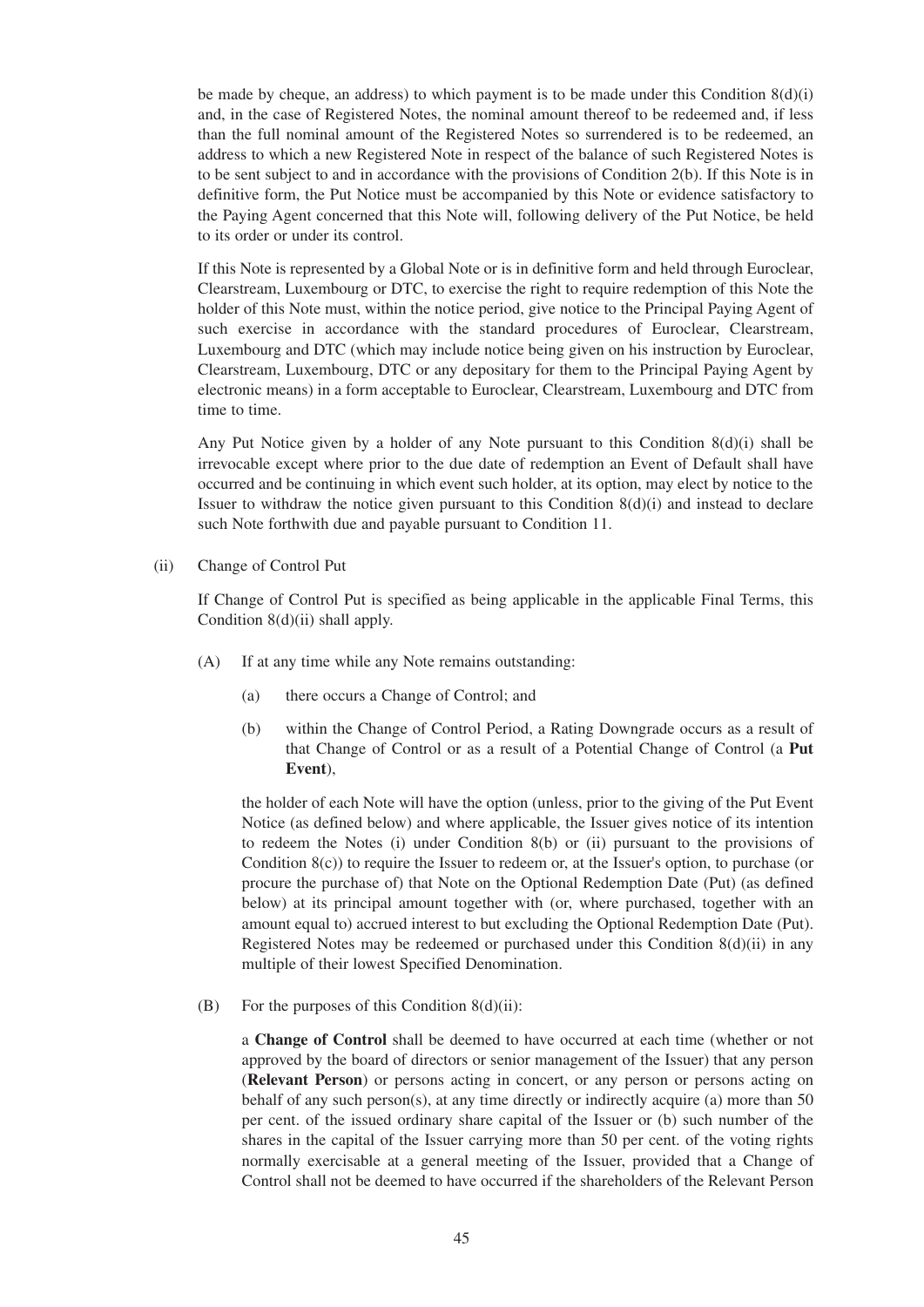are also, or immediately prior to the event which would otherwise constitute a Change of Control were, all of the shareholders of the Issuer;

#### **Change of Control Period** means:

- (a) the period commencing on the date of the first public announcement of the relevant Change of Control and ending on the date which is 180 days thereafter (inclusive) provided that:
	- (1) a Rating Downgrade occurs during that period; and
	- (2) such Rating Downgrade results from a Change of Control; or
- (b) the period commencing 180 days prior to the date of the first public announcement of the relevant Change of Control and ending on the date of such announcement (inclusive) provided that:
	- (1) a Rating Downgrade occurs during that period; and
	- (2) such Rating Downgrade results from a Potential Change of Control;

**Investment Grade Rating** means a rating of BBB- by Standard & Poor's Credit Market Services France SAS (**S&P**) or its equivalent for the time being, or better;

**Potential Change of Control** means any public announcement or statement by the Issuer or any actual or potential bidder relating to any potential Change of Control;

**Rating Agency** means S&P and its successors or any other rating agency of equivalent international standing requested from time to time by the Issuer to assign a rating to the Notes; and

a **Rating Downgrade** shall be deemed to have occurred as a result of a Change of Control or as a result of a Potential Change of Control if within the Change of Control Period the rating previously assigned to the Notes by any Rating Agency is (i) withdrawn, (ii) changed from an Investment Grade Rating to a non-Investment Grade Rating (for example, from BBB- to BB+ by S&P, or its equivalent for the time being, or worse) or (iii) (if the rating previously assigned to the Notes by any Rating Agency was below an Investment Grade Rating) lowered one full rating category (for example, from BB+ to BB by S&P or such similar lower or equivalent rating), provided that a Rating Downgrade otherwise arising by virtue of a particular change in rating shall only be deemed to have occurred as a result of a particular Change of Control or Potential Change of Control, as the case may be, if in making the relevant change in rating referred to above, the relevant Rating Agency publicly announces or publicly confirms or confirms in writing to the Issuer that such change in rating resulted, in whole or in part, from the occurrence of the Change of Control or the Potential Change of Control, as the case may be.

- (C) Promptly upon the Issuer becoming aware that a Put Event has occurred, the Issuer shall give notice (a **Put Event Notice**) to the Noteholders in accordance with Condition 15 specifying the nature of the Put Event and the circumstances giving rise to it and the procedure for exercising the option contained in this Condition 8(d)(ii).
- (D) To exercise the option to require redemption or, as the case may be, purchase of this Note under this Condition 8(d)(ii) the holder of this Note must, if this Note is in definitive form and held outside Euroclear, Clearstream, Luxembourg and DTC, deliver this Note, on any Payment Day (as defined in Condition 7) in the city of the specified office of the relevant Paying Agent (in the case of Bearer Notes) or Registrar (in the case of Registered Notes) falling within the period (the **Put Period**) of 45 days after a Put Event Notice is given, at the specified office of any Paying Agent (in the case of Bearer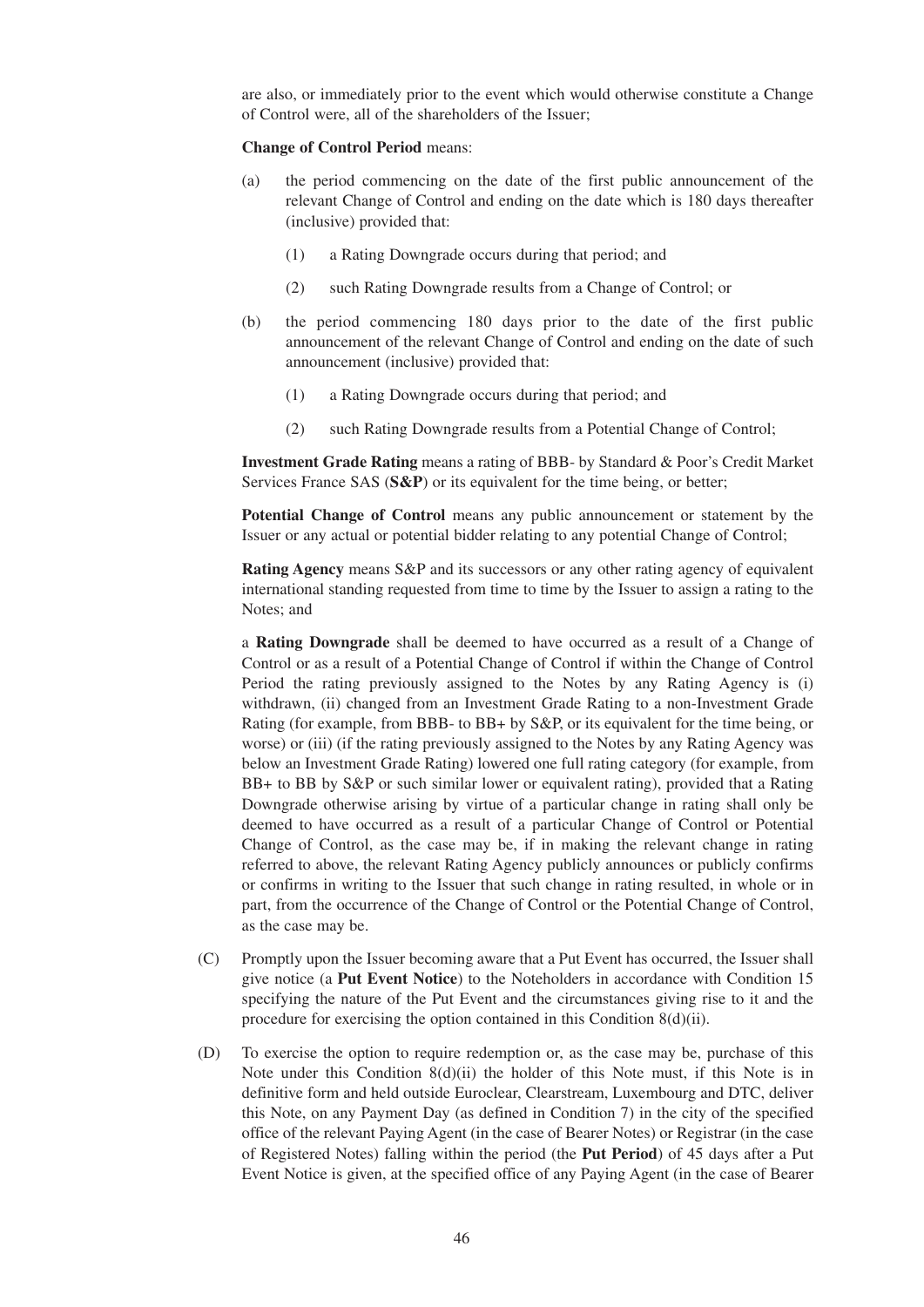Notes) or the Registrar (in the case of Registered Notes), accompanied by a duly completed and signed notice of exercise in the form (for the time being current) obtainable from the specified office of any Paying Agent or, as the case may be, the Registrar (a **Put Option Notice**) and in which the holder must specify a bank account (or, if payment is required to be made by cheque, an address) to which payment is to be made under this Condition 8(d)(ii) and, in the case of Registered Notes, the nominal amount thereof to be redeemed or, as the case may be, purchased and, if less than the full nominal amount of the Registered Notes so surrendered is to be redeemed or purchased, an address to which a new Registered Note in respect of the balance of such Registered Notes is to be sent subject to and in accordance with the provisions of Condition 2(b). This Note should be delivered together with all Coupons appertaining hereto maturing after the date (the **Optional Redemption Date (Put)**) which is the seventh day after the last day of the Put Period, failing which an amount will be deducted from the payment to be made by the Issuer on redemption or, as the case may be, purchase of this Note corresponding to the aggregate amount payable in respect of such missing Coupons.

If this Note is represented by a Global Note or is in definitive form and held through Euroclear, Clearstream, Luxembourg or DTC, to exercise the right to require redemption or, as the case may be, purchase of this Note under this Condition 8(d)(ii) the holder of this Note must, within the Put Period, give notice to the Principal Paying Agent of such exercise in accordance with the standard procedures of Euroclear, Clearstream, Luxembourg and DTC (which may include notice being given on his instruction by Euroclear or Clearstream, Luxembourg, DTC or any depositary for them to the Principal Paying Agent by electronic means) in a form acceptable to Euroclear, Clearstream, Luxembourg and DTC from time to time and, if this Note is represented by a Global Note, at the same time present or procure the presentation of the relevant Global Note to the Principal Paying Agent for notation accordingly.

(E) The Paying Agent or the Registrar (as the case may be) to which such Note and Put Option Notice are delivered will issue to the holder concerned a non-transferable receipt (a **Put Option Receipt**) in respect of the Note so delivered or, in the case of a Global Note or Note in definitive form held through Euroclear, Clearstream, Luxembourg or DTC, notice so received. The Issuer shall redeem or at the option of the Issuer purchase (or procure the purchase of) the Notes in respect of which Put Option Receipts have been issued on the Optional Redemption Date (Put), unless previously redeemed and purchased. Payment in respect of any Note so delivered will be made, if the holder duly specified a bank account in the Put Option Notice to which payment is to be made, on the Optional Redemption Date (Put) by transfer to that bank account and in every other case on or after the Optional Redemption Date (Put), in each case against presentation and surrender or (as the case may be) endorsement of such Put Option Receipt at the specified office of any Paying Agent (in the case of Bearer Notes) or the Registrar (in the case of Registered Notes) in accordance with the provisions of this Condition 8(d)(ii).

#### *(e) Early Redemption Amounts*

For the purpose of paragraph (b) above and Condition 11, each Note will be redeemed at its Early Redemption Amount calculated as follows:

- (i) in the case of a Note with a Final Redemption Amount equal to the Issue Price, at the Final Redemption Amount thereof;
- (ii) in the case of a Note (other than a Zero Coupon Note) with a Final Redemption Amount which is or may be less or greater than the Issue Price or which is payable in a Specified Currency other than that in which the Notes are denominated, at the amount specified in the applicable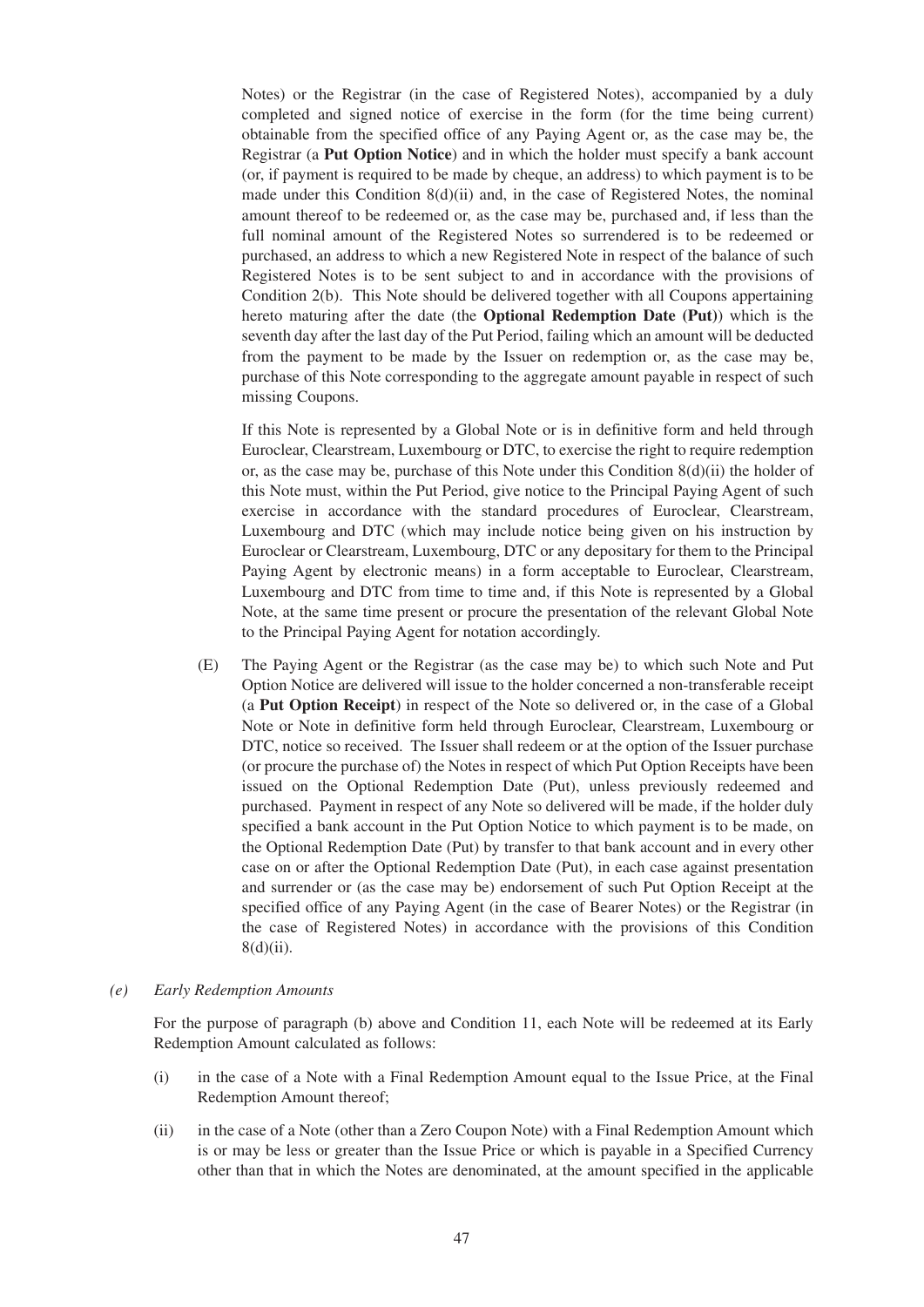Final Terms or, if no such amount or manner is so specified in the applicable Final Terms, at its nominal amount; or

(iii) in the case of a Zero Coupon Note, at an amount (the **Amortised Face Amount**) calculated as follows:

Early Redemption Amount =  $RP x (1+AY)^y$ 

where:

- **RP** means the Reference Price;
- **AY** means the Accrual Yield expressed as a decimal; and
- **y** is the Day Count Fraction specified in the applicable Final Terms which will be either (i) 30/360 (in which case the numerator will be equal to the number of days (calculated on the basis of a 360-day year consisting of 12 months of 30 days each) from (and including) the Issue Date of the first Tranche of the Notes to (but excluding) the date fixed for redemption or (as the case may be) the date upon which such Note becomes due and repayable and the denominator of which will be 360) or (ii) Actual/360 (in which case the numerator will be equal to the actual number of days from (and including) the Issue Date of the first Tranche of the Notes to (but excluding) the date fixed for redemption or (as the case may be) the date upon which such Note becomes due and repayable and the denominator will be 360) or (iii) Actual/365 (in which case the numerator will be equal to the actual number of days from (and including) the Issue Date of the first Tranche of the Notes to (but excluding) the date fixed for redemption or (as the case may be) the date upon which such Note becomes due and repayable and the denominator will be 365).

#### *(f) Purchases*

The Issuer or any of its Subsidiaries may at any time purchase Notes (provided that, in the case of definitive Bearer Notes, all unmatured Coupons and Talons appertaining thereto are purchased therewith) at any price in the open market or otherwise. Such Notes may be held, reissued, resold or, at the option of the Issuer, surrendered to any Paying Agent and/or the Registrar for cancellation.

*(g) Cancellation*

All Notes which are redeemed will forthwith be cancelled (together with all unmatured Coupons and Talons attached thereto or surrendered therewith at the time of redemption). All Notes so cancelled and the Notes purchased and cancelled pursuant to paragraph (f) above (together with all unmatured Coupons and Talons cancelled therewith) shall be forwarded to the Principal Paying Agent and cannot be reissued or resold.

#### *(h) Late payment on Zero Coupon Notes*

If the amount payable in respect of any Zero Coupon Note upon redemption of such Zero Coupon Note pursuant to paragraph (a), (b), (c) or (d) above or upon its becoming due and repayable as provided in Condition 11 is improperly withheld or refused, the amount due and repayable in respect of such Zero Coupon Note shall be the amount calculated as provided in paragraph (e)(iii) above as though the references therein to the date fixed for the redemption or the date upon which such Zero Coupon Note becomes due and payable were replaced by references to the date which is the earlier of:

(i) the date on which all amounts due in respect of such Zero Coupon Note have been paid; and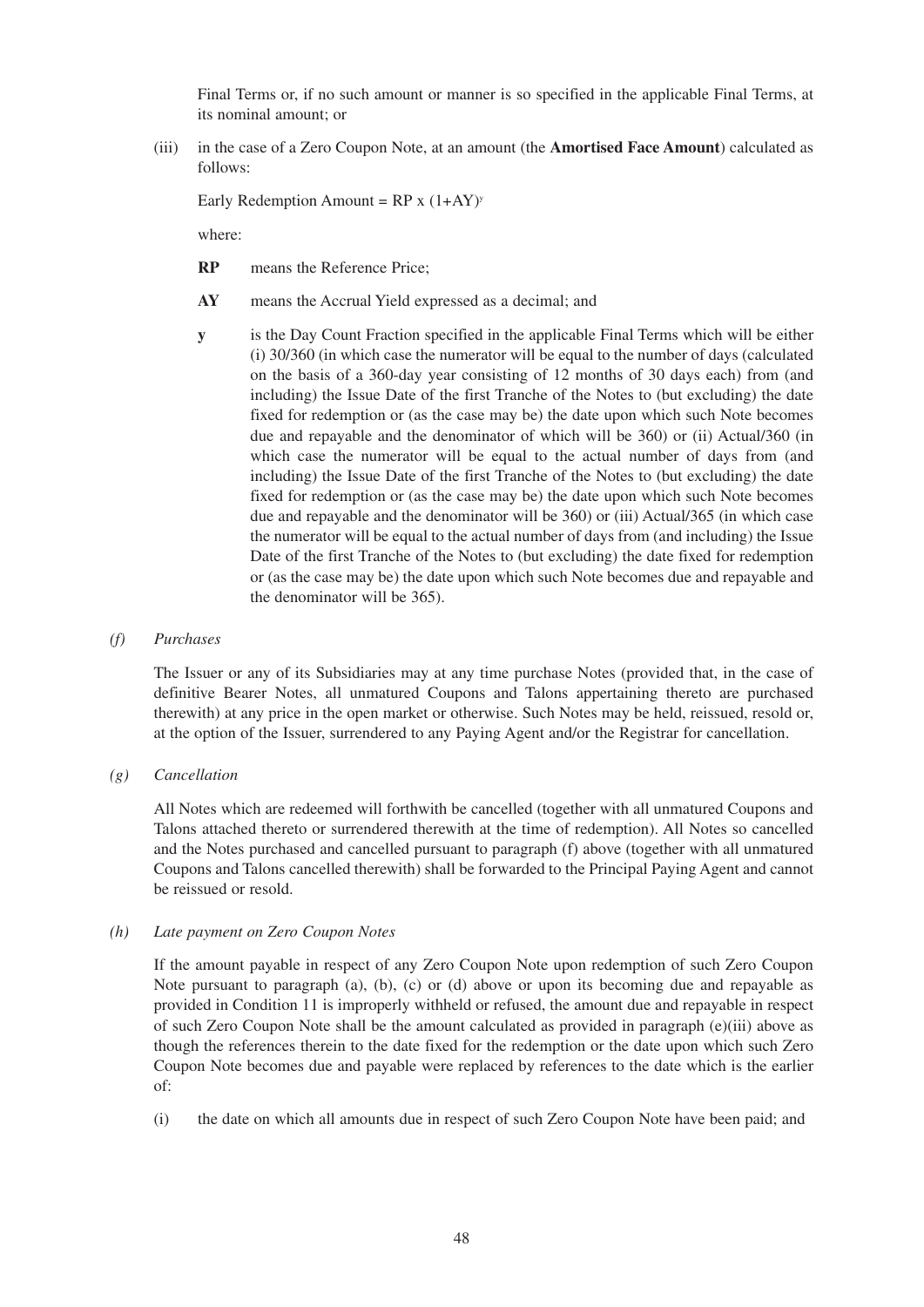(ii) five days after the date on which the full amount of the moneys payable in respect of such Zero Coupon Notes has been received by the Principal Paying Agent or the relevant Registrar and notice to that effect has been given to the Noteholders in accordance with Condition 15.

# **9. TAXATION**

All payments of principal and interest in respect of the Notes and Coupons by the Issuer will be made without withholding or deduction for or on account of any present or future taxes or duties of whatever nature imposed or levied by or on behalf of any Tax Jurisdiction unless such withholding or deduction is required by law. In such event, the Issuer will pay such additional amounts as shall be necessary in order that the net amounts received by the holders of the Notes or Coupons after such withholding or deduction shall equal the respective amounts of principal and interest which would otherwise have been receivable in respect of the Notes or Coupons, as the case may be, in the absence of such withholding or deduction; except that no such additional amounts shall be payable with respect to any Note or Coupon:

- (i) presented for payment by or on behalf of a holder who is liable for such taxes or duties in respect of such Note or Coupon by reason of his having some connection with a Tax Jurisdiction other than the mere holding of such Note or Coupon;
- (ii) presented for payment by or on behalf of a holder who is able to avoid such withholding or deduction by making a declaration of non-residence or other similar claims for exemption to the relevant tax authority;
- (iii) presented for payment more than 30 days after the Relevant Date (as defined below) except to the extent that the holder thereof would have been entitled to an additional amount on presenting the same for payment on such thirtieth day assuming that day to have been a Payment Day (as defined in Condition 7(f));
- (iv) where such withholding or deduction is imposed on a payment to an individual and is required to be made pursuant to European Council Directive 2003/48/EC or any law implementing or complying with, or introduced in order to conform to, such Directive; or
- (v) presented for payment by or on behalf of a holder who would be able to avoid such withholding or deduction by presenting the relevant Note or Coupon to another Paying Agent in a Member State of the European Union.

As used herein:

- (A) **Tax Jurisdiction** means Sweden or any political subdivision or any authority thereof or therein having power to tax; and
- (B) the **Relevant Date** means the date on which such payment first becomes due, except that, if the full amount of the moneys payable has not been duly received by the Principal Paying Agent or the relevant Registrar, as the case may be, on or prior to such due date, it means the date on which, the full amount of such moneys having been so received, notice to that effect is duly given to the Noteholders in accordance with Condition 15.

### **10. PRESCRIPTION**

The Notes (whether in bearer or registered form) and Coupons will become void unless presented for payment within a period of 10 years (in the case of principal) and five years (in the case of interest) after the Relevant Date (as defined in Condition 9) therefor.

There shall not be included in any Coupon sheet issued on exchange of a Talon any Coupon the claim for payment in respect of which would be void pursuant to this Condition or Condition 7(b) or any Talon which would be void pursuant to Condition 7(b).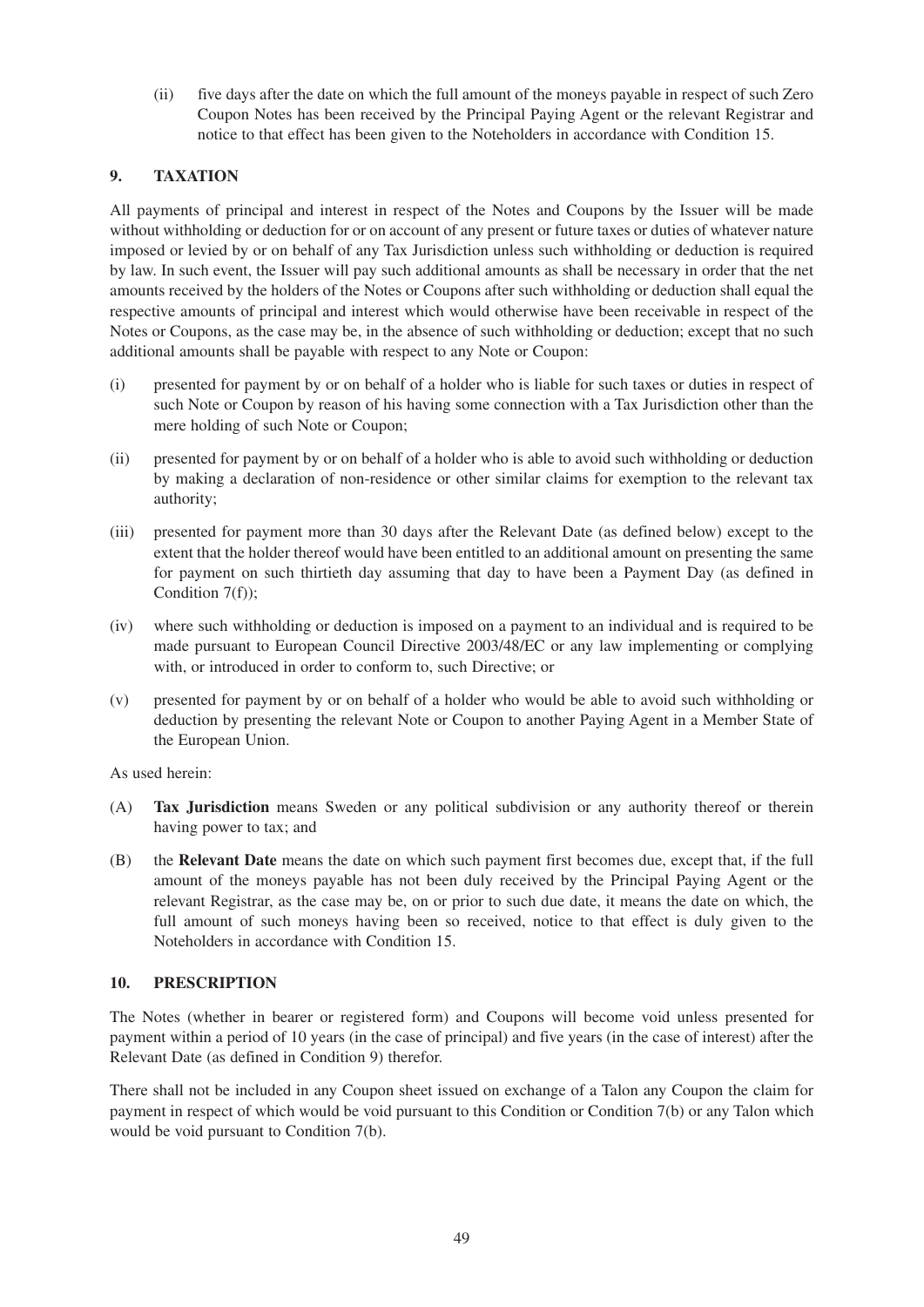#### **11. EVENTS OF DEFAULT**

If any one or more of the following events (each an **Event of Default**) shall occur:

- (i) if default is made in the payment in the Specified Currency of any principal, premium (if any) or interest due in respect of the Notes or any of them and the default continues for a period of five business days in the case of principal or premium (if any) and ten business days in the case of interest; or
- (ii) if the Issuer fails to perform or observe any of its other obligations under these Conditions and (except in any case where the failure is incapable of remedy when no such continuation or notice as is hereinafter mentioned will be required) the failure continues for the period of 30 days next following the service by a Noteholder on the Issuer of notice requiring the same to be remedied; or
- (iii) any relevant indebtedness of the Issuer or any Relevant Subsidiary is not paid when due or any relevant indebtedness of the Issuer or any Relevant Subsidiary is declared to be or otherwise becomes due and payable prior to its specified maturity due to a default thereunder (however described) unless, in the case of any such declaration, such declaration is being contested in good faith by the Issuer or such Relevant Subsidiary on the basis of independent legal advice and such creditor (or creditors) has (or have) not obtained an enforceable judgment against the Issuer or such Relevant Subsidiary in respect of the same and the Issuer or such Relevant Subsidiary has a reasonable prospect of successfully contesting such action (or actions) and has, if such action is adversely determined against the Issuer or such Relevant Subsidiary, sufficient resources to pay the relevant indebtedness. For the purposes of this Condition, **relevant indebtedness** means indebtedness which, when aggregated with all other indebtedness to which any part of this Condition 11(iii) applies, exceeds SEK 50,000,000 (or its equivalent in any other currency); or
- (iv) if any order is made by any competent court or resolution passed for the winding up or dissolution of the Issuer or any Relevant Subsidiary, save for the purposes of reorganisation on terms approved by an Extraordinary Resolution; or
- (v) if the Issuer or any Relevant Subsidiary ceases or threatens to cease to carry on all or substantially all of its business, save for the purposes of reorganisation on terms approved by an Extraordinary Resolution, or the Issuer or any Relevant Subsidiary stops or threatens to stop payment of, or is unable to, or admits inability to, pay, its debts (or any class of its debts) as they fall due, or is deemed unable to pay its debts pursuant to or for the purposes of any applicable law, or is adjudicated or found bankrupt or insolvent; or
- (vi) if (A) proceedings are initiated against the Issuer or any Relevant Subsidiary under any applicable liquidation, insolvency, composition, reorganisation or other similar laws, or an application is made for the appointment of an administrative or other receiver, manager, administrator or other similar official, or an administrative or other receiver, manager, administrator or other similar official is appointed, in relation to the Issuer or any Relevant Subsidiary or, as the case may be, in relation to the whole or a part of the undertaking or assets of any of them, or an encumbrancer takes possession of the whole or a part of the undertaking or assets of any of them, or a distress, execution, attachment, sequestration or other process is levied, enforced upon, sued out or put in force against the whole or a part of the undertaking or assets of any of them and (B) in any case (other than the appointment of an administrator) is not discharged within 30 days; or
- (vii) if the Issuer or any Relevant Subsidiary initiates or consents to judicial proceedings relating to itself under any applicable liquidation, insolvency, composition, reorganisation or other similar laws or makes a conveyance or assignment for the benefit of, or enters into any composition or other arrangement with, its creditors generally (or any class of its creditors) or any meeting is convened to consider a proposal for an arrangement or composition with its creditors generally (or any class of its creditors),

then any holder of a Note may, by written notice to the Issuer at the specified office of the Principal Paying Agent, effective upon the date of receipt thereof by the Principal Paying Agent, declare any Notes held by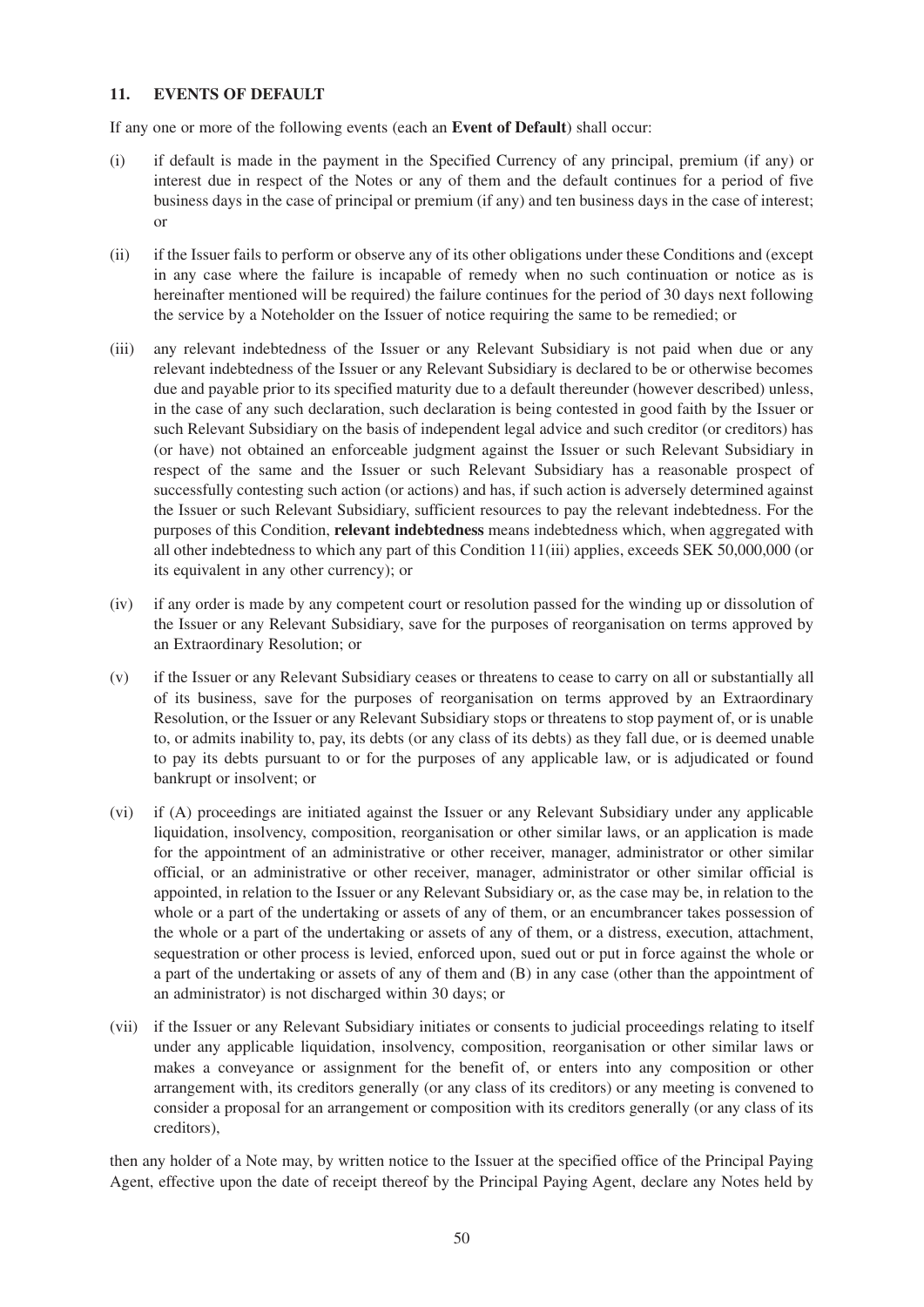the holder to be forthwith due and payable whereupon the same shall become forthwith due and payable at the Early Redemption Amount (as described in Condition  $8(e)$ ), together with accrued interest (if any) to the date of repayment, without presentment, demand, protest or other notice of any kind.

For the purposes of this Condition:

**Relevant Subsidiary** at any time shall mean a Subsidiary of the Issuer *inter alia*:

- (A) whose sales (consolidated in the case of a Subsidiary which itself has Subsidiaries) or whose total assets (consolidated in the case of a Subsidiary which itself has Subsidiaries) represent not less than ten per cent. of the consolidated sales, or, as the case may be, consolidated total assets, of the Issuer and its Subsidiaries taken as a whole, all as calculated respectively by reference to the then latest audited accounts (consolidated or, as the case may be, unconsolidated) of the Subsidiary and the then latest audited consolidated accounts of the Issuer and its Subsidiaries; or
- (B) to which is transferred the whole or substantially the whole of the undertaking and assets of a Subsidiary of the Issuer which immediately before the transfer is a Relevant Subsidiary,

all as more particularly defined in the Agency Agreement.

A report by an independent firm of accountants that in their opinion a Subsidiary of the Issuer is or is not or was or was not at any particular time or throughout any specified period a Relevant Subsidiary shall, in the absence of manifest error, be conclusive and binding on all parties.

In acting under the Agency Agreement, the Agents act solely as agents of the Issuer and do not assume any obligation to, or relationship of agency or trust with, any Noteholders or Couponholders. The Agency Agreement contains provisions permitting any entity into which any Agent is merged or converted or with which it is consolidated or to which it transfers all or substantially all of its assets to become the successor agent.

# **12. REPLACEMENT OF NOTES, COUPONS AND TALONS**

Should any Note, Coupon or Talon be lost, stolen, mutilated, defaced or destroyed, it may be replaced at the specified office of the Principal Paying Agent (in the case of Bearer Notes or Coupons) or the relevant Registrar (in the case of Registered Notes) upon payment by the claimant of such costs and expenses as may be incurred in connection therewith and on such terms as to evidence and indemnity as the Issuer may reasonably require. Mutilated or defaced Notes, Coupons or Talons must be surrendered before replacements will be issued.

# **13. AGENTS**

The names of the initial Agents and their initial specified offices are set out below. If any additional Paying Agents are appointed in connection with any Series, the names of such Paying Agents will be specified in Part B of the applicable Final Terms.

The Issuer is entitled to vary or terminate the appointment of any Agent and/or appoint additional or other Agents and/or approve any change in the specified office through which any Agent acts, provided that:

- (i) there will at all times be a Principal Paying Agent and a Registrar (or Registrars);
- (ii) so long as the Notes are listed on any stock exchange, there will at all times be a Paying Agent and a Transfer Agent with a specified office in such place as may be required by the rules and regulations of the relevant stock exchange or any other relevant authority;
- (iii) so long as any of the Registered Global Notes payable in a Specified Currency other than U.S. dollars are held through DTC or its nominee, there will at all times be an Exchange Agent with a specified office in New York City; and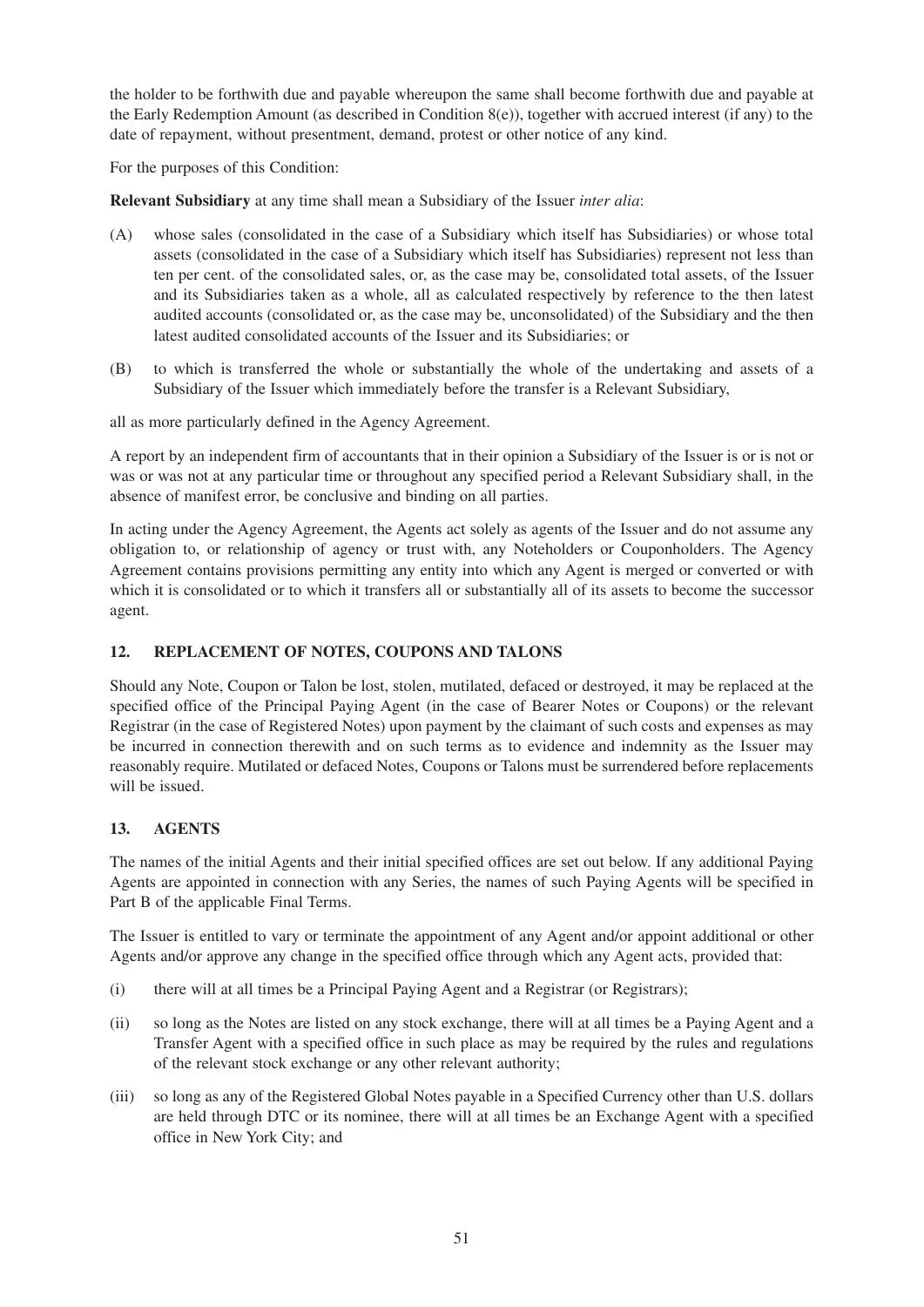(iv) the Issuer undertakes that it will ensure that it maintains a Paying Agent in a Member State of the European Union that is not obliged to withhold or deduct tax pursuant to European Council Directive 2003/48/EC or any law implementing or complying with, or introduced in order to conform to, such Directive.

In addition, the Issuer shall forthwith appoint a Paying Agent having a specified office in New York City in the circumstances described in Condition 7(e). Any variation, termination, appointment or change shall only take effect (other than in the case of insolvency, when it shall be of immediate effect) after not less than 30 nor more than 45 days' prior notice thereof shall have been given to the Noteholders in accordance with Condition 15.

In acting under the Agency Agreement, the Agents act solely as agents of the Issuer and do not assume any obligation to, or relationship of agency or trust with, any Noteholders or Couponholders. The Agency Agreement contains provisions permitting any entity into which any agent is merged or converted or with which it is consolidated or to which it transfers all or substantially all of its assets to become the successor agent.

# **14. EXCHANGE OF TALONS**

On and after the Interest Payment Date on which the final Coupon comprised in any Coupon sheet matures, the Talon (if any) forming part of such Coupon sheet may be surrendered at the specified office of the Principal Paying Agent or any other Paying Agent in exchange for a further Coupon sheet including (if such further Coupon sheet does not include Coupons to (and including) the final date for the payment of interest due in respect of the Note to which it appertains) a further Talon, subject to the provisions of Condition 10.

# **15. NOTICES**

All notices regarding the Bearer Notes will be deemed to be validly given if published in a leading English language daily newspaper of general circulation in London. It is expected that such publication will be made in the *Financial Times* in London. The Issuer shall also ensure that notices are duly published in a manner which complies with the rules of any stock exchange or other relevant authority on which the Bearer Notes are for the time being listed or by which they have been admitted to trading. Any such notice will be deemed to have been given on the date of the first publication or, where required to be published in more than one newspaper, on the date of the first publication in all required newspapers.

All notices regarding the Registered Notes will be deemed to be validly given if sent by first class mail or (if posted to an address overseas) by airmail to the holders (or the first named of joint holders) at their respective addresses recorded in the Register and will be deemed to have been given on the fourth day after mailing and, in addition, for so long as any Registered Notes are listed on a stock exchange or are admitted by another relevant authority and the rules of that stock exchange or such other relevant authority so require, such notice will be published in a daily newspaper of general circulation in the place or places required by those rules.

Until such time as any definitive Notes are issued, there may, so long as any Global Notes representing the Notes are held in their entirety on behalf of Euroclear and/or Clearstream, Luxembourg and/or DTC, be substituted for such publication in such newspaper(s) or such mailing the delivery of the relevant notice to Euroclear and/or Clearstream, Luxembourg and/or DTC for communication by them to the holders of the Notes and, in addition, for so long as any Notes are listed on a stock exchange or are admitted by another relevant authority and the rules of that stock exchange or such other relevant authority so require, such notice will be published in a daily newspaper of general circulation in the place or places required by those rules. Any such notice shall be deemed to have been given to the holders of the Notes on the third day after the day on which the said notice was given to Euroclear and/or Clearstream, Luxembourg and/or DTC.

Notices to be given by any Noteholder shall be in writing and given by lodging the same, together (in the case of any Note in definitive form) with the relative Note or Notes, with the Principal Paying Agent (in the case of Bearer Notes) or the relevant Registrar (in the case of Registered Notes). Whilst any of the Notes are represented by a Global Note, such notice may be given by any holder of a Note to the Principal Paying Agent or the relevant Registrar through Euroclear and/or Clearstream, Luxembourg and/or DTC, as the case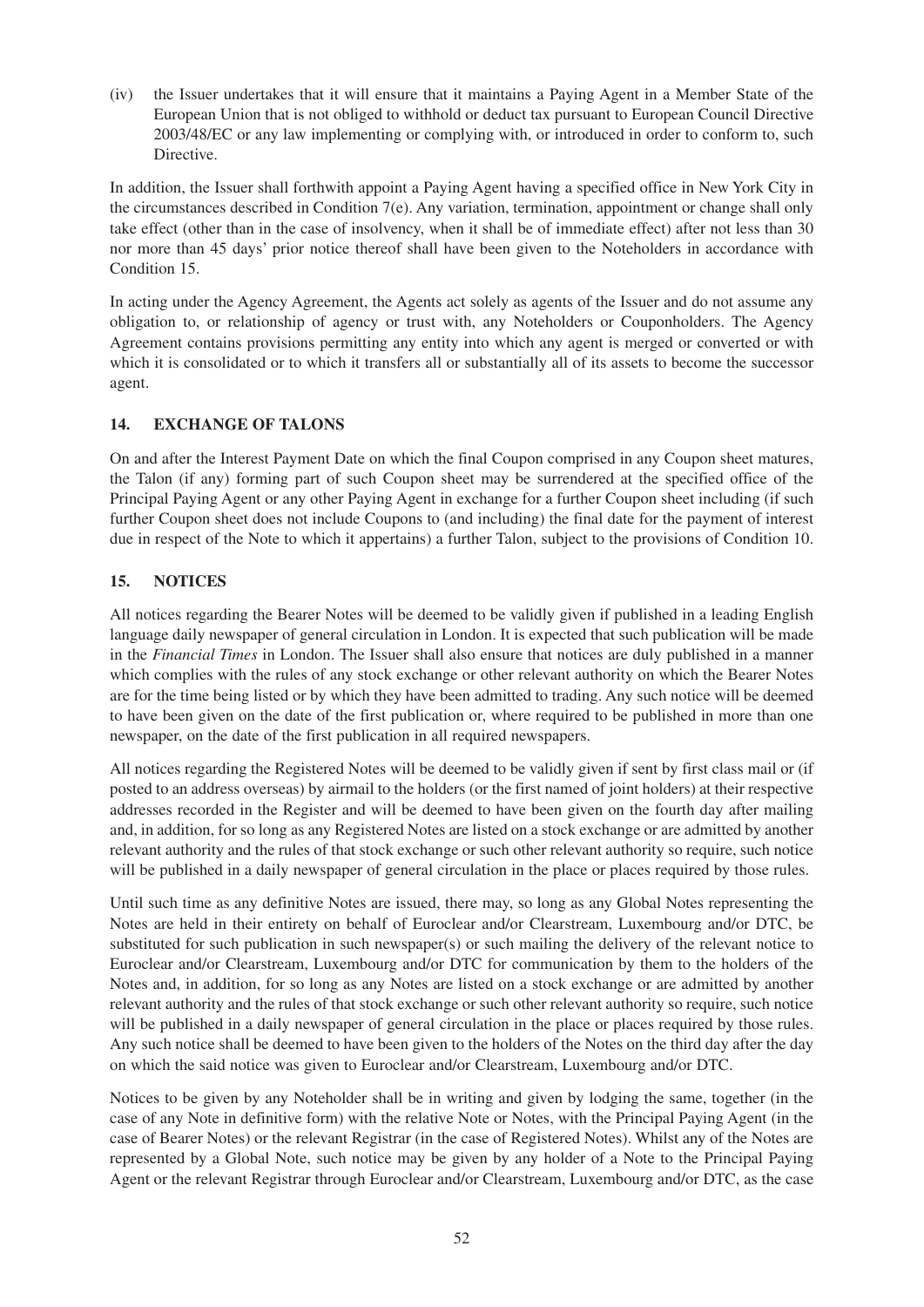may be, in such manner as the Principal Paying Agent, the relevant Registrar and Euroclear and/or Clearstream, Luxembourg and/or DTC, as the case may be, may approve for this purpose.

# **16. MEETINGS OF NOTEHOLDERS, MODIFICATION AND WAIVER**

The Agency Agreement contains provisions for convening meetings of the Noteholders to consider any matter affecting their interests, including the sanctioning by Extraordinary Resolution of a modification of the Notes, the Coupons or any of the provisions of the Agency Agreement. Such a meeting may be convened by the Issuer and shall be convened by the Issuer if required in writing by Noteholders holding not less than ten per cent. in nominal amount of the Notes for the time being remaining outstanding. The quorum at any such meeting for passing an Extraordinary Resolution is one or more persons holding or representing not less than 50 per cent. in nominal amount of the Notes for the time being outstanding, or at any adjourned meeting one or more persons being or representing Noteholders whatever the nominal amount of the Notes so held or represented, except that at any meeting the business of which includes the modification of certain provisions of the Notes or the Coupons (including modifying the date of maturity of the Notes or any date for payment of interest thereon, reducing or cancelling the amount of principal or the rate of interest payable in respect of the Notes or altering the currency of payment of the Notes or the Coupons), the quorum shall be one or more persons holding or representing not less than two-thirds in nominal amount of the Notes for the time being outstanding, or at any adjourned such meeting one or more persons holding or representing not less than one-third in nominal amount of the Notes for the time being outstanding. An Extraordinary Resolution passed at any meeting of the Noteholders shall be binding on all the Noteholders, whether or not they are present at the meeting, and on all Couponholders.

The Principal Paying Agent and the Issuer may agree, without the consent of the Noteholders or Couponholders, to:

- (i) any modification (except such modifications in respect of which an increased quorum is required as mentioned above) of the Agency Agreement which is not prejudicial to the interests of the Noteholders; or
- (ii) any modification of the Notes, the Coupons or the Agency Agreement which is of a formal, minor or technical nature or is made to correct a manifest error or to comply with mandatory provisions of the law.

Any such modification shall be binding on the Noteholders and the Couponholders and any such modification shall be notified to the Noteholders in accordance with Condition 15 as soon as practicable thereafter.

### **17. FURTHER ISSUES**

The Issuer shall be at liberty from time to time without the consent of the Noteholders or the Couponholders to create and issue further notes having terms and conditions the same as the Notes or the same in all respects save for the amount and date of the first payment of interest thereon and so that the same shall be consolidated and form a single Series with the outstanding Notes.

### **18. CONTRACTS (RIGHTS OF THIRD PARTIES) ACT 1999**

No rights are conferred on any person under the Contracts (Rights of Third Parties) Act 1999 to enforce any term of this Note, but this does not affect any right or remedy of any person which exists or is available apart from that Act.

### **19. GOVERNING LAW AND SUBMISSION TO JURISDICTION**

*(a) Governing law* 

The Agency Agreement, the Deed of Covenant, the Deed Poll, the Notes and the Coupons and any non-contractual obligations arising out of or in connection with the Agency Agreement, the Deed of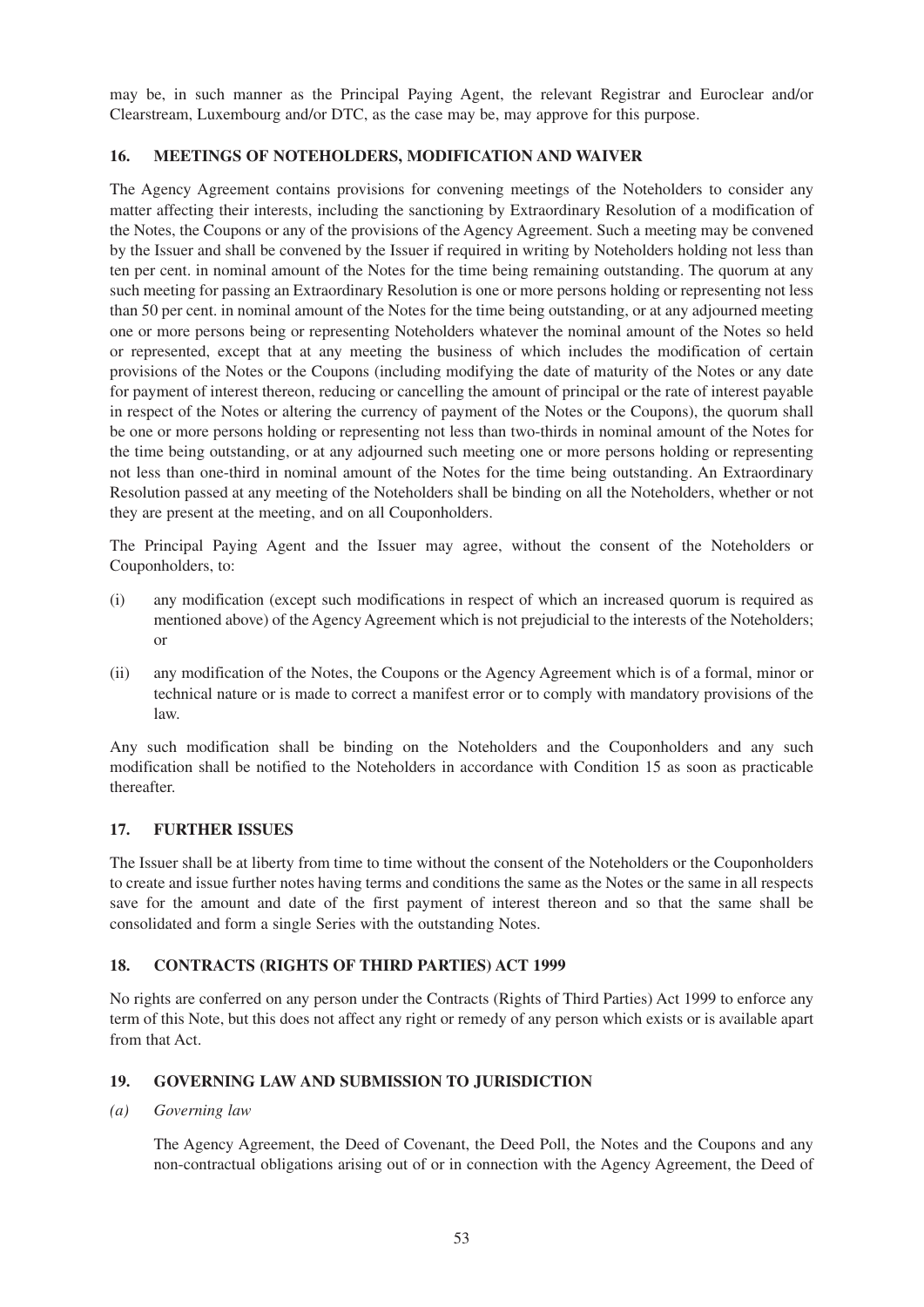Covenant, the Deed Poll, the Notes and the Coupons are governed by, and shall be construed in accordance with, English law.

#### *(b) Submission to jurisdiction*

The Issuer agrees, for the exclusive benefit of the Noteholders and the Couponholders, that the courts of England are to have jurisdiction to settle any disputes which may arise out of or in connection with the Notes and/or the Coupons (including a dispute relating to any non-contractual obligations arising out of or in connection with the Notes and/or the Coupons) and that accordingly any suit, action or proceedings (together referred to as **Proceedings**) arising out of or in connection with the Notes and the Coupons (including any Proceedings relating to any non-contractual obligations arising out of or in connection with the Notes or the Coupons) may be brought in such courts. Without prejudice to the foregoing, the Issuer further irrevocably agrees that any Proceedings may be brought in any New York State or United States Federal Court sitting in New York.

The Issuer hereby irrevocably waives any objection which it may have now or hereafter to the laying of the venue of any such Proceedings in any such court and any claim that any such Proceedings have been brought in an inconvenient forum and hereby further irrevocably agrees that a judgment in any such Proceedings brought in such courts shall be conclusive and binding upon it and may be enforced in the courts of any other jurisdiction.

### *(c) Appointment of Process Agent*

The Issuer appoints the Swedish Trade Council at its registered office at 259-269 Old Marylebone Road, London, NW1 5RA, United Kingdom as its agent for service of process, and undertakes that, in the event of the Swedish Trade Council ceasing so to act or ceasing to be registered in England, it will appoint another person as its agent for service of process in England in respect of any Proceedings. Nothing herein shall affect the right to serve proceedings in any other manner permitted by law.

#### *(d) Other documents*

The Issuer has in the Agency Agreement, the Deed of Covenant and the Deed Poll submitted to the jurisdiction of the English courts and appointed an agent for service of process in terms substantially similar to those set out above.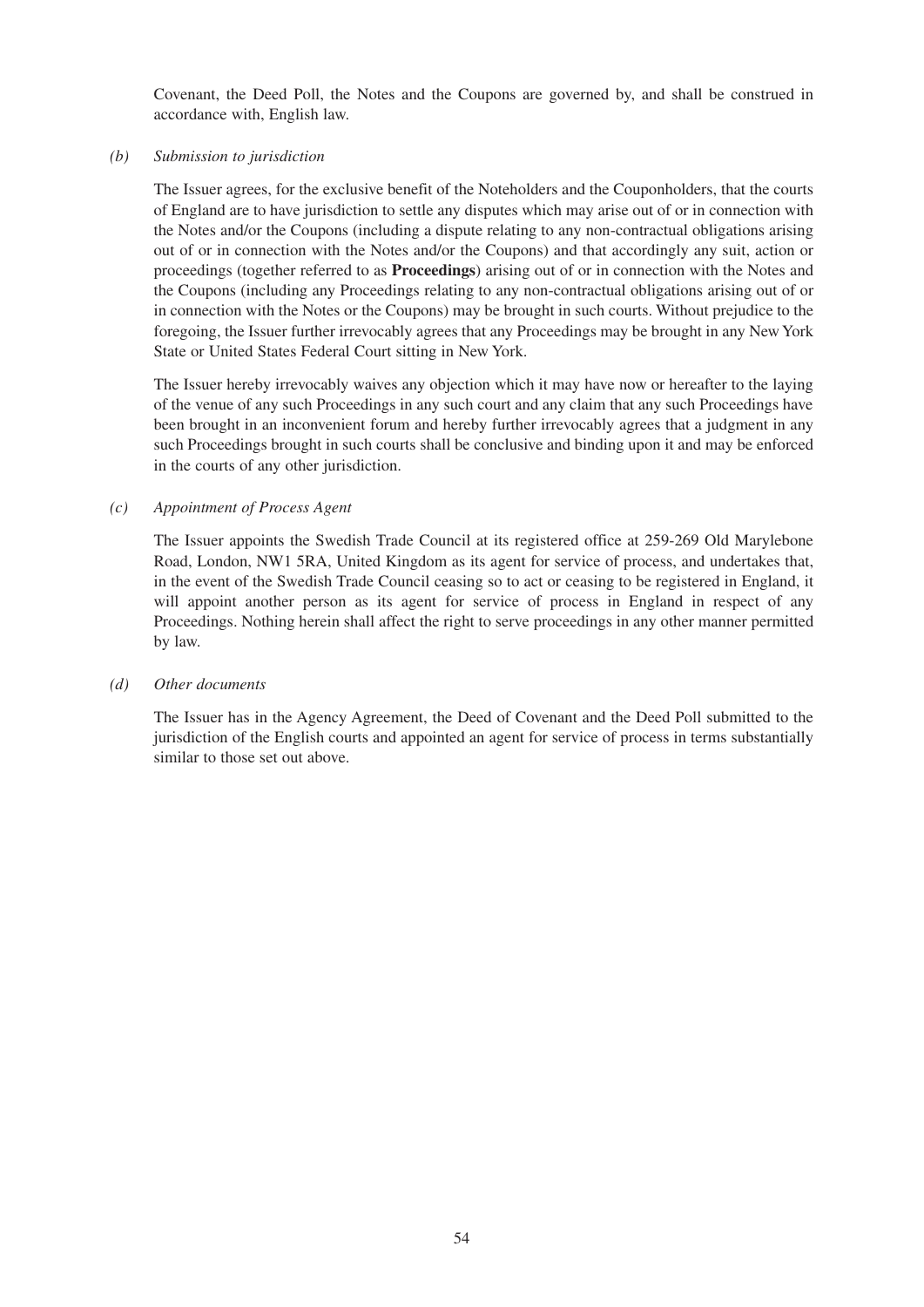# **USE OF PROCEEDS**

The net proceeds from each issue of Notes will be applied by the Issuer for its general corporate purposes, which include making a profit.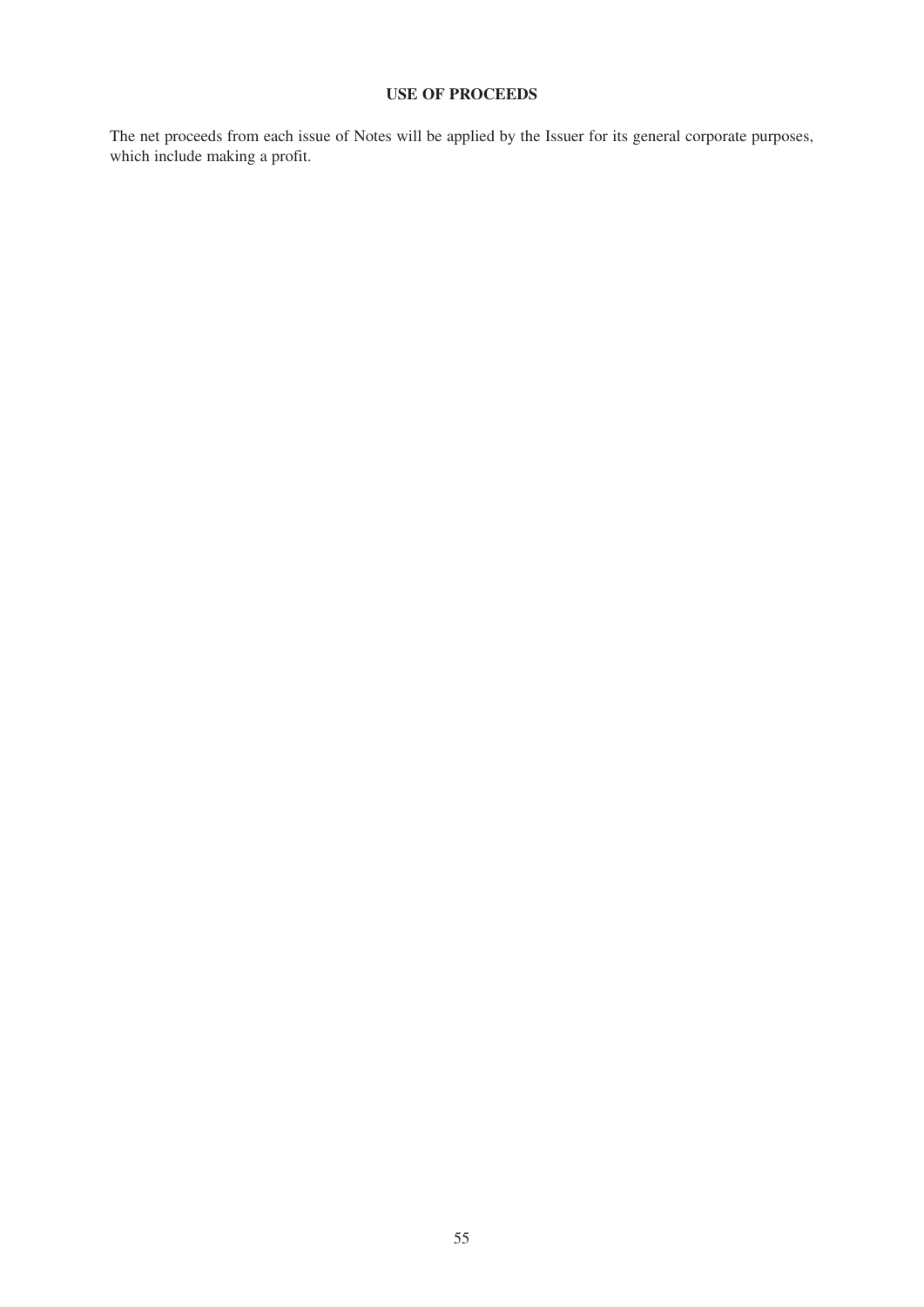## **SWEDISH MATCH AB**

# **History and Development**

Swedish Match AB (publ) (**Swedish Match AB** or the **Company**) was incorporated on 7 December 1917 as a limited liability company. In 1995 the Company changed to a public limited liability company with an indefinite duration under the laws of the Kingdom of Sweden. The Company's principal executive office is located at Västra Trädgårdsgatan 15 in Stockholm. Its postal address is Box 7179, SE-103 88 Stockholm, Sweden, its telephone number is +46 8 658 02 00, its website address is *www.swedishmatch.com* and its corporate registration number is 556015-0756.

References to **Swedish Match** or the **Group** are to Swedish Match AB and its subsidiaries.

Swedish Match is a Swedish-based international group that develops, manufactures and sells market-leading brands in the product areas Snus and snuff, Other tobacco products (U.S. mass market cigars and chewing tobacco), and Lights (matches and lighters). The Group sells products across the globe, with production units in six countries. The Group also has an independent distribution company in Sweden.

Scandinavian Tobacco Group (**STG**) was established on 1 October 2010, following a merger between the tobacco activities of Scandinavian Tobacco Group A/S and the European mass market cigar, U.S. premium cigar and pipe tobacco businesses of Swedish Match. The Danish company Skandinavisk Holding A/S holds 51 per cent. of the shares in STG, and the remaining 49 per cent. are held by Swedish Match. STG is a global company with its head office in Copenhagen, Denmark. STG manufactures and sells well-known quality brands within cigars, pipe tobacco and fine-cut tobacco. STG has subsidiaries in 20 countries and sells products in more than 100 countries around the world.

Sales for STG increased by 7 per cent. to DKK 4,350 million during the first nine months of 2012, compared to the same period of the previous year. Reported earnings before interest, taxes, depreciation and amortisation (**EBITDA**) amounted to DKK 928 million. The Swedish Match share of net profit in STG for the first nine months of 2012 amounted to SEK 263 million. Following the establishment of STG, Swedish Match will primarily, but not entirely, focus its business on smokeless tobacco products.

Furthermore, since 2009 the marketing of smokeless tobacco products outside the U.S. and Scandinavia has been handled by a joint venture, SMPM International AB, of which 50 per cent. is held by the Group and 50 per cent. by Philip Morris International. SMPM International AB continues to expand market testing activities for snus in Canada and in St. Petersburg, Russia, and a new test market in Israel has been initiated.

Swedish Match's shares are listed on the NASDAQ OMX Stockholm.

### **Product areas**

*Snus and snuff*. Most of the revenues arise from sales in Scandinavia and the United States.

*Other tobacco products*. Revenues arise primarily from sales in the United States.

*Lights.* Revenues arise primarily from sales in Europe, Russia, Latin America and parts of Asia.

*Other operations*. Revenues arise primarily from the distribution of tobacco products in the Swedish market.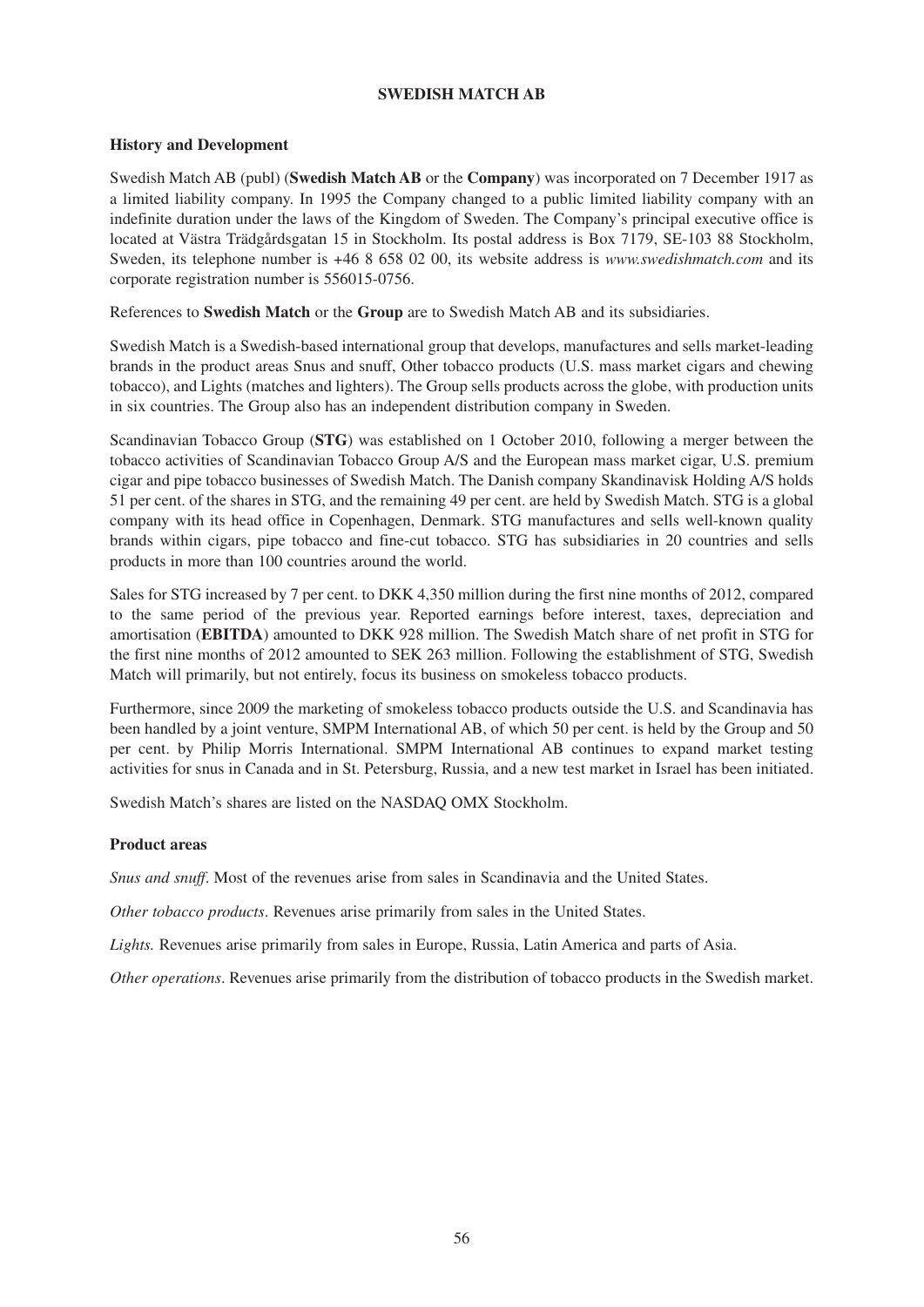#### **Sales by product area**

Set out below is a breakdown of the Group's total revenues by product area.

| <b>SEK</b> million | <b>Full year</b> |       | 1 January –<br>30 September |       |
|--------------------|------------------|-------|-----------------------------|-------|
|                    | 2010             | 2011  | 2011                        | 2012  |
|                    | 4.522            | 4.726 | 3.460                       | 3,769 |
|                    | 2,440            | 2,388 | 1.809                       | 2,060 |
|                    | 1,429            | 1.346 | 982                         | 998   |
|                    | 2.831            | 3.206 | 2.350                       | 2.511 |
|                    | 2,385            |       |                             |       |

#### **Share structure**

During the first nine months of 2012, 6.2 million shares in the Company were repurchased for SEK 1,671 million at an average price of SEK 268.54 per share, following authorisation from the Annual General Meetings held in 2011 and 2012. During the first nine months of 2012 the Company sold 2.7 million treasury shares at an average price of SEK 154.80, totalling SEK 414 million, as a result of option holders exercising options. As at 30 September 2012, since the buyback programme started, shares have been repurchased at an average price of SEK 104.69 per share. In accordance with the resolution at the Annual General Meeting on 2 May 2012, 7 million shares held in treasury have been cancelled. The total number of registered shares in the Company after the cancellation of such shares is 206,000,000 with a quotient value of SEK 1.8909 each. Each share carries one vote.

The Annual General Meeting on 2 May 2012 authorised the Board of Directors to decide on the acquisition, on one or more occasions prior to the next Annual General Meeting, of a maximum of as many shares as may be acquired without the Company's holding at any time exceeding 10 per cent. of all shares in the Company.

As at 30 September 2012, Swedish Match held 5.4 million shares, corresponding to 2.61 per cent. of the total number of shares. The number of shares outstanding, net as at 30 September 2012, amounted to 200.6 million.

In addition, the Company has call options outstanding as of 30 September 2012 corresponding to 2.3 million shares exercisable in gradual stages from 2012 to 2015.

### **Capital structure**

At 31 December 2011, the Group had interest-bearing loans and pension liabilities (net) that exceeded cash and cash equivalents together with other investments, i.e. net debt, by SEK 8,886 million, and as per 30 September 2012, net debt amounted to SEK 9,671 million.

At 31 December 2011, the Group's net debt/EBITA ratio amounted to 2.4, compared with 2.2 at 31 December 2010. The net debt/EBITA ratio amounted to 2.3 at 30 September 2012.

The interest coverage ratio based on EBITA was a multiple of 7.4 at 31 December 2011 (7.0 at 31 December 2010), and 7.7 at 30 September 2012.

For a more detailed description of the Company's financial statements, see our financial statements incorporated by reference in this Offering Circular.

### **Dividend and financial policy**

The dividend policy of the Company is a pay-out rate of 40 to 60 per cent. of the earnings per share, subject to adjustments for larger one time items.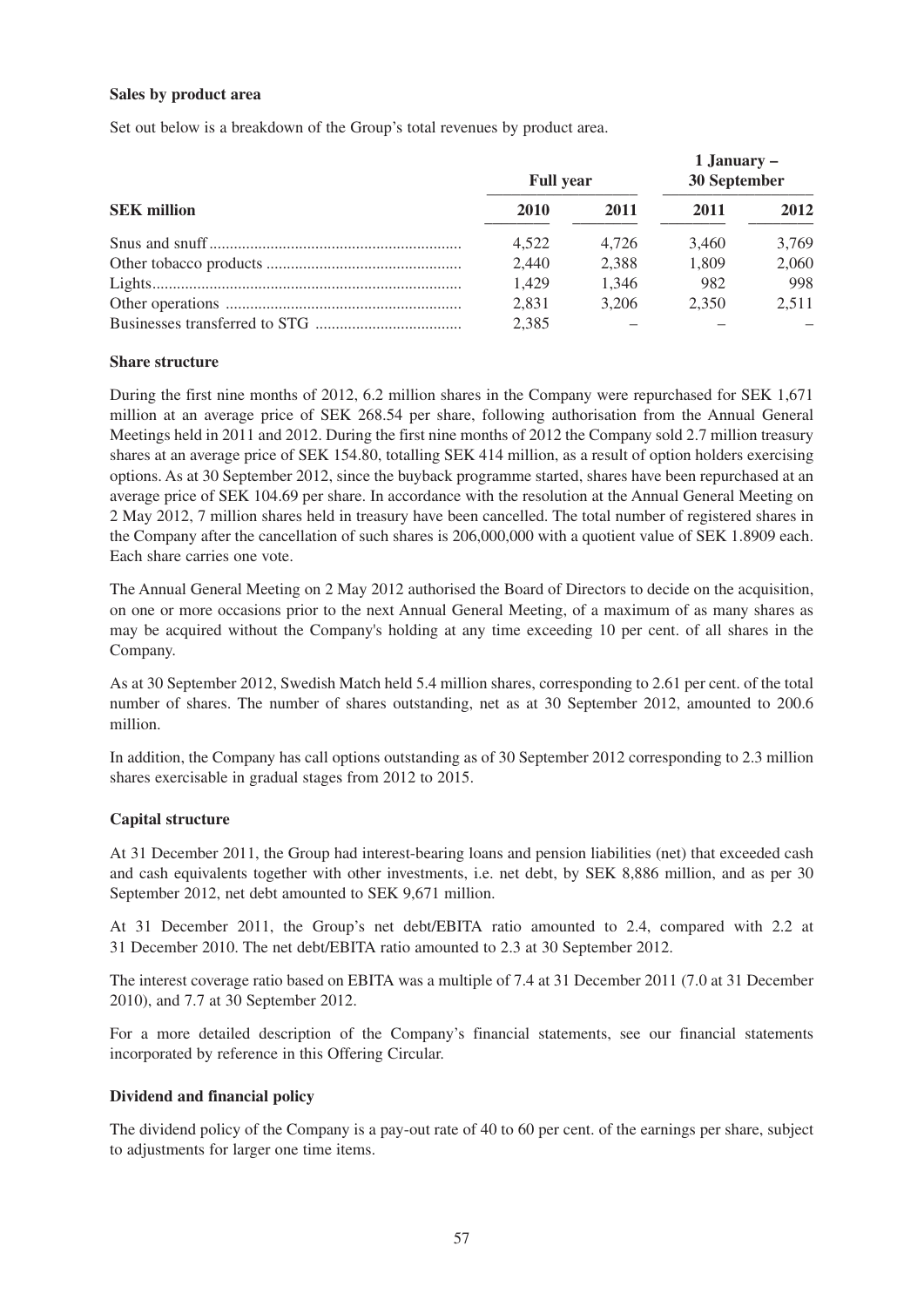The Board has further determined that the financial policy should be that the Group will strive to maintain a net debt that does not exceed three times EBITA.

The Board continually reviews the financial position of the Company, and the actual level of net debt will be assessed against anticipated future profitability and cash flow, investment and expansion plans, acquisition opportunities as well as the development of interest rates and credit markets. The Board is committed to maintaining an investment grade credit rating.

# **Competitors**

### *Snus*

The largest competitor in Scandinavia is British American Tobacco (**BAT**). In June 2012, BAT had a market volume share of approximately 11 per cent. in Sweden. Other competitors on the Scandinavian market include Japan Tobacco and Imperial Tobacco Group. Imperial Tobacco Group is the largest competitor in Norway, with a market volume share of approximately 28 per cent. In Sweden, most competitive brands are positioned in the value-priced segment, while in Norway most competitive brands are premium priced. The largest competitors in the U.S. market are Reynolds American and Altria, who both have increased the investments behind their snus brands during recent years. (Source for volume market shares: Nielsen report 17 June 2012)

### *Moist snuff*

The largest competitors in the moist snuff market are Altria, with a market volume share of approximately 56 per cent., and Reynolds American, with a market volume share of approximately 33 per cent. Swedish Match has a market volume share of approximately 10 per cent. (Source for volume market shares: Nielsen report year to date 9 June 2012)

#### *Mass market cigars*

Swisher International is the largest competitor in the U.S. market for mass market cigars. Other major competitors are Imperial (Altadis USA), and Altria (Middleton). Swedish Match's market share by volume in this sector is approximately 8 per cent., or 16 per cent. excluding little cigars. (Source for volume market shares: Nielsen report year to date 9 June 2012)

### *Chewing tobacco*

Competitors in the U.S. market include Reynolds American (American Snuff Company), National Tobacco, and Swisher. American Snuff Company is the largest competitor.

### *Lights*

Match competition comes mostly from low cost Asian and other non-European Union suppliers. Major lighter competitors include Bic, Tokai, Flamagas, and a number of other manufacturers based mainly in China and other parts of Asia.

#### **Legal disputes**

The Company is involved in a number of legal proceedings of a routine character. Although the outcomes of these proceedings cannot be predicted with any certainty, and accordingly, no guarantees can be made, management is of the opinion that obligations attributable to these disputes, if any, should not have any significant impact on the results of operations or the financial position of Swedish Match.

Swedish Match subsidiaries in the U.S. are defendants in cases in which it is claimed that the use of tobacco products caused health problems. Pinkerton Tobacco Company (a subsidiary of Swedish Match North America, Inc.) is named as a defendant in some of the more than 1,200 cases against cigarette manufacturers and other tobacco companies that have been brought before state courts in West Virginia. The cases against Pinkerton, however, have been dismissed in the combined process for these cases and it is unclear whether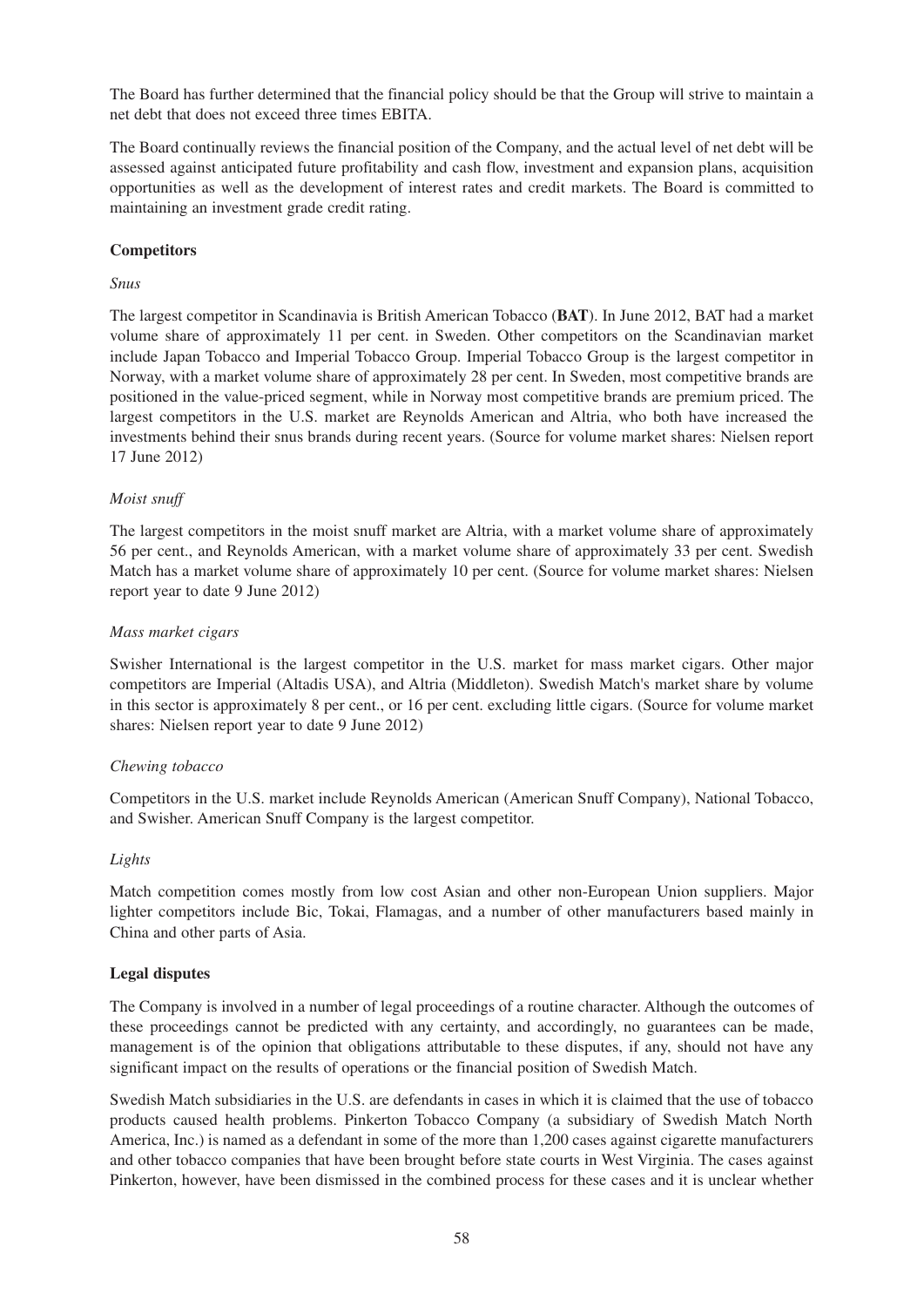any of the plaintiffs in these cases intend to pursue their claims separately against Pinkerton. Swedish Match North America, Inc. and Pinkerton Tobacco Company are named as defendants in a lawsuit filed in Florida in November 2002 against several companies active in the U.S. market for smokeless tobacco and their joint interest association. The claim was originally instituted as a class-action suit, but was changed during 2005 to an individual claim. Swedish Match North America, Inc. is also named as one of the defendants in an individual claim filed in the federal court in Mississippi in October 2011, related to alleged health effects from use of chewing tobacco. Although management cannot in any meaningful way estimate the damages that might be awarded, if any, in any ongoing or unasserted disputes of this nature, there are, in the opinion of management, good defences against all claims and each claim will be vigorously defended.

#### **Directors and Senior Management**

#### *General*

Under the Swedish Companies Act (2005:551), the Board of Directors are charged with the organisation of the Company and the management of the Company's operations. The Board of Directors are obliged to ensure that the Company's organisation in respect of accounting, management of funds, and the Company's financial position in general include satisfactory controls. The Board of Directors' liability and duty to supervise cannot be delegated to any other party. The Company's Articles of Association provide for a Board of Directors elected by its shareholders of not fewer than five nor more than ten directors. Swedish law provides for the appointment of three additional directors (two directors if the Company is active in only one industry) and the same number of deputy directors by the unions representing the Company's employees. Under Swedish law, the managing director and at least one-half of the Board members must be resident in a European Economic Area country unless the Swedish government or an authority appointed by the government in a particular case grants an exemption. All directors, other than union appointees, are elected by resolution of a General Meeting of Shareholders. The term of office of a director elected by the Annual General Meeting is until the following Annual General Meeting, but a director may serve any number of consecutive terms. Directors may be removed from office by a General Meeting of Shareholders at any time, and vacancies on the Board of Directors, except when filled by a deputy director, may only be filled by shareholder resolution. The compensation of the directors elected by the shareholders is decided at each Annual General Meeting.

The Chairman of the Board of Directors is appointed by the General Meeting of Shareholders.

Deputy employee representatives are entitled to be present and express their opinions at meetings of the Board of Directors even when the employee representatives are present. Deputy directors may only vote in substitution for absent directors.

Under Swedish law, a director or a managing director may not deal with matters relating to agreements between him and the company, nor may he deal with matters relating to agreements between the company and third parties if he has a considerable interest in the matter that may be contrary to that of the company.

### *Board of Directors*

As at 7 November 2012, the Directors of the Company were:

#### *Directors elected by the Annual General Shareholders' Meeting*

**Conny Karlsson**. Born 1955. Chairman since 2007. Board member since 2006. Chairman of the Compensation Committee. Other Board Assignments: Chairman of Rörvik Timber AB. Board member of TeliaSonera AB and CapMan OYJ.

**Meg Tivéus**. Born 1943. Board member since 1999. Chairman of the Audit Committee. Other Board Assignments: Chairman of Folktandvården Stockholm AB, Arkitektkopia AB, Marknadsförbundet and Björn Axén AB. Board member of Cloetta AB, Paynova AB and Nordea Fonder AB.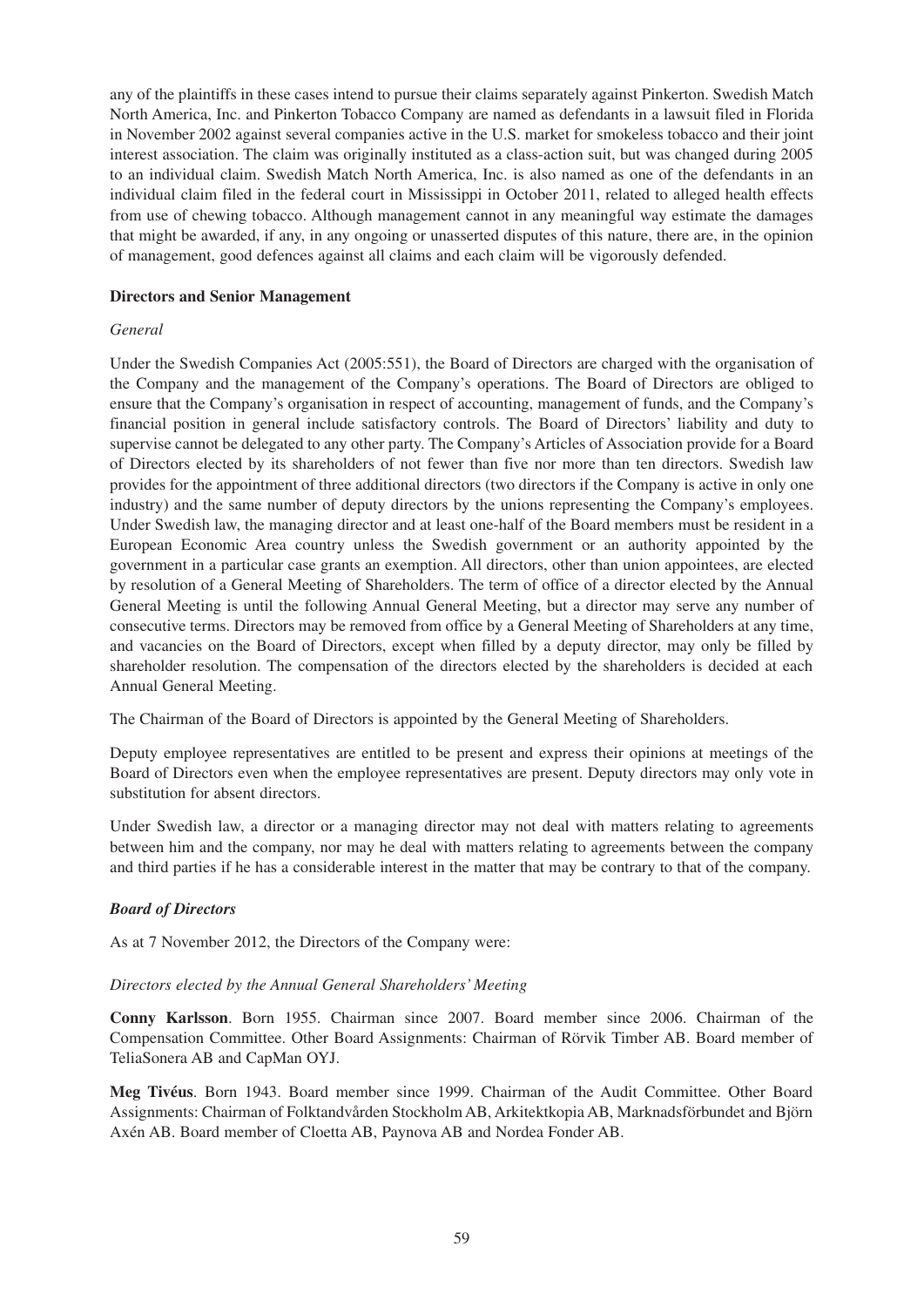**Andrew Cripps**. Born 1957. Board member since 2006. Deputy Chairman and member of the Audit Committee. Other Board Assignments: Non Executive Director of the Booker Group Plc and the 2 Sisters Food Group.

**Karen Guerra**. Born 1956. Board member since 2008. Member of the Compensation Committee. Other Board Assignments: Non Executive Director of Amcor Ltd., Davide Campari-Milano S.p.A. and Samlerhuset Group BV.

**Robert F. Sharpe**. Born 1952. Board member since 2011. Member of the Compensation Committee. Other Board Assignments: Board member of Ameriprise Financial, Inc.

**Joakim Westh**. Born 1961. Board member since 2011. Member of the Audit Committee. Other Board Assignments: Board member of Absolent AB, SAAB AB, Intrum Justitia AB and Rörvik Timber AB.

#### *Employee representatives*

**Kenneth Ek**. Born 1953. Board member since 1999. Appointed by the Council for Negotiation and Cooperation (PTK) within Swedish Match. Board member of the Swedish Association of Management and Professional Staff (Ledarna) at the snus plants in Gothenburg and Kungälv, Sweden.

**Eva Larsson**. Born 1958. Board member since 1999. Appointed by the Swedish Trade Union Confederation (LO) within Swedish Match Industries. Chairman of the Trade Union Association at the match plant in Tidaholm, Sweden.

**Håkan Johansson**. Born 1963. Board member since 2012. Appointed by the Swedish Trade Union Confederation (LO) within Swedish Match.

#### *Deputy employee representatives*

**Eva Norlén-Moritz**. Born 1960. Deputy member since 2010. Appointed by the Council for Negotiation and Co-operation (PTK) within Swedish Match.

Patrik Engelbrektsson. Born 1965. Deputy member since 2012. Appointed by the Swedish Trade Union Confederation (LO) within Swedish Match. Chairman of the Trade Union at the Gothenburg plant.

**Gert-Inge Rang**. Born 1954. Deputy member since 2007. Appointed by the Council for Negotiation and Cooperation (PTK) within Swedish Match. Chairman of the Swedish Association of Management and Professional Staff (Ledarna) at the factory in Vetlanda, Sweden.

The Board of Directors has established an Audit Committee and a Compensation Committee. The Audit Committee is responsible for overseeing procedures for accounting and financial reporting and for the organisation of internal control. It also covers the audit of the Group's accounting records. Its reviews focus on the quality and integrity of the Group's financial statements and related disclosure, the performance of the Company's internal control function and independent auditors, the independent auditors' qualifications and independence, the Group's compliance with applicable laws and regulations and, as required, related party transactions. In conjunction with the Audit Committee's review of the financial reports, the members of the Audit Committee also discuss accounting issues relating to the Company's financial reporting. The Audit Committee also establishes guidelines by which services other than auditing may be secured from the Company's auditors. The Audit Committee also discuss other important issues relating to the Company's financial reporting and reports its observations to the Board. The duties of the Compensation Committee are, amongst other responsibilities, to prepare and submit to the Board proposals for guidelines for determining salary and other compensation and terms of employment for the Company's President and other members of the Group Management Team to the Annual General Meeting, to propose to the Board salary and other compensation for the Company's President and to decide on salary and other compensation for other members of the Group Management Team.

All Board members are, as defined in the Swedish Code of Corporate Governance, independent of the Company and its management and of the Company's major shareholders.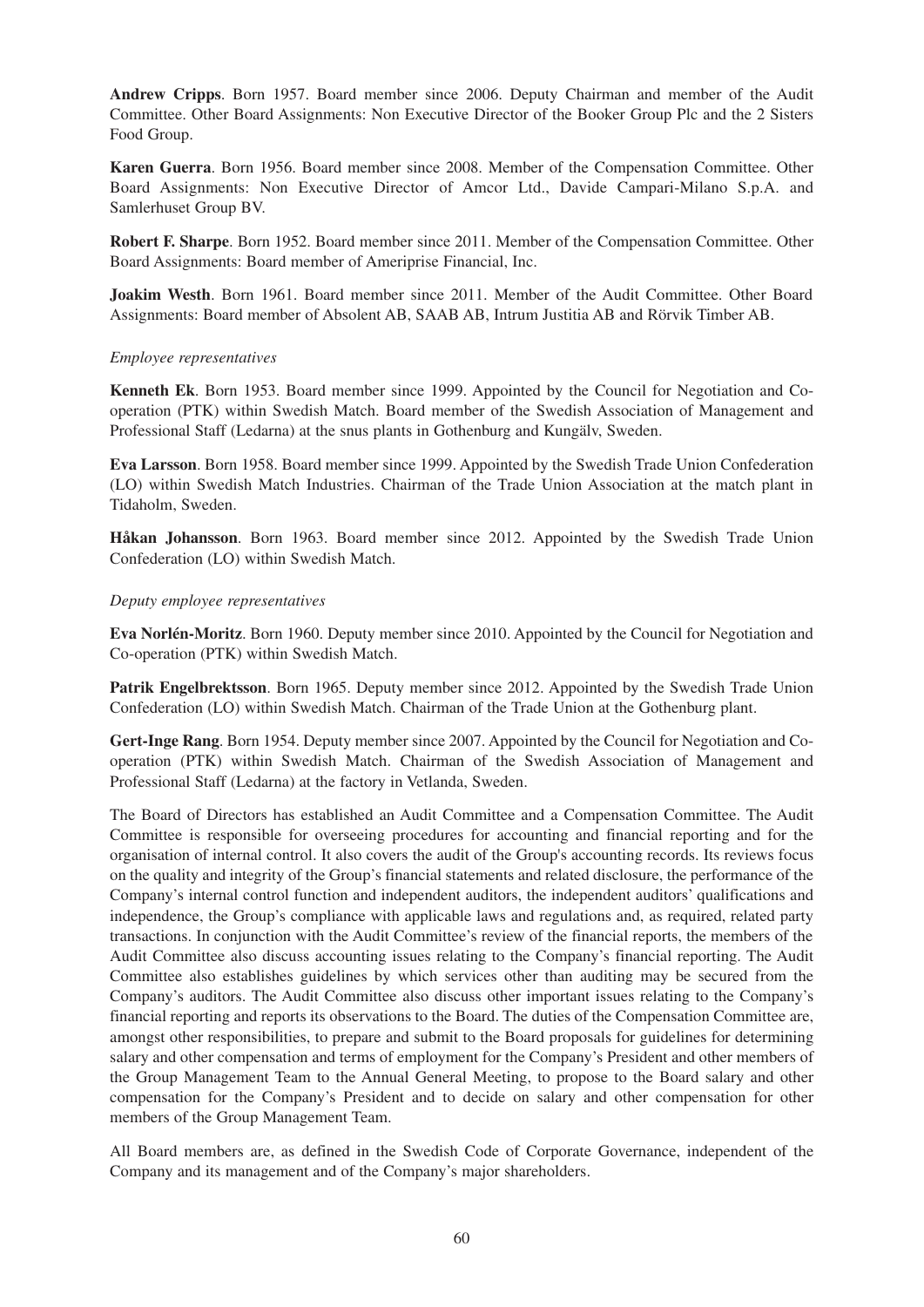### *Executive officers*

As at 7 November 2012, Swedish Match's executive officers, the Group Management Team (**GMT**), included the following individuals:

**Lars Dahlgren**. President and CEO of Swedish Match AB since 2008. Joined Swedish Match in 1996. Member of GMT since 2004. Born 1970.

**Fredrik Peyron**. General Counsel and Senior Vice President, Legal Affairs since 2007. Joined Swedish Match in 2000. Member of GMT and Secretary to the Board since 2007. Born 1967.

**Joakim Tilly**. Chief Financial Officer and Senior Vice President, Group Finance and IT since 2008. Joined Swedish Match in 1994. Member of GMT since 2008. Born 1970.

**Lars-Olof Löfman**. President of Smokefree Products Division since 2011. Joined Swedish Match in 1987. Member of GMT since 2004. Born 1956.

**Jonas Nordquist**. President of Scandinavia Division since 2009. Joined Swedish Match in 2006. Member of GMT since September 2009. Born 1971.

**Richard Flaherty**. President of U.S. Division since 2009. Joined Swedish Match in 2000. Member of GMT since 2008. Born 1958.

**Emmett Harrison**. Senior Vice President, Corporate Communications and Sustainability since 2010. Joined Swedish Match in 1990. Member of GMT since 2010. Born 1960.

The business address of all of the above board members and executive officers is Swedish Match AB, Box 7179, 103 88 Stockholm, Sweden, with the exception of Richard Flaherty (Swedish Match, US Division, Two James Center, 1021 East Cary Street, Richmond, VA 23219, USA).

There are no potential conflicts of interest between the duties to the Issuer of the persons listed above and their private interests or other duties.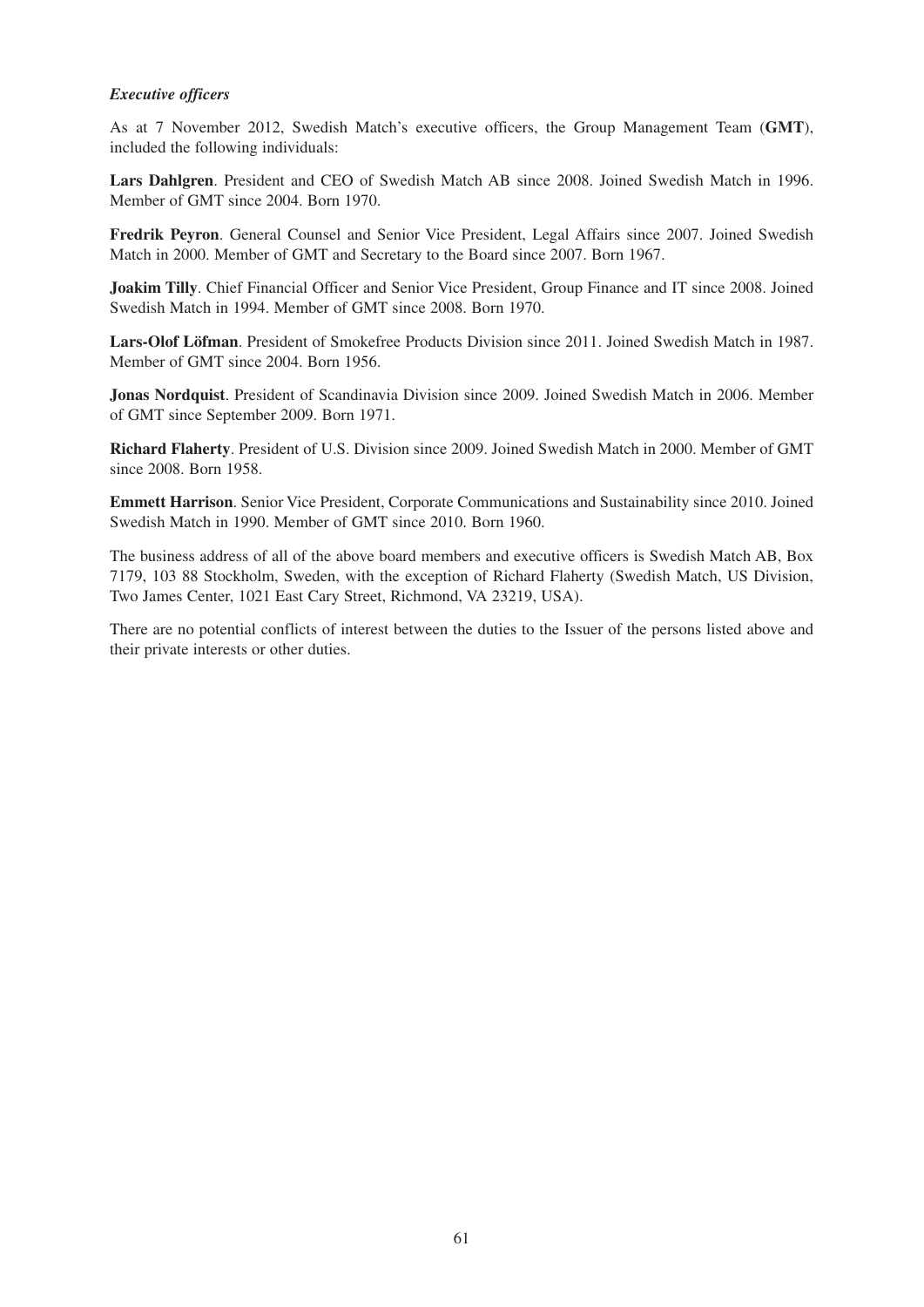#### **BOOK-ENTRY CLEARANCE SYSTEMS**

*The information set out below is subject to any change in or reinterpretation of the rules, regulations and procedures of DTC, Euroclear or Clearstream, Luxembourg (together, the Clearing Systems) currently in effect. The information in this section concerning the Clearing Systems has been obtained from sources that the Issuer believes to be reliable, but none of the Issuer nor any Dealer takes any responsibility for the accuracy thereof. Investors wishing to use the facilities of any of the Clearing Systems are advised to confirm the continued applicability of the rules, regulations and procedures of the relevant Clearing System. None of the Issuer nor any other party to the Agency Agreement will have any responsibility or liability for any aspect of the records relating to, or payments made on account of, beneficial ownership interests in the Notes held through the facilities of any Clearing System or for maintaining, supervising or reviewing any records relating to such beneficial ownership interests.*

#### **Book-entry System**

#### *DTC*

Registered Notes sold in reliance on Rule 144A under the Securities Act, whether as part of the initial distribution of the Notes or in the secondary market, are eligible to be held in book-entry form in DTC. DTC has advised the Issuer that it is a limited purpose trust company organised under the New York Banking Law, a ''banking organisation'' within the meaning of the New York Banking Law, a ''clearing corporation'' within the meaning of the New York Uniform Commercial Code and a ''clearing agency'' registered pursuant to Section 17A of the Exchange Act. DTC holds securities that its participants (**Direct Participants**) deposit with DTC. DTC also facilitates the settlement among Direct Participants of securities transactions, such as transfers and pledges, in deposited securities through electronic computerised book-entry changes in Direct Participants' accounts, thereby eliminating the need for physical movement of securities certificates. Direct Participants include securities brokers and dealers, banks, trust companies, clearing corporations and certain other organisations. DTC is owned by a number of its Direct Participants and by the New York Stock Exchange, Inc., the American Stock Exchange, Inc. and the National Association of Securities Dealers, Inc. Access to the DTC system is also available to others such as securities brokers and dealers, banks and trust companies that clear through or maintain a custodial relationship with a Direct Participant, either directly or indirectly (**Indirect Participants** and, together with Direct Participants, **Participants**).

Under the rules, regulations and procedures creating and affecting DTC and its operations (the **Rules**), DTC makes book-entry transfers of Registered Notes among Direct Participants on whose behalf it acts with respect to Notes accepted into DTC's book-entry settlement system (**DTC Notes**) as described below and receives and transmits distributions of principal and interest on DTC Notes. The Rules are on file with the Securities and Exchange Commission. Direct Participants and Indirect Participants with which beneficial owners of DTC Notes (**Owners**) have accounts with respect to the DTC Notes similarly are required to make book-entry transfers and receive and transmit such payments on behalf of their respective Owners. Accordingly, although Owners who hold DTC Notes through Direct Participants or Indirect Participants will not possess Registered Notes, the Rules, by virtue of the requirements described above, provide a mechanism by which Direct Participants will receive payments and will be able to transfer their interest in respect of the DTC Notes.

Purchases of DTC Notes under the DTC system must be made by or through Direct Participants, which will receive a credit for the DTC Notes on DTC's records. The ownership interest of each actual purchaser of each DTC Note (**Beneficial Owner**) is in turn to be recorded on the Direct and Indirect Participants' records. Beneficial Owners will not receive written confirmation from DTC of their purchase, but Beneficial Owners are expected to receive written confirmations providing details of the transaction, as well as periodic statements of their holdings, from the Direct or Indirect Participant through which the Beneficial Owner entered into the transaction. Transfers of ownership interests in the DTC Notes are to be accomplished by entries made on the books of Participants acting on behalf of Beneficial Owners. Beneficial Owners will not receive certificates representing their ownership interests in DTC Notes, except in the event that use of the book-entry system for the DTC Notes is discontinued.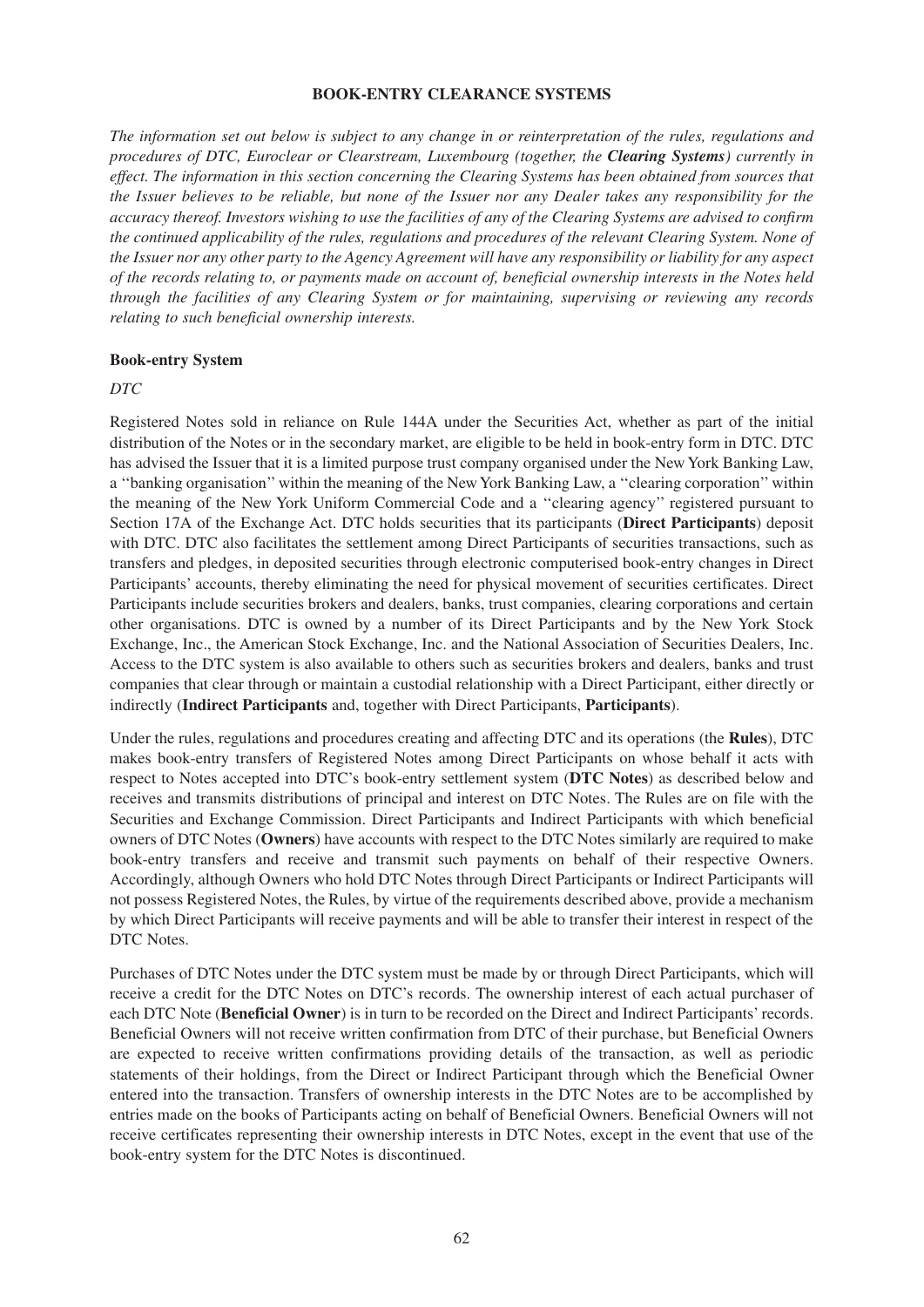To facilitate subsequent transfers, all DTC Notes deposited by Participants with DTC are registered in the name of DTC's partnership nominee, Cede & Co. The deposit of DTC Notes with DTC and their registration in the name of Cede & Co. effect no change in beneficial ownership. DTC has no knowledge of the actual Beneficial Owners of the DTC Notes; DTC's records reflect only the identity of the Direct Participants to whose accounts such DTC Notes are credited, which may or may not be the Beneficial Owners. The Participants will remain responsible for keeping account of their holdings on behalf of their customers.

Conveyance of notices and other communications by DTC to Direct Participants, by Direct Participants to Indirect Participants, and by Direct Participants and Indirect Participants to Beneficial Owners will be governed by arrangements among them, subject to any statutory or regulatory requirements as may be in effect from time to time.

Redemption notices shall be sent to Cede & Co. If less than all of the DTC Notes within an issue are being redeemed, DTC's practice is to determine by lot the amount of the interest of each Direct Participant in such issue to be redeemed.

Neither DTC nor Cede & Co. will consent or vote with respect to DTC Notes. Under its usual procedures, DTC mails an Omnibus Proxy to the Issuer as soon as possible after the record date. The Omnibus Proxy assigns Cede & Co.'s consenting or voting rights to those Direct Participants to whose accounts the DTC Notes are credited on the record date (identified in a listing attached to the Omnibus Proxy).

Principal and interest payments on the DTC Notes will be made to DTC. DTC's practice is to credit Direct Participants' accounts on the due date for payment in accordance with their respective holdings shown on DTC's records unless DTC has reason to believe that it will not receive payment on the due date. Payments by Participants to Beneficial Owners will be governed by standing instructions and customary practices, as is the case with securities held for the accounts of customers in bearer form or registered in ''street name'', and will be the responsibility of such Participant and not of DTC or the Issuer, subject to any statutory or regulatory requirements as may be in effect from time to time. Payment of principal and interest to DTC is the responsibility of the Issuer, disbursement of such payments to Direct Participants is the responsibility of DTC, and disbursement of such payments to the Beneficial Owners is the responsibility of Direct and Indirect Participants.

Under certain circumstances, including if there is an Event of Default under the Notes, DTC will exchange the DTC Notes for definitive Registered Notes, which it will distribute to its Participants in accordance with their proportionate entitlements and which, if representing interests in a Rule 144A Global Note, will be legended as set forth under ''*Subscription and Sale and Transfer and Selling Restrictions*''.

Since DTC may only act on behalf of Direct Participants, who in turn act on behalf of Indirect Participants, any Owner desiring to pledge DTC Notes to persons or entities that do not participate in DTC, or otherwise take actions with respect to such DTC Notes, will be required to withdraw its Registered Notes from DTC as described below.

### *Euroclear and Clearstream, Luxembourg*

Euroclear and Clearstream, Luxembourg each holds securities for its customers and facilitates the clearance and settlement of securities transactions by electronic book-entry transfer between their respective account holders. Euroclear and Clearstream, Luxembourg provide various services including safekeeping, administration, clearance and settlement of internationally traded securities and securities lending and borrowing. Euroclear and Clearstream, Luxembourg also deal with domestic securities markets in several countries through established depository and custodial relationships. Euroclear and Clearstream, Luxembourg have established an electronic bridge between their two systems across which their respective participants may settle trades with each other.

Euroclear and Clearstream, Luxembourg customers are world-wide financial institutions, including underwriters, securities brokers and dealers, banks, trust companies and clearing corporations. Indirect access to Euroclear and Clearstream, Luxembourg is available to other institutions that clear through or maintain a custodial relationship with an account holder of either system.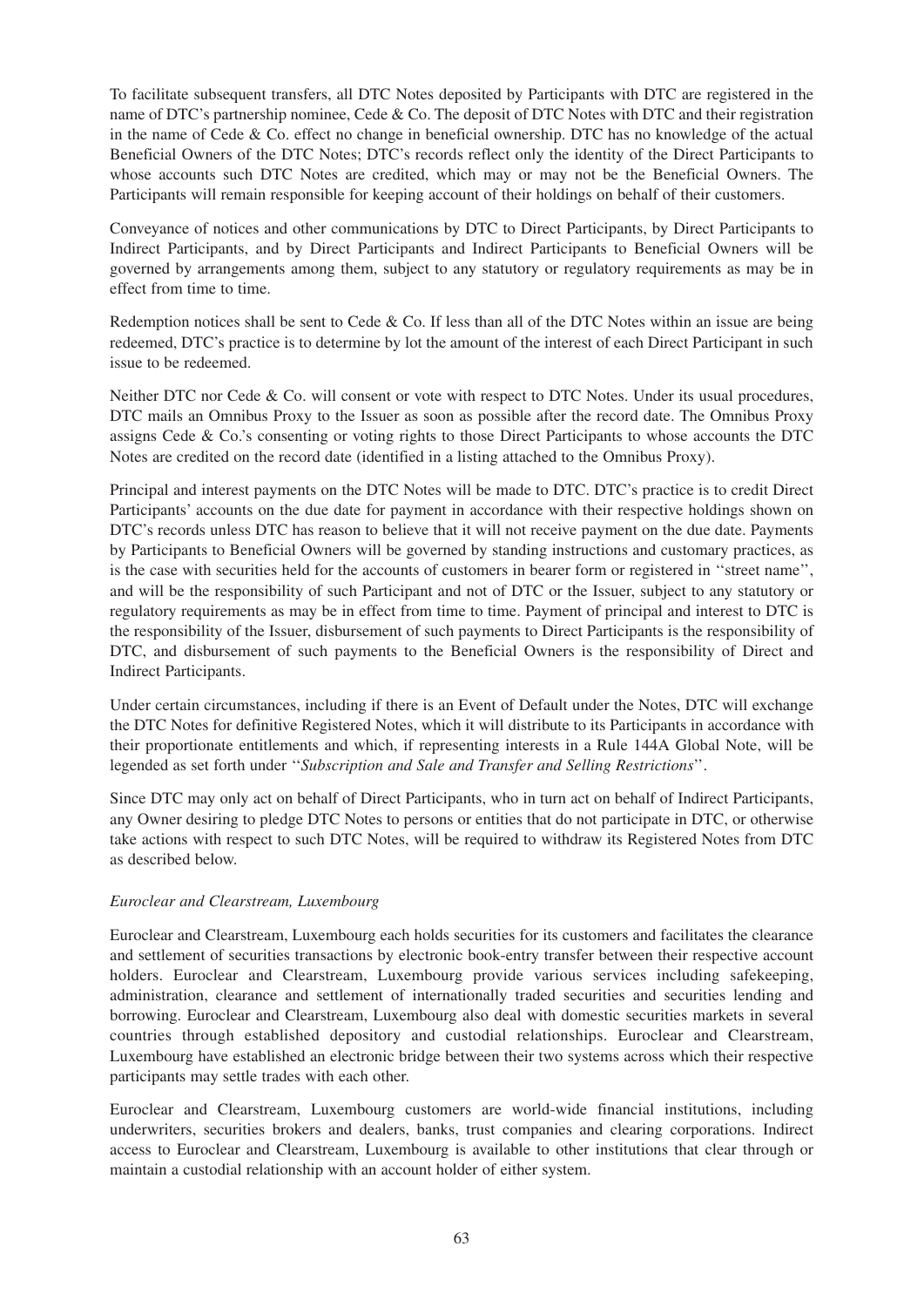#### **Book-entry Ownership of Notes represented by a Registered Global Note**

The Issuer may apply to DTC in order to have any Tranche of Notes represented by a Registered Global Note accepted in its book-entry settlement system. Upon the issue of any such Registered Global Note, DTC or its custodian will credit, on its internal book-entry system, the respective nominal amounts of the individual beneficial interests represented by such Registered Global Note to the accounts of persons who have accounts with DTC. Such accounts initially will be designated by or on behalf of the relevant Dealer. Ownership of beneficial interests in such a Registered Global Note will be limited to Direct Participants or Indirect Participants, including, in the case of any Regulation S Global Note, the respective depositaries of Euroclear and Clearstream, Luxembourg. Ownership of beneficial interests in a Registered Global Note accepted by DTC will be shown on, and the transfer of such ownership will be effected only through, records maintained by DTC or its nominee (with respect to the interests of Direct Participants) and the records of Direct Participants (with respect to interests of Indirect Participants).

Payments in U.S. dollars of principal and interest in respect of a Registered Global Note registered in the name of DTC's nominee will be made to the order of such nominee as the registered holder of such Note. In the case of any payment in a currency other than U.S. dollars, payment will be made to the Exchange Agent on behalf of DTC's nominee and the Exchange Agent will (in accordance with instructions received by it) remit all or a portion of such payment for credit directly to the beneficial holders of interests in the Registered Global Notes in the currency in which such payment was made and/or cause all or a portion of such payment to be converted into U.S. dollars and credited to the applicable Participants' account.

The Issuer expects DTC to credit accounts of Direct Participants on the applicable payment date in accordance with their respective holdings as shown in the records of DTC unless DTC has reason to believe that it will not receive payment on such payment date. The Issuer also expects that payments by Participants to beneficial owners of Notes will be governed by standing instructions and customary practices, as is the case with securities held for the accounts of customers, and will be the responsibility of such Participant and not the responsibility of DTC, the Principal Paying Agent, the Registrar or the Issuer. Payments of principal, premium, if any, and interest, if any, on Notes to DTC is the responsibility of the Issuer.

### **Transfers of Notes Represented by Registered Global Notes**

Transfers of any interests in Notes represented by a Registered Global Note will be effected in accordance with the customary rules and operating procedures of DTC, Euroclear and Clearstream, Luxembourg, as the case may be. The laws in some States within the United States require that certain persons take physical delivery of securities in definitive form. Consequently, the ability to transfer Notes represented by a Registered Global Note to such persons may depend upon the ability to exchange such Notes for Notes in definitive form. Similarly, because DTC can only act on behalf of Direct Participants in the DTC system who in turn act on behalf of Indirect Participants, the ability of a person having an interest in Notes represented by a Registered Global Note to pledge such Notes to persons or entities that do not participate in the DTC system or to otherwise take action in respect of such Notes may depend upon the ability to exchange such Notes for Notes in definitive form. The ability of any holder of Notes represented by a Registered Global Note to resell, pledge or otherwise transfer such Notes may be impaired if the proposed transferee of such Notes is not eligible to hold such Notes through a direct or indirect participant in the DTC system.

Subject to compliance with the transfer restrictions applicable to the Registered Notes described under ''*Subscription and Sale and Transfer and Selling Restrictions*'', cross-market transfers between DTC, on the one hand, and directly or indirectly through Clearstream, Luxembourg or Euroclear accountholders, on the other, will be effected by the relevant clearing system in accordance with its rules and through action taken by the Registrar, the Principal Paying Agent and any custodian (**Custodian**) with whom the relevant Registered Global Notes have been deposited.

On or after the Issue Date for any Series, transfers of Notes of such Series between accountholders in Clearstream, Luxembourg and Euroclear and transfers of Notes of such Series between participants in DTC will generally have a settlement date three business days after the trade date (T+3). The customary arrangements for delivery versus payment will apply to such transfers.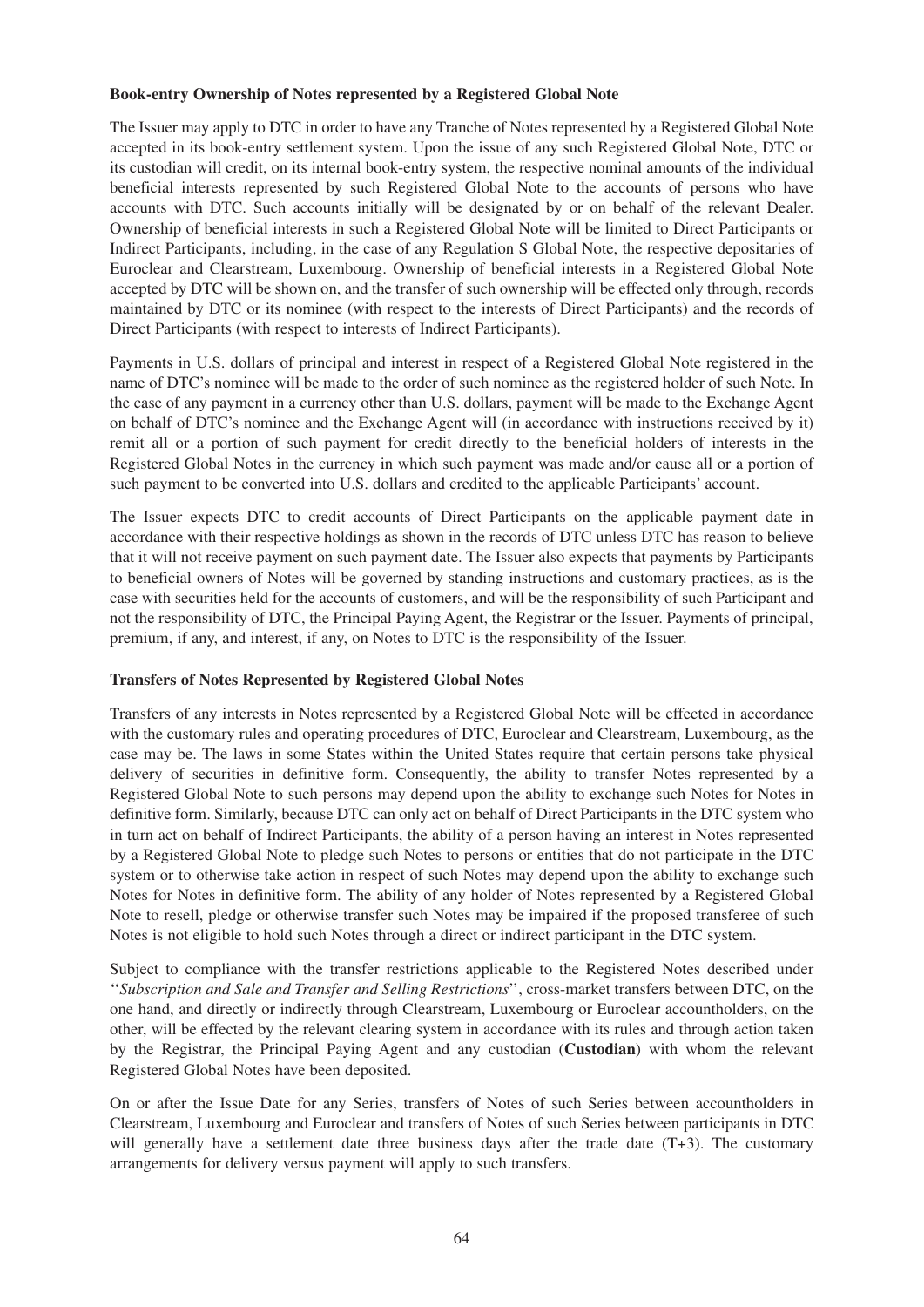Cross-market transfers between accountholders in Clearstream, Luxembourg or Euroclear and DTC participants will need to have an agreed settlement date between the parties to such transfer.

Because there is no direct link between DTC, on the one hand, and Clearstream, Luxembourg and Euroclear, on the other, transfers of interests in the relevant Registered Global Notes will be effected through the Registrar, the Principal Paying Agent and the Custodian receiving instructions (and, where appropriate, certification) from the transferor and arranging for delivery of the interests being transferred to the credit of the designated account for the transferee. In the case of cross-market transfers, settlement between Euroclear or Clearstream, Luxembourg accountholders and DTC participants cannot be made on a delivery versus payment basis. The securities will be delivered on a free delivery basis and arrangements for payment must be made separately.

DTC, Clearstream, Luxembourg and Euroclear have each published rules and operating procedures designed to facilitate transfers of beneficial interests in Registered Global Notes among participants and accountholders of DTC, Clearstream, Luxembourg and Euroclear. However, they are under no obligation to perform or continue to perform such procedures, and such procedures may be discontinued or changed at any time. None of the Issuer, the Agents or any Dealer will be responsible for any performance by DTC, Clearstream, Luxembourg or Euroclear or their respective direct or indirect participants or accountholders of their respective obligations under the rules and procedures governing their operations and none of them will have any liability for any aspect of the records relating to or payments made on account of beneficial interests in the Notes represented by Registered Global Notes or for maintaining, supervising or reviewing any records relating to such beneficial interests.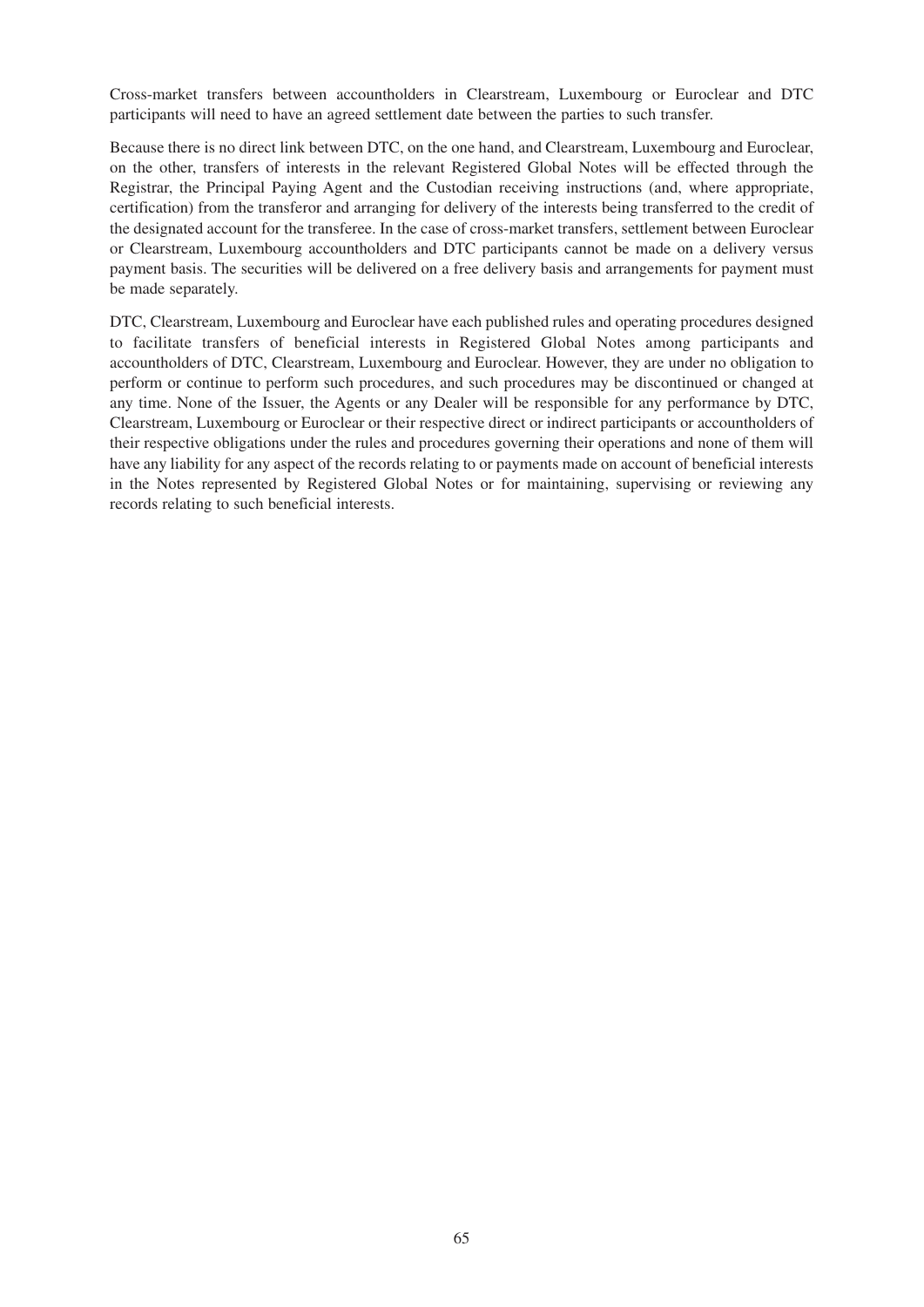# **TAXATION**

### **Swedish Taxation**

*The following summary outlines certain Swedish tax consequences to holders, corporations as well as individuals, of Notes who are not tax resident in Sweden. The summary is based on legislation in force as of the date of this Offering Circular and is intended as general information only. The summary does not purport to be a complete analysis of all Swedish tax consequences that may arise as a result of acquiring, holding or disposing of Notes and is neither intended to be, nor should be construed as, legal or tax advice. Prospective investors should consult a tax advisor with respect to Swedish tax consequences that may arise as a result of acquiring, holding or disposing of Notes.*

Under Swedish tax law, payments of principal or any amount that is considered to be interest in respect of the Notes are normally not subject to Swedish income tax, provided that the holder is neither resident in Sweden for tax purposes nor engaged in a trade or business in Sweden through a permanent establishment to which the holding is attributable. The same applies to capital gains on disposal of Notes.

An individual is tax resident in Sweden if the individual (a) is domiciled in Sweden, (b) has a habitual abode in Sweden (i.e., continuously stays in Sweden for more than six months), or (c) has been domiciled in Sweden and maintains essential ties with Sweden after having moved abroad (e.g., has a family or a house in Sweden or is engaged in trade or business in Sweden).

Corporations are generally considered resident in Sweden only if they are incorporated in Sweden under Swedish corporate law.

Holders of Notes are not considered to be resident, domiciled or engaged in a trade or business in Sweden through a permanent establishment only because they are holding Notes or receiving income on the Notes.

There is no Swedish withholding tax on payments of principal or interest to a holder that is not tax resident in Sweden, neither is there any stamp duty or transfer tax.

### **EU Savings Directive**

Under EC Council Directive 2003/48/EC on the taxation of savings income. Member States are required to provide to the tax authorities of another Member State details of payments of interest (or similar income) paid by a person within its jurisdiction to an individual resident in that other Member State or to certain limited types of entities established in that other Member State. However, for a transitional period, Luxembourg and Austria are instead required (unless during that period they elect otherwise) to operate a withholding system in relation to such payments (the ending of such transitional period being dependent upon the conclusion of certain other agreements relating to information exchange with certain other countries). A number of non-EU countries and territories (including Switzerland) have adopted similar measures (a withholding system in the case of Switzerland).

The European Commission has proposed certain amendments to the Directive which may, if implemented, amend or broaden the scope of the requirements described above.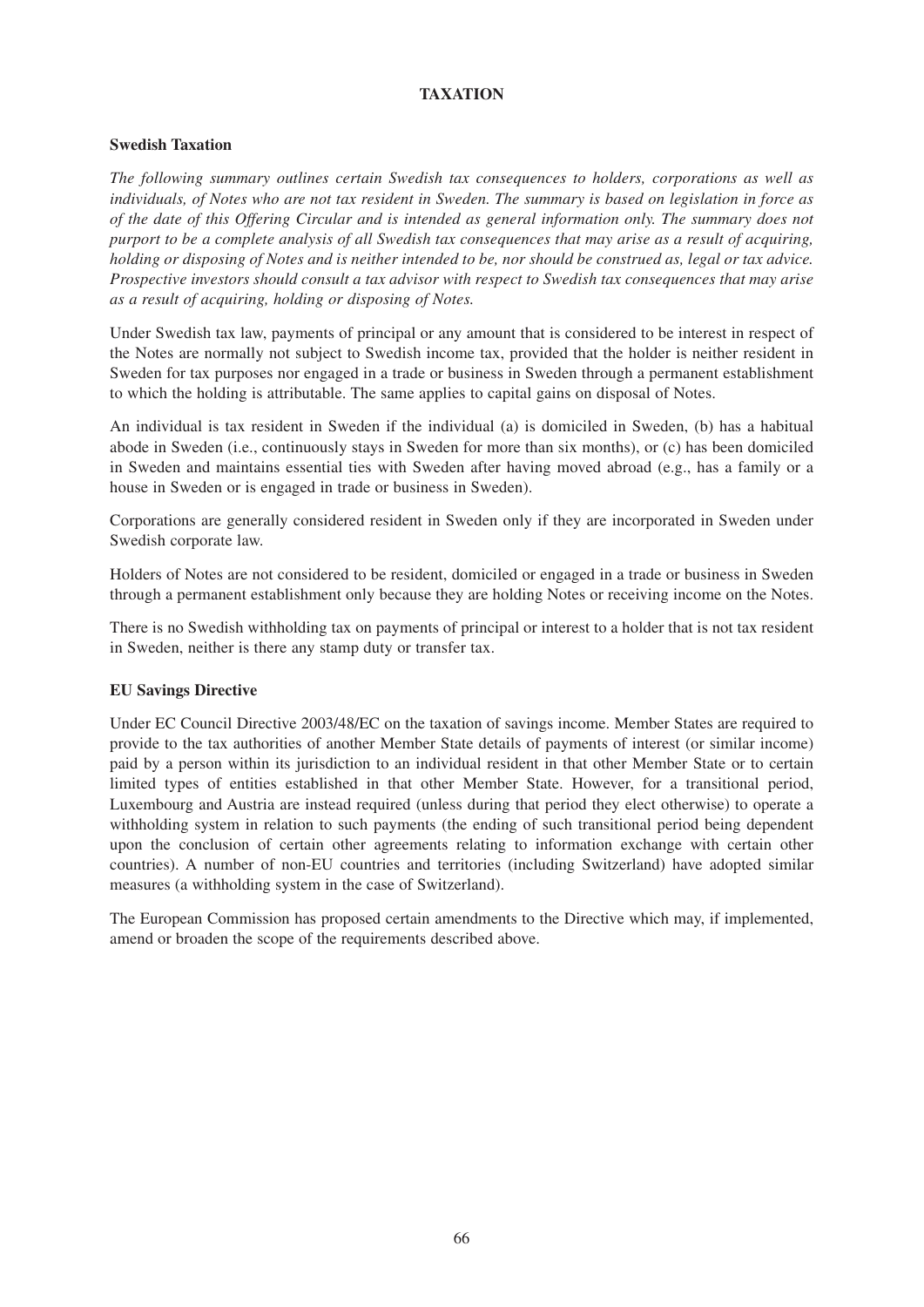#### **SUBSCRIPTION AND SALE AND TRANSFER AND SELLING RESTRICTIONS**

The Dealers have in an amended and restated programme agreement (such amended and restated programme agreement as further modified and/or supplemented and/or restated from time to time, the **Programme Agreement**) dated 7 November 2012 agreed with the Issuer a basis upon which they or any of them may from time to time agree to purchase Notes. Any such agreement will extend to those matters stated under "*Form of the Notes*" and "*Terms and Conditions of the Notes*". In the Programme Agreement, the Issuer has agreed to reimburse the Dealers for certain of their expenses in connection with the update of the Programme and the issue of Notes under the Programme and to indemnify the Dealers against certain liabilities incurred by them in connection therewith.

In order to facilitate the offering of any Tranche of the Notes, certain persons participating in the offering of the Tranche may engage in transactions that stabilise, maintain or otherwise affect the market price of the relevant Notes during and after the offering of the Tranche. Specifically such persons may over-allot or create a short position in the Notes for their own account by selling more Notes than have been sold to them by the Issuer. Such persons may also elect to cover any such short position by purchasing Notes in the open market. In addition, such persons may stabilise or maintain the price of the Notes by bidding for or purchasing Notes in the open market and may impose penalty bids, under which selling concessions allowed to syndicate members or other broker-dealers participating in the offering of the Notes are reclaimed if Notes previously distributed in the offering are repurchased in connection with stabilisation transactions or otherwise. The effect of these transactions may be to stabilise or maintain the market price of the Notes at a level above that which might otherwise prevail in the open market. The imposition of a penalty bid may also affect the price of the Notes to the extent that it discourages resales thereof. No representation is made as to the magnitude or effect of any such stabilising or other transactions. Such transactions, if commenced, may be discontinued at any time. Under UK laws and regulations stabilising activities may only be carried on by the Stabilising Manager(s) and only for a limited period following the Issue Date of the relevant Tranche of Notes.

#### **Transfer Restrictions**

# *As a result of the following restrictions, purchasers of Notes in the United States are advised to consult legal counsel prior to making any purchase, offer, sale, resale or other transfer of such Notes.*

Each purchaser of Registered Notes (other than a person purchasing an interest in a Registered Global Note with a view to holding it in the form of an interest in the same Global Note) or person wishing to transfer an interest from one Registered Global Note to another or from global to definitive form or *vice versa*, will be required to acknowledge, represent and agree, and each person purchasing an interest in a Registered Global Note with a view to holding it in the form of an interest in the same Global Note will be deemed to have acknowledged, represented and agreed, as follows (terms used in this paragraph that are defined in Rule 144A or in Regulation S are used herein as defined therein):

- (i) that either: (a) it is a QIB, purchasing (or holding) the Notes for its own account or for the account of one or more QIBs and it is aware that any sale to it is being made in reliance on Rule 144A or (b) it is an Institutional Accredited Investor which has delivered an IAI Investment Letter or (c) it is outside the United States and is not a U.S. person;
- (ii) that the Notes are being offered and sold in a transaction not involving a public offering in the United States within the meaning of the Securities Act, and that the Notes have not been and will not be registered under the Securities Act or any other applicable U.S. State securities laws and may not be offered or sold within the United States or to, or for the account or benefit of, U.S. persons except as set forth below;
- (iii) that, unless it holds an interest in a Regulation S Global Note and either is a person located outside the United States or is not a U.S. person, if in the future it decides to resell, pledge or otherwise transfer the Notes or any beneficial interests in the Notes, it will do so, prior to the date which is two years after the later of the last Issue Date for the Series and the last date on which the Issuer or an affiliate of the Issuer was the owner of such Notes, only (a) to the Issuer or any affiliate thereof, (b)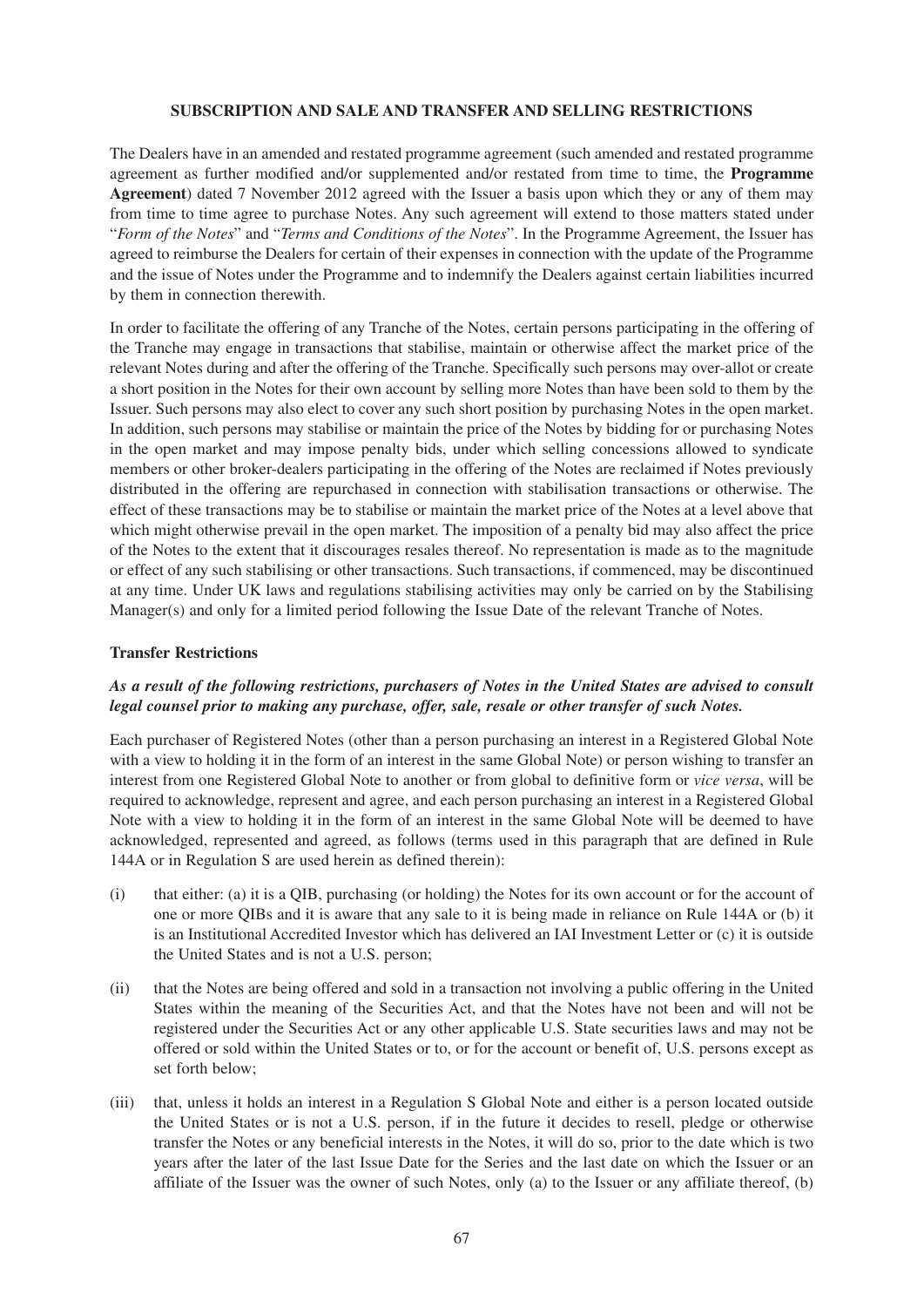inside the United States to a person whom the seller reasonably believes is a QIB purchasing for its own account or for the account of a QIB in a transaction meeting the requirements of Rule 144A, (c) outside the United States in compliance with Rule 903 or Rule 904 under the Securities Act, (d) pursuant to the exemption from registration provided by Rule 144 under the Securities Act (if available) or (e) pursuant to an effective registration statement under the Securities Act, in each case in accordance with all applicable U.S. State securities laws;

- (iv) it will, and will require each subsequent holder to, notify any purchaser of the Notes from it of the resale restrictions referred to in paragraph (iii) above, if then applicable;
- (v) that Notes initially offered in the United States to QIBs will be represented by one or more Rule 144A Global Notes, that Notes offered to Institutional Accredited Investors will be in the form of Definitive IAI Registered Notes and that Notes offered outside the United States in reliance on Regulation S will be represented by one or more Regulation S Global Notes;
- (vi) that the Notes in registered form, other than the Regulation S Global Notes, will bear a legend to the following effect unless otherwise agreed to by the Issuer:

''THIS SECURITY HAS NOT BEEN AND WILL NOT BE REGISTERED UNDER THE U.S. SECURITIES ACT OF 1933, AS AMENDED (THE ''SECURITIES ACT''), OR ANY OTHER APPLICABLE U.S. STATE SECURITIES LAWS AND, ACCORDINGLY, MAY NOT BE OFFERED OR SOLD WITHIN THE UNITED STATES OR TO, OR FOR THE ACCOUNT OR BENEFIT OF, U.S. PERSONS EXCEPT AS SET FORTH IN THE FOLLOWING SENTENCE. BY ITS ACQUISITION HEREOF, THE HOLDER (A) REPRESENTS THAT (1) IT IS A ''QUALIFIED INSTITUTIONAL BUYER'' (AS DEFINED IN RULE 144A UNDER THE SECURITIES ACT) PURCHASING THE SECURITIES FOR ITS OWN ACCOUNT OR FOR THE ACCOUNT OF ONE OR MORE QUALIFIED INSTITUTIONAL BUYERS OR (2) IT IS AN INSTITUTIONAL "ACCREDITED INVESTOR" (AS DEFINED IN RULE  $501(A)(1)$ ,  $(2)$ ,  $(3)$  OR  $(7)$  UNDER THE SECURITIES ACT) (AN ''INSTITUTIONAL ACCREDITED INVESTOR''); (B) AGREES THAT IT WILL NOT RESELL OR OTHERWISE TRANSFER THE SECURITIES EXCEPT IN ACCORDANCE WITH THE AGENCY AGREEMENT AND, PRIOR TO THE DATE WHICH IS TWO YEARS AFTER THE LATER OF THE LAST ISSUE DATE FOR THE SERIES AND THE LAST DATE ON WHICH THE ISSUER OR AN AFFILIATE OF THE ISSUER WAS THE OWNER OF SUCH SECURITIES OTHER THAN (1) TO THE ISSUER OR ANY AFFILIATE THEREOF, (2) INSIDE THE UNITED STATES TO A PERSON WHOM THE SELLER REASONABLY BELIEVES IS A QUALIFIED INSTITUTIONAL BUYER WITHIN THE MEANING OF RULE 144A UNDER THE SECURITIES ACT PURCHASING FOR ITS OWN ACCOUNT OR FOR THE ACCOUNT OF A QUALIFIED INSTITUTIONAL BUYER IN A TRANSACTION MEETING THE REQUIREMENTS OF RULE 144A, (3) OUTSIDE THE UNITED STATES IN COMPLIANCE WITH RULE 903 OR RULE 904 UNDER THE SECURITIES ACT, (4) PURSUANT TO THE EXEMPTION FROM REGISTRATION PROVIDED BY RULE 144 UNDER THE SECURITIES ACT (IF AVAILABLE) OR (5) PURSUANT TO AN EFFECTIVE REGISTRATION STATEMENT UNDER THE SECURITIES ACT, IN EACH CASE IN ACCORDANCE WITH ALL APPLICABLE SECURITIES LAWS OF THE STATES OF THE UNITED STATES AND ANY OTHER JURISDICTION; AND (C) IT AGREES THAT IT WILL DELIVER TO EACH PERSON TO WHOM THIS SECURITY IS TRANSFERRED A NOTICE SUBSTANTIALLY TO THE EFFECT OF THIS LEGEND. NO REPRESENTATION CAN BE MADE AS TO THE AVAILABILITY OF THE EXEMPTION PROVIDED BY RULE 144A FOR RESALES OF THE SECURITY.

THIS SECURITY AND RELATED DOCUMENTATION (INCLUDING, WITHOUT LIMITATION, THE AGENCY AGREEMENT REFERRED TO HEREIN) MAY BE AMENDED OR SUPPLEMENTED FROM TIME TO TIME, WITHOUT THE CONSENT OF, BUT UPON NOTICE TO, THE HOLDERS OF SUCH SECURITIES SENT TO THEIR REGISTERED ADDRESSES, TO MODIFY THE RESTRICTIONS ON AND PROCEDURES FOR RESALES AND OTHER TRANSFERS OF THIS SECURITY TO REFLECT ANY CHANGE IN APPLICABLE LAW OR REGULATION (OR THE INTERPRETATION THEREOF) OR IN PRACTICES RELATING TO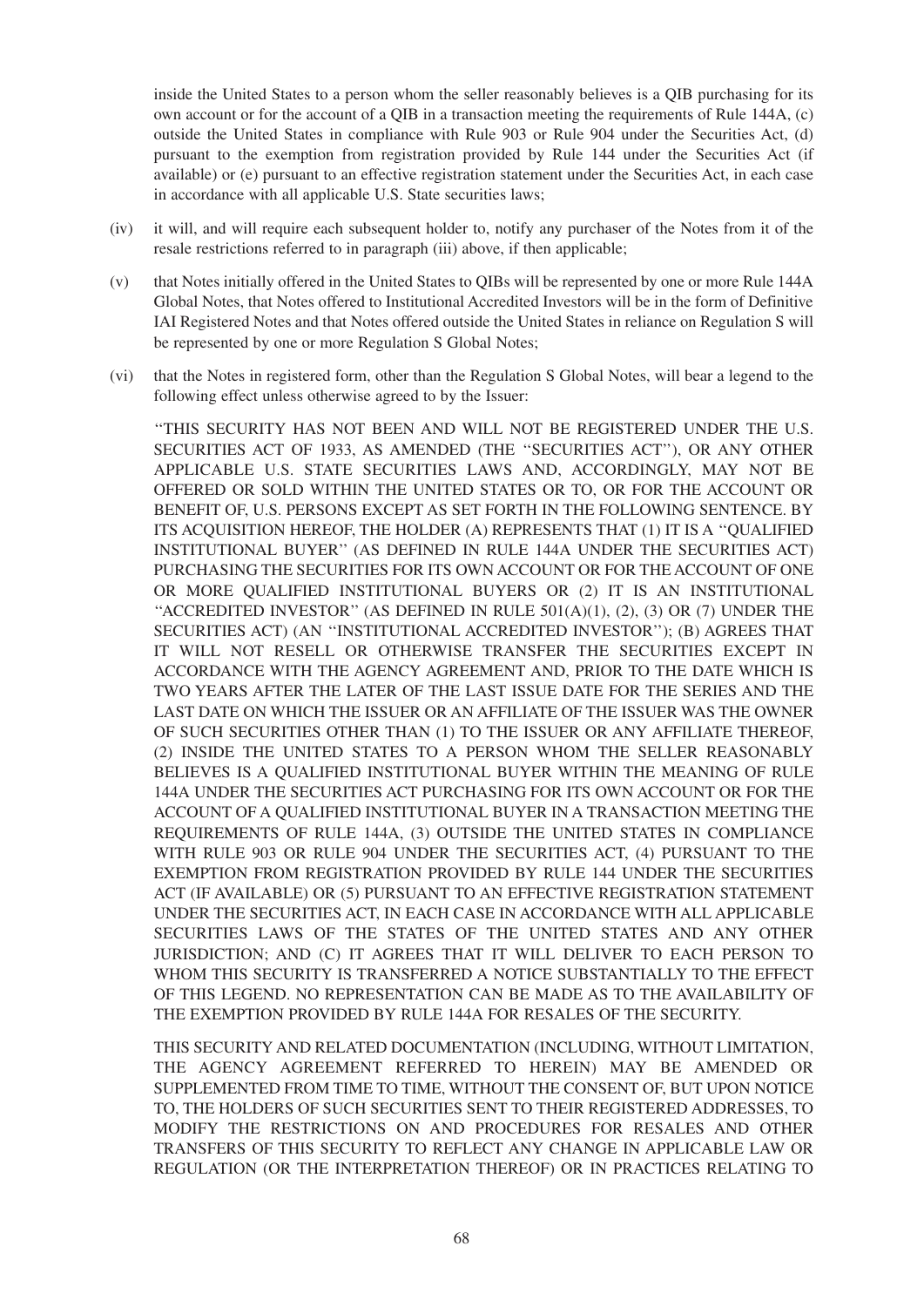RESALES OR OTHER TRANSFERS OF RESTRICTED SECURITIES GENERALLY. THE HOLDER OF THIS SECURITY SHALL BE DEEMED, BY ITS ACCEPTANCE OR PURCHASE HEREOF, TO HAVE AGREED TO ANY SUCH AMENDMENT OR SUPPLEMENT (EACH OF WHICH SHALL BE CONCLUSIVE AND BINDING ON THE HOLDER HEREOF AND ALL FUTURE HOLDERS OF THIS SECURITY AND ANY SECURITIES ISSUED IN EXCHANGE OR SUBSTITUTION THEREFOR, WHETHER OR NOT ANY NOTATION THEREOF IS MADE HEREON)'';

(vii) if it is outside the United States and is not a U.S. person, that if it should resell or otherwise transfer the Notes prior to the expiration of the distribution compliance period (defined as 40 days after the later of the commencement of the offering and the closing date with respect to the original issuance of the Notes), it will do so only (a)(i) outside the United States in compliance with Rule 903 or 904 under the Securities Act or (ii) to a QIB in compliance with Rule 144A and (b) in accordance with all applicable U.S. State securities laws; and it acknowledges that the Regulation S Global Notes will bear a legend to the following effect unless otherwise agreed to by the Issuer:

''THIS SECURITY HAS NOT BEEN AND WILL NOT BE REGISTERED UNDER THE U.S. SECURITIES ACT OF 1933, AS AMENDED (THE ''SECURITIES ACT''), OR ANY OTHER APPLICABLE U.S. STATE SECURITIES LAWS AND, ACCORDINGLY, MAY NOT BE OFFERED OR SOLD WITHIN THE UNITED STATES OR TO, OR FOR THE ACCOUNT OR BENEFIT OF, U.S. PERSONS EXCEPT IN ACCORDANCE WITH THE AGENCY AGREEMENT AND PURSUANT TO AN EXEMPTION FROM REGISTRATION UNDER THE SECURITIES ACT OR PURSUANT TO AN EFFECTIVE REGISTRATION STATEMENT UNDER THE SECURITIES ACT. THIS LEGEND SHALL CEASE TO APPLY UPON THE EXPIRY OF THE PERIOD OF 40 DAYS AFTER THE COMPLETION OF THE DISTRIBUTION OF ALL THE NOTES OF THE TRANCHE OF WHICH THIS NOTE FORMS PART''; and

(viii) that the Issuer and others will rely upon the truth and accuracy of the foregoing acknowledgements, representations and agreements and agrees that if any of such acknowledgements, representations or agreements made by it are no longer accurate, it shall promptly notify the Issuer; and if it is acquiring any Notes as a fiduciary or agent for one or more accounts it represents that it has sole investment discretion with respect to each such account and that it has full power to make the foregoing acknowledgements, representations and agreements on behalf of each such account.

Institutional Accredited Investors who purchase Registered Notes in definitive form offered and sold in the United States in reliance upon the exemption from registration provided by the Securities Act are required to execute and deliver to the Registrar an IAI Investment Letter. Upon execution and delivery of an IAI Investment Letter by an Institutional Accredited Investor, Notes will be issued in definitive registered form, – see ''*Form of the Notes*''.

The IAI Investment Letter will state, among other things, the following:

- (i) that the Institutional Accredited Investor has received a copy of the Offering Circular and such other information as it deems necessary in order to make its investment decision;
- (ii) that the Institutional Accredited Investor understands that any subsequent transfer of the Notes is subject to certain restrictions and conditions set forth in the Offering Circular and the Notes (including those set out above) and that it agrees to be bound by, and not to resell, pledge or otherwise transfer the Notes except in compliance with, such restrictions and conditions and the Securities Act;
- (iii) that, in the normal course of its business, the Institutional Accredited Investor invests in or purchases securities similar to the Notes;
- (iv) that the Institutional Accredited Investor is an Institutional Accredited Investor within the meaning of Rule  $501(a)(1)$ ,  $(2)$ ,  $(3)$  or  $(7)$  of Regulation D under the Securities Act and has such knowledge and experience in financial and business matters as to be capable of evaluating the merits and risks of its investment in the Notes, and it and any accounts for which it is acting are each able to bear the economic risk of its or any such accounts' investment for an indefinite period of time;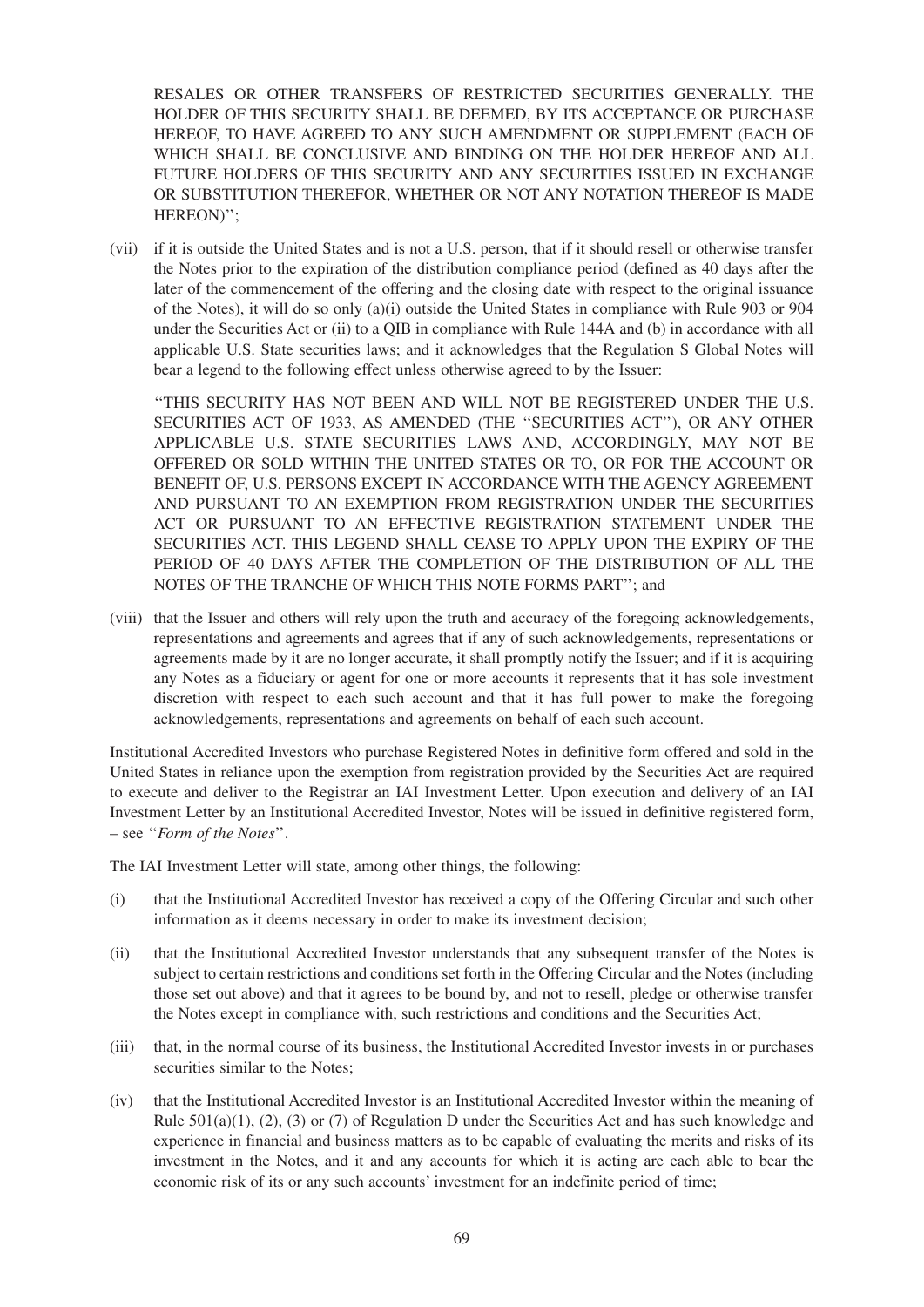- (v) that the Institutional Accredited Investor is acquiring the Notes purchased by it for its own account or for one or more accounts (each of which is an Institutional Accredited Investor) as to each of which it exercises sole investment discretion and not with a view to any distribution of the Notes, subject, nevertheless, to the understanding that the disposition of its property shall at all times be and remain within its control; and
- (vi) that, in the event that the Institutional Accredited Investor purchases Notes, it will acquire Notes having a minimum purchase price of at least U.S.\$500,000 (or the approximate equivalent in another Specified Currency).

No sale of Legended Notes in the United States to any one purchaser will be for less than U.S.\$100,000 (or its foreign currency equivalent) principal amount or, in the case of sales to Institutional Accredited Investors, U.S.\$500,000 (or its foreign currency equivalent) principal amount and no Legended Note will be issued in connection with such a sale in a smaller principal amount. If the purchaser is a non-bank fiduciary acting on behalf of others, each person for whom it is acting must purchase at least U.S.\$100,000 (or its foreign currency equivalent) or, in the case of sales to Institutional Accredited Investors, U.S.\$500,000 (or its foreign currency equivalent) principal amount of Registered Notes.

### **Selling Restrictions**

# **United States**

The Notes have not been and will not be registered under the Securities Act and may not be offered or sold within the United States or to, or for the account or benefit of, U.S. persons except in certain transactions exempt from the registration requirements of the Securities Act. Terms used in this paragraph have the meanings given to them by Regulation S under the Securities Act.

The Notes in bearer form are subject to U.S. tax law requirements and may not be offered, sold or delivered within the United States or its possessions or to a United States person, except in certain transactions permitted by U.S. Treasury regulations. Terms used in this paragraph have the meanings given to them by the U.S. Internal Revenue Code of 1986 and Treasury regulations promulgated thereunder. The applicable Final Terms will identify whether TEFRA C rules or TEFRA D rules apply or whether TEFRA is not applicable.

In connection with any Notes which are offered or sold outside the United States in reliance on an exemption from the registration requirements of the Securities Act provided under Regulation S (**Regulation S Notes**), each Dealer has represented and agreed, and each further Dealer appointed under the Programme will be required to represent and agree, that it will not offer, sell or deliver such Regulation S Notes (i) as part of their distribution at any time or (ii) otherwise until 40 days after the completion of the distribution, as determined and certified by the relevant Dealer or, in the case of an issue of Notes on a syndicated basis, the relevant lead manager, of all Notes of the Tranche of which such Regulation S Notes are a part, within the United States or to, or for the account or benefit of, U.S. persons. Each Dealer has further agreed, and each further Dealer appointed under the Programme will be required to agree, that it will send to each dealer to which it sells any Regulation S Notes during the distribution compliance period a confirmation or other notice setting forth the restrictions on offers and sales of the Regulation S Notes within the United States or to, or for the account or benefit of, U.S. persons. Terms used in this paragraph have the meanings given to them by Regulation S under the Securities Act.

Until 40 days after the commencement of the offering of any Series of Notes, an offer or sale of such Notes within the United States by any dealer (whether or not participating in the offering) may violate the registration requirements of the Securities Act if such offer or sale is made otherwise than in accordance with an available exemption from registration under the Securities Act.

Dealers may arrange for the resale of Notes to QIBs pursuant to Rule 144A and each such purchaser of Notes is hereby notified that the Dealers may be relying on the exemption from the registration requirements of the Securities Act provided by Rule 144A. The minimum aggregate principal amount of Notes which may be purchased by a QIB pursuant to Rule 144A is U.S.\$100,000 (or the approximate equivalent thereof in any other currency). To the extent that the Issuer is not subject to or does not comply with the reporting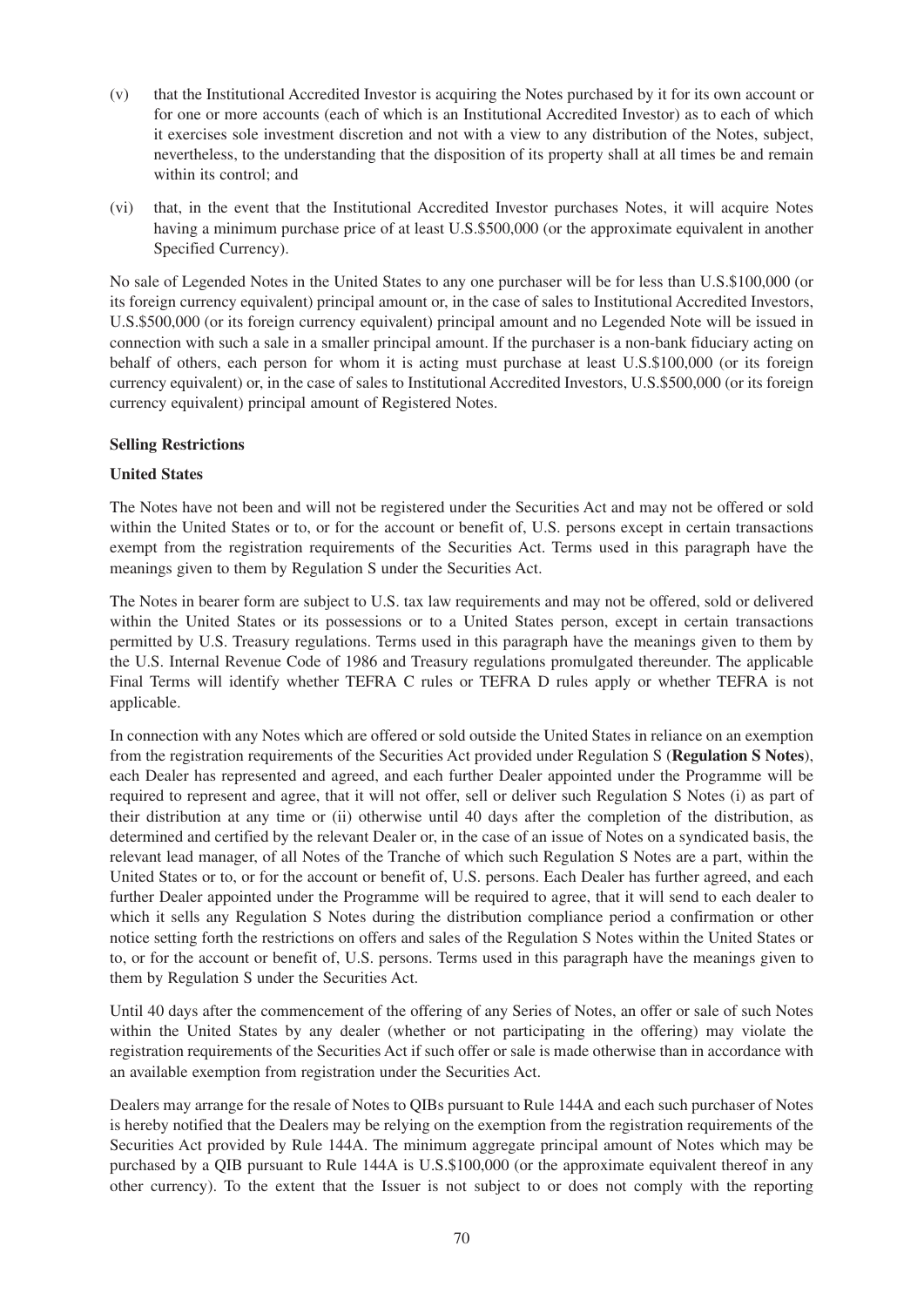requirements of Section 13 or 15(d) of the Exchange Act or the information furnishing requirements of Rule 12g3-2(b) thereunder, the Issuer has agreed to furnish to holders of Notes and to prospective purchasers designated by such holders, upon request, such information as may be required by Rule  $144A(d)(4)$ .

### **Public Offer Selling Restriction under the Prospectus Directive**

In relation to each Member State of the European Economic Area which has implemented the Prospectus Directive (each, a **Relevant Member State**), each Dealer has represented and agreed, and each further Dealer appointed under the Programme will be required to represent and agree, that with effect from and including the date on which the Prospectus Directive is implemented in that Relevant Member State (the **Relevant Implementation Date**) it has not made and will not make an offer of Notes which are the subject of the offering contemplated by this Offering Circular as completed by the final terms in relation thereto to the public in that Relevant Member State, except that it may, with effect from and including the Relevant Implementation Date, make an offer of such Notes to the public in that Relevant Member State:

- (a) at any time to any legal entity which is a qualified investor as defined in the Prospectus Directive;
- (b) at any time to fewer than 100 or, if the relevant Member State has implemented the relevant provision of the 2010 PD Amending Directive, 150 natural or legal persons (other than qualified investors as defined in the Prospectus Directive) subject to obtaining the prior consent of the relevant Dealer or Dealers nominated by the Issuer for any such offer; or
- (c) at any time in any other circumstances falling within Article 3(2) of the Prospectus Directive,

provided that no such offer of Notes referred to in (a) – (c) above shall require the Issuer or any Dealer to publish a prospectus pursuant to Article 3 of the Prospectus Directive or supplement a prospectus pursuant to Article 16 of the Prospectus Directive.

For the purposes of this provision, the expression an **offer of Notes to the public** in relation to any Notes in any Relevant Member State means the communication in any form and by any means of sufficient information on the terms of the offer and the Notes to be offered so as to enable an investor to decide to purchase or subscribe the Notes, as the same may be varied in that Member State by any measure implementing the Prospectus Directive in that Member State, the expression **Prospectus Directive** means Directive 2003/71/EC (and amendments thereto, including the 2010 PD Amending Directive, to the extent implemented in the Relevant Member State), and includes any relevant implementing measure in the Relevant Member State and the expression **2010 PD Amending Directive** means Directive 2010/73/EU.

# **United Kingdom**

Each Dealer has represented and agreed and each further Dealer appointed under the Programme will be required to represent and agree that:

- (i) in relation to any Notes which have a maturity of less than one year, (a) it is a person whose ordinary activities involve it in acquiring, holding, managing or disposing of investments (as principal or agent) for the purposes of its business and (b) it has not offered or sold and will not offer or sell any Notes other than to persons whose ordinary activities involve them in acquiring, holding, managing or disposing of investments (as principal or as agent) for the purposes of their businesses or who it is reasonable to expect will acquire, hold, manage or dispose of investments (as principal or agent) for the purposes of their businesses where the issue of the Notes would otherwise constitute a contravention of Section 19 of the FSMA by the Issuer;
- (ii) it has only communicated or caused to be communicated and will only communicate or cause to be communicated an invitation or inducement to engage in investment activity (within the meaning of Section 21 of the FSMA) received by it in connection with the issue or sale of any Notes in circumstances in which Section 21(1) of the FSMA does not apply to the Issuer; and
- (iii) it has complied and will comply with all applicable provisions of the FSMA with respect to anything done by it in relation to any Notes in, from or otherwise involving the United Kingdom.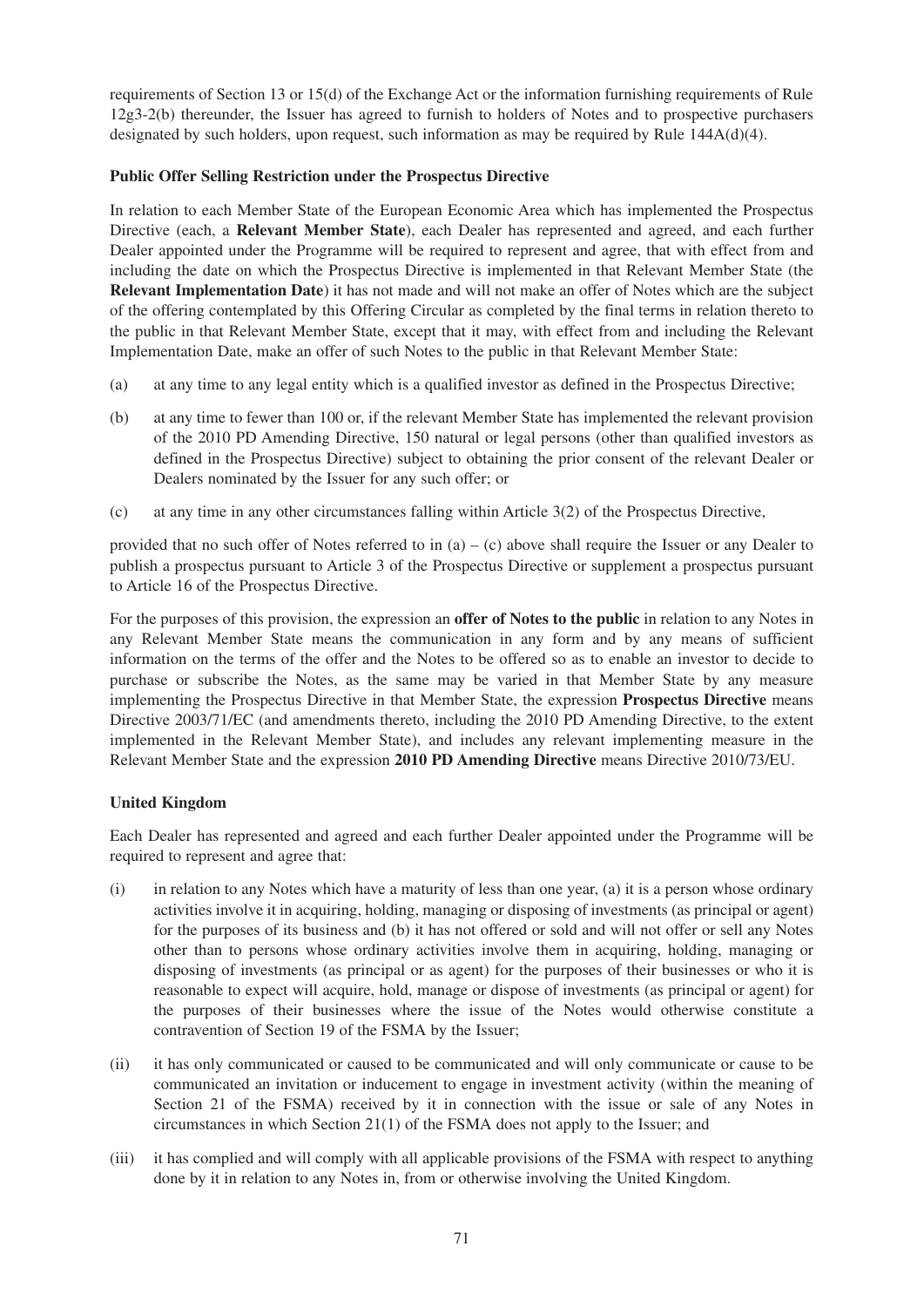## **Japan**

The Notes have not been and will not be registered under the Financial Instruments and Exchange Act of Japan (Act No. 25 of 1948, as amended, the **FIEA**) and each Dealer has represented and agreed and each further Dealer appointed under the Programme will be required to agree that it will not offer or sell any Notes, directly or indirectly, in Japan or to, or for the benefit of, any resident of Japan (as defined under Item 5, Paragraph 1, Article 6 of the Foreign Exchange and Foreign Trade Act (Act No. 228 of 1949, as amended)), or to others for re-offering or resale, directly or indirectly, in Japan or to, or for the benefit of, a resident of Japan except pursuant to an exemption from the registration requirements of, and otherwise in compliance with, the FIEA and any other applicable laws, regulations and ministerial guidelines of Japan.

### **Sweden**

Each Dealer represents and agrees that it will not, directly or indirectly, offer for subscription or purchase or issue invitations to subscribe for or buy Notes or distribute any draft or definitive document in relation to any such offer, invitation or sale except in circumstances that will not result in a requirement to prepare a prospectus for an offer to the public pursuant to the provisions of the Swedish Financial Instruments Trading Act (*lag (1991: 980) om handel med finansiella instrument*).

### **Italy**

The offering of the Notes has not been registered pursuant to Italian securities legislation and, accordingly, no Notes may be offered, sold or delivered, nor may copies of the Offering Circular or of any other document relating to the Notes be distributed in the Republic of Italy, except:

- (a) to qualified investors (*investitori qualificati*) as defined pursuant to Article 100 of Legislative Decree No. 58 of 24 February 1998, as amended (the **Financial Services Act**) and Article 34-*ter*, first paragraph, letter (b) of CONSOB Regulation No. 11971 of 14 May 1999, as amended from time to time (**Regulation No. 11971**); or
- (b) in other circumstances which are exempted from the rules on public offerings pursuant to Article 100 of the Financial Services Act and Article 34-*ter* of Regulation No.11971.

Any offer, sale or delivery of the Notes or distribution of copies of the Offering Circular or any other document relating to the Notes in the Republic of Italy under (a) or (b) above must be:

- (i) made by an investment firm, bank or financial intermediary permitted to conduct such activities in the Republic of Italy in accordance with the Financial Services Act, CONSOB Regulation No. 16190 of 29 October 2007 (as amended from time to time) and Legislative Decree No. 385 of 1 September 1993, as amended, (the **Banking Act**); and
- (ii) in compliance with Article 129 of the Banking Act, as amended and the implementing guidelines of the Bank of Italy, as amended from time to time, pursuant to which the Bank of Italy may request information on the issue or the offer of securities in the Republic of Italy; and
- (iii) in compliance with any other applicable laws and regulations or requirement imposed by CONSOB or other Italian authority.

*Please note that in accordance with Article 100-bis of the Financial Services Act, where no exemption from the rules on public offerings applies under (a) and (b) above, the subsequent distribution of the Notes on the secondary market in Italy must be made in compliance with the public offer and the prospectus requirement rules provided under the Financial Services Act and Regulation No. 11971. Failure to comply with such rules may result in the sale of such Notes being declared null and void and in the liability of the intermediary transferring the financial instruments for any damages suffered by the investors.*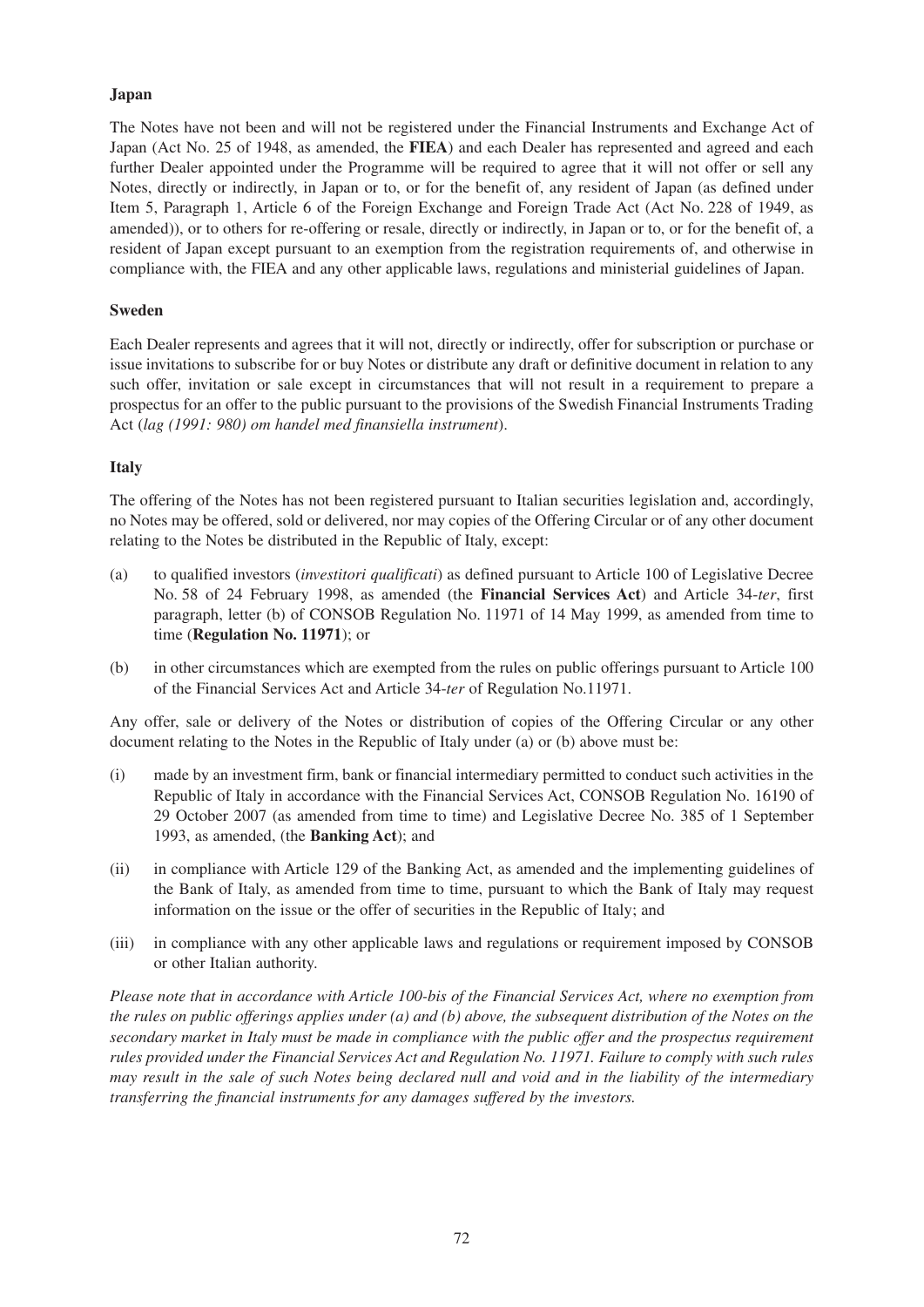#### **General**

Each Dealer has agreed and each further Dealer appointed under the Programme will be required to agree that it will (to the best of its knowledge and belief) comply with all applicable securities laws and regulations in force in any jurisdiction in which it purchases, offers, sells or delivers Notes or possesses or distributes this Offering Circular and will obtain any consent, approval or permission required by it for the purchase, offer, sale or delivery by it of Notes under the laws and regulations in force in any jurisdiction to which it is subject or in which it makes such purchases, offers, sales or deliveries and neither the Issuer nor any of the other Dealers shall have any responsibility therefor.

Neither the Issuer nor any of the Dealers represents that Notes may at any time lawfully be sold in compliance with any applicable registration or other requirements in any jurisdiction, or pursuant to any exemption available thereunder, or assumes any responsibility for facilitating such sale.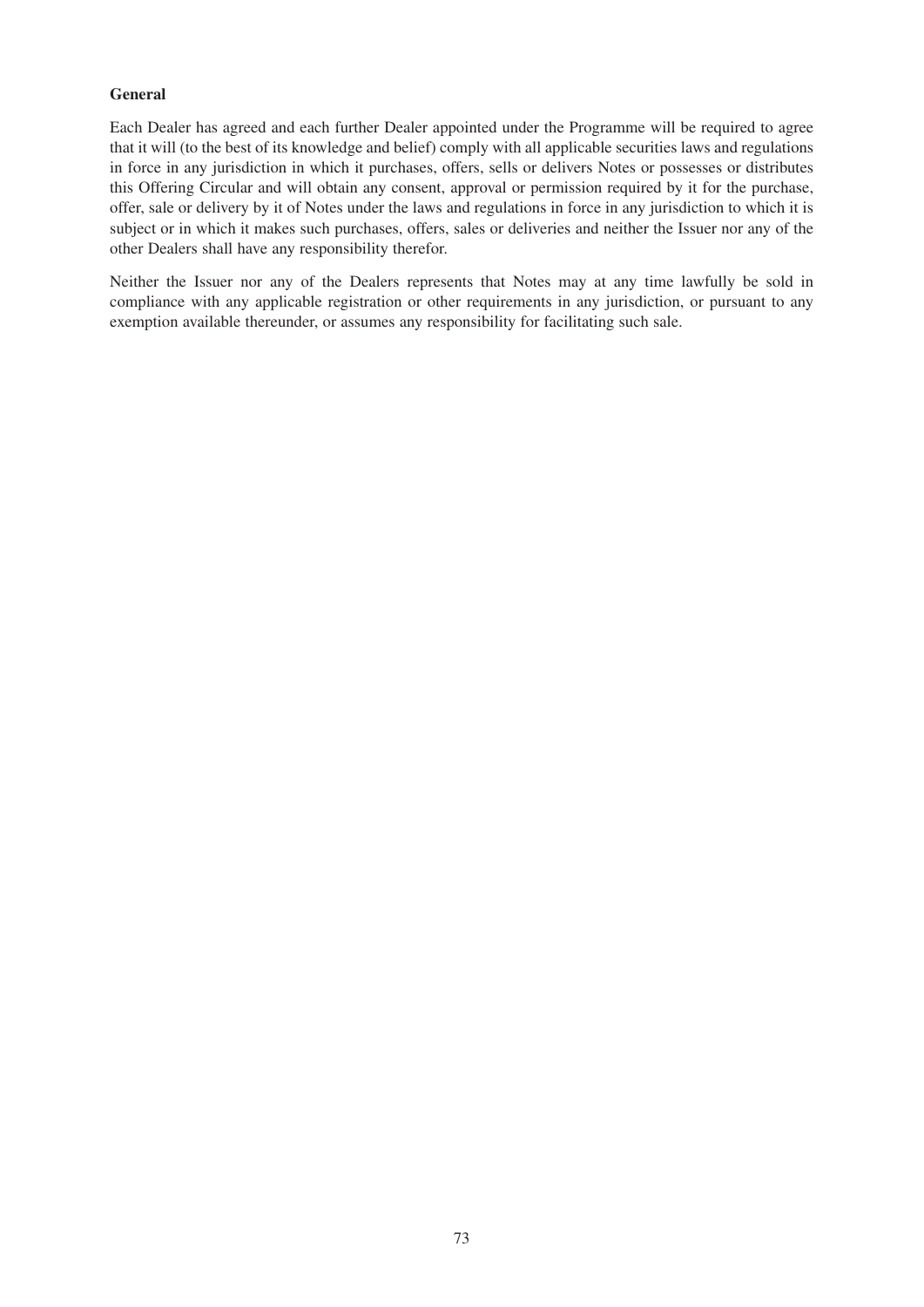### **GENERAL INFORMATION**

#### **Authorisation**

The update of the Programme and the issue of Notes have been duly authorised by a resolution of the Board of Directors of the Issuer dated 21 February 2012.

#### **Listing of Notes**

It is expected that each Tranche of Notes which is to be admitted to the Official List and to trading on the London Stock Exchange's Regulated Market will be admitted separately as and when issued, subject only to the issue of a Global Note or Notes initially representing the Notes of such Tranche. Application has been made to the UK Listing Authority for Notes issued under the Programme to be admitted to the Official List and to the London Stock Exchange for such Notes to be admitted to trading on the London Stock Exchange's Regulated Market. The renewed listing of the Programme in respect of Notes is expected to be granted on or around 12 November 2012.

#### **Documents Available**

For the period of 12 months following the date of this Offering Circular, copies of the following documents will, when published, be available for inspection from the registered office of the Issuer and from the specified offices of the Paying Agents for the time being in London:

- (i) the constitutional documents (with a direct and accurate English translation thereof) of the Issuer;
- (ii) the consolidated and non-consolidated audited financial statements of the Issuer in respect of the financial years ended 31 December 2010 and 2011 (with a direct and accurate English translation thereof), in each case together with the audit reports prepared in connection therewith;
- (iii) the most recently published consolidated and non-consolidated audited annual financial statements of the Issuer and the most recently published consolidated and non-consolidated unaudited interim financial statements (if any) of the Issuer (in each case with a direct and accurate English translation thereof), in each case together with any audit or review reports prepared in connection therewith;
- (iv) the Programme Agreement, the Agency Agreement, the Deed of Covenant, the Deed Poll and the forms of the Global Notes, the Notes in definitive form, the Coupons and the Talons;
- (v) a copy of this Offering Circular; and
- (vi) any future offering circulars, prospectuses, information memoranda, supplements to this Offering Circular and Final Terms (save that a Final Terms relating to a Note which is neither admitted to trading on a regulated market in the European Economic Area nor offered in the European Economic Area in circumstances where a prospectus is required to be published under the Prospectus Directive will only be available for inspection by a holder of such Note and such holder must produce evidence satisfactory to the Paying Agent as to its holding of Notes and identity) and any other documents incorporated herein or therein by reference.

In addition, copies of this Offering Circular and any supplement to this Offering Circular, any documents incorporated by reference and each Final Terms relating to Notes which are either admitted to trading on the London Stock Exchange's Regulated Market or offered in the United Kingdom will also be available on the website of the Regulatory News Service operated by the London Stock Exchange at www.londonstockexchange.com/exchange/news/market-news/market-news-home.html.

Copies of each Final Terms relating to Notes which are admitted to trading on any other regulated market in the European Economic Area will be available for viewing in accordance with the Prospectus Directive. Copies of each Final Terms relating to any other Notes will only be available for inspection by a holder of such Notes upon production of evidence satisfactory to the Principal Paying Agency as to the identity of such holder.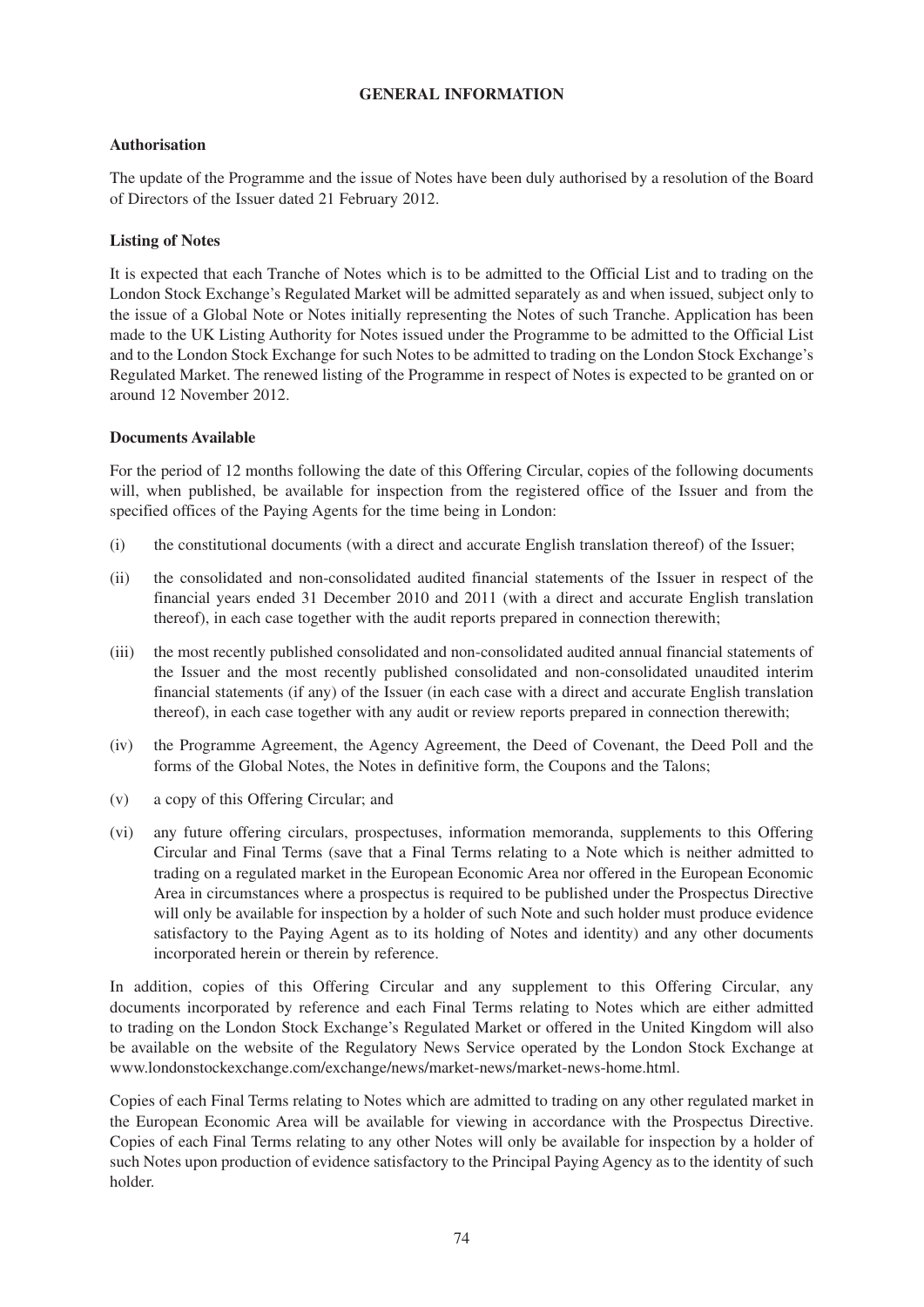#### **Clearing Systems**

The Notes in bearer form have been accepted for clearance through Euroclear and Clearstream, Luxembourg (which are the entities in charge of keeping the records). The appropriate Common Code and ISIN for each Tranche of Bearer Notes allocated by Euroclear and Clearstream, Luxembourg will be specified in the applicable Final Terms. In addition, the Issuer may make an application for any Notes in registered form to be accepted for trading in book-entry form by DTC. The CUSIP and/or CINS numbers for each Tranche of Registered Notes, together with the relevant ISIN and common code, will be specified in the applicable Final Terms. If the Notes are to clear through an additional or alternative clearing system (including Sicovam) the appropriate information will be specified in the applicable Final Terms.

The address of Euroclear is Euroclear Bank S.A./N.V., 1 Boulevard du Roi Albert II, B-1210 Brussels, the address of Clearstream, Luxembourg is Clearstream Banking, 42 Avenue JF Kennedy, L-1855 Luxembourg and the address of DTC is 55 Water Street, New York, New York 10041, United States of America.

#### **Conditions for determining price**

The price and amount of Notes to be issued under the Programme will be determined by the Issuer and the relevant Dealer at the time of issue in accordance with prevailing market conditions.

#### **Significant or Material Change**

There has been no significant change in the financial or trading position of the Issuer or the Group since 30 September 2012, and there has been no material adverse change in the financial position or prospects of the Issuer or the Group since 31 December 2011.

#### **Litigation**

There are no governmental, legal or arbitration proceedings (including any such proceedings which are pending or threatened of which the Issuer is aware) which during the 12 months preceding the date of this Offering Circular may have, or have had in the recent past, a significant effect on the financial position or profitability of the Issuer or the Group.

#### **Auditors**

The auditors of the Issuer are KPMG AB, member of FAR, the Swedish Institute of Authorised Public Accountants, who have audited the Issuer's consolidated accounts (which have been prepared in accordance with International Financial Reporting Standards), without qualification, in accordance with generally accepted auditing standards in Sweden for the financial years ended 31 December 2010 and 31 December 2011. The auditors of the Issuer have no material interest in the Issuer.

#### **Post-issuance information**

The Issuer does not intend to provide any post-issuance information in relation to any issues of Notes.

#### **Dealers transacting with the Issuer**

Certain of the Dealers and their affiliates have engaged, and may in the future engage, in investment banking and/or commercial banking transactions with, and may perform other services for, the Issuer and its affiliates in the ordinary course of business.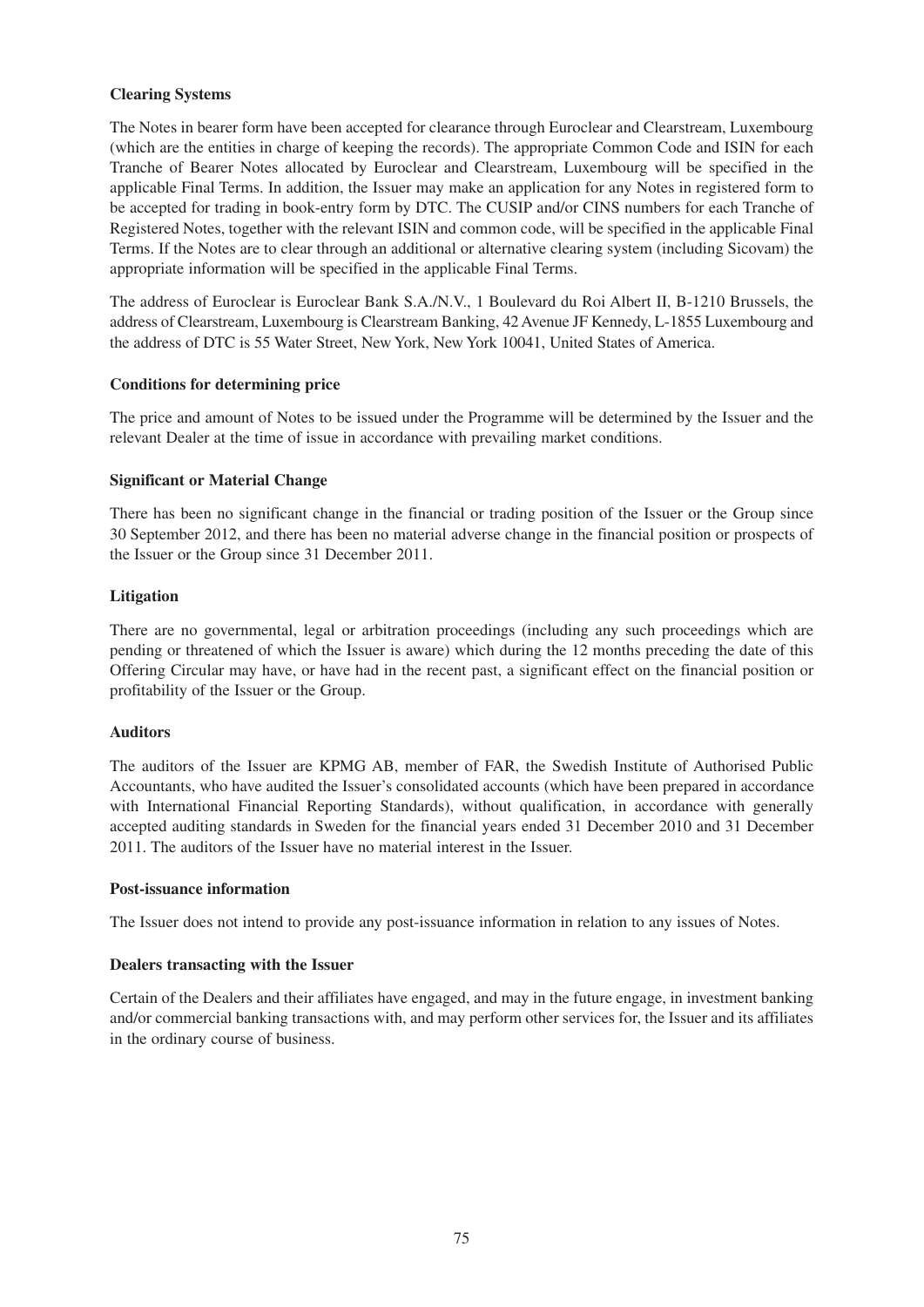### **THE ISSUER**

#### **Swedish Match AB (publ)**

Västra Trädgårdsgatan 15 SE-103 88 Stockholm Sweden

#### **PRINCIPAL PAYING AGENT**

#### **Deutsche Bank AG, London Branch**

Winchester House 1 Great Winchester Street London EC2N 2DB United Kingdom

#### **REGISTRARS AND PAYING AGENTS**

#### **Deutsche Bank Trust Company Americas Deutsche Bank Luxembourg S.A.**

United States of America

60 Wall Street 2 Boulevard Konrad Adenauer New York L-1115 Luxembourg N.Y. 10005 Luxembourg

### **LEGAL ADVISERS**

*To the Dealers as to English law To the Issuer as to Swedish law*

One Bishops Square Norrlandsgatan 21 United Kingdom Sweden

## **Allen & Overy LLP** Mannheimer Swartling

London E1 6AD SE-111 87 Stockholm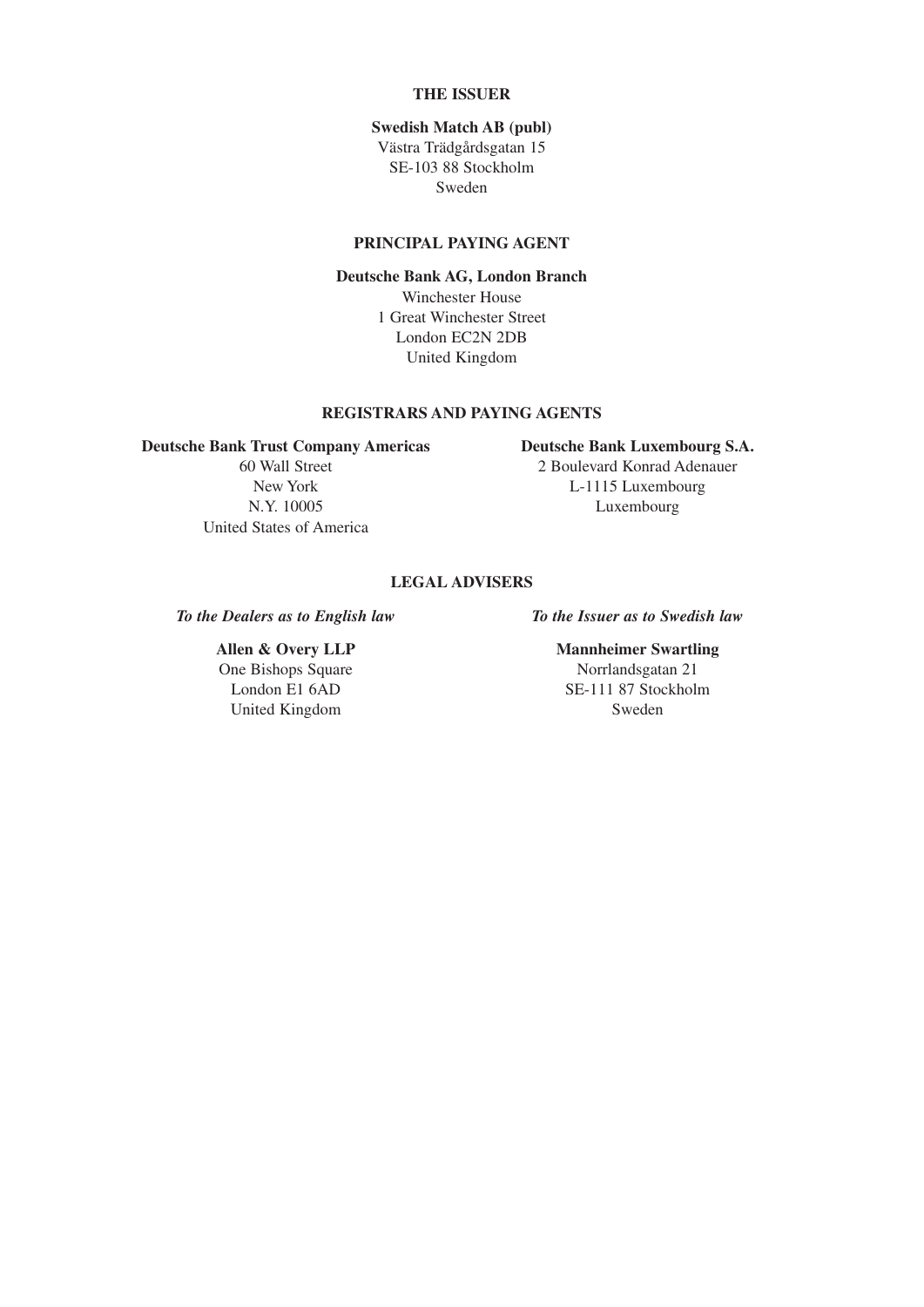#### **AUDITORS**

### *To the Issuer* **KPMG AB** Box 16106 103 23 Stockholm Sweden

### **DEALERS**

#### **Deutsche Bank AG, London Branch** Winchester House 1 Great Winchester Street London EC2N 2DB

United Kingdom

Capital Markets Capital Markets SE-105 71 Stockholm Strandgade 3

#### Nordea Bank AB (publ) **Nordea Bank Danmark A/S**

Hamngatan 10 Christiansbro Sweden DK 1401 Copenhagen K Denmark

#### **Skandinaviska Enskilda Banken AB (publ) The Royal Bank of Scotland plc**

106 40 Stockholm London EC2M 3UR

# Kungsträdgårdsgatan 8 135 Bishopsgate

Sweden United Kingdom